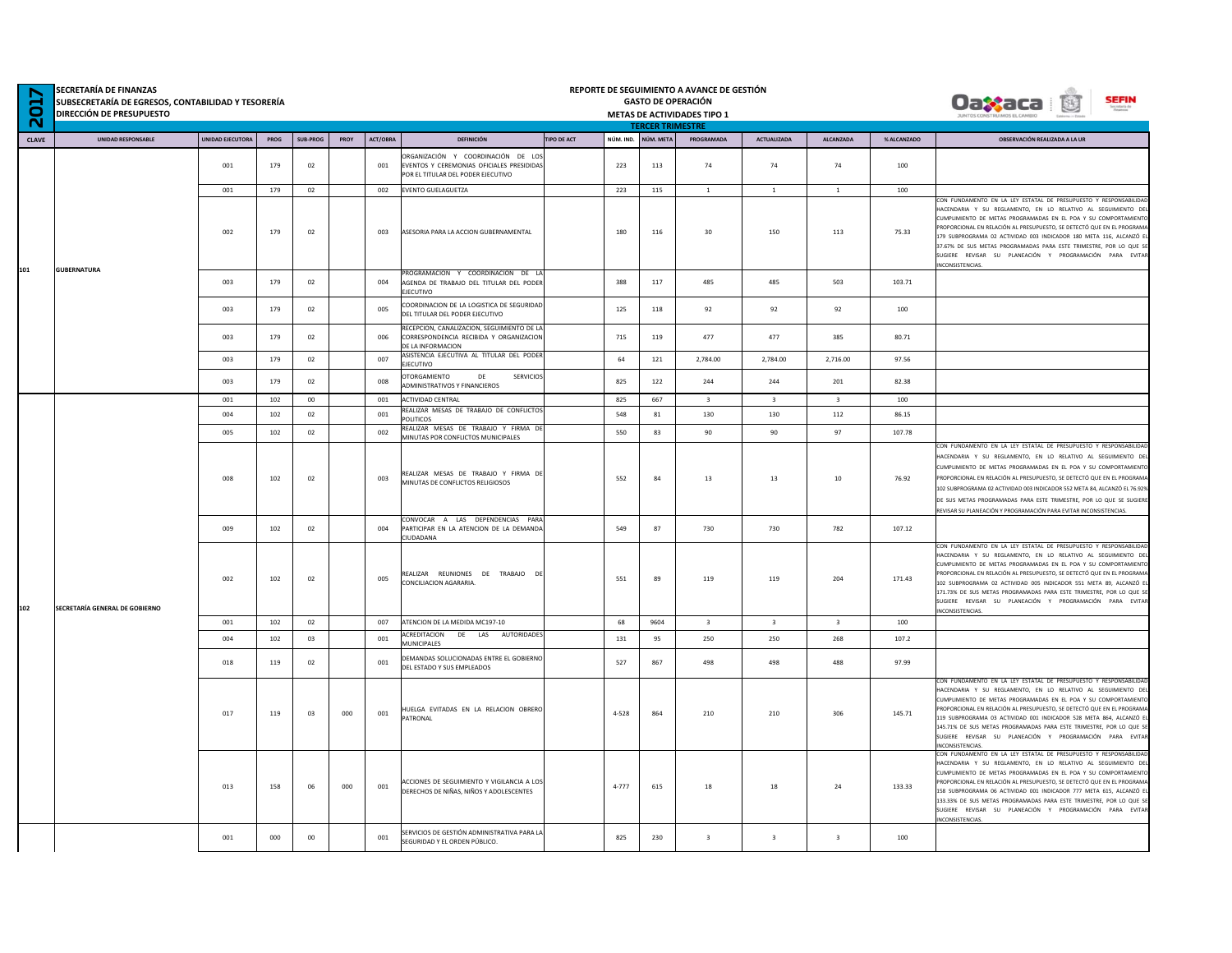|     |                                                                                 | 006 | 000 | $00\,$ | 002 | ACCIONES DE APOYO ADMINISTRATIVO DE LA<br>OFICIALÍA MAYOR                                                          | 825  | 234                     | $\overline{\mathbf{3}}$ | $\overline{\mathbf{3}}$ | $\overline{\mathbf{3}}$ | 100    |                                                                                                                                                                                                                                                                                                                                                                                                                                                                                                         |
|-----|---------------------------------------------------------------------------------|-----|-----|--------|-----|--------------------------------------------------------------------------------------------------------------------|------|-------------------------|-------------------------|-------------------------|-------------------------|--------|---------------------------------------------------------------------------------------------------------------------------------------------------------------------------------------------------------------------------------------------------------------------------------------------------------------------------------------------------------------------------------------------------------------------------------------------------------------------------------------------------------|
|     |                                                                                 | 008 | 000 | $00\,$ | 003 | APOYO ADMINISTRATIVO PARA EL CENTRO DE<br>DESARROLLO INFANTIL (CENDI)                                              | 825  | 235                     | $\overline{\mathbf{3}}$ | $\overline{\mathbf{3}}$ | $\overline{\mathbf{3}}$ | 100    |                                                                                                                                                                                                                                                                                                                                                                                                                                                                                                         |
|     |                                                                                 | 004 | 114 | 02     | 001 | CAPACITACIÓN EN FORMACIÓN INICIAL                                                                                  | 719  | $\overline{\mathbf{3}}$ | $\overline{\mathbf{3}}$ | 7                       | 6                       | 85.71  |                                                                                                                                                                                                                                                                                                                                                                                                                                                                                                         |
|     |                                                                                 | 002 | 120 | 01     | 001 | SUPERVISIÓN Y CONTROL DE LOS CUERPOS<br>POLICIACOS                                                                 | 530  | 28                      | 17                      | 17                      | 17                      | 100    |                                                                                                                                                                                                                                                                                                                                                                                                                                                                                                         |
|     |                                                                                 | 002 | 120 | 01     | 002 | APLICACIÓN DE OPERATIVOS DE LA POLICÍA<br>ESTATAL EN EL ESTADO.                                                    | 529  | 29                      | 36                      | 39                      | 39                      | 100    |                                                                                                                                                                                                                                                                                                                                                                                                                                                                                                         |
|     |                                                                                 | 002 | 120 | 02     | 001 | ACCIÓNES PARA EL RESCATE Y SALVAMENTO.                                                                             | 986  | 43                      | 200                     | 202                     | 202                     | 100    |                                                                                                                                                                                                                                                                                                                                                                                                                                                                                                         |
|     |                                                                                 | 002 | 120 | 03     | 001 | SUPERVISIÓN Y OPERACIÓN DEL CENTRO DE<br>CONTROL, COMANDO Y COMUNICACIÓN.                                          | 531  | 44                      | 92                      | 94                      | 94                      | 100    |                                                                                                                                                                                                                                                                                                                                                                                                                                                                                                         |
|     |                                                                                 | 002 | 120 | 03     | 002 | TALLERES DE PREVENCIÓN DEL DELITO.                                                                                 | 987  | 45                      | $10\,$                  | $10\,$                  | $10\,$                  | 100    |                                                                                                                                                                                                                                                                                                                                                                                                                                                                                                         |
|     |                                                                                 | 009 | 120 | 04     | 001 | OPERATIVOS VIALES EN EL ESTADO.                                                                                    | 532  | 33                      | 49                      | 51                      | 51                      | 100    |                                                                                                                                                                                                                                                                                                                                                                                                                                                                                                         |
|     |                                                                                 | 003 | 120 | 05     | 001 | SERVICIOS DE VIGILANCIA AL SECTOR PÚBLICO Y<br>PRIVADO.                                                            | 533  | 46                      | 385                     | 399                     | 373                     | 93.48  |                                                                                                                                                                                                                                                                                                                                                                                                                                                                                                         |
| 104 | SECRETARÍA DE SEGURIDAD PÚBLICA                                                 | 005 | 121 | 03     | 001 | REHABILITACIÓN Y REINSERCIÓN SOCIAL EN LOS<br>CENTROS DE INTERNAMIENTO.                                            | 537  | 47                      | 4,329.00                | 4,329.00                | 2,325.00                | 53.71  | CON FUNDAMENTO EN LA LEY ESTATAL DE PRESUPUESTO Y RESPONSABILIDAD<br>HACENDARIA Y SU REGLAMENTO, EN LO RELATIVO AL SEGUIMIENTO DE<br>CUMPLIMIENTO DE METAS PROGRAMADAS EN EL POA Y SU COMPORTAMIENTO<br>PROPORCIONAL EN RELACIÓN AL PRESUPUESTO, SE DETECTÓ QUE EN EL PROGRAM/<br>121 SUBPROGRAMA 03 ACTIVIDAD 001 INDICADOR 537 META 47, ALCANZÓ EL 53.71%<br>DE SUS METAS PROGRAMADAS PARA ESTE TRIMESTRE, POR LO QUE SE SUGIERE<br>REVISAR SU PLANEACIÓN Y PROGRAMACIÓN PARA EVITAR INCONSISTENCIAS. |
|     |                                                                                 | 005 | 121 | 03     | 002 | REHABILITACIÓN Y REINSERCIÓN SOCIAL DE LA<br>PENITENCIARIA CENTRAL.                                                | 539  | 48                      | 1,230.00                | 1.230.00                | 907                     | 73.74  | CON FUNDAMENTO EN LA LEY ESTATAL DE PRESUPUESTO Y RESPONSABILIDAD<br>HACENDARIA Y SU REGLAMENTO, EN LO RELATIVO AL SEGUIMIENTO DE<br>CUMPLIMIENTO DE METAS PROGRAMADAS EN EL POA Y SU COMPORTAMIENTO<br>PROPORCIONAL EN RELACIÓN AL PRESUPUESTO. SE DETECTÓ QUE EN EL PROGRAM<br>121 SUBPROGRAMA 03 ACTIVIDAD 002 INDICADOR 539 META 48, ALCANZÓ EL 73.749<br>DE SUS METAS PROGRAMADAS PARA ESTE TRIMESTRE, POR LO QUE SE SUGIERE<br>REVISAR SU PLANEACIÓN Y PROGRAMACIÓN PARA EVITAR INCONSISTENCIAS.  |
|     |                                                                                 | 005 | 121 | 03     | 003 | REHABILITACIÓN Y REINSERCIÓN SOCIAL DE<br>MENORES INFRACTORES.                                                     | 538  | 49                      | 56                      | 56                      | 49                      | 87.5   |                                                                                                                                                                                                                                                                                                                                                                                                                                                                                                         |
|     |                                                                                 | 007 | 121 | 03     | 004 | ACCIONES DE SEGUIMIENTO DEL PATRONATO<br>PARA LA REINSERCIÓN SOCIAL                                                | 536  | 50                      | 993                     | 993                     | 993                     | 100    |                                                                                                                                                                                                                                                                                                                                                                                                                                                                                                         |
|     |                                                                                 | 005 | 121 | 03     | 005 | SERVICIOS DE REHABILITACIÓN EN EL NUEVO<br>CENTRO DE REINSERCIÓN SOCIAL DE TLACOLULA<br>DE MATAMOROS.              | 537  | 51                      | 1,220.00                | 1.220.00                | 177                     | 14.51  | CON FUNDAMENTO EN LA LEY ESTATAL DE PRESUPUESTO Y RESPONSABILIDAD<br>HACENDARIA Y SU REGLAMENTO, EN LO RELATIVO AL SEGUIMIENTO DE<br>CUMPLIMIENTO DE METAS PROGRAMADAS EN EL POA Y SU COMPORTAMIENTO<br>PROPORCIONAL EN RELACIÓN AL PRESUPUESTO, SE DETECTÓ QUE EN EL PROGRAM/<br>121 SUBPROGRAMA 03 ACTIVIDAD 005 INDICADOR 537 META 51, ALCANZÓ EL 14.519<br>DE SUS METAS PROGRAMADAS PARA ESTE TRIMESTRE, POR LO QUE SE SUGIERE<br>REVISAR SU PLANEACIÓN Y PROGRAMACIÓN PARA EVITAR INCONSISTENCIAS. |
|     |                                                                                 | 002 | 143 | 03     | 002 | REALIZAR PAGO DE PENSIONES.                                                                                        | 1098 | 617                     | 85                      | 85                      | 85                      | 100    |                                                                                                                                                                                                                                                                                                                                                                                                                                                                                                         |
|     |                                                                                 | 001 | 122 | $00\,$ | 001 | GESTIÓN ADMINISTRATIVA Y OPERATIVA                                                                                 | 825  | <sup>1</sup>            | 180                     | 180                     | 190                     | 105.56 |                                                                                                                                                                                                                                                                                                                                                                                                                                                                                                         |
| 106 | SECRETARÍA DE LAS INFRAESTRUCTURAS Y EL<br>ORDENAMIENTO TERRITORIAL SUSTENTABLE | 001 | 122 | 00     | 002 | SUPERVISION DE LA CONSTRUCCION DE OBRA<br>PUBLICA 2.5 %                                                            | 825  | 881                     | 200                     | 200                     | 230                     | 115    |                                                                                                                                                                                                                                                                                                                                                                                                                                                                                                         |
|     |                                                                                 | 001 | 122 | 00     | 003 | SUPERVISION DE LA CONSTRUCCION DE OBRA<br>PUBLICA 2.5 %                                                            | 825  | 888                     | 250                     | 250                     | 260                     | 104    |                                                                                                                                                                                                                                                                                                                                                                                                                                                                                                         |
|     |                                                                                 | 003 | 126 | 00     | 001 | SERVICIOS DE APOYO ADMINISTRATIVO,<br>FINANCIERO. DE INFORMÁTICA Y JURÍDICO PARA<br>LA OPERACIÓN DE LA SECRETARÍA. | 825  | 165                     | $\overline{\mathbf{3}}$ | 5                       | 5                       | 100    |                                                                                                                                                                                                                                                                                                                                                                                                                                                                                                         |
|     |                                                                                 | 004 | 126 | $00\,$ | 002 | COORDINACIÓN DE OPERACIÓN Y VINCULACIÓN<br>REGIONAL                                                                | 825  | 166                     | 91                      | 91                      | 91                      | 100    |                                                                                                                                                                                                                                                                                                                                                                                                                                                                                                         |
|     |                                                                                 | 002 | 126 | 01     | 001 | SUPERVISIÓN Y CONTROL DEL TRANSPORTE<br>PÚBLICO                                                                    | 475  | 167                     | 1,465.00                | 1,465.00                | 3,410.00                | 232.76 | CON FUNDAMENTO EN LA LEY ESTATAL DE PRESUPUESTO Y RESPONSABILIDA<br>HACENDARIA Y SU REGLAMENTO, EN LO RELATIVO AL SEGUIMIENTO DE<br>CUMPLIMIENTO DE METAS PROGRAMADAS EN EL POA Y SU COMPORTAMIENT<br>PROPORCIONAL EN RELACIÓN AL PRESUPUESTO, SE DETECTÓ QUE EN EL PROGRAM<br>126 SUBPROGRAMA 01 ACTIVIDAD 001 INDICADOR 475 META 167, ALCANZÓ E<br>232.76% DE SUS METAS PROGRAMADAS PARA ESTE TRIMESTRE, POR LO QUE S<br>SUGIERE REVISAR SU PLANEACIÓN Y PROGRAMACIÓN PARA EVITAF<br>INCONSISTENCIAS  |
|     |                                                                                 | 002 | 126 | $01\,$ | 002 | OTORGAMIENTO DE CONCESIONES                                                                                        | 343  | 168                     | 5,128.00                | 5,128.00                | 1,149.00                | 22.41  | CON FUNDAMENTO EN LA LEY ESTATAL DE PRESUPUESTO Y RESPONSABILIDAD<br>HACENDARIA Y SU REGLAMENTO, EN LO RELATIVO AL SEGUIMIENTO DE<br>CUMPLIMIENTO DE METAS PROGRAMADAS EN EL POA Y SU COMPORTAMIENT<br>PROPORCIONAL EN RELACIÓN AL PRESUPUESTO, SE DETECTÓ QUE EN EL PROGRAM<br>126 SUBPROGRAMA 01 ACTIVIDAD 002 INDICADOR 343 META 168, ALCANZÓ E<br>22.41% DE SUS METAS PROGRAMADAS PARA ESTE TRIMESTRE, POR LO QUE S<br>SUGIERE REVISAR SU PLANEACIÓN Y PROGRAMACIÓN PARA EVITAR<br>INCONSISTENCIAS. |
|     |                                                                                 | 002 | 126 | 01     | CO0 | DÍA DEL TAXISTA 2017                                                                                               | 475  | 180                     | 1                       | $\mathbf{1}$            | <sup>1</sup>            | 100    |                                                                                                                                                                                                                                                                                                                                                                                                                                                                                                         |
| 109 | SECRETARÍA DE VIALIDAD Y TRANSPORTE                                             | 002 | 126 | 01     | 004 | APOYOS DIVERSOS AL TRANSPORTE PÚBLICO                                                                              | 475  | 205                     | $\overline{1}$          | $\mathbf{1}$            | $\mathbf{1}$            | 100    |                                                                                                                                                                                                                                                                                                                                                                                                                                                                                                         |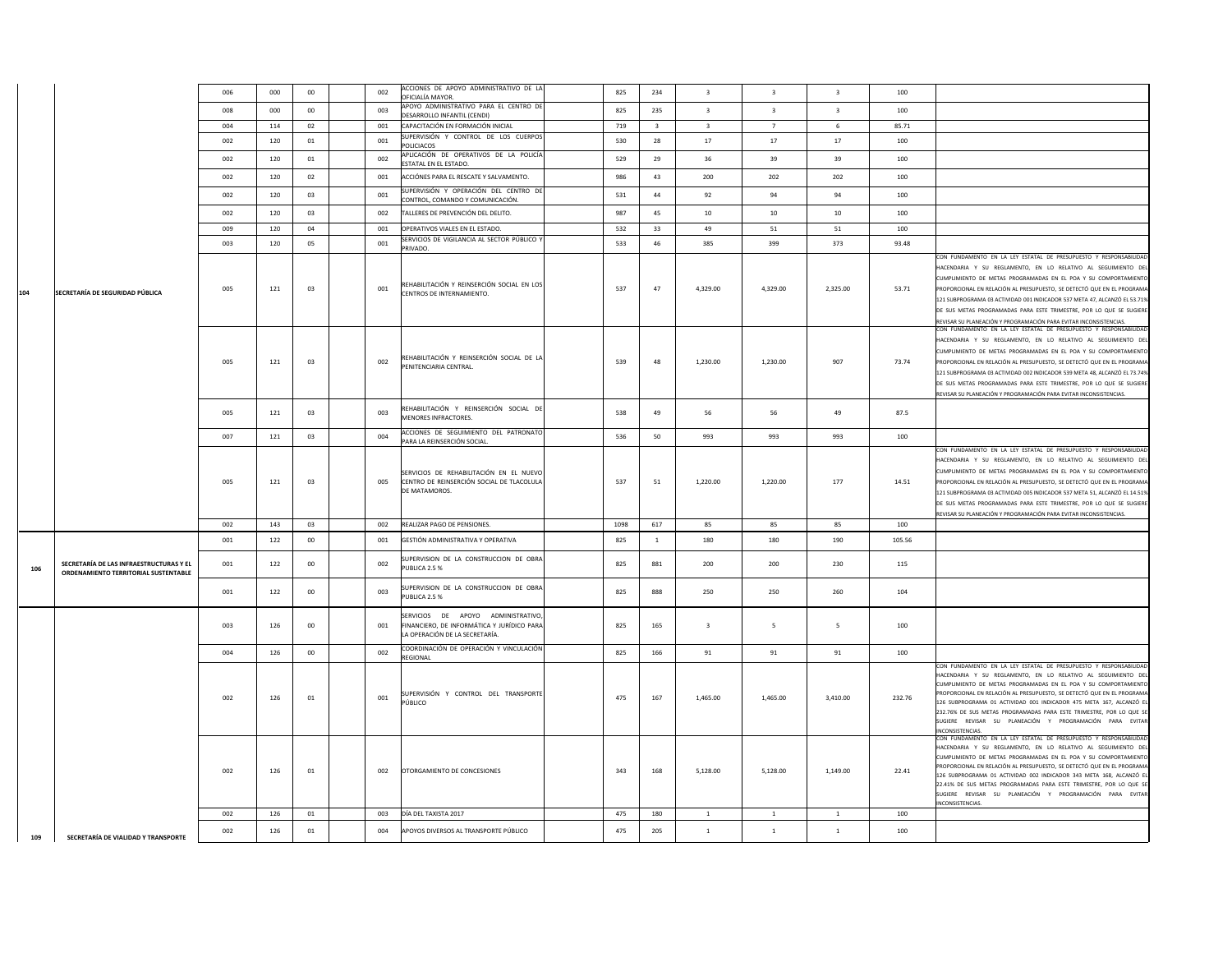|     |                                       | 002 | 126 | 02     | 001<br>EMISIÓN DE LICENCIAS DE CONDUCIR                                                                                     | 189  | 181  | 44,100.00      | 44,100.00      | 36,640.00      | 83.08  | CON FUNDAMENTO EN LA LEY ESTATAL DE PRESUPUESTO Y RESPONSABILIDAD<br>HACENDARIA Y SU REGLAMENTO, EN LO RELATIVO AL SEGUIMIENTO DEL<br>CUMPLIMIENTO DE METAS PROGRAMADAS EN EL POA Y SU COMPORTAMIENTO<br>PROPORCIONAL EN RELACIÓN AL PRESUPUESTO, SE DETECTÓ QUE EN EL PROGRAMA<br>126 SUBPROGRAMA 02 ACTIVIDAD 001 INDICADOR 189 META 181. ALCANZÓ E<br>83.08% DE SUS METAS PROGRAMADAS PARA ESTE TRIMESTRE, POR LO QUE SI<br>SUGIERE REVISAR SU PLANEACIÓN Y PROGRAMACIÓN PARA EVITAR<br>INCONSISTENCIAS.  |
|-----|---------------------------------------|-----|-----|--------|-----------------------------------------------------------------------------------------------------------------------------|------|------|----------------|----------------|----------------|--------|--------------------------------------------------------------------------------------------------------------------------------------------------------------------------------------------------------------------------------------------------------------------------------------------------------------------------------------------------------------------------------------------------------------------------------------------------------------------------------------------------------------|
|     |                                       | 002 | 126 | 02     | 002<br>EMISIÓN DE PLACAS DE CIRCULACIÓN                                                                                     | 190  | 183  | 25,000.00      | 25,000.00      | 7,438.00       | 29.75  | CON FUNDAMENTO EN LA LEY ESTATAL DE PRESUPUESTO Y RESPONSABILIDAD<br>HACENDARIA Y SU REGLAMENTO, EN LO RELATIVO AL SEGUIMIENTO DEL<br>CUMPLIMIENTO DE METAS PROGRAMADAS EN EL POA Y SU COMPORTAMIENTO<br>PROPORCIONAL EN RELACIÓN AL PRESUPUESTO, SE DETECTÓ QUE EN EL PROGRAMA<br>126 SUBPROGRAMA 02 ACTIVIDAD 002 INDICADOR 190 META 183, ALCANZÓ EL<br>29.75% DE SUS METAS PROGRAMADAS PARA ESTE TRIMESTRE, POR LO QUE SE<br>SUGIERE REVISAR SU PLANEACIÓN Y PROGRAMACIÓN PARA EVITAR<br>INCONSISTENCIAS. |
|     |                                       | 002 | 126 | 02     | 003<br>EMISIÓN DE TARJETAS DE CIRCULACIÓN                                                                                   | 849  | 184  | 12,000.00      | 12,000.00      | 12,000.00      | 100    |                                                                                                                                                                                                                                                                                                                                                                                                                                                                                                              |
|     |                                       | 001 | 126 | 02     | CAPACITACIÓN A CONDUCTORES DEL<br>004<br>TRANSPORTE PÚBLICO                                                                 | 724  | 186  | $\overline{2}$ | $\overline{2}$ | $\overline{2}$ | 100    |                                                                                                                                                                                                                                                                                                                                                                                                                                                                                                              |
|     |                                       | 001 | 126 | 02     | CAPACITACIÓN EN CULTURA VIAL<br>005                                                                                         | 725  | 187  | <sup>1</sup>   | $\mathbf{1}$   | <sup>1</sup>   | 100    |                                                                                                                                                                                                                                                                                                                                                                                                                                                                                                              |
|     |                                       | 001 | 126 | 03     | REALIZACIÓN DE ESTUDIOS DE INGENIERÍA DEL<br>001<br>TRANSPORTE Y , MEJORAMIENTO DE VIALIDADES                               | 177  | 188  | $\mathbf{1}$   | $\,1\,$        | $\,$ 1 $\,$    | 100    |                                                                                                                                                                                                                                                                                                                                                                                                                                                                                                              |
|     |                                       | 001 | 147 | $00\,$ | GESTION Y VINCULACION DE ACCIONES EN<br>001<br>MATERIA DE CULTURA A NIVEL ESTATAL<br><b>FFDFRAI</b>                         | 824  | 291  | 13             | 13             | 13             | 100    |                                                                                                                                                                                                                                                                                                                                                                                                                                                                                                              |
|     |                                       | 001 | 147 | 00     | SERVICIOS ADMINISTRATIVOS Y FINANCIEROS<br>002                                                                              | 825  | 292  | 350            | 353            | 353            | 100    |                                                                                                                                                                                                                                                                                                                                                                                                                                                                                                              |
|     |                                       | 001 | 147 | $00\,$ | SERVICIOS LEGALES<br>003                                                                                                    | 827  | 293  | 30             | 30             | 30             | 100    |                                                                                                                                                                                                                                                                                                                                                                                                                                                                                                              |
|     |                                       | 002 | 147 | 01     | PRESENTACIÓN DE CONCIERTOS DE MÚSICA<br>001<br>TRADICIONAL Y POPULAR A TRAVÉS DE LA<br>MARIMBA DEL ESTADO                   | 1134 | 249  | 36             | 36             | 36             | 100    |                                                                                                                                                                                                                                                                                                                                                                                                                                                                                                              |
|     |                                       | 002 | 147 | 01     | PRESENTACIÓN DE CONCIERTOS DE MÚSICA<br>TRADICIONAL Y POPULAR A TRAVÉS DE LA BANDA<br>002<br>DE MÚSICA DEL ESTADO           | 1134 | 251  | 22             | 22             | 22             | 100    |                                                                                                                                                                                                                                                                                                                                                                                                                                                                                                              |
|     |                                       | 002 | 147 | 01     | PRESENTACIÓN DE CONCIERTOS DE MÚSICA<br>003<br>CLÁSICA A TRAVÉS DE LA ORQUESTA SINFÓNICA<br>DE OAXACA                       | 1134 | 255  | 14             | 19             | 19             | 100    |                                                                                                                                                                                                                                                                                                                                                                                                                                                                                                              |
|     |                                       | 002 | 147 | 01     | PRESENTACIÓN DE CONCIERTOS DE MÚSICA<br>TRADICIONAL Y POPULAR A TRAVÉS DE LA<br>004<br>ORQUESTA PRIMAVERA DE OAXACA         | 1134 | 257  | 16             | 16             | 16             | 100    |                                                                                                                                                                                                                                                                                                                                                                                                                                                                                                              |
|     |                                       | 002 | 147 | 01     | PRESENTACIÓN DE LA COMPAÑÍA ESTATAL DE<br>005<br>DANZA CONTEMPORÁNEA                                                        | 1134 | 260  | 12             | 12             | 12             | 100    |                                                                                                                                                                                                                                                                                                                                                                                                                                                                                                              |
|     |                                       | 002 | 147 | 01     | PRESENTACIÓN DE LA COMPAÑÍA ESTATAL DE<br>006<br>DANZA COSTUMBRISTA                                                         | 1134 | 265  | 16             | 16             | 16             | 100    |                                                                                                                                                                                                                                                                                                                                                                                                                                                                                                              |
|     |                                       | 002 | 147 | 01     | 007<br>PRESENTACION DE LOS MIÉRCOLES DE DANZÓN                                                                              | 1134 | 271  | 12             | 12             | 12             | 100    |                                                                                                                                                                                                                                                                                                                                                                                                                                                                                                              |
|     |                                       | 002 | 147 | 01     | REALIZACIÓN DE LAS ACTIVIDADES ARTÍSTICAS Y<br>010<br>CULTURALES EN EVENTOS ESPECIALES E IMPULSO<br>AL DESARROLLO ARTISTICO | 1134 | 274  | 42             | 43             | 43             | 100    |                                                                                                                                                                                                                                                                                                                                                                                                                                                                                                              |
|     |                                       | 002 | 147 | 01     | 011<br>USO Y APROVECHAMIENTO DEL TEATRO JUÁREZ                                                                              | 1135 | 275  | 18             | 18             | 18             | 100    |                                                                                                                                                                                                                                                                                                                                                                                                                                                                                                              |
|     |                                       | 002 | 147 | 01     | USO Y APROVECHAMIENTO DEL TEATRO<br>012<br>MACEDONIO ÁLCALA                                                                 | 1135 | 276  | 18             | 19             | 21             | 110.53 |                                                                                                                                                                                                                                                                                                                                                                                                                                                                                                              |
|     |                                       | 002 | 147 | 01     | USO Y APROVECHAMIENTO DEL MUSEO DE ARTE<br>013<br>POPULAR OAXACA                                                            | 1135 | 277  | $11\,$         | 12             | 12             | 100    |                                                                                                                                                                                                                                                                                                                                                                                                                                                                                                              |
|     |                                       | 002 | 147 | 01     | USO Y APROVECHAMIENTO DEL MUSEO<br>014<br>OAXAQUEÑO DE ARQUEOLOGÍA ERVIN FRISELL                                            | 1135 | 278  | $\overline{4}$ | $\overline{4}$ | $\overline{4}$ | 100    |                                                                                                                                                                                                                                                                                                                                                                                                                                                                                                              |
|     |                                       | 002 | 147 | 01     | USO Y APROVECHAMIENTO DEL MUSEO DE LOS<br>015<br>PINTORES OAXAQUEÑOS                                                        | 1135 | 279  | 18             | 24             | 24             | 100    |                                                                                                                                                                                                                                                                                                                                                                                                                                                                                                              |
|     |                                       | 002 | 147 | 01     | USO Y APROVECHAMIENTO DEL SALON DE<br>016<br>EXPOSICIONES MONTEALBAN Y TEATRO ALVARO<br>CARRILLO.                           | 1135 | 280  | 19             | 19             | 19             | 100    |                                                                                                                                                                                                                                                                                                                                                                                                                                                                                                              |
| 110 | SECRETARÍA DE LAS CULTURAS Y ARTES DE | 002 | 147 | 01     | PRESENCIAS CULTURALES, LOCALES, NACIONALES<br>017<br>E INTERNACIONALES                                                      | 1134 | 281  | 12             | 12             | 12             | 100    |                                                                                                                                                                                                                                                                                                                                                                                                                                                                                                              |
|     | <b>OAXACA</b>                         | 002 | 147 | 01     | FOMENTO A LA EXPRESION CULTURAL DE LAS<br>AGRUPACIONES MUSICALES Y ARTISTAS<br>025<br>POPULARES DE OAXACA (REC.FED. 2016)   | 1134 | 8383 | $\overline{4}$ | $\overline{4}$ | $\overline{4}$ | 100    |                                                                                                                                                                                                                                                                                                                                                                                                                                                                                                              |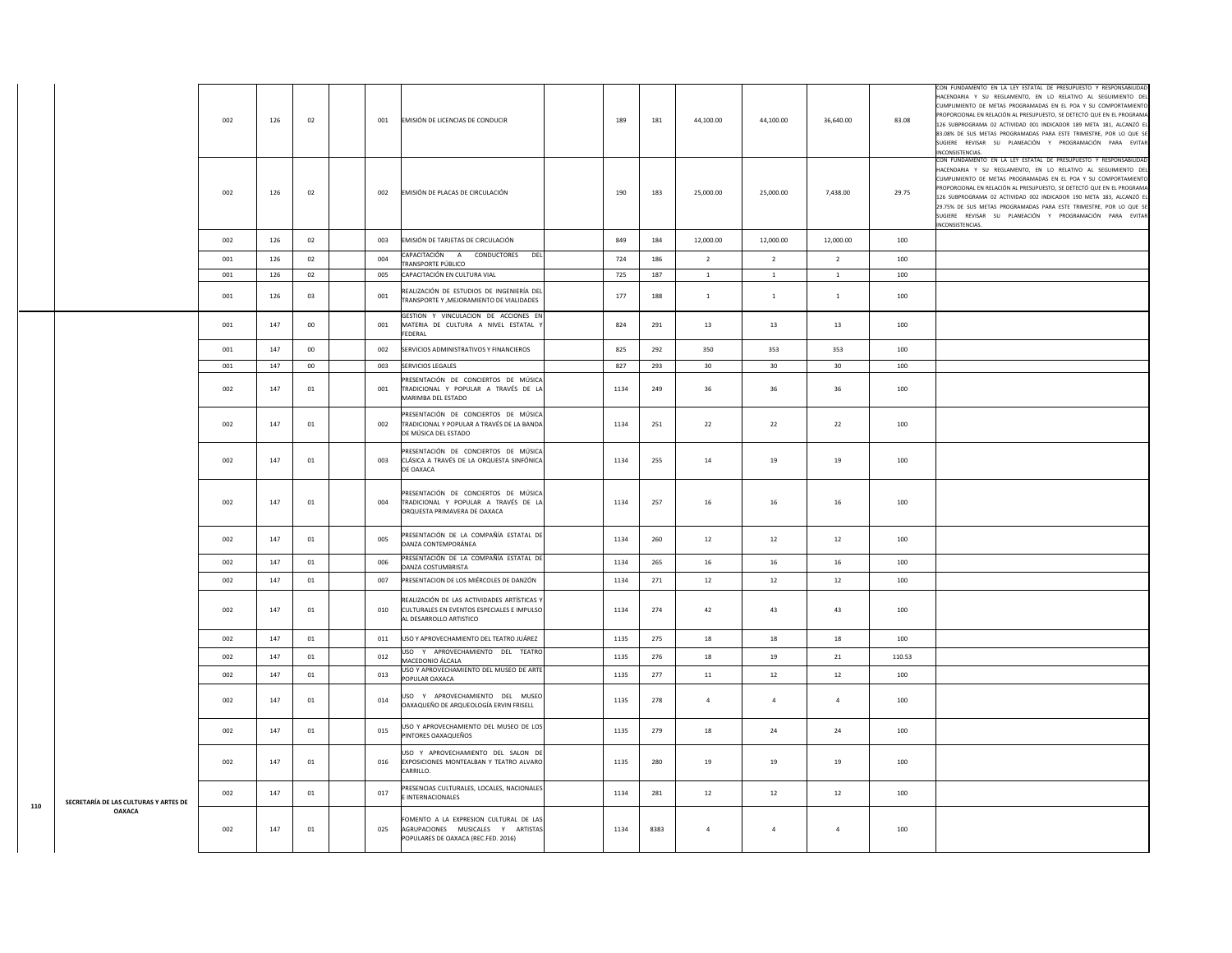|                                          | 002 | 147     | $01\,$ | 045 | XII CONGRESO NACIONAL DANZONERO OAXACA<br>2017                                                                    | 1134 | 10552 | $\mathbf{1}$            | $\,1\,$                 | $\overline{1}$          | 100          |                                                                                                                                                                                                                                                                                                                                                                                                                                                                                                                 |
|------------------------------------------|-----|---------|--------|-----|-------------------------------------------------------------------------------------------------------------------|------|-------|-------------------------|-------------------------|-------------------------|--------------|-----------------------------------------------------------------------------------------------------------------------------------------------------------------------------------------------------------------------------------------------------------------------------------------------------------------------------------------------------------------------------------------------------------------------------------------------------------------------------------------------------------------|
|                                          | 002 | 147     | 02     | 001 | DESCENTRALIZACIÓN DE LA OFERTA CULTURAL A<br>TRAVÉS DEL SISTEMA ESTATAL DE CASAS DE<br>CULTURA Y CASAS DEL PUEBLO | 142  | 284   | 48                      | 48                      | 48                      | 100          |                                                                                                                                                                                                                                                                                                                                                                                                                                                                                                                 |
|                                          | 002 | 147     | 02     | 002 | NICIACION ARTÍSTICA EN EL TALLER INFANTIL Y<br>JUVENIL DE ARTES PLÁSTICAS                                         | 777  | 285   | 10                      | 10                      | 10                      | 100          |                                                                                                                                                                                                                                                                                                                                                                                                                                                                                                                 |
|                                          | 002 | $147\,$ | $02\,$ | 003 | FORMACIÓN ARTÍSTICA ESPECIALIZADA EN EL<br>TALLER DE ARTES PLÁSTICAS RUFINO TAMAYO                                | 777  | 286   | $12\,$                  | $12\,$                  | $12\,$                  | 100          |                                                                                                                                                                                                                                                                                                                                                                                                                                                                                                                 |
|                                          | 002 | 147     | 02     | 004 | NICIACIÓN MUSICAL EN EL CENTRO DE<br>NICIACIÓN MÚSICAL DE OAXACA                                                  | 777  | 287   | 48                      | 48                      | 48                      | 100          |                                                                                                                                                                                                                                                                                                                                                                                                                                                                                                                 |
|                                          | 002 | 147     | 02     | 005 | FORMACIÓN DE LECTORES A TRAVÉS DE LA<br>BIBLIOTECA PÚBLICA CENTRAL MARGARITA MAZA<br>DE JUÁREZ                    | 238  | 288   | 24                      | 24                      | 24                      | 100          |                                                                                                                                                                                                                                                                                                                                                                                                                                                                                                                 |
|                                          | 002 | 147     | 02     | 006 | COORDINACION DE LAS BIBLIOTECAS PUBLICAS<br><b>MUNICIPALES</b>                                                    | 238  | 289   | 26                      | 26                      | 26                      | 100          |                                                                                                                                                                                                                                                                                                                                                                                                                                                                                                                 |
|                                          | 002 | 147     | 02     | 007 | PRESTACIÓN DE SERVICIOS HEMEROGRÁFICOS<br>POR MEDIO DE LA HEMEROTECA PÚBLICA                                      | 367  | 290   | 5,100.00                | 5,100.00                | 5,100.00                | 100          |                                                                                                                                                                                                                                                                                                                                                                                                                                                                                                                 |
|                                          | 002 | 147     | 02     | 016 | PROGRAMA DE FOMENTO A LA LECTURA                                                                                  | 1136 | 8495  | $\bf{0}$                | 16                      | 16                      | 100          |                                                                                                                                                                                                                                                                                                                                                                                                                                                                                                                 |
|                                          | 002 | 147     | 03     | 001 | INANCIAMIENTO DE PROYECTOS COLECTIVOS<br>PARA LA RECUPERACIÓN Y EL DESARROLLO DE<br>LAS CULTURAS POPULARES        | 228  | 350   | 15                      | 15                      | 15                      | 100          |                                                                                                                                                                                                                                                                                                                                                                                                                                                                                                                 |
|                                          | 002 | 147     | 03     | 002 | REALIZACION DE LA DIFUSIÓN Y PROMOCIÓN DE<br>LA DIVERSIDAD CULTURAL                                               | 223  | 358   | $\overline{\mathbf{3}}$ | $\overline{a}$          | $\mathfrak{a}$          | 100          |                                                                                                                                                                                                                                                                                                                                                                                                                                                                                                                 |
|                                          | 002 | 147     | 03     | 004 | PLATAFORMA DIGITAL CINEMA MÉXICO<br>(SUBSIDIO2016)                                                                | 223  | 8486  | 5                       | 5                       | 5                       | 100          |                                                                                                                                                                                                                                                                                                                                                                                                                                                                                                                 |
|                                          | 002 | 147     | 03     | 008 | LA CULTURA A-PANTALLA                                                                                             | 223  | 10441 | 16                      | 16                      | $\circ$                 | $\mathbf{0}$ |                                                                                                                                                                                                                                                                                                                                                                                                                                                                                                                 |
|                                          | 002 | 147     | 04     | 001 | DESARROLLO DE SISTEMAS DE INFORMACIÓN<br>CULTURAL                                                                 | - 5  | 368   | $\mathbf{1}$            | $\mathbf{1}$            | <sup>1</sup>            | 100          |                                                                                                                                                                                                                                                                                                                                                                                                                                                                                                                 |
|                                          | 002 | 147     | 04     | 002 | FINANCIAMIENTO DE PROYECTOS Y ACCIONES<br>PARA EL DESARROLLO DE LOS PUEBLOS<br>ORIGINARIOS Y AFROMEXICANOS        | 230  | 374   | 18                      | 18                      | 18                      | 100          |                                                                                                                                                                                                                                                                                                                                                                                                                                                                                                                 |
|                                          | 001 | 105     | 05     | 001 | GESTIÓN DE POLÍTICAS DE DESARROLLO SOCIAL Y<br><b>IUMANO</b>                                                      | 943  | 508   | 455,000.00              | 455,000.00              | 351,136.00              | 77.17        | CON FUNDAMENTO EN LA LEY ESTATAL DE PRESUPUESTO Y RESPONSABILIDA<br>HACENDARIA Y SU REGLAMENTO, EN LO RELATIVO AL SEGUIMIENTO DE<br>CUMPLIMIENTO DE METAS PROGRAMADAS EN EL POA Y SU COMPORTAMIENTO<br>PROPORCIONAL EN RELACIÓN AL PRESUPUESTO, SE DETECTÓ QUE EN EL PROGRAM<br>105 SUBPROGRAMA 05 ACTIVIDAD 001 INDICADOR 943 META 508, ALCANZÓ E<br>77.17% DE SUS METAS PROGRAMADAS PARA ESTE TRIMESTRE, POR LO QUE SI<br>SUGIERE REVISAR SU PLANEACIÓN Y PROGRAMACIÓN PARA EVITAR<br>INCONSISTENCIAS         |
|                                          | 004 | 105     | 05     | 002 | DISTRIBUCIÓN DE JUEGOS DE UNIFORMES<br>ESCOLARES                                                                  | 943  | 509   | 455,000.00              | 455,000.00              | 351,136.00              | 77.17        | CON FUNDAMENTO EN LA LEY ESTATAL DE PRESUPUESTO Y RESPONSABILIDAD<br>HACENDARIA Y SU REGLAMENTO. EN LO RELATIVO AL SEGUIMIENTO DE<br>CUMPLIMIENTO DE METAS PROGRAMADAS EN EL POA Y SU COMPORTAMIENTO<br>PROPORCIONAL EN RELACIÓN AL PRESUPUESTO, SE DETECTÓ QUE EN EL PROGRAM<br>105 SUBPROGRAMA 05 ACTIVIDAD 002 INDICADOR 943 META 509, ALCANZÓ E<br>77.17% DE SUS METAS PROGRAMADAS PARA ESTE TRIMESTRE, POR LO QUE SI<br>SUGIERE REVISAR SU PLANEACIÓN Y PROGRAMACIÓN PARA EVITAR<br><b>INCONSISTENCIAS</b> |
|                                          | 007 | 105     | 05     | 003 | ATENCIÓN A GRUPOS VULNERABLES                                                                                     | 943  | 558   | 455,000.00              | 455,000.00              | 351,136.00              | 77.17        | CON FUNDAMENTO EN LA LEY ESTATAL DE PRESUPUESTO Y RESPONSABILIDAD<br>HACENDARIA Y SU REGLAMENTO, EN LO RELATIVO AL SEGUIMIENTO DE<br>CUMPLIMIENTO DE METAS PROGRAMADAS EN EL POA Y SU COMPORTAMIENTO<br>PROPORCIONAL EN RELACIÓN AL PRESUPUESTO, SE DETECTÓ QUE EN EL PROGRAMA<br>105 SUBPROGRAMA 05 ACTIVIDAD 003 INDICADOR 943 META 558, ALCANZÓ EL<br>77.17% DE SUS METAS PROGRAMADAS PARA ESTE TRIMESTRE, POR LO QUE SE<br>SUGIERE REVISAR SU PLANEACIÓN Y PROGRAMACIÓN PARA EVITAR<br>INCONSISTENCIAS.     |
|                                          | 004 | 105     | 05     | 004 | SUPERVISIÓN EN LA DISTRIBUCIÓN DE JUEGOS DE                                                                       | 469  | 9606  | $\overline{3}$          | $\overline{3}$          | $\overline{3}$          | 100          |                                                                                                                                                                                                                                                                                                                                                                                                                                                                                                                 |
|                                          | 001 | 105     | 06     | 001 | UNIFORMES ESCOLARES<br>SERVICIOS JURIDICOS                                                                        | 944  | 510   | 175,000.00              | 175,000.00              | 150,000.00              | 85.71        |                                                                                                                                                                                                                                                                                                                                                                                                                                                                                                                 |
|                                          | 001 | 105     | 06     | 002 | SERVICIOS DE APOYO ADMINISTRATIVO                                                                                 | 944  | 511   | 175,000.00              | 175,000.00              | 150,000.00              | 85.71        |                                                                                                                                                                                                                                                                                                                                                                                                                                                                                                                 |
|                                          | 004 | 105     | 06     | 003 | SUPERVISION EN LA DISTRIBUCIÓN DE PAQUETES                                                                        | 469  | 9535  | $\overline{\mathbf{3}}$ | $\overline{\mathbf{3}}$ | $\overline{\mathbf{3}}$ | 100          |                                                                                                                                                                                                                                                                                                                                                                                                                                                                                                                 |
|                                          | 019 | 154     | 02     | 002 | DE ÚTILES ESCOLARES<br>MONITOREO Y EVALUACIÓN DE LAS ACCIONES Y<br>PROGRAMAS DE DESARROLLO SOCIAL EN EL           | 319  | 9621  | $\overline{\mathbf{3}}$ | $\overline{\mathbf{3}}$ | $\overline{a}$          | 100          |                                                                                                                                                                                                                                                                                                                                                                                                                                                                                                                 |
| SECRETARÍA DE DESARROLLO SOCIAL Y HUMANO |     |         |        |     | ESTADO                                                                                                            |      |       |                         |                         |                         |              |                                                                                                                                                                                                                                                                                                                                                                                                                                                                                                                 |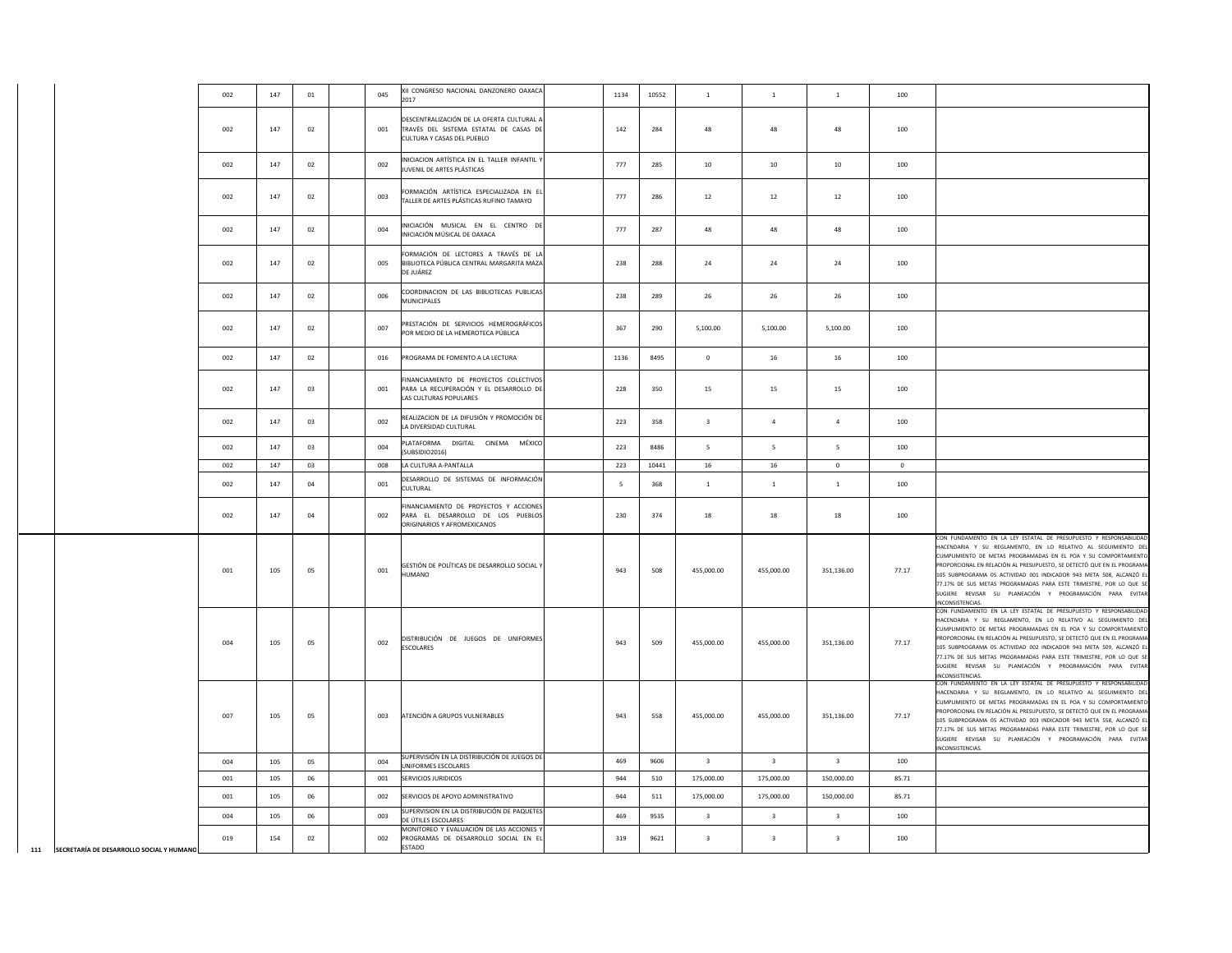|     |                                        | 005 | 161 | 02             | 001 | EXPEDIENTE POR CAJA DE AHORRO Y ATENCIÓN A<br>PERSONAS DEFRAUDADAS                                             | 759 | 516   | 4.000.00                | 5.000.00         | 3,820.00                | 76.4         | CON FUNDAMENTO EN LA LEY ESTATAL DE PRESUPUESTO Y RESPONSABILIDAD<br>HACENDARIA Y SU REGLAMENTO, EN LO RELATIVO AL SEGUIMIENTO DEL<br>CUMPLIMIENTO DE METAS PROGRAMADAS EN EL POA Y SU COMPORTAMIENTO<br>PROPORCIONAL EN RELACIÓN AL PRESUPUESTO, SE DETECTÓ QUE EN EL PROGRAMA<br>161 SUBPROGRAMA 02 ACTIVIDAD 001 INDICADOR 759 META 516, ALCANZÓ E<br>76.40% DE SUS METAS PROGRAMADAS PARA ESTE TRIMESTRE, POR LO QUE SI<br>SUGIERE REVISAR SU PLANEACIÓN Y PROGRAMACIÓN PARA EVITAR<br>INCONSISTENCIAS. |
|-----|----------------------------------------|-----|-----|----------------|-----|----------------------------------------------------------------------------------------------------------------|-----|-------|-------------------------|------------------|-------------------------|--------------|-------------------------------------------------------------------------------------------------------------------------------------------------------------------------------------------------------------------------------------------------------------------------------------------------------------------------------------------------------------------------------------------------------------------------------------------------------------------------------------------------------------|
|     |                                        | 001 | 161 | 03             | 001 | OTORGAR MICROCREDITOS A PERSONAS<br><b>GRUPOS SOLIDARIOS</b>                                                   | 761 | 543   | 400                     | 400              | $\mathbf 0$             | $\mathbf 0$  | CON FUNDAMENTO EN LA LEY ESTATAL DE PRESUPUESTO Y RESPONSABILIDAD<br>HACENDARIA Y SU REGLAMENTO, EN LO RELATIVO AL SEGUIMIENTO DEL<br>UMPLIMIENTO DE METAS PROGRAMADAS EN EL POA Y SU COMPORTAMIENTO<br>ROPORCIONAL EN RELACIÓN AL PRESUPUESTO, SE DETECTÓ QUE EN EL PROGRAMA<br>163 SUBPROGRAMA 03 ACTIVIDAD 001 INDICADOR 761 META 543, TIENE 0% DE<br>AVANCE EN SUS METAS PROGRAMADAS PARA ESTE TRIMESTRE, POR LO QUE SE<br>SUGIERE REVISAR EL CUMPLIMIENTO DE SUS METAS.                                |
|     |                                        | 007 | 163 | $_{01}$        | 001 | FORTALECIMIENTO DE LA ALIMENTACIÓN DE LOS<br>HOGARES EN CONDICIONES DE POBREZA<br>EXTREMA                      | 63  | 9648  | 108,282.00              | 108,282.00       | 116,655.00              | 107.73       |                                                                                                                                                                                                                                                                                                                                                                                                                                                                                                             |
|     |                                        | 007 | 168 | 02             | 001 | SUPERVISION DEL PROGRAMA DE APOYO A<br>PERSONAS CON DISCAPACIDAD                                               | 469 | 9504  | $\overline{\mathbf{3}}$ | $\overline{3}$   | $\overline{\mathbf{3}}$ | 100          |                                                                                                                                                                                                                                                                                                                                                                                                                                                                                                             |
|     |                                        | 009 | 168 | 03             | 001 | IMPLEMENTACIÓN DE POLÍTICAS DE DESARROLLO<br>SOCIAL                                                            | 168 | 513   | - 6                     | 6                | 6                       | 100          |                                                                                                                                                                                                                                                                                                                                                                                                                                                                                                             |
|     |                                        | 009 | 168 | 0 <sup>3</sup> | 002 | SEGUIMIENTO A PROGRAMAS BIENESTAR                                                                              | 347 | 514   | 10                      | 10               | 11                      | 110          |                                                                                                                                                                                                                                                                                                                                                                                                                                                                                                             |
|     |                                        | 009 | 168 | 0 <sup>3</sup> | 003 | ORGANIZACIÓN Y CONCERTACIÓN DE ACCIONES<br>BIENESTAR                                                           | 347 | 515   | 10                      | 10               | 12                      | 120          |                                                                                                                                                                                                                                                                                                                                                                                                                                                                                                             |
|     |                                        | 009 | 168 | 03             | 004 | SERVICIOS DE UNIDAD MOVIL BIENESTAR                                                                            | 347 | 546   | 10                      | 10               | $12\,$                  | 120          | CON FUNDAMENTO EN LA LEY ESTATAL DE PRESUPUESTO Y RESPONSABILIDAD<br>HACENDARIA Y SU REGLAMENTO. EN LO RELATIVO AL SEGUIMIENTO DE<br>CUMPLIMIENTO DE METAS PROGRAMADAS EN EL POA Y SU COMPORTAMIENTO<br>PROPORCIONAL EN RELACIÓN AL PRESUPUESTO, SE DETECTÓ QUE EN EL PROGRAMA<br>163 SUBPROGRAMA 03 ACTIVIDAD 003 INDICADOR 347 META 515, TIENE 120% DE<br>AVANCE EN SUS METAS PROGRAMADAS PARA ESTE TRIMESTRE, POR LO QUE SE<br>SUGIERE REVISAR SU PLANEACIÓN Y PROGRAMACIÓN TRIMESTRAL                   |
|     |                                        | 001 | 168 | 03             | 006 | ACTIVIDADES DE LABOR SOCIAL 2017                                                                               | 347 | 8452  | $\overline{2}$          | 10 <sub>10</sub> | $\boldsymbol{8}$        | 80           |                                                                                                                                                                                                                                                                                                                                                                                                                                                                                                             |
|     |                                        | 003 | 145 | 01             | 001 | ELABORACION DE INSTRUMENTOS<br>PLANEACION (PLANES Y PROYECTOS) CON<br>ENFOQUE INTERCULTURAL.                   | 181 | 18    | $\overline{a}$          | 62               | 62                      | 100          |                                                                                                                                                                                                                                                                                                                                                                                                                                                                                                             |
|     |                                        | 003 | 145 | 01             | 002 | DIFUSION<br>Y<br>REVITALIZACION<br>DE<br>MANIFESTACIONES CULTURALES DE LOS PUEBLOS<br>NDIGENAS Y AFROMEXICANO. | 745 | 19    | 12                      | 12               | 12                      | 100          |                                                                                                                                                                                                                                                                                                                                                                                                                                                                                                             |
| 112 | SECRETARÍA DE ASUNTOS INDÍGENAS        | 002 | 157 | $_{01}$        | 001 | ASESORAMIENTO PARA LA IMPLEMENTACION DE<br><b>DERECHOS</b>                                                     | 57  | 30    | 90                      | 220              | 220                     | 100          |                                                                                                                                                                                                                                                                                                                                                                                                                                                                                                             |
|     |                                        | 002 | 157 | 01             | 002 | REALIZACION DE SESIONES Y REUNIONES DEL<br>CONSEJO CONSULTIVO.                                                 | 465 | 31    | $\overline{a}$          | $\mathbf 0$      | $\overline{a}$          | $\mathbf 0$  |                                                                                                                                                                                                                                                                                                                                                                                                                                                                                                             |
|     |                                        | 002 | 157 | 01             | 003 | PROMOCION DE LOS DERECHOS DE LAS MUJERES<br>INDIGENAS                                                          | 397 | 32    | 6                       | 6                | 6                       | 100          |                                                                                                                                                                                                                                                                                                                                                                                                                                                                                                             |
|     |                                        | 001 | 109 | 00             | 001 | ACCIONES ADMINISTRATIVAS Y OPERATIVAS PARA<br>FORTALECER AL DESARROLLO AGROPECUARIO,<br>PESQUERO Y ACUICOLA.   | 825 | 125   | $\mathbf 1$             | $\mathbf{1}$     | $\,1\,$                 | 100          |                                                                                                                                                                                                                                                                                                                                                                                                                                                                                                             |
|     |                                        | 003 | 109 | 00             | 002 | FORTALECIMIENTO DE LAS ACTIVIDADES<br>AGRICOLAS                                                                | 825 | 128   | <sup>1</sup>            | $\mathbf{1}$     | <sup>1</sup>            | 100          |                                                                                                                                                                                                                                                                                                                                                                                                                                                                                                             |
| 113 | SECRETARÍA DE DESARROLLO AGROPECUARIO, | 001 | 109 | 01             | 002 | DIPLOMADO EN GESTION DE EMPRESAS<br>AGROALIMENTARIAS                                                           | 730 | 9874  | $\Omega$                | 500              | $\mathbf{0}$            | $\mathbf{0}$ | CON FUNDAMENTO EN LA LEY ESTATAL DE PRESUPUESTO Y RESPONSABILIDAD<br>HACENDARIA Y SU REGLAMENTO, EN LO RELATIVO AL SEGUIMIENTO DEL<br>CUMPLIMIENTO DE METAS PROGRAMADAS EN EL POA Y SU COMPORTAMIENTO<br>PROPORCIONAL EN RELACIÓN AL PRESUPUESTO. SE DETECTÓ QUE EN EL PROGRAMA<br>109 SUBPROGRAMA 01 ACTIVIDAD 002 INDICADOR 730 META 9874, TIENE 0% DE<br>AVANCE EN SUS METAS PROGRAMADAS PARA ESTE TRIMESTRE, POR LO QUE SE<br>SUGIERE REVISAR EL CUMPLIMIENTO DE SUS METAS                              |
|     | PESCA Y ACUACULTURA                    | 003 | 109 | 01             | 003 | PAQUETES TECNOLOGICOS PARA IMPULSAR LA<br>PRODUCCION PECUARIA                                                  | 603 | 10390 | 1,400.00                | 1,400.00         | $\mathbf{0}$            | $\mathbf 0$  | CON FUNDAMENTO EN LA LEY ESTATAL DE PRESUPUESTO Y RESPONSABILIDAD<br>HACENDARIA Y SU REGLAMENTO, EN LO RELATIVO AL SEGUIMIENTO DEL<br>CUMPLIMIENTO DE METAS PROGRAMADAS EN EL POA Y SU COMPORTAMIENTO<br>PROPORCIONAL EN RELACIÓN AL PRESUPUESTO, SE DETECTÓ QUE EN EL PROGRAMA<br>163 SUBPROGRAMA 03 ACTIVIDAD 003 INDICADOR 603 META 10390, TIENE 0% DE<br>AVANCE EN SUS METAS PROGRAMADAS PARA ESTE TRIMESTRE, POR LO QUE SE<br>SUGIERE REVISAR EL CUMPLIMIENTO DE SUS METAS.                            |
|     |                                        | 003 | 110 | 00             | 001 | FORTALECIMIENTO DE LAS ACTIVIDADES<br>PECUARIAS                                                                | 825 | 131   | $\mathbf{1}$            | $\mathbf{1}$     | $\mathbf{1}$            | 100          |                                                                                                                                                                                                                                                                                                                                                                                                                                                                                                             |
|     |                                        | 003 | 111 | $00\,$         | 001 | FORTALECIMIENTO DE LAS ACTIVIDADES<br>PESQUERAS Y ACUICOLAS                                                    | 825 | 132   | $\mathbf{1}$            | 1                | $\mathbf{1}$            | 100          |                                                                                                                                                                                                                                                                                                                                                                                                                                                                                                             |
|     |                                        | 001 | 150 | $00\,$         | 001 | ORTALECIMIENTO DE LAS ACTIVIDADES<br>FORESTALES                                                                | 825 | 133   | $\,1\,$                 | $\mathbf{1}$     | $\mathbf{1}$            | 100          |                                                                                                                                                                                                                                                                                                                                                                                                                                                                                                             |
|     |                                        | 001 | 000 | $00\,$         | 001 | GESTIÓN DE LAS FINANZAS PÚBLICAS                                                                               | 388 | 802   | 12                      | 12               | 12                      | 100          |                                                                                                                                                                                                                                                                                                                                                                                                                                                                                                             |
|     |                                        |     |     |                |     |                                                                                                                |     |       |                         |                  |                         |              |                                                                                                                                                                                                                                                                                                                                                                                                                                                                                                             |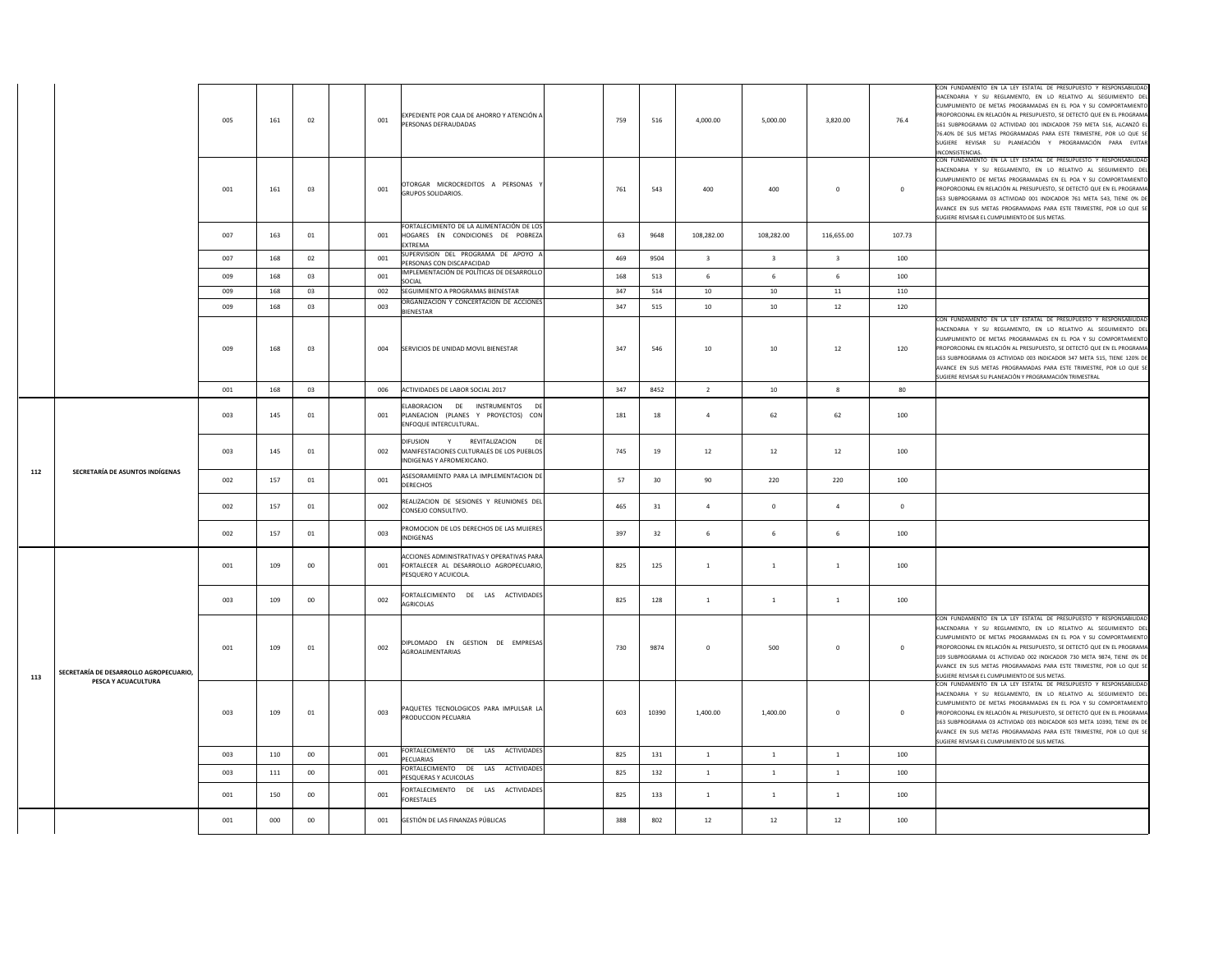|     |                              | 002<br>002<br>002<br>002 | 000<br>000<br>000<br>000 | 00<br>00<br>00<br>$00\,$ | 002<br>003<br>006<br>007 | SERVICIOS ADMINISTRATIVOS<br>SISTEMAS INFORMÁTICOS<br>ATENCIÓN A ORGANIZACIONES Y GRUPOS<br><b>VUI NERABLES</b><br>GESTIÓN DE AYUDA SOCIAL                                                                                            | 846<br>829<br>825<br>825 | 803<br>804<br>8333<br>8336 | $\overline{\mathbf{3}}$<br>4.420.00<br>$\overline{\mathbf{3}}$<br>$\overline{\mathbf{3}}$ | $\overline{\mathbf{3}}$<br>4.420.00<br>$\mathbf{R}$<br>$\mathbf{R}$ | $\overline{7}$<br>3.606.00<br>$\overline{2}$<br>$\mathbf{R}$ | 233.33<br>81.58<br>66.67<br>100 | CON FUNDAMENTO EN LA LEY ESTATAL DE PRESUPUESTO Y RESPONSABILIDAD<br>HACENDARIA Y SU REGLAMENTO, EN LO RELATIVO AL SEGUIMIENTO DEL<br>CUMPLIMIENTO DE METAS PROGRAMADAS EN EL POA Y SU COMPORTAMIENTO<br>PROPORCIONAL EN RELACIÓN AL PRESUPUESTO, SE DETECTÓ QUE EN EL PROGRAMA<br>000 SUBPROGRAMA 00 ACTIVIDAD 002 INDICADOR 846 META 803, ALCANZÓ EL<br>233.33% DE SUS METAS PROGRAMADAS PARA ESTE TRIMESTRE, POR LO QUE SE<br>SUGIERE REVISAR SU PLANEACIÓN Y PROGRAMACIÓN PARA EVITAR INCONSISTENCIAS<br>CON FUNDAMENTO EN LA LEY ESTATAL DE PRESUPUESTO Y RESPONSABILIDAD<br>HACENDARIA Y SU REGLAMENTO, EN LO RELATIVO AL SEGUIMIENTO DEL |
|-----|------------------------------|--------------------------|--------------------------|--------------------------|--------------------------|---------------------------------------------------------------------------------------------------------------------------------------------------------------------------------------------------------------------------------------|--------------------------|----------------------------|-------------------------------------------------------------------------------------------|---------------------------------------------------------------------|--------------------------------------------------------------|---------------------------------|-------------------------------------------------------------------------------------------------------------------------------------------------------------------------------------------------------------------------------------------------------------------------------------------------------------------------------------------------------------------------------------------------------------------------------------------------------------------------------------------------------------------------------------------------------------------------------------------------------------------------------------------------|
|     |                              | 011                      | 140                      | 01                       | 001                      | ACTOS DE FISCALIZACION PROGRAMADOS EN<br>MATERIA DE IMPUESTOS FEDERALES Y ESTATALES                                                                                                                                                   | 21                       | 11                         | 93                                                                                        | 93                                                                  | 678                                                          | 729.03                          | CUMPLIMIENTO DE METAS PROGRAMADAS EN EL POA Y SU COMPORTAMIENTO<br>PROPORCIONAL EN RELACIÓN AL PRESUPUESTO, SE DETECTÓ QUE EN EL PROGRAMA<br>140 SUBPROGRAMA 01 ACTIVIDAD 001 INDICADOR 21 META 11 , ALCANZÓ EL<br>729.03% DE SUS METAS PROGRAMADAS PARA ESTE TRIMESTRE, POR LO QUE SE<br>SUGIERE REVISAR SU PLANEACIÓN Y PROGRAMACIÓN PARA EVITAR INCONSISTENCIAS                                                                                                                                                                                                                                                                              |
| 114 | SECRETARÍA DE FINANZAS       | 011                      | 140                      | $_{01}$                  | 002                      | REALIZAR AUDITORIAS DE VISITAS DOMICILIARIAS<br>DE GABINETE Y REVISIONES DE PAPELES DE<br>TRABAJO DE LOS CONTADORES PUBLICOS PARA<br>COMPROBAR EL CUMPLIMIENTO DE LAS<br>OBLIGACIONES FISCALES EN MATERIA FEDERAL Y<br><b>FSTATAI</b> | 78                       | $12\,$                     | 85                                                                                        | 85                                                                  | 127                                                          | 149.41                          |                                                                                                                                                                                                                                                                                                                                                                                                                                                                                                                                                                                                                                                 |
|     |                              | 007                      | 140                      | 01                       | 003                      | GENERACION Y ACTUALIZACION DE REGISTROS<br>CATASTRALES POR MEDIO DE SOLICITUDES,<br>PRESENTADAS POR EL CONTRIBUYENTE<br>GARANTIZAR LA EFECTIVIDAD EN LA DEFENSA, ASI                                                                  | 258                      | 14                         | 12,500.00                                                                                 | 12,500.00                                                           | 10,270.00                                                    | 82.16                           |                                                                                                                                                                                                                                                                                                                                                                                                                                                                                                                                                                                                                                                 |
|     |                              | 006                      | 140                      | $_{01}$                  | 004                      | COMO EL FORTALECIMIENTO DE LA HACIENDA<br>PUBLICA ESTATAL                                                                                                                                                                             | 135                      | 15                         | 250                                                                                       | 250                                                                 | 224                                                          | 89.6                            |                                                                                                                                                                                                                                                                                                                                                                                                                                                                                                                                                                                                                                                 |
|     |                              | 010                      | 140                      | 01                       | 005                      | EFICIENTAR LAS ACCIONES PARA EL INCREMENTO<br>DE LOS INGRESOS DE GESTION DEL ESTADO                                                                                                                                                   | $16\,$                   | 16                         | 809,306,183.00                                                                            | 809,306,183.00                                                      | 1,313,817,754.29                                             | 162.34                          |                                                                                                                                                                                                                                                                                                                                                                                                                                                                                                                                                                                                                                                 |
|     |                              | 010                      | 140                      | 01                       | 006                      | EFICIENTAR LA PRESENCIA FISCAL EN EL ESTADO                                                                                                                                                                                           | 980                      | 17                         | 2,599.00                                                                                  | 2,599.00                                                            | 1,162.00                                                     | 44.71                           |                                                                                                                                                                                                                                                                                                                                                                                                                                                                                                                                                                                                                                                 |
|     |                              | 009                      | 141                      | 01                       | 001                      | TRANSFERENCIA Y CONTROL DE LA<br>DISPONIBILIDAD DE RECURSOS                                                                                                                                                                           | 483                      | 13                         | $\overline{\mathbf{3}}$                                                                   | $\overline{\mathbf{3}}$                                             | $\overline{\mathbf{3}}$                                      | 100                             |                                                                                                                                                                                                                                                                                                                                                                                                                                                                                                                                                                                                                                                 |
|     |                              | 005                      | 148                      | 01                       | 002                      | ELABORACIÓN DEL PROGRAMA ANUAL DE<br>INVERSIÓN PÚBLICA                                                                                                                                                                                | 183                      | 58                         | <sup>1</sup>                                                                              | $\mathbf{1}$                                                        | <sup>1</sup>                                                 | 100                             |                                                                                                                                                                                                                                                                                                                                                                                                                                                                                                                                                                                                                                                 |
|     |                              | 004                      | 148                      | 02                       | 002                      | INFORMACIÓN FINANCIERA PARA<br>- EL<br>DESARROLLO                                                                                                                                                                                     | 286                      | 24                         | $\,$ 1 $\,$                                                                               | $\mathbf{1}$                                                        | $\mathbf{1}$                                                 | 100                             |                                                                                                                                                                                                                                                                                                                                                                                                                                                                                                                                                                                                                                                 |
|     |                              | 005                      | 148                      | 02                       | 004                      | SEGUIMIENTO FÍSICO FINANCIERO DE LA<br>INVERSIÓN PÚBLICA                                                                                                                                                                              | 458                      | 26                         | $\mathbf{1}$                                                                              | $\mathbf{1}$                                                        | $\mathbf{1}$                                                 | 100                             |                                                                                                                                                                                                                                                                                                                                                                                                                                                                                                                                                                                                                                                 |
|     |                              | 004                      | 148                      | 03                       | 001                      | REVISIÓN, ANALISIS Y ATENCIÓN DE SOLICITUDES<br>DE LOS EJECUTORES DE GASTO, RELATIVOS A<br>REGISTROS PRESUPUESTARIOS                                                                                                                  | 454                      | 59                         | 18,150.00                                                                                 | 18,150.00                                                           | 23,864.00                                                    | 131.48                          |                                                                                                                                                                                                                                                                                                                                                                                                                                                                                                                                                                                                                                                 |
|     |                              | 004                      | 148                      | 03                       | 003                      | SEGUIMIENTO PRESUPUESTARIO A GASTO DE<br>OPERACIÓN                                                                                                                                                                                    | 1145                     | 805                        | 92                                                                                        | 92                                                                  | 92                                                           | 100                             |                                                                                                                                                                                                                                                                                                                                                                                                                                                                                                                                                                                                                                                 |
|     |                              | 002                      | 179                      | 01                       | 001                      | COORDINACIÓN DE GIRAS Y PROTOCOLO                                                                                                                                                                                                     | 124                      | 9567                       | 12                                                                                        | $12\,$                                                              | $12\,$                                                       | 100                             |                                                                                                                                                                                                                                                                                                                                                                                                                                                                                                                                                                                                                                                 |
|     |                              | 002<br>002               | 179<br>179               | 01<br>01                 | 002<br>003               | ADMINISTRACIÓN DEL HANGAR DE GOBIERNO<br>OPERACIÓN DE LA CASA OFICIAL DE GOBIERNO                                                                                                                                                     | 126<br>324               | 9568<br>9569               | 520<br>15                                                                                 | 520<br>15                                                           | 520<br>15                                                    | 100<br>100                      |                                                                                                                                                                                                                                                                                                                                                                                                                                                                                                                                                                                                                                                 |
|     |                              | 001                      | 000                      | $00\,$                   | 001                      | GESTIONES ADMINISTRATIVAS DE LA SECRETARIA                                                                                                                                                                                            | 825                      | 212                        | 1,228.00                                                                                  | 1.245.00                                                            | 1,245.00                                                     | 100                             |                                                                                                                                                                                                                                                                                                                                                                                                                                                                                                                                                                                                                                                 |
|     |                              | 001                      | 000                      | $00\,$                   | 002                      | ASUNTOS JURIDICOS Y LABORALES                                                                                                                                                                                                         | 827                      | 213                        | 108                                                                                       | 108                                                                 | 108                                                          | 100                             |                                                                                                                                                                                                                                                                                                                                                                                                                                                                                                                                                                                                                                                 |
|     |                              | 002                      | 129                      | 01                       | 001                      | ADMINISTRACIÓN DE LOS RECURSOS HUMANOS                                                                                                                                                                                                | 25                       | 73                         | 26,530.00                                                                                 | 26,531.00                                                           | 26,531.00                                                    | 100                             |                                                                                                                                                                                                                                                                                                                                                                                                                                                                                                                                                                                                                                                 |
|     |                              | 003                      | 129                      | 01                       | 002                      | REALIZAR CAPACITACION AL PERSONAL                                                                                                                                                                                                     | 88                       | 76                         | 1,099.00                                                                                  | 1,099.00                                                            | 1,099.00                                                     | 100                             |                                                                                                                                                                                                                                                                                                                                                                                                                                                                                                                                                                                                                                                 |
|     |                              | 004                      | 129                      | 01                       | 003                      | DEFINIR ESTRUCTURAS ORGÁNICAS<br>DOCUMENTOS NORMATIVOS DE LAS<br>DEPENDENCIAS Y ENTIDADES DE LA<br>ADMINISTRACIÓN PÚBLICA.                                                                                                            | 211                      | 78                         | 131                                                                                       | 131                                                                 | 131                                                          | 100                             |                                                                                                                                                                                                                                                                                                                                                                                                                                                                                                                                                                                                                                                 |
|     |                              | 005                      | 130                      | 01                       | 001                      | VERIFICACION DEL PATRIMONIO DEL GOBIERNO<br>DEL ESTADO                                                                                                                                                                                | 492                      | 80                         | 20                                                                                        | 33                                                                  | 33                                                           | 100                             |                                                                                                                                                                                                                                                                                                                                                                                                                                                                                                                                                                                                                                                 |
| 117 | SECRETARÍA DE ADMINISTRACIÓN | 006                      | 130                      | 02                       | 001                      | LICITACION, CONTRATACION, ADQUISICION \<br>DISTRIBUCION DE BIENES Y SERVICIOS                                                                                                                                                         | 298                      | 86                         | 13                                                                                        | 13                                                                  | 13                                                           | 100                             |                                                                                                                                                                                                                                                                                                                                                                                                                                                                                                                                                                                                                                                 |
|     |                              | 007                      | 130                      | 02                       | 002                      | RESCATE DEL ARCHIVO HISTORICO DEL ESTADO                                                                                                                                                                                              | 439                      | 90                         | 450                                                                                       | 450                                                                 | 450                                                          | 100                             |                                                                                                                                                                                                                                                                                                                                                                                                                                                                                                                                                                                                                                                 |
|     |                              | 008                      | 130                      | 02                       | 003                      | MANTENIMIENTO Y ASEGURAMIENTO DE BIENES<br>INMUBLES, EQUIPOS Y PLANTILLA VEHICULAR                                                                                                                                                    | 310                      | 94                         | 396                                                                                       | 411                                                                 | 411                                                          | 100                             |                                                                                                                                                                                                                                                                                                                                                                                                                                                                                                                                                                                                                                                 |
|     |                              | 009                      | 130                      | 02                       | 004                      | MANTENIMIENTO A PARQUES Y UNIDADES<br>DEPORTIVAS                                                                                                                                                                                      | 303                      | 96                         | 36                                                                                        | 36                                                                  | 36                                                           | 100                             |                                                                                                                                                                                                                                                                                                                                                                                                                                                                                                                                                                                                                                                 |
|     |                              | 001                      | 130                      | 02                       | 005                      | ARRENDAMIENTOS Y SERVICIOS BASICOS DE LOS<br>COMPLEJOS ADMINISTRATIVOS                                                                                                                                                                | 54                       | 97                         | 144                                                                                       | 144                                                                 | 144                                                          | 100                             |                                                                                                                                                                                                                                                                                                                                                                                                                                                                                                                                                                                                                                                 |
|     |                              | 001                      | 130                      | 02                       | 006                      | ARRENDAMIENTOS Y SERVICIOS BASICOS DE<br>INMUEBLES UBICADOS FUERA DE LOS<br>COMPLEJOS ADMINISTRATIVOS                                                                                                                                 | 53                       | 98                         | 144                                                                                       | 139                                                                 | 139                                                          | 100                             |                                                                                                                                                                                                                                                                                                                                                                                                                                                                                                                                                                                                                                                 |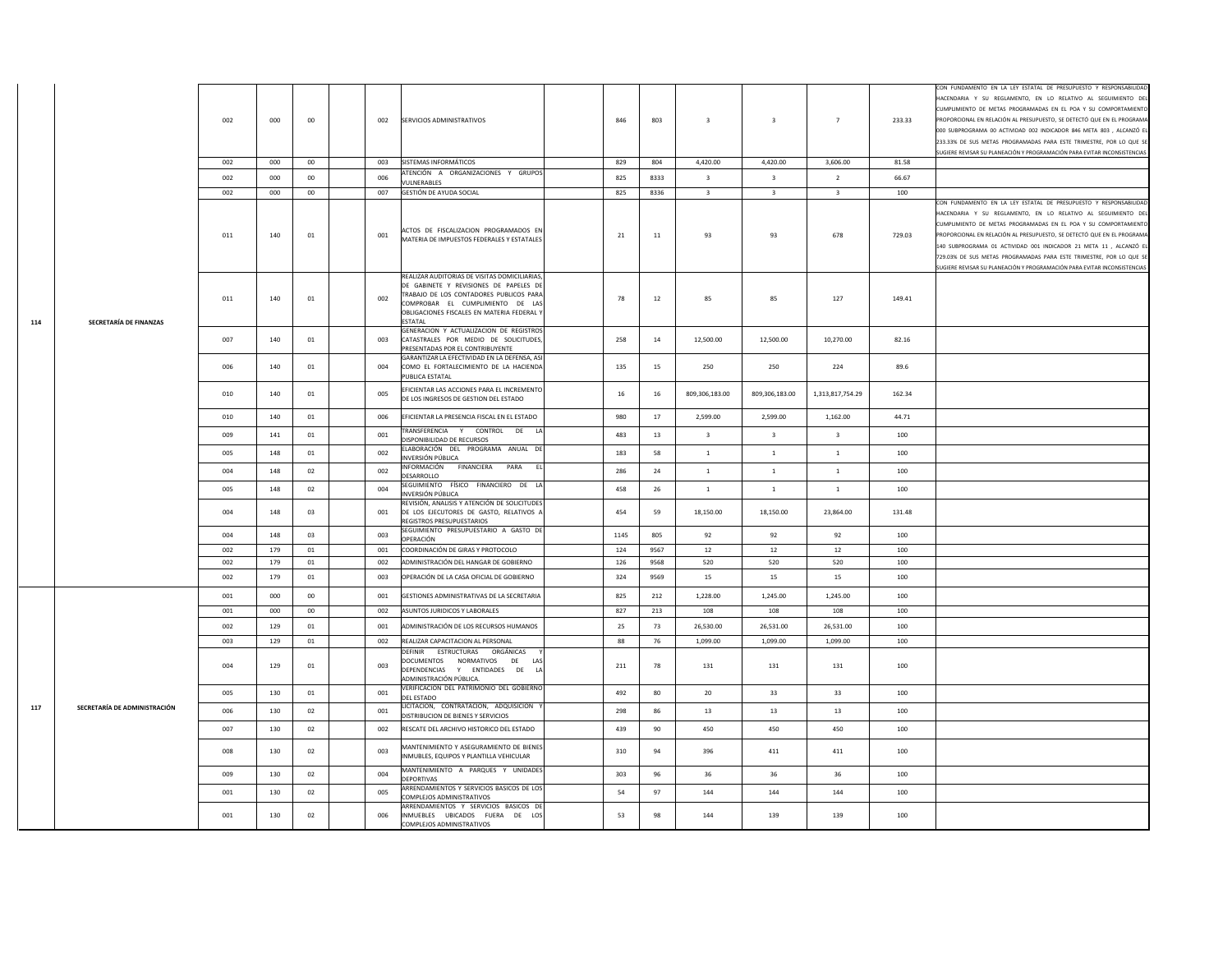| 118 | SECRETARÍA DE ADMINISTRACIÓN RECURSOS<br><b>HUMANOS</b>       | 001 | 129 | 01 | 001 | PAGO DE PRESTACIONES CONTRACTUALES CON<br>LOS TRABAJADORES                                                                                                   | 133  | 75   | 44             | 44             | 47             | 106.82         |                                                                                                                                                                                                                                                                                                                                                                                                                                                                                                               |
|-----|---------------------------------------------------------------|-----|-----|----|-----|--------------------------------------------------------------------------------------------------------------------------------------------------------------|------|------|----------------|----------------|----------------|----------------|---------------------------------------------------------------------------------------------------------------------------------------------------------------------------------------------------------------------------------------------------------------------------------------------------------------------------------------------------------------------------------------------------------------------------------------------------------------------------------------------------------------|
|     |                                                               | 001 | 000 | 00 | 001 | APOYO ADMINISTRATIVO Y FINANCIERO PARA<br>FORTALECER LA TRANSPARENCIA EN EL EJERCICIO<br>DE LOS RECURSOS PÚBLICOS Y ACTUACIÓN DE<br>LOS SERVIDORES PÚBLICOS. | 825  | 215  | 809            | 833            | 2,222.00       | 266.75         | CON FUNDAMENTO EN LA LEY ESTATAL DE PRESUPUESTO Y RESPONSABILIDA<br>HACENDARIA Y SU REGLAMENTO, EN LO RELATIVO AL SEGUIMIENTO DE<br>CUMPLIMIENTO DE METAS PROGRAMADAS EN EL POA Y SU COMPORTAMIENTI<br>PROPORCIONAL EN RELACIÓN AL PRESUPUESTO, SE DETECTÓ QUE EN EL PROGRAM<br>00 SUBPROGRAMA 00 ACTIVIDAD 001 INDICADOR 825 META 215, ALCANZÓ E<br>266.75% DE SUS METAS PROGRAMADAS PARA ESTE TRIMESTRE, POR LO QUE SI<br>SUGIERE REVISAR SU PLANEACIÓN Y PROGRAMACIÓN PARA EVITAR<br>INCONSISTENCIAS.      |
|     |                                                               | 012 | 165 | 10 | 001 | DESARROLLO E IMPLEMENTACIÓN<br>D<br>MECANISMOS DE TRANSPARENCIA                                                                                              | 140  | 123  | - 5            | - 5            | 18             | 360            | CON FUNDAMENTO EN LA LEY ESTATAL DE PRESUPUESTO Y RESPONSABILIDAD<br>HACENDARIA Y SU REGLAMENTO, EN LO RELATIVO AL SEGUIMIENTO DE<br>CUMPLIMIENTO DE METAS PROGRAMADAS EN EL POA Y SU COMPORTAMIENTO<br>PROPORCIONAL EN RELACIÓN AL PRESUPUESTO, SE DETECTÓ QUE EN EL PROGRAM<br>165 SUBPROGRAMA 10 ACTIVIDAD 001 INDICADOR 140 META 123, ALCANZÓ E<br>360.00% DE SUS METAS PROGRAMADAS PARA ESTE TRIMESTRE, POR LO QUE S<br>SUGIERE REVISAR SU PLANEACIÓN Y PROGRAMACIÓN PARA EVITA<br>INCONSISTENCIAS.      |
|     |                                                               | 012 | 165 | 10 | 002 | PROMOCIÓN DE LA CONTRALORÍA SOCIAL EN EL<br><b>ESTADO</b>                                                                                                    | 12   | 124  | 250            | 250            | 167            | 66.8           | CON FUNDAMENTO EN LA LEY ESTATAL DE PRESUPUESTO Y RESPONSABILIDA<br>HACENDARIA Y SU REGLAMENTO, EN LO RELATIVO AL SEGUIMIENTO DE<br>CUMPLIMIENTO DE METAS PROGRAMADAS EN EL POA Y SU COMPORTAMIENTO<br>PROPORCIONAL EN RELACIÓN AL PRESUPUESTO. SE DETECTÓ QUE EN EL PROGRAM<br>165 SUBPROGRAMA 10 ACTIVIDAD 002 INDICADOR 12 META 124, ALCANZÓ EL 66.809<br>DE SUS METAS PROGRAMADAS PARA ESTE TRIMESTRE, POR LO QUE SE SUGIERI<br>REVISAR SU PLANEACIÓN Y PROGRAMACIÓN PARA EVITAR INCONSISTENCIAS.         |
| 119 | SECRETARÍA DE LA CONTRALORÍA Y<br>TRANSPARENCIA GUBERNAMENTAL | 012 | 165 | 10 | 004 | PROMOCIÓN DE LA CONTRALORÍA SOCIAL CON<br>RECURSO DEL 1 Y 2 AL MILLAR.                                                                                       | 12   | 8818 | 132            | 132            | 936            | 709.09         | CON FUNDAMENTO EN LA LEY ESTATAL DE PRESUPUESTO Y RESPONSABILIDA<br>HACENDARIA Y SU REGLAMENTO. EN LO RELATIVO AL SEGUIMIENTO DE<br>CUMPLIMIENTO DE METAS PROGRAMADAS EN EL POA Y SU COMPORTAMIENTO<br>PROPORCIONAL EN RELACIÓN AL PRESUPUESTO, SE DETECTÓ QUE EN EL PROGRAM/<br>165 SUBPROGRAMA 10 ACTIVIDAD 004 INDICADOR 12 META 8818, ALCANZÓ E<br>709.09% DE SUS METAS PROGRAMADAS PARA ESTE TRIMESTRE, POR LO QUE S<br>SUGIERE REVISAR SU PLANEACIÓN Y PROGRAMACIÓN PARA EVITAR<br>INCONSISTENCIAS.     |
|     |                                                               | 003 | 171 | 01 | 001 | REALIZACIÓN DE AUDITORÍAS FINANCIERAS<br>OPERACIONALES.                                                                                                      | 78   | 67   | 14             | 14             | 14             | 100            |                                                                                                                                                                                                                                                                                                                                                                                                                                                                                                               |
|     |                                                               | 003 | 171 | 01 | 002 | CONTROL Y SEGUIMIENTO DE ENTREGAS<br>RECEPCIÓN DE FUNCIONARIOS DE LA<br>ADMINISTRACIÓN PÚBLICA ESTATAL                                                       | 1001 | 70   | 50             | 50             | 50             | 100            |                                                                                                                                                                                                                                                                                                                                                                                                                                                                                                               |
|     |                                                               | 012 | 171 | 02 | 001 | VALIDACIÓN DE PROCEDIMIENTOS DE<br>CONTRATACIÓN                                                                                                              | 487  | 92   | 230            | 230            | 230            | 100            |                                                                                                                                                                                                                                                                                                                                                                                                                                                                                                               |
|     |                                                               | 003 | 171 | 02 | 004 | SUPERVISIÓN Y VIGILANCIA DE OBRA PÚBLICA<br>CON CARGO AL RECURSO DEL 5 AL MILLAR.                                                                            | 78   | 8817 | -6             | 6              | -6             | 100            |                                                                                                                                                                                                                                                                                                                                                                                                                                                                                                               |
|     |                                                               | 012 | 171 | 03 | 001 | ATENCIÓN Y RESOLUCIÓN DE PROCEDIMIENTOS<br>ADMINISTRATIVOS                                                                                                   | 482  | 74   | 133            | 133            | 739            | 555.64         | CON FUNDAMENTO EN LA LEY ESTATAL DE PRESUPUESTO Y RESPONSABILIDAD<br>HACENDARIA Y SU REGLAMENTO, EN LO RELATIVO AL SEGUIMIENTO DI<br>CUMPLIMIENTO DE METAS PROGRAMADAS EN EL POA Y SU COMPORTAMIENTO<br>PROPORCIONAL EN RELACIÓN AL PRESUPUESTO, SE DETECTÓ QUE EN EL PROGRAM<br>171 SUBPROGRAMA 03 ACTIVIDAD 001 INDICADOR 482 META 74, ALCANZÓ E<br>555.64% DE SUS METAS PROGRAMADAS PARA ESTE TRIMESTRE, POR LO QUE S<br>SUGIERE REVISAR SU PLANEACIÓN Y PROGRAMACIÓN PARA EVITA<br><b>INCONSISTENCIAS</b> |
|     |                                                               | 012 | 171 | 04 | 001 | VERIFICACIÓN DEL CUMPLIMIENTO DE L<br>PRESENTACIÓN DE LAS DECLARACIONES DE<br>SITUACIÓN PATRIMONIAL.                                                         | 490  | 88   | 998            | 998            | 5,453.00       | 546.39         | CON FUNDAMENTO EN LA LEY ESTATAL DE PRESUPUESTO Y RESPONSABILIDA<br>HACENDARIA Y SU REGLAMENTO, EN LO RELATIVO AL SEGUIMIENTO DE<br>CUMPLIMIENTO DE METAS PROGRAMADAS EN EL POA Y SU COMPORTAMIENT<br>PROPORCIONAL EN RELACIÓN AL PRESUPUESTO, SE DETECTÓ QUE EN EL PROGRAM<br>171 SUBPROGRAMA 04 ACTIVIDAD 001 INDICADOR 490 META 80, ALCANZÓ E<br>546.39% DE SUS METAS PROGRAMADAS PARA ESTE TRIMESTRE, POR LO QUE S<br>SUGIERE REVISAR SU PLANEACIÓN Y PROGRAMACIÓN PARA EVITAR<br>INCONSISTENCIAS.        |
|     |                                                               | 001 | 102 | 00 | 001 | COORDINACION Y SEGUIMIENTO DE ASUNTOS<br><b>INTERINSTITUCIONALES</b>                                                                                         | 825  | 806  | 240            | 240            | 240            | 100            |                                                                                                                                                                                                                                                                                                                                                                                                                                                                                                               |
|     |                                                               | 001 | 102 | 04 | 001 | CONCERTACIÓN DE ACCIONES INSTITUCIONALES<br>PARA LA ATENCIÓN DE DEMANDAS CIUDADANAS                                                                          | 779  | 109  | 4.500.00       | 4.500.00       | 2.276.00       | 50.58          | CON FUNDAMENTO EN LA LEY ESTATAL DE PRESUPUESTO Y RESPONSABILIDA<br>HACENDARIA Y SU REGLAMENTO, EN LO RELATIVO AL SEGUIMIENTO DE<br>CUMPLIMIENTO DE METAS PROGRAMADAS EN EL POA Y SU COMPORTAMIENTO<br>PROPORCIONAL EN RELACIÓN AL PRESUPUESTO. SE DETECTÓ QUE EN EL PROGRAM<br>102 SUBPROGRAMA 04 ACTIVIDAD 001 INDICADOR 779 META 109, ALCANZÓ E<br>50.58% DE SUS METAS PROGRAMADAS PARA ESTE TRIMESTRE, POR LO QUE S<br>SUGIERE REVISAR SU PLANEACIÓN Y PROGRAMACIÓN PARA EVITAR<br>INCONSISTENCIAS.       |
|     |                                                               | 001 | 102 | 05 | 001 | VINCULACIÓN DIPLOMÁTICA CON ORGANISMOS<br><b>INTERNACIONALES</b>                                                                                             | 500  | 111  | 40             | 40             | $\overline{0}$ | $\overline{0}$ |                                                                                                                                                                                                                                                                                                                                                                                                                                                                                                               |
| 120 | JEFATURA DE LA GUBERNATURA                                    | 001 | 102 | 05 | 002 | PROMOCIÓN Y VINCULACIÓN A FAVOR DI<br>MIGRANTES OAXAQUEÑOS EN CENTRO OAXACA                                                                                  | 404  | 112  | 18             | 18             | $\overline{0}$ | $\Omega$       |                                                                                                                                                                                                                                                                                                                                                                                                                                                                                                               |
|     |                                                               | 001 | 154 | 01 | 001 | EVALUACION DE LOS PROGRAMAS ESTATALES Y<br>FONDOS DE APORTACIONES FEDERALES                                                                                  | 221  | 197  | $\overline{7}$ | $\overline{7}$ | $\overline{0}$ | $\overline{0}$ |                                                                                                                                                                                                                                                                                                                                                                                                                                                                                                               |
|     |                                                               | 001 | 154 | 01 | 002 | IMPLEMENTACION DEL MECANISMO DE<br>ASPECTOS SUSCEPTIBLES DE MEJORA                                                                                           | 277  | 198  | $\overline{7}$ | $\overline{7}$ |                | 85.71          |                                                                                                                                                                                                                                                                                                                                                                                                                                                                                                               |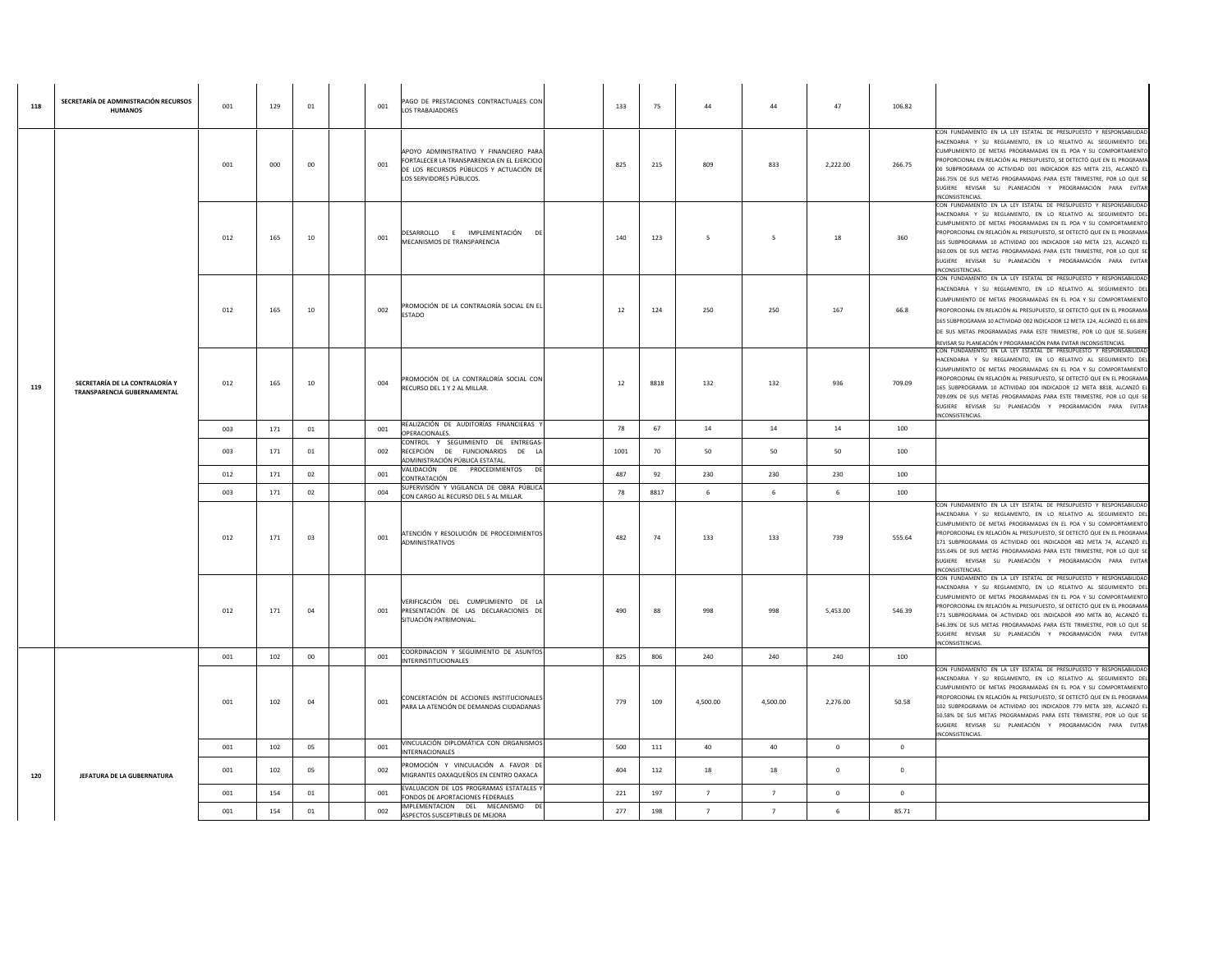|     |                                                                                                | 001 | 154 | 02     | 001 | CONSTRUCCION Y MEJORAMIENTO DE<br><b>INDICADORES</b>                                          | 117  | 199  | 73           | 73           | 99           | 135.62 | CON FUNDAMENTO EN LA LEY ESTATAL DE PRESUPUESTO Y RESPONSABILIDAD<br>HACENDARIA Y SU REGLAMENTO. EN LO RELATIVO AL SEGUIMIENTO DEL<br>CUMPLIMIENTO DE METAS PROGRAMADAS EN EL POA Y SU COMPORTAMIENTO<br>PROPORCIONAL EN RELACIÓN AL PRESUPUESTO, SE DETECTÓ QUE EN EL PROGRAMA<br>154 SUBPROGRAMA 02 ACTIVIDAD 001 INDICADOR 117 META 199, ALCANZÓ E<br>135.62% DE SUS METAS PROGRAMADAS PARA ESTE TRIMESTRE, POR LO QUE SE<br>SUGIERE REVISAR SU PLANEACIÓN Y PROGRAMACIÓN PARA EVITAR<br>INCONSISTENCIAS.       |
|-----|------------------------------------------------------------------------------------------------|-----|-----|--------|-----|-----------------------------------------------------------------------------------------------|------|------|--------------|--------------|--------------|--------|--------------------------------------------------------------------------------------------------------------------------------------------------------------------------------------------------------------------------------------------------------------------------------------------------------------------------------------------------------------------------------------------------------------------------------------------------------------------------------------------------------------------|
|     |                                                                                                | 001 | 154 | 02     | 002 | MONITOREO DE INDICADORES                                                                      | 319  | 200  | 73           | 73           | 73           | 100    |                                                                                                                                                                                                                                                                                                                                                                                                                                                                                                                    |
|     |                                                                                                | 001 | 000 | $00\,$ | 001 | SERVICIOS DE APOYO ADMINISTRATIVO DE LA                                                       | 825  | 413  | 88           | 88           | 88           | 100    |                                                                                                                                                                                                                                                                                                                                                                                                                                                                                                                    |
|     |                                                                                                | 004 | 102 | 02     | 001 | CONSEJERIA JURIDICA<br>ELABORACION DE TRABAJOS TECNICOS<br>TOPOGRAFICOS DE LIMITES DEL ESTADO | 553  | 885  | 50           | 50           | 31           | 62     | CON FUNDAMENTO EN LA LEY ESTATAL DE PRESUPUESTO Y RESPONSABILIDAD<br>HACENDARIA Y SU REGLAMENTO. EN LO RELATIVO AL SEGUIMIENTO DEL<br>CUMPLIMIENTO DE METAS PROGRAMADAS EN EL POA Y SU COMPORTAMIENTO<br>PROPORCIONAL EN RELACIÓN AL PRESUPUESTO, SE DETECTÓ QUE EN EL PROGRAMA<br>102 SUBPROGRAMA 02 ACTIVIDAD 001 INDICADOR 553 META 885, ALCANZÓ EL<br>62.00% DE SUS METAS PROGRAMADAS PARA ESTE TRIMESTRE, POR LO QUE SE<br>SUGIERE REVISAR SU PLANEACIÓN Y PROGRAMACIÓN PARA EVITAR<br>INCONSISTENCIAS.       |
|     |                                                                                                | 002 | 107 | 01     | 001 | DIRECCIÓN GENERAL DE NOTARIAS                                                                 | 79   | 55   | 603          | 603          | 683          | 113.27 | ON FUNDAMENTO EN LA LEY ESTATAL DE PRESUPUESTO Y RESPONSABILIDAD<br>HACENDARIA Y SU REGLAMENTO, EN LO RELATIVO AL SEGUIMIENTO DEL<br>CUMPLIMIENTO DE METAS PROGRAMADAS EN EL POA Y SU COMPORTAMIENTO<br>PROPORCIONAL EN RELACIÓN AL PRESUPUESTO, SE DETECTÓ QUE EN EL PROGRAMA<br>107 SUBPROGRAMA 01 ACTIVIDAD 001 INDICADOR 79 META 55, ALCANZÓ EL 113.27%<br>DE SUS METAS PROGRAMADAS PARA ESTE TRIMESTRE, POR LO QUE SE SUGIERE<br>REVISAR SU PLANEACIÓN Y PROGRAMACIÓN PARA EVITAR INCONSISTENCIAS.            |
| 121 | CONSEJERÍA JURÍDICA DEL GOBIERNO DEL                                                           | 001 | 107 | 02     | 001 | DE<br>LEGALIZACIONES<br>ELABORACION<br>CERTIFICACIONES Y APOSTILLAMIENTO.                     | 453  | 884  | 4,500.00     | 4,500.00     | 12,166.00    | 270.36 | CON FUNDAMENTO EN LA LEY ESTATAL DE PRESUPUESTO Y RESPONSABILIDAD<br>HACENDARIA Y SU REGLAMENTO, EN LO RELATIVO AL SEGUIMIENTO DEL<br>CUMPLIMIENTO DE METAS PROGRAMADAS EN EL POA Y SU COMPORTAMIENTO<br>PROPORCIONAL EN RELACIÓN AL PRESUPUESTO, SE DETECTÓ QUE EN EL PROGRAMA<br>107 SUBPROGRAMA 02 ACTIVIDAD 001 INDICADOR 453 META 883, ALCANZÓ EL<br>270.36% DE SUS METAS PROGRAMADAS PARA ESTE TRIMESTRE. POR LO QUE SE<br>SUGIERE REVISAR SU PLANEACIÓN Y PROGRAMACIÓN PARA EVITAR<br>INCONSISTENCIAS.      |
|     | <b>ESTADO</b>                                                                                  | 003 | 107 | 03     | 001 | ACTOS REGISTRALES DE INSCRIPCION<br>CERTIFICACION                                             | 22   | 882  | 206.717.00   | 462.140.00   | 293.217.00   | 63.45  | CON FUNDAMENTO EN LA LEY ESTATAL DE PRESUPUESTO Y RESPONSABILIDAD<br>HACENDARIA Y SU REGLAMENTO, EN LO RELATIVO AL SEGUIMIENTO DEL<br>CUMPLIMIENTO DE METAS PROGRAMADAS EN EL POA Y SU COMPORTAMIENTO<br>PROPORCIONAL EN RELACIÓN AL PRESUPUESTO, SE DETECTÓ QUE EN EL PROGRAMA<br>107 SUBPROGRAMA 03 ACTIVIDAD 001 INDICADOR 22 META 882, ALCANZÓ EL<br>141.84% DE SUS METAS PROGRAMADAS PARA ESTE TRIMESTRE, POR LO QUE SE<br>SUGIERE REVISAR SU PLANEACIÓN Y PROGRAMACIÓN PARA EVITAR<br>NCONSISTENCIAS.        |
|     |                                                                                                | 001 | 136 | 02     | 001 | REVISION DE INSTRUMENTOS JURIDICOS AL<br><b>EJECUTIVO</b>                                     | 985  | 409  | 330          | 330          | 346          | 104.85 | CON FUNDAMENTO EN LA LEY ESTATAL DE PRESUPUESTO Y RESPONSABILIDAD<br>HACENDARIA Y SU REGLAMENTO, EN LO RELATIVO AL SEGUIMIENTO DEL<br>CUMPLIMIENTO DE METAS PROGRAMADAS EN EL POA Y SU COMPORTAMIENTO<br>OPORCIONAL EN RELACIÓN AL PRESUPUESTO, SE DETECTÓ QUE EN EL PROGRAMA<br>136 SUBPROGRAMA 02 ACTIVIDAD 001 INDICADOR 985 META 409, ALCANZÓ EL<br>104.85% DE SUS METAS PROGRAMADAS PARA ESTE TRIMESTRE, POR LO QUE SE<br>SUGIERE REVISAR SU PLANEACIÓN Y PROGRAMACIÓN PARA EVITAR<br>INCONSISTENCIAS.        |
|     |                                                                                                | 001 | 178 | 02     | 001 | REGISTRO Y AUTORIZACIÓN DE PUBLICACIÓN                                                        | 421  | 207  | 100          | 100          | 100          | 100    |                                                                                                                                                                                                                                                                                                                                                                                                                                                                                                                    |
|     |                                                                                                | 001 | 178 | 02     | 002 | IMPRESIÓN DEL PERIÓDICO OFICIAL                                                               | 280  | 210  | 150          | 150          | 190          | 126.67 | CON FUNDAMENTO EN LA LEY ESTATAL DE PRESUPUESTO Y RESPONSABILIDAD<br>HACENDARIA Y SU REGLAMENTO, EN LO RELATIVO AL SEGUIMIENTO DEL<br>CUMPLIMIENTO DE METAS PROGRAMADAS EN EL POA Y SU COMPORTAMIENTO<br>PROPORCIONAL EN RELACIÓN AL PRESUPUESTO, SE DETECTÓ QUE EN EL PROGRAMA<br>178 SUBPROGRAMA 02 ACTIVIDAD 002 INDICADOR 280 META 210, ALCANZÓ EL<br>126.67% DE SUS METAS PROGRAMADAS PARA ESTE TRIMESTRE, POR LO QUE SE<br>SUGIERE REVISAR SU PLANEACIÓN Y PROGRAMACIÓN PARA EVITAR<br><b>NCONSISTENCIAS</b> |
|     |                                                                                                | 001 | 127 | 10     | 003 | CONTROL ESCOLAR DE EDUCACIÓN SUPERIOR                                                         | 1087 | 726  | 5.500.00     | 5.500.00     | 7,601.00     | 138.2  | CON FUNDAMENTO EN LA LEY ESTATAL DE PRESUPUESTO Y RESPONSABILIDAD<br>HACENDARIA Y SU REGLAMENTO. EN LO RELATIVO AL SEGUIMIENTO DEL<br>CUMPLIMIENTO DE METAS PROGRAMADAS EN EL POA Y SU COMPORTAMIENTO<br>PROPORCIONAL EN RELACIÓN AL PRESUPUESTO. SE DETECTÓ QUE EN EL PROGRAMA<br>127 SUBPROGRAMA 10 ACTIVIDAD 003 INDICADOR 1087 META 726, ALCANZÓ EL<br>138.20% DE SUS METAS PROGRAMADAS PARA ESTE TRIMESTRE, POR LO QUE SE<br>SUGIERE REVISAR SU PLANEACIÓN Y PROGRAMACIÓN PARA EVITAR<br>NCONSISTENCIAS.      |
| 122 | COORDINACIÓN GENERAL DE EDUCACIÓN<br>MEDIA SUPERIOR Y SUPERIOR, CIENCIA Y<br><b>TECNOLOGÍA</b> | 001 | 127 | 10     | 004 | VISITAS DE INSPECCIÓN DE EDUCACIÓN SUPERIOR<br>REALIZADAS                                     | 741  | 729  | 9            | 9            | $12\,$       | 133.33 | CON FUNDAMENTO EN LA LEY ESTATAL DE PRESUPUESTO Y RESPONSABILIDAD<br>HACENDARIA Y SU REGLAMENTO, EN LO RELATIVO AL SEGUIMIENTO DEL<br>CUMPLIMIENTO DE METAS PROGRAMADAS EN EL POA Y SU COMPORTAMIENTO<br>PROPORCIONAL EN RELACIÓN AL PRESUPUESTO, SE DETECTÓ QUE EN EL PROGRAMA<br>127 SUBPROGRAMA 10 ACTIVIDAD 004 INDICADOR 741 META 729, ALCANZÓ EL<br>133.33% DE SUS METAS PROGRAMADAS PARA ESTE TRIMESTRE, POR LO QUE SE<br>SUGIERE REVISAR SU PLANEACIÓN Y PROGRAMACIÓN PARA EVITAR<br>INCONSISTENCIAS.      |
|     |                                                                                                | 001 | 132 | 05     | 004 | ESTIMULO A LA EDUCACIÓN MEDIA SUPERIOR.                                                       | 385  | 9916 | <sup>1</sup> | $\mathbf{1}$ | <sup>1</sup> | 100    |                                                                                                                                                                                                                                                                                                                                                                                                                                                                                                                    |
|     |                                                                                                | 001 | 132 | 11     | 001 | CONTROL ESCOLAR DE INSTITUCIONES DE<br><b>DUCACIÓN MEDIA SUPERIOR</b>                         | 1087 | 662  | 50           | 50           | 56           | 112    |                                                                                                                                                                                                                                                                                                                                                                                                                                                                                                                    |
|     |                                                                                                | 001 | 139 | 05     | 003 | ADMINISTRACIÓN Y OPERACIÓN DEL PROGRAMA<br>DE BECAS MANUTENCIÓN                               | 1042 | 600  | 55,776.00    | 55,776.00    | 16.496.00    | 29.58  |                                                                                                                                                                                                                                                                                                                                                                                                                                                                                                                    |
|     |                                                                                                | 001 | 139 | $08\,$ | 002 | ESTIMULO A LA EDUCACION SUPERIOR                                                              | 730  | 9917 | 4,000.00     | 4,000.00     | 4,000.00     | 100    |                                                                                                                                                                                                                                                                                                                                                                                                                                                                                                                    |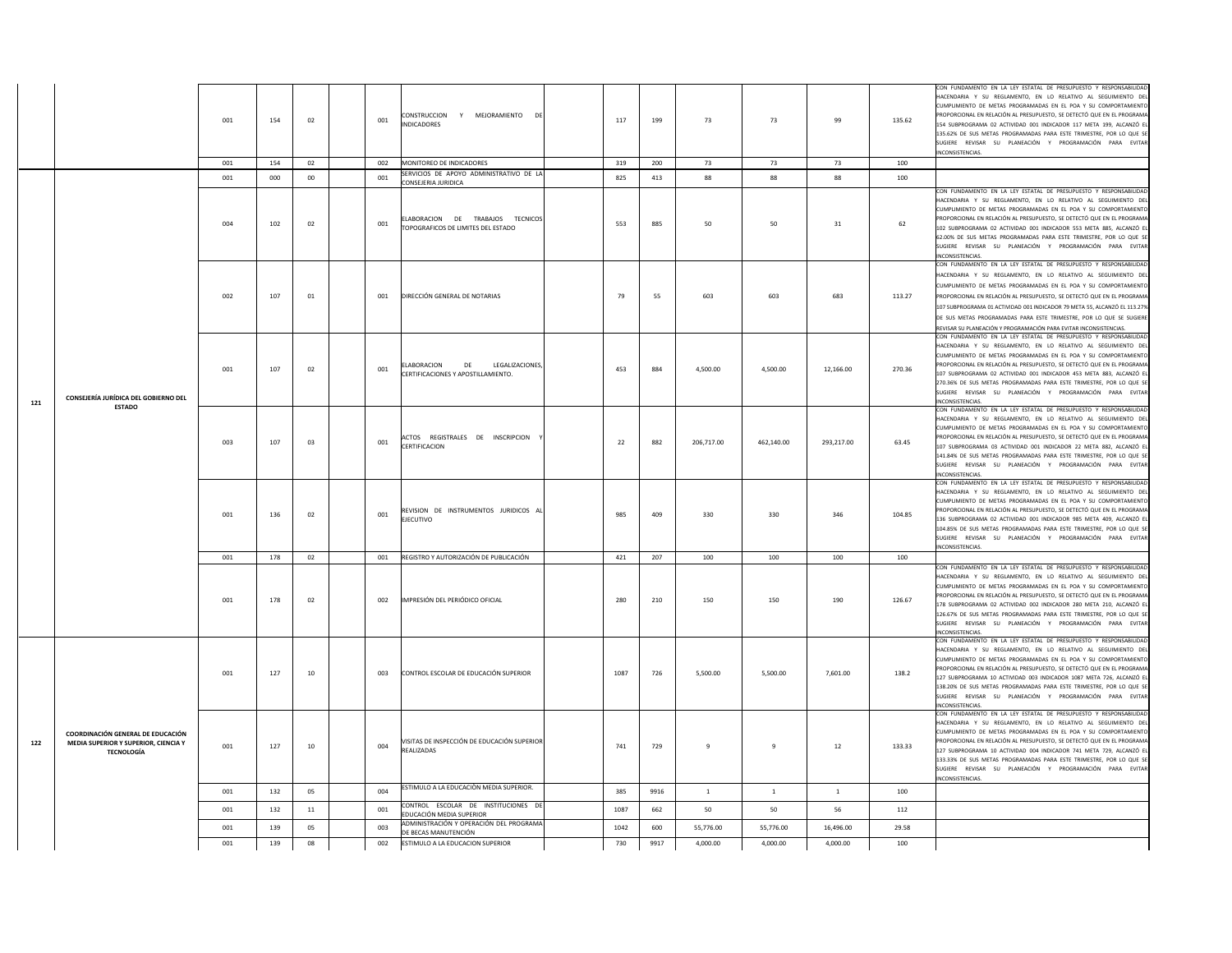|     |                                                                                  |     |     |            |     |                                                                                                                                                      |     |                |                         |                 |                         |          | CON FUNDAMENTO EN LA LEY ESTATAL DE PRESUPUESTO Y RESPONSABILIDAD                                                                                                                                                                                                                                                                                                                                                                                                                                             |
|-----|----------------------------------------------------------------------------------|-----|-----|------------|-----|------------------------------------------------------------------------------------------------------------------------------------------------------|-----|----------------|-------------------------|-----------------|-------------------------|----------|---------------------------------------------------------------------------------------------------------------------------------------------------------------------------------------------------------------------------------------------------------------------------------------------------------------------------------------------------------------------------------------------------------------------------------------------------------------------------------------------------------------|
|     |                                                                                  | 001 | 102 | 01         | 001 | REALIZAR PROMOCION DEL ESTADO DE OAXACA<br>EN EL D.F.                                                                                                | 401 | $\overline{2}$ | 15                      | 15              | $\overline{\mathbf{3}}$ | 20       | HACENDARIA Y SU REGLAMENTO, EN LO RELATIVO AL SEGUIMIENTO DEL<br>CUMPLIMIENTO DE METAS PROGRAMADAS EN EL POA Y SU COMPORTAMIENTO<br>PROPORCIONAL EN RELACIÓN AL PRESUPUESTO, SE DETECTÓ QUE EN EL PROGRAMA<br>102 SUBPROGRAMA 01 ACTIVIDAD 001 INDICADOR 401 META 2, ALCANZÓ EL 20.00%<br>DE SUS METAS PROGRAMADAS PARA ESTE TRIMESTRE, POR LO QUE SE SUGIERE<br>REVISAR SU PLANEACIÓN Y PROGRAMACIÓN PARA EVITAR INCONSISTENCIAS.                                                                            |
| 123 | COORDINACIÓN GENERAL DE ENLACE FEDERAL Y<br>RELACIONES INTERNACIONALES           | 001 | 102 | 01         | 002 | REPRESENTACION DEL GOBERNADOR EN ACTO:<br>PUBLICOS EN EL D.F. Y ZONA METROPOLITANA                                                                   | 437 | 5              | $10\,$                  | 10              | $\overline{7}$          | 70       | CON FUNDAMENTO EN LA LEY ESTATAL DE PRESUPUESTO Y RESPONSABILIDAD<br>HACENDARIA Y SU REGLAMENTO, EN LO RELATIVO AL SEGUIMIENTO DEL<br>CUMPLIMIENTO DE METAS PROGRAMADAS EN EL POA Y SU COMPORTAMIENTO<br>PROPORCIONAL EN RELACIÓN AL PRESUPUESTO, SE DETECTÓ QUE EN EL PROGRAMA<br>102 SUBPROGRAMA 01 ACTIVIDAD 002 INDICADOR 437 META 5, ALCANZÓ EL 70.00%<br>DE SUS METAS PROGRAMADAS PARA ESTE TRIMESTRE, POR LO QUE SE SUGIERE<br>REVISAR SU PLANEACIÓN Y PROGRAMACIÓN PARA EVITAR INCONSISTENCIAS.       |
|     |                                                                                  | 001 | 102 | 01         | 003 | ENLACE EN GESTIONES ADMINISTRATIVAS<br>LEGISLATIVAS Y COORDINACION INSTITUCIONAL                                                                     | 259 | 6              | $10\,$                  | 10              | $\overline{7}$          | 70       | CON FUNDAMENTO EN LA LEY ESTATAL DE PRESUPUESTO Y RESPONSABILIDAD<br>HACENDARIA Y SU REGLAMENTO, EN LO RELATIVO AL SEGUIMIENTO DEL<br>CUMPLIMIENTO DE METAS PROGRAMADAS EN EL POA Y SU COMPORTAMIENTO<br>PROPORCIONAL EN RELACIÓN AL PRESUPUESTO, SE DETECTÓ QUE EN EL PROGRAMA<br>102 SUBPROGRAMA 01 ACTIVIDAD 003 INDICADOR 259 META 6, ALCANZÓ EL 70.00%<br>DE SUS METAS PROGRAMADAS PARA ESTE TRIMESTRE, POR LO QUE SE SUGIERE<br>REVISAR SU PLANEACIÓN Y PROGRAMACIÓN PARA EVITAR INCONSISTENCIAS.       |
|     |                                                                                  | 001 | 102 | 04         | 001 | ATENCION CIUDADANA EN EL D.F.                                                                                                                        | 779 | 8              | 1,730.00                | 1,730.00        | 1,730.00                | 100      |                                                                                                                                                                                                                                                                                                                                                                                                                                                                                                               |
|     |                                                                                  | 001 | 102 | 04         | 002 | ATENCION DE OAXAQUEÑOS EN EL D.F. PARA SU<br>TRASLADO A SU LUGAR DE ORIGEN                                                                           | 716 | 9              | $\overline{\mathbf{3}}$ | $\overline{3}$  | $\overline{\mathbf{3}}$ | 100      |                                                                                                                                                                                                                                                                                                                                                                                                                                                                                                               |
|     |                                                                                  | 001 | 178 | 01         | 002 | COBERTURA INFORMATIVA DE LAS ACCIONES DEL<br><b>EJECUTIVO</b>                                                                                        | 95  | 149            | 552                     | 552             | 552                     | 100      |                                                                                                                                                                                                                                                                                                                                                                                                                                                                                                               |
| 124 | COORDINACIÓN GENERAL DE COMUNICACIÓN<br>SOCIAL Y VOCERÍA DEL GOBIERNO DEL ESTADO | 001 | 178 | 01         | 003 | DIFUSIÓN DE CAMPAÑAS GUBERNAMENTALES                                                                                                                 | 746 | 152            | 35                      | $\overline{2}$  | 52                      | 2,600.00 | CON FUNDAMENTO EN LA LEY ESTATAL DE PRESUPUESTO Y RESPONSABILIDA<br>HACENDARIA Y SU REGLAMENTO, EN LO RELATIVO AL SEGUIMIENTO DEL<br>CUMPLIMIENTO DE METAS PROGRAMADAS EN EL POA Y SU COMPORTAMIENTO<br>PROPORCIONAL EN RELACIÓN AL PRESUPUESTO, SE DETECTÓ QUE EN EL PROGRAMA<br>178 SUBPROGRAMA 01 ACTIVIDAD 003 INDICADOR 746 META 152, ALCANZÓ EL<br>2600.00% DE SUS METAS PROGRAMADAS PARA ESTE TRIMESTRE, POR LO QUE SE<br>SUGIERE REVISAR SU PLANEACIÓN Y PROGRAMACIÓN PARA EVITAR<br>INCONSISTENCIAS. |
|     |                                                                                  | 001 | 178 | 01         | 004 | ANÁLISIS DE MEDIOS Y DISEÑO DE MENSAJE<br><b>NSTITUCIONAL</b>                                                                                        | 38  | 159            | 92                      | 92              | 92                      | 100      |                                                                                                                                                                                                                                                                                                                                                                                                                                                                                                               |
|     |                                                                                  | 001 | 178 | ${\bf 01}$ | 005 | COORDINACIÓN Y SERVICIOS DE APOYO                                                                                                                    | 95  | 640            | 6                       | 6               | $\,$ 6 $\,$             | 100      |                                                                                                                                                                                                                                                                                                                                                                                                                                                                                                               |
|     |                                                                                  | 001 | 155 | ${\bf 00}$ | 001 | ACCIONES DE GESTION PARA LA ATENCIÓN DE                                                                                                              | 825 | 103            | 6                       | 8               | $7\overline{ }$         | 87.5     |                                                                                                                                                                                                                                                                                                                                                                                                                                                                                                               |
|     |                                                                                  |     |     | 01         |     | LOS DERECHOS HUMANOS<br>DISEÑO DE POLÍTICAS PÚBLICAS EN MATERIA DE                                                                                   | 155 |                | $\mathbf 0$             | $\mathbf{1}$    | $\mathbf{1}$            |          |                                                                                                                                                                                                                                                                                                                                                                                                                                                                                                               |
|     |                                                                                  | 001 | 155 |            | 001 |                                                                                                                                                      |     | 106            |                         |                 |                         | 100      |                                                                                                                                                                                                                                                                                                                                                                                                                                                                                                               |
| 125 | COORDINACIÓN PARA LA ATENCIÓN DE LOS<br><b>DERECHOS HUMANOS</b>                  | 001 | 155 | 01         | 002 | DERECHOS HUMANOS<br>CAPACITACIÓN A SERVIDORES PÚBLICOS EN<br>MATERIA DE DERECHOS HUMANOS                                                             | 777 | 107            | 6                       | $\overline{9}$  | 5                       | 55.56    | CON FUNDAMENTO EN LA LEY ESTATAL DE PRESUPUESTO Y RESPONSABILIDAD<br>HACENDARIA Y SU REGLAMENTO. EN LO RELATIVO AL SEGUIMIENTO DEL<br>CUMPLIMIENTO DE METAS PROGRAMADAS EN EL POA Y SU COMPORTAMIENTO<br>PROPORCIONAL EN RELACIÓN AL PRESUPUESTO, SE DETECTÓ QUE EN EL PROGRAMA<br>155 SUBPROGRAMA 01 ACTIVIDAD 002 INDICADOR 777 META 107, ALCANZÓ EL<br>55.56% DE SUS METAS PROGRAMADAS PARA ESTE TRIMESTRE, POR LO QUE SE<br>SUGIERE REVISAR SU PLANEACIÓN Y PROGRAMACIÓN PARA EVITAR<br>INCONSISTENCIAS.  |
|     |                                                                                  | 001 | 155 | 02         | 001 | CUMPLIMIENTO A RECOMENDACIONES<br>MEDIDAS CAUTELARES DE LA DDHPO, CNDH Y CID                                                                         | 132 | 108            | $\mathbf{1}$            | $\overline{2}$  | $\overline{2}$          | 100      |                                                                                                                                                                                                                                                                                                                                                                                                                                                                                                               |
|     |                                                                                  | 001 | 000 | 00         | 001 | CONTRIBUIR AL DESARROLLO SOCIAL<br>ECONÓMICO DE OAXACA MEDIANTE L<br>FORMULACIÓN DE POLÍTICAS PUBLICAS<br>ORIENTADA A RESULTADOS                     | 825 | 441            | 10                      | 10              | 10                      | 100      |                                                                                                                                                                                                                                                                                                                                                                                                                                                                                                               |
|     |                                                                                  | 002 | 148 | 02         | 001 | DOCUMENTOS RECTORES DE PLANEACION                                                                                                                    | 167 | 23             | $\overline{2}$          | $\overline{2}$  | $\overline{2}$          | 100      |                                                                                                                                                                                                                                                                                                                                                                                                                                                                                                               |
|     |                                                                                  | 002 | 148 | 02         | 004 | FORTALECIMIENTO DE LA ESTRATEGIA DE<br>MICRORREGIONES                                                                                                | 167 | 9563           | 0.25                    | 0.25            | 0.5                     | 200      |                                                                                                                                                                                                                                                                                                                                                                                                                                                                                                               |
|     |                                                                                  | 003 | 166 | 01         | 001 | CONSEJOS DE DESARROLLO SOCIAL MUNICIPAL Y<br>MICRORREGIONAL INTEGRADAS                                                                               | 295 | 189            | 70                      | 70              | 70                      | 100      |                                                                                                                                                                                                                                                                                                                                                                                                                                                                                                               |
|     |                                                                                  | 004 | 166 | 01         | 002 | CAPACITACIÓN A MUNICIPIOS Y DEPENDENCIAS<br>N EL ESTADO DE OAXACA                                                                                    | 295 | 195            | $20\,$                  | 20 <sub>2</sub> | $20\degree$             | 100      |                                                                                                                                                                                                                                                                                                                                                                                                                                                                                                               |
|     |                                                                                  | 005 | 166 | 01         | 003 | COORDINAR LAS ACTIVIDADES DE PLANEACIÓN<br>EN EL TERRITORIO                                                                                          | 295 | 196            | 70                      | 70              | 70                      | 100      |                                                                                                                                                                                                                                                                                                                                                                                                                                                                                                               |
| 126 | COORDINACIÓN GENERAL DEL COMITÉ ESTATAL<br>DE PLANEACIÓN PARA EL DESARROLLO DE   | 006 | 166 | 01         | 004 | NTEGRAR CONSEJOS DE DESARROLLO SOCIAL<br>MUNICIPAL Y MICRORREGIONAL SAN JUAN                                                                         | 295 | 201            | $\overline{4}$          | $\overline{a}$  | $\overline{4}$          | 100      |                                                                                                                                                                                                                                                                                                                                                                                                                                                                                                               |
|     | <b>OAXACA</b>                                                                    | 006 | 166 | 01         | 005 | <b>BAUTISTA CUICATLAN</b><br>INTEGRAR CONSEJOS DE DESARROLLO SOCIAL<br>MUNICIPAL Y MICRORREGIONAL HUAUTLA DE<br><b>IIMENEZ</b>                       | 295 | 202            | $\,$ 1 $\,$             | $\,$ 1          | $\,$ 1                  | $100\,$  |                                                                                                                                                                                                                                                                                                                                                                                                                                                                                                               |
|     |                                                                                  | 007 | 166 | 01         | 009 | INTEGRAR CONSEJOS DE DESARROLLO SOCIAL<br>MUNICIPAL Y MICRORREGIONAL PUERTC<br>SCONDIDO                                                              | 295 | 294            | <sup>1</sup>            | <sup>1</sup>    | <sup>1</sup>            | 100      |                                                                                                                                                                                                                                                                                                                                                                                                                                                                                                               |
|     |                                                                                  | 008 | 166 | 01         | 013 | INTEGRAR CONSEJOS DE DESARROLLO SOCIAL<br>MUNICIPAL Y MICRORREGIONAL MATIAS<br>ROMERO AVENDAÑO                                                       | 295 | 298            | $\mathbf{1}$            | $\,$ 1          | $\mathbf{1}$            | 100      |                                                                                                                                                                                                                                                                                                                                                                                                                                                                                                               |
|     |                                                                                  | 013 | 166 | 01         | 022 | INTEGRAR CONSEJOS DE DESARROLLO SOCIAL<br>MUNICIPAL Y MICRORREGIONAL SAN JUAN<br><b>BAUTISTA TUXTEPEC</b><br>COORDINAR LOS ESFUERZOS INSTITUCIONALES | 295 | 307            | $\mathbf{1}$            | $\overline{1}$  | $\mathbf{1}$            | 100      |                                                                                                                                                                                                                                                                                                                                                                                                                                                                                                               |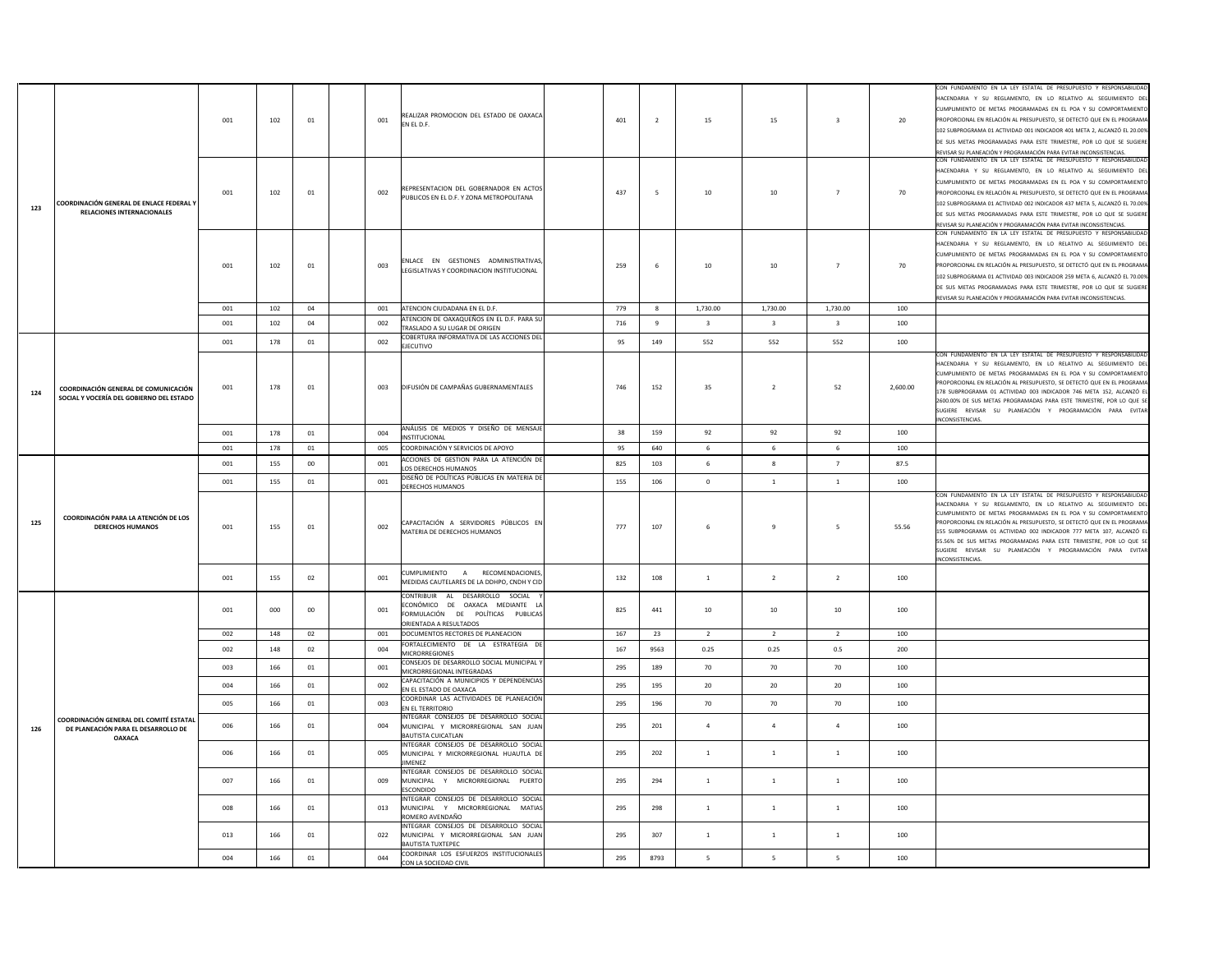| 127 | SECRETARIADO EJECUTIVO DEL SISTEMA<br>ESTATAL DE SEGURIDAD PÚBLICA | 001 | 114 | 01     | 001 | COORPORACIONES ACREDITADAS                                                                                                                 | 378   | 214   | 1,491.00                | 1,491.00                | 666                     | 44.67        | ESTA ES LA OBSERVACION CORRECTA CON FUNDAMENTO EN LA LEY ESTATAL I<br>PRESUPUESTO Y RESPONSABILIDAD HACENDARIA Y SU REGLAMENTO, EN L<br>RELATIVO AL SEGUIMIENTO DEL CUMPLIMIENTO DE METAS PROGRAMADAS EN E<br>POA Y SU COMPORTAMIENTO PROPORCIONAL EN RELACIÓN AL PRESUPUESTO, S<br>DETECTÓ QUE EN EL PROGRAMA 114 SUBPROGRAMA 01 ACTVIDAD 001 INDICADOR<br>378 META 214, ALCANZÓ EL 44.67% , POR LO QUE SE SUGIERE REVISAR E<br>CUMPLIMIENTO DE SUS METAS.                                                            |
|-----|--------------------------------------------------------------------|-----|-----|--------|-----|--------------------------------------------------------------------------------------------------------------------------------------------|-------|-------|-------------------------|-------------------------|-------------------------|--------------|------------------------------------------------------------------------------------------------------------------------------------------------------------------------------------------------------------------------------------------------------------------------------------------------------------------------------------------------------------------------------------------------------------------------------------------------------------------------------------------------------------------------|
|     |                                                                    | 004 | 113 | 00     | 001 | ACCIONES DE SERVICIO ESTATAL DEL EMPLEO EN<br><b>OAXACA</b>                                                                                | 825   | 844   | $\overline{2}$          | $\overline{2}$          | $\overline{2}$          | 100          |                                                                                                                                                                                                                                                                                                                                                                                                                                                                                                                        |
|     |                                                                    | 001 | 161 | $00\,$ | 001 | ACCIONES DE GESTION ADMINISTRATIVA                                                                                                         | 825   | 832   | $\,$ 1 $\,$             | 1                       | $\mathbf{1}$            | 100          |                                                                                                                                                                                                                                                                                                                                                                                                                                                                                                                        |
|     |                                                                    | 002 | 161 | 00     | 002 | ACCIONES DE DESARROLLO Y PROMOCION<br>COMERCIAL                                                                                            | 825   | 833   | $\overline{1}$          | $\overline{1}$          | 1                       | 100          |                                                                                                                                                                                                                                                                                                                                                                                                                                                                                                                        |
|     |                                                                    | 002 | 161 | $00\,$ | 003 | ACCIONES DE GESTION PARA LA INDUSTRIA Y<br>MINERIA                                                                                         | 825   | 834   | <sup>1</sup>            | 1                       | $\mathbf{1}$            | 100          |                                                                                                                                                                                                                                                                                                                                                                                                                                                                                                                        |
| 128 | SECRETARIA DE ECONOMÍA                                             | 002 | 161 | $00\,$ | 004 | ACCIONES DE GESTION PARA ENERGIAS<br>RENOVABLES                                                                                            | 825   | 835   | $\overline{1}$          | 1                       | $\mathbf{1}$            | 100          |                                                                                                                                                                                                                                                                                                                                                                                                                                                                                                                        |
|     |                                                                    | 003 | 161 | $00\,$ | 005 | ACCIONES DE GESTION DE DESARROLLO PYME                                                                                                     | 825   | 836   | $\,$ 1 $\,$             | 1                       | $\mathbf{1}$            | 100          |                                                                                                                                                                                                                                                                                                                                                                                                                                                                                                                        |
|     |                                                                    | 003 | 161 | $00\,$ | 006 | ACCIONES DE DESARROLLO SECTORIAL                                                                                                           | 825   | 837   | <sup>1</sup>            | $\overline{1}$          | $\mathbf{1}$            | 100          |                                                                                                                                                                                                                                                                                                                                                                                                                                                                                                                        |
|     |                                                                    | 001 | 161 | $00\,$ | 007 | ACCIONES DE GESTION DE LA COORNINACION DE<br><b>REPRESENTACIONES</b>                                                                       | 825   | 839   | $\mathbf{1}$            | $\mathbf{1}$            | $\mathbf{1}$            | 100          |                                                                                                                                                                                                                                                                                                                                                                                                                                                                                                                        |
|     |                                                                    | 001 | 103 | $00\,$ | 001 | ACCIONES DE GESTION ADMINISTRATIVAS                                                                                                        | 825   | 838   | $\overline{\mathbf{3}}$ | $\overline{\mathbf{3}}$ | $\overline{\mathbf{3}}$ | 100          |                                                                                                                                                                                                                                                                                                                                                                                                                                                                                                                        |
|     |                                                                    | 002 | 103 | 00     | 002 | ACCIONES DE GESTION DE PROMOCIÓN<br><b>TURÍSTICA</b>                                                                                       | 825   | 840   | $\overline{1}$          | $1\,$                   | $\mathbf{1}$            | 100          |                                                                                                                                                                                                                                                                                                                                                                                                                                                                                                                        |
|     |                                                                    | 002 | 103 | $00\,$ | 003 | ACCIONES DE PLANEACIÓN Y DESARROLLO<br><b>TURÍSTICO</b>                                                                                    | 825   | 841   | $\mathbf{1}$            | 1                       | 1                       | 100          |                                                                                                                                                                                                                                                                                                                                                                                                                                                                                                                        |
|     |                                                                    | 001 | 103 | 00     | 004 | ACCIONES DE PROFESIONALIZACIÓN Y SERVICIOS<br><b>TURÍSTICOS</b>                                                                            | 825   | 842   | $\overline{1}$          | $\mathbf{1}$            | 1                       | 100          |                                                                                                                                                                                                                                                                                                                                                                                                                                                                                                                        |
| 129 | SECRETARIA DE TURISMO                                              | 002 | 103 | 005    | 005 | XII CONGRESO NACIONAL DANZONERO OAXACA<br>2017                                                                                             | 4-359 | 10711 | <sup>1</sup>            | $\mathbf{1}$            | $\mathbf 0$             | $\mathbf{0}$ | CON FUNDAMENTO EN LA LEY ESTATAL DE PRESUPUESTO<br>RESPONSABILIDAD HACENDARIA Y SU REGLAMENTO, EN LO RELATIVO AI<br>SEGUIMIENTO DEL CUMPLIMIENTO DE METAS PROGRAMADAS EN EL POA<br>Y SU COMPORTAMIENTO PROPORCIONAL EN RELACIÓN AL PRESUPUESTO,<br>SE DETECTÓ QUE EN EL PROGRAMA 103 SUBPROGRAMA 05 ACTVIDAD 005<br>INDICADOR 359 META 10711, NO TUVO METAS ALCANZADAS EN ESTE<br>TRIMESTRE, SE SUGIERE REVISAR EL CUMPLIMIENTO DE SUS METAS.                                                                          |
|     |                                                                    | 001 | 103 | $00\,$ | 005 | ACCIONES DE GESTION DEL AUDITORIO<br>GUELAGUETZA                                                                                           | 825   | 843   | $\overline{2}$          | $\overline{2}$          | $\overline{\mathbf{3}}$ | 150          | ICON FUNDAMENTO EN LA LEY ESTATAL DE PRESUPUESTO Y RESPONSABILIDAI<br>HACENDARIA Y SU REGLAMENTO. EN LO RELATIVO AL SEGUIMIENTO DE<br>CUMPLIMIENTO DE METAS PROGRAMADAS EN EL POA Y SU COMPORTAMIENTO<br>PROPORCIONAL EN RELACIÓN AL PRESUPUESTO, SE DETECTÓ QUE EN EL PROGRAM/<br>103 SUBPROGRAMA 00 ACTVIDAD 005 INDICADOR 825 META 843, ALCANZÓ EL 3.00<br>EXCEDIENDO SUS METAS PROGRAMADAS PARA ESTE TRIMESTRE, POR LO QUE S<br>SUGIERE REVISAR SU PLANEACIÓN Y PROGRAMACIÓN PARA EVITAR<br><b>VCONSISTENCIAS.</b> |
|     |                                                                    | 001 | 152 | 01     | 001 | CAPACITACIÓN EN MATERIA DE GÉNERO,<br>DERECHOS DE LAS MUJERES Y PREVENCIÓN DE LA<br>VIOLENCIA                                              | 90    | 829   | $\,$ 6 $\,$             | 6                       | 6                       | 100          |                                                                                                                                                                                                                                                                                                                                                                                                                                                                                                                        |
|     |                                                                    | 001 | 152 | 01     | 002 | SEGUIMIENTO A MECANISMOS DE IGUALDAD,<br>PREVENCIÓN Y ATENCIÓN DE LA VIOLENCIA DE<br>GÉNERO                                                | 457   | 830   | $\overline{4}$          | $\overline{4}$          | $\overline{a}$          | 100          |                                                                                                                                                                                                                                                                                                                                                                                                                                                                                                                        |
|     |                                                                    | 001 | 152 | 01     | 003 | CAPACITACIÓN EN MATERIA DE GÉNERO<br>DERECHOS HUMANOS DE LAS MUJERES<br>DIRIGIDOS A POBLACIÓN ABIERTA                                      | 941   | 831   | $\overline{2}$          | $\overline{2}$          | $\overline{2}$          | 100          |                                                                                                                                                                                                                                                                                                                                                                                                                                                                                                                        |
|     |                                                                    | 001 | 152 | 01     | 005 | CAPACITACIÓN A SERVIDORES PUBLICOS<br>ESTATALES Y MUNICIPALES                                                                              | 457   | 10117 | $\bf{8}$                | $\bf 8$                 | 8                       | 100          |                                                                                                                                                                                                                                                                                                                                                                                                                                                                                                                        |
| 130 | SECRETARIA DE LA MUJER OAXAQUEÑA                                   | 001 | 152 | 01     | 006 | CAPACITACIONES A POBLACIÓN ABIERTA EN LOS<br>CENTROS PARA EL DESARROLLO DE LAS MUJERES.                                                    | 90    | 10173 | 270                     | 270                     | 120                     | 44.44        | CON FUNDAMENTO EN LA LEY ESTATAL DE PRESUPUESTO Y RESPONSABILIDAD<br>HACENDARIA Y SU REGLAMENTO, EN LO RELATIVO AL SEGUIMIENTO DE<br>CUMPLIMIENTO DE METAS PROGRAMADAS EN EL POA Y SU COMPORTAMIENTO<br>PROPORCIONAL EN RELACIÓN AL PRESUPUESTO. SE DETECTÓ QUE EN EL PROGRAMA<br>152 SUBPROGRAMA 01 ACTIVIDAD 006 INDICADOR 90 META 10173, ALCANZÓ E<br>44.44% DE SUS METAS PROGRAMADAS PARA ESTE TRIMESTRE, POR LO QUE S<br>SUGIERE REVISAR SU PLANEACIÓN Y PROGRAMACIÓN PARA EVITAR<br><b>NCONSISTENCIAS</b>        |
|     |                                                                    | 001 | 152 | 01     | 007 | CAPACITACIÓN SOBRE SINERGIAS A FAVOR DE<br>LOS DERECHOS DE LAS MUJERES DEL ESTADO DE<br>OAXACA.                                            | 90    | 10297 | 5                       | 5                       | 5                       | 100          |                                                                                                                                                                                                                                                                                                                                                                                                                                                                                                                        |
|     |                                                                    | 001 | 152 | 01     | 008 | CAPACITACIÓN SOBRE LA CONSTRUCCIÓN DE<br>ESTRATEGIAS PARA GARANTIZAR UNA VIDA LIBRE<br>DE VIOLENCIA DE GÉNERO EN COMUNIDADES<br>INDÍGENAS. | 90    | 10298 | 17                      | 17                      | $\mathbf 0$             | $\mathbf{0}$ |                                                                                                                                                                                                                                                                                                                                                                                                                                                                                                                        |
|     |                                                                    | 001 | 160 | $00\,$ | 001 | GESTION ADMINISTRATIVA Y FINANCIERA                                                                                                        | 846   | 828   | $\mathbf{1}$            | 1                       | 1                       | 100          |                                                                                                                                                                                                                                                                                                                                                                                                                                                                                                                        |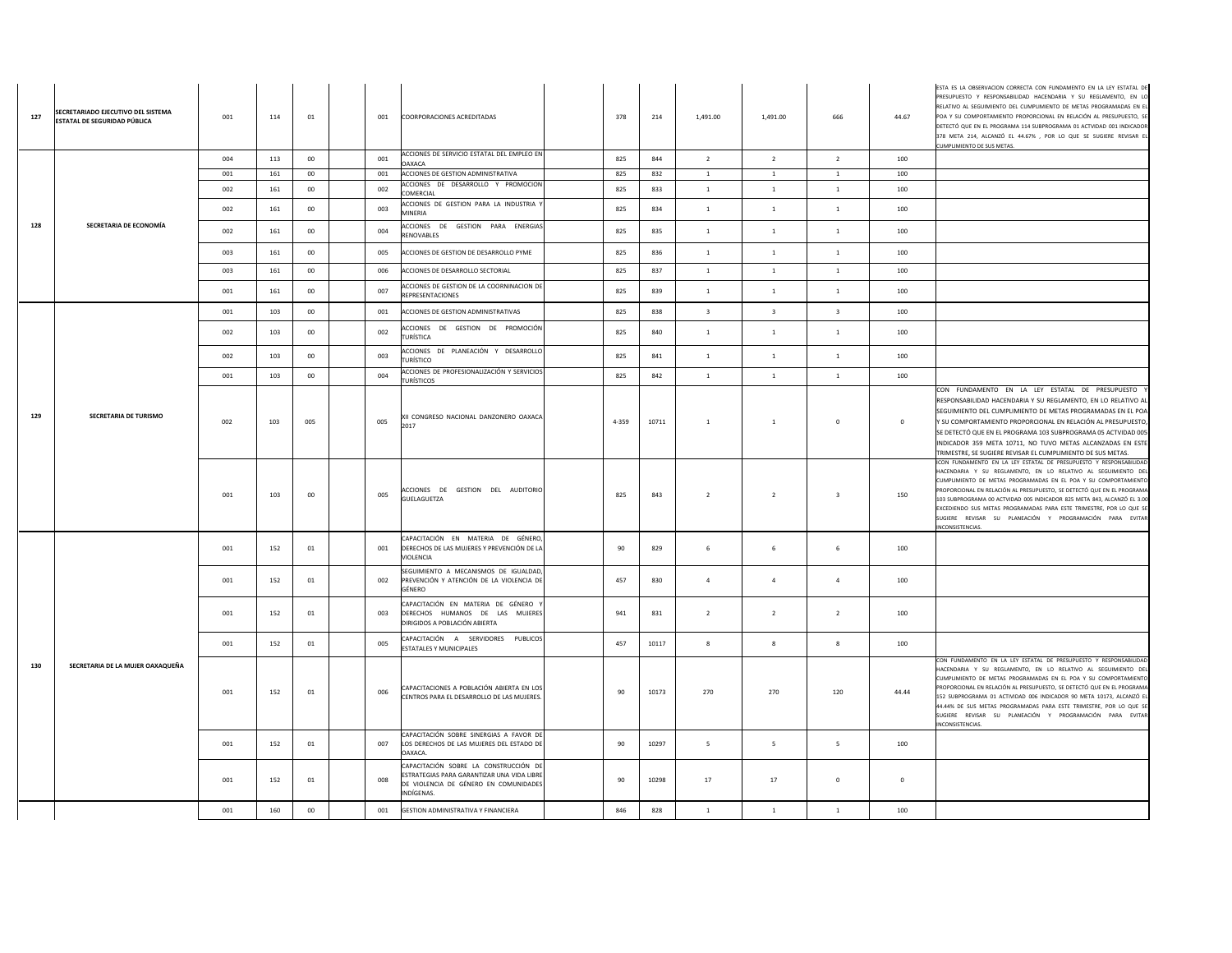|     |                                           | 001 | 160 | 01     | 001 | ASESORIAS EN MATERIA AMBIENTAL                                                                      | 58   | 818  | 25                      | 25             | 33             | 132      | CON FUNDAMENTO EN LA LEY ESTATAL DE PRESUPUESTO Y RESPONSABILIDAD<br>HACENDARIA Y SU REGLAMENTO. EN LO RELATIVO AL SEGUIMIENTO DEL<br>CUMPLIMIENTO DE METAS PROGRAMADAS EN EL POA Y SU COMPORTAMIENTO<br>PROPORCIONAL EN RELACIÓN AL PRESUPUESTO. SE DETECTÓ QUE EN EL PROGRAMA<br>160 SUBPROGRAMA 01 ACTVIDAD 001 INDICADOR 58 META 818, ALCANZÓ E<br>132.00% EXCEDIENDO SUS METAS PROGRAMADAS PARA ESTE TRIMESTRE, POR LO<br>QUE SE SUGIERE REVISAR SU PLANEACIÓN Y PROGRAMACIÓN PARA EVITAR<br>INCONSISTENCIAS           |
|-----|-------------------------------------------|-----|-----|--------|-----|-----------------------------------------------------------------------------------------------------|------|------|-------------------------|----------------|----------------|----------|-----------------------------------------------------------------------------------------------------------------------------------------------------------------------------------------------------------------------------------------------------------------------------------------------------------------------------------------------------------------------------------------------------------------------------------------------------------------------------------------------------------------------------|
|     |                                           | 001 | 160 | 01     | 002 | EVALUACIONES DE IMPACTO Y RIESGO<br>AMBIENTAL                                                       | 218  | 819  | 20                      | 20             | 12             | 60       | CON FUNDAMENTO EN LA LEY ESTATAL DE PRESUPUESTO Y RESPONSABILIDAD<br>HACENDARIA Y SU REGLAMENTO, EN LO RELATIVO AL SEGUIMIENTO DEL<br>CUMPLIMIENTO DE METAS PROGRAMADAS EN EL POA Y SU COMPORTAMIENTO<br>PROPORCIONAL EN RELACIÓN AL PRESUPUESTO, SE DETECTÓ QUE EN EL PROGRAMA<br>160 SUBPROGRAMA 01 ACTVIDAD 002 INDICADOR 218 META 819, ALCANZÓ EL<br>60,00% . POR LO QUE SE SUGIERE REVISAR EL CUMPLIMIENTO DE SUS METAS.                                                                                               |
|     |                                           | 001 | 160 | 01     | 003 | MONITOREO ATMOSFERICO DE LA CALIDAD DEL<br>AIRE                                                     | 317  | 817  | 92                      | 92             | 48             | 52.17    | CON FUNDAMENTO EN LA LEY ESTATAL DE PRESUPUESTO Y RESPONSABILIDAD<br>HACENDARIA Y SU REGLAMENTO, EN LO RELATIVO AL SEGUIMIENTO DEL<br>CUMPLIMIENTO DE METAS PROGRAMADAS EN EL POA Y SU COMPORTAMIENTO<br>PROPORCIONAL EN RELACIÓN AL PRESUPUESTO, SE DETECTÓ QUE EN EL PROGRAMA<br>160 SUBPROGRAMA 01 ACTVIDAD 003 INDICADOR 317 META 817, ALCANZÓ EI<br>52.17%, POR LO QUE SE SUGIERE REVISAR EL CUMPLIMIENTO DE SUS METAS.                                                                                                |
|     |                                           | 001 | 160 | 01     | 005 | RESIDUOS SÓLIDOS CONFINADOS EN SITIOS DE<br>DISPOSICIÓN FINAL                                       | 1157 | 8369 | 81,000.00               | 81,000.00      | 55,383.75      | 68.38    | CON FUNDAMENTO EN LA LEY ESTATAL DE PRESUPUESTO Y RESPONSABILIDAD<br>HACENDARIA Y SU REGLAMENTO, EN LO RELATIVO AL SEGUIMIENTO DEL<br>CUMPLIMIENTO DE METAS PROGRAMADAS EN EL POA Y SU COMPORTAMIENTO<br>PROPORCIONAL EN RELACIÓN AL PRESUPUESTO, SE DETECTÓ QUE EN EL PROGRAMA<br>160 SUBPROGRAMA 01 ACTVIDAD 005 INDICADOR 1157 META 8369, ALCANZÓ EL<br>68.38%, POR LO QUE SE SUGIERE REVISAR EL CUMPLIMIENTO DE SUS METAS.                                                                                              |
|     | SECRETARIA DEL MEDIO AMBIENTE, ENERGÍAS Y | 001 | 160 | 02     | 001 | CAPACITACIONES EN MATERIA AMBIENTAL                                                                 | 89   | 821  | 8                       | 8              | 15             | 187.5    | CON FUNDAMENTO EN LA LEY ESTATAL DE PRESUPUESTO Y RESPONSABILIDAD<br>HACENDARIA Y SU REGLAMENTO, EN LO RELATIVO AL SEGUIMIENTO DEL<br>CUMPLIMIENTO DE METAS PROGRAMADAS EN EL POA Y SU COMPORTAMIENTO<br>PROPORCIONAL EN RELACIÓN AL PRESUPUESTO, SE DETECTÓ QUE EN EL PROGRAMA<br>160 SUBPROGRAMA 02 ACTVIDAD 001 INDICADOR 89 META 821. ALCANZÓ EI<br>187.50% EXCEDIENDO SUS METAS PROGRAMADAS PARA ESTE TRIMESTRE, POR LO<br>QUE SE SUGIERE REVISAR SU PLANEACIÓN Y PROGRAMACIÓN PARA EVITAR<br>INCONSISTENCIAS.         |
| 131 | <b>DESARROLLO SUSTENTABLE</b>             | 001 | 160 | 02     | 002 | DIFUSION EN MATERIA AMBIENTAL                                                                       | 151  | 822  | $\sqrt{4}$              | $\overline{a}$ | 5              | 125      | CON FUNDAMENTO EN LA LEY ESTATAL DE PRESUPUESTO Y RESPONSABILIDAD<br>HACENDARIA Y SU REGLAMENTO, EN LO RELATIVO AL SEGUIMIENTO DEL<br>CUMPLIMIENTO DE METAS PROGRAMADAS EN EL POA Y SU COMPORTAMIENTO<br>ROPORCIONAL EN RELACIÓN AL PRESUPUESTO, SE DETECTÓ QUE EN EL PROGRAMA<br>160 SUBPROGRAMA 02 ACTVIDAD 002 INDICADOR 151 META 822, ALCANZÓ EI<br>125.00%% EXCEDIENDO SUS METAS PROGRAMADAS PARA ESTE TRIMESTRE, POR LO<br>QUE SE SUGIERE REVISAR SU PLANEACIÓN Y PROGRAMACIÓN PARA EVITAR<br>INCONSISTENCIAS.        |
|     |                                           | 001 | 160 | 04     | 001 | EMISION DE RESOLUCIONES SANCIONATORIAS                                                              | 193  | 823  | 12                      | $12\,$         | $9\,$          | 75       | CON FUNDAMENTO EN LA LEY ESTATAL DE PRESUPUESTO Y RESPONSABILIDAD<br>HACENDARIA Y SU REGLAMENTO. EN LO RELATIVO AL SEGUIMIENTO DEL<br>CUMPLIMIENTO DE METAS PROGRAMADAS EN EL POA Y SU COMPORTAMIENTO<br>PROPORCIONAL EN RELACIÓN AL PRESUPUESTO, SE DETECTÓ QUE EN EL PROGRAMA<br>160 SUBPROGRAMA 04 ACTVIDAD 001 INDICADOR 193 META 823, ALCANZÓ EL<br>75.00%, POR LO QUE SE SUGIERE REVISAR EL CUMPLIMIENTO DE SUS METAS.                                                                                                |
|     |                                           | 001 | 160 | 04     | 002 | VISITAS DE INSPECCION AMBIENTAL                                                                     | 504  | 824  | 20                      | 20             | 12             | 60       | CON FUNDAMENTO EN LA LEY ESTATAL DE PRESUPUESTO Y RESPONSABILIDAD<br>HACENDARIA Y SU REGLAMENTO, EN LO RELATIVO AL SEGUIMIENTO DEL<br>CUMPLIMIENTO DE METAS PROGRAMADAS EN EL POA Y SU COMPORTAMIENTO<br>PROPORCIONAL EN RELACIÓN AL PRESUPUESTO, SE DETECTÓ QUE EN EL PROGRAMA<br>160 SUBPROGRAMA 04 ACTVIDAD 002 INDICADOR 504 META 824. ALCANZÓ EL<br>60.00%, POR LO QUE SE SUGIERE REVISAR EL CUMPLIMIENTO DE SUS METAS.                                                                                                |
|     |                                           | 001 | 160 | 05     | 001 | ASESORIAS PARA EL PROCESO DE GESTION<br><b>TERRITORIAL</b>                                          | 60   | 825  | 15                      | 15             | 15             | 100      |                                                                                                                                                                                                                                                                                                                                                                                                                                                                                                                             |
|     |                                           | 001 | 160 | 05     | 002 | CONSERVACION DE AREAS NATURALES                                                                     | 99   | 826  | 25                      | 25             | 2,306.00       | 9.224.00 | CON FUNDAMENTO EN LA LEY ESTATAL DE PRESUPUESTO Y RESPONSABILIDAD<br>HACENDARIA Y SU REGLAMENTO, EN LO RELATIVO AL SEGUIMIENTO DEL<br>CUMPLIMIENTO DE METAS PROGRAMADAS EN EL POA Y SU COMPORTAMIENTO<br>PROPORCIONAL EN RELACIÓN AL PRESUPUESTO, SE DETECTÓ QUE EN EL PROGRAMA<br>160 SUBPROGRAMA 05 ACTVIDAD 002 INDICADOR 99 META 826, ALCANZÓ EL<br>9224.00%% EXCEDIENDO SUS METAS PROGRAMADAS PARA ESTE TRIMESTRE, POR LO<br>QUE SE SUGIERE REVISAR SU PLANEACIÓN Y PROGRAMACIÓN PARA EVITAR<br><b>INCONSISTENCIAS</b> |
|     |                                           | 001 | 160 | 05     | 003 | RESTAURACION DE AREAS NATURALES<br>PROTEGIDAS ESTATALES                                             | 791  | 827  | 6                       | -6             | -5             | 83.33    | CON FUNDAMENTO EN LA LEY ESTATAL DE PRESUPUESTO Y RESPONSABILIDAD<br>HACENDARIA Y SU REGLAMENTO, EN LO RELATIVO AL SEGUIMIENTO DEL<br>CUMPLIMIENTO DE METAS PROGRAMADAS EN EL POA Y SU COMPORTAMIENTO<br>PROPORCIONAL EN RELACIÓN AL PRESUPUESTO, SE DETECTÓ QUE EN EL PROGRAMA<br>160 SUBPROGRAMA OS ACTVIDAD 003 INDICADOR 791 META 827, ALCANZÓ EL<br>33.33%, POR LO QUE SE SUGIERE REVISAR EL CUMPLIMIENTO DE SUS METAS.                                                                                                |
|     |                                           | 001 | 108 | 00     | 001 | GESTION ADMINISTRATIVA Y OPERATIVA DE<br>MODULOS MICROREGIONALES                                    | 825  | 608  | 6                       | 6              | 6              | 100      |                                                                                                                                                                                                                                                                                                                                                                                                                                                                                                                             |
| 501 | CAMINOS Y AEROPISTAS DE OAXACA            | 001 | 116 | 00     | 001 | <b>GESTION ADMINISTRATIVA Y FINANCIERA</b>                                                          | 825  | 642  | 24                      | 24             | 24             | 100      |                                                                                                                                                                                                                                                                                                                                                                                                                                                                                                                             |
|     |                                           | 001 | 116 | $00\,$ | 002 | SUPERVISION DE OBRA PUBLICA 2.5 % (EJERCICIO<br>2016)<br>GESTION DE POLITICAS PUBLICAS CULTURALES Y | 825  | 8487 | $\overline{\mathbf{3}}$ | $\overline{3}$ | $\overline{3}$ | 100      |                                                                                                                                                                                                                                                                                                                                                                                                                                                                                                                             |
|     |                                           | 001 | 147 | 00     | 001 | <b>ARTISTICAS</b><br>IMPARTICION DE TALLERES ARTISTICOS EN LA                                       | 825  | 126  | 130                     | 130            | 136            | 104.62   |                                                                                                                                                                                                                                                                                                                                                                                                                                                                                                                             |
|     |                                           | 001 | 147 | 02     | 001 | CIUDAD DE OAXACA DE JUAREZ Y MUNICIPIOS<br>CONURBADOS                                               | 478  | 129  | 146                     | 146            | 150            | 102.74   |                                                                                                                                                                                                                                                                                                                                                                                                                                                                                                                             |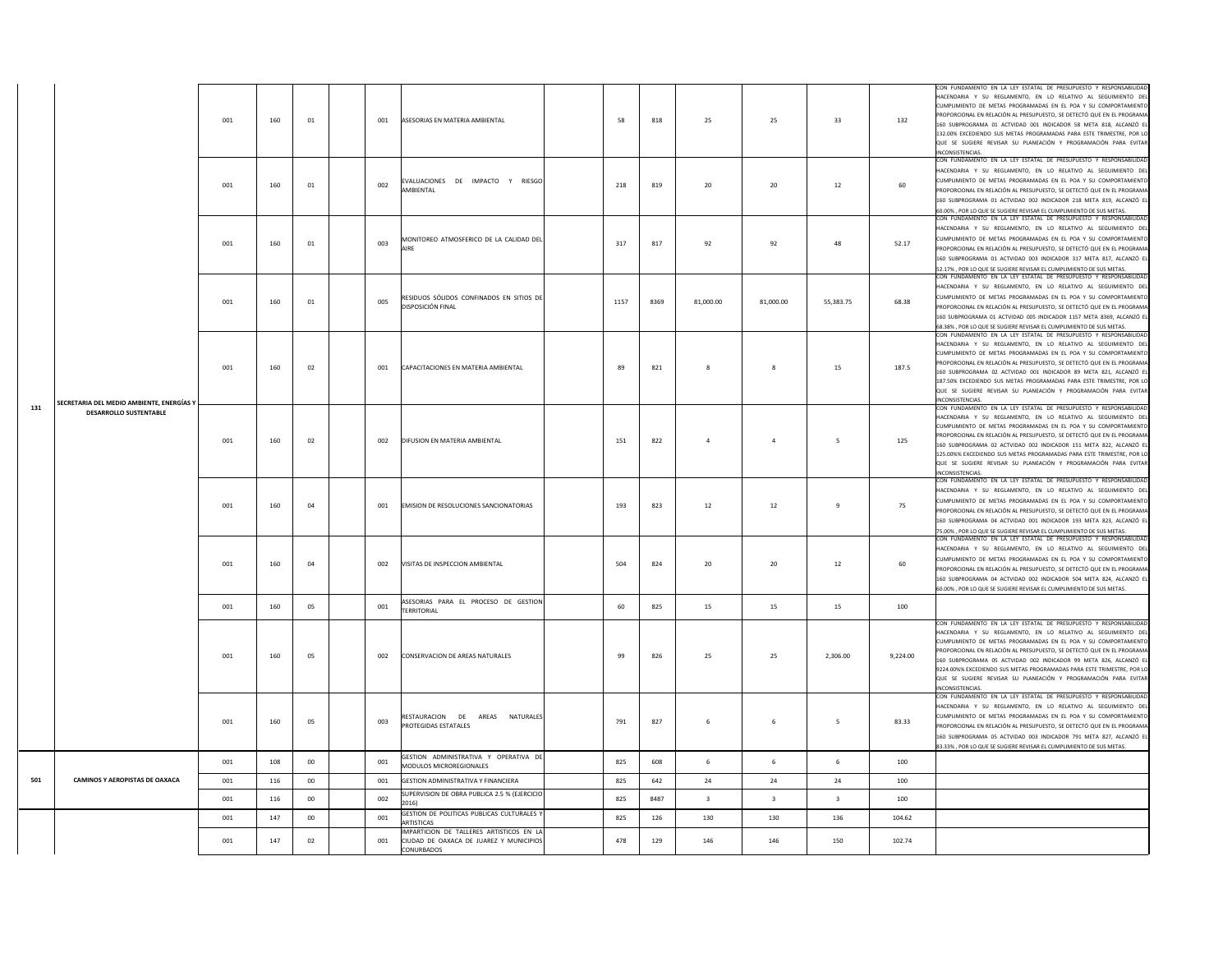| 502 | CASA DE LA CULTURA OAXAQUEÑA                           | 001 | 147     | 02     | 002 | REALIZACIÓN DE EVENTOS ARTISTICOS EN LA<br>CIUDAD DE OAXACA DE JUAREZ Y MUNICIPIOS<br>CONURBADOS   | 223  | 138   | 115                      | 115                     | 187                     | 162.61      | CON FUNDAMENTO EN LA LEY ESTATAL DE PRESUPUESTO Y RESPONSABILIDAD<br>HACENDARIA Y SU REGLAMENTO, EN LO RELATIVO AL SEGUIMIENTO DEL<br>CUMPLIMIENTO DE METAS PROGRAMADAS EN EL POA Y SU COMPORTAMIENTO<br>PROPORCIONAL EN RELACIÓN AL PRESUPUESTO, SE DETECTÓ QUE EN EL PROGRAMA<br>147 SUBPROGRAMA 02 ACTVIDAD 002 INDICADOR 223 META 138, ALCANZÓ EL<br>162.61% EXCEDIENDO SUS METAS PROGRAMADAS PARA ESTE TRIMESTRE, POR LO<br>QUE SE SUGIERE REVISAR SU PLANEACIÓN Y PROGRAMACIÓN PARA EVITAR<br>NCONSISTENCIAS. |
|-----|--------------------------------------------------------|-----|---------|--------|-----|----------------------------------------------------------------------------------------------------|------|-------|--------------------------|-------------------------|-------------------------|-------------|---------------------------------------------------------------------------------------------------------------------------------------------------------------------------------------------------------------------------------------------------------------------------------------------------------------------------------------------------------------------------------------------------------------------------------------------------------------------------------------------------------------------|
|     |                                                        | 001 | 147     | $00\,$ | 001 | ORIENTACIÓN ESTRATEGICA, DIRECCIÓN<br>ADMINISTRACIÓN.                                              | 825  | 162   | $\overline{\phantom{a}}$ | 5                       | $5\overline{5}$         | 100         |                                                                                                                                                                                                                                                                                                                                                                                                                                                                                                                     |
| 504 | CENTRO DE LAS ARTES DE SAN AGUSTÍN                     | 001 | $147\,$ | 02     | 001 | REALIZACIÓN DE EVENTOS CULTURALES<br>ARTÍSTICOS ESPECIALIZADOS                                     | 223  | 163   | 13                       | $13\,$                  | 13                      | $100\,$     |                                                                                                                                                                                                                                                                                                                                                                                                                                                                                                                     |
|     |                                                        | 001 | 147     | 02     | 002 | REALIZACIÓN DE RESIDENCIAS, DIPLOMADOS,<br><b>TALLERES Y CURSOS</b>                                | 1136 | 164   | 72                       | 72                      | 72                      | 100         |                                                                                                                                                                                                                                                                                                                                                                                                                                                                                                                     |
|     |                                                        | 001 | 132     | 02     | 001 | SPACIOS EDUCATIVOS EN EL NIVEL MEDIO<br><b>SUPERIOR REPARADOS</b>                                  | 433  | 672   | 35                       | 35                      | 35                      | 100         |                                                                                                                                                                                                                                                                                                                                                                                                                                                                                                                     |
| 506 | COLEGIO DE BACHILLERES DEL ESTADO DE<br><b>OAXACA</b>  | 001 | 132     | 05     | 004 | IMPARTICIÓN DE CLASE                                                                               | 268  | 680   | 462,498.00               | 462,498.00              | 462,498.00              | 100         |                                                                                                                                                                                                                                                                                                                                                                                                                                                                                                                     |
|     |                                                        | 001 | 132     | 05     | 006 | PROFESIONALIZACION<br>DEL<br>PERSONAL<br>ACADÉMICO                                                 | 385  | 683   | 1,350.00                 | 1,350.00                | 1,350.00                | 100         |                                                                                                                                                                                                                                                                                                                                                                                                                                                                                                                     |
|     |                                                        | 001 | 132     | $00\,$ | 001 | DIRECCIÓN Y ADMINISTRACIÓN                                                                         | 825  | 737   | $\overline{\mathbf{3}}$  | $\overline{3}$          | $\overline{3}$          | 100         |                                                                                                                                                                                                                                                                                                                                                                                                                                                                                                                     |
|     |                                                        | 001 | 132     | $00\,$ | 002 | PLANEACIÓN, SEGUIMIENTO Y EVALUACIÓN                                                               | 825  | 738   | $\overline{\mathbf{3}}$  | $\overline{\mathbf{3}}$ | $\overline{\mathbf{3}}$ | 100         |                                                                                                                                                                                                                                                                                                                                                                                                                                                                                                                     |
|     |                                                        | 001 | 132     | $00\,$ | 003 | FORTALECIMIENTO DE CENTROS EDUCATIVOS                                                              | 864  | 739   | 15                       | 15                      | 15                      | 100         |                                                                                                                                                                                                                                                                                                                                                                                                                                                                                                                     |
|     |                                                        | 001 | 132     | $00\,$ | 004 | MANTENIMIENTO DE REDES Y EQUIPOS DE<br>CÓMPUTO                                                     | 864  | 740   | 1,216.00                 | 1,216.00                | 1,217.00                | 100.08      |                                                                                                                                                                                                                                                                                                                                                                                                                                                                                                                     |
|     |                                                        | 001 | 132     | 00     | 005 | MODERNIZACIÓN DE LOS PROCESOS EDUCATIVOS<br>Y ADMINISTRATIVOS                                      | 829  | 741   | <sup>1</sup>             | $\mathbf{1}$            | <sup>1</sup>            | 100         |                                                                                                                                                                                                                                                                                                                                                                                                                                                                                                                     |
|     |                                                        | 001 | 132     | 00     | 006 | SERVICIOS LEGALES                                                                                  | 827  | 743   | $\overline{\mathbf{3}}$  | $\overline{3}$          | $\overline{3}$          | 100         |                                                                                                                                                                                                                                                                                                                                                                                                                                                                                                                     |
|     |                                                        | 001 | 132     | $00\,$ | 008 | FORTALECIMIENTO DEL PERFIL DEL EGRESADO EN<br><b>CENTROS EDUCATIVOS</b>                            | 825  | 747   | $\mathbf{1}$             | 1                       | $\overline{1}$          | 100         |                                                                                                                                                                                                                                                                                                                                                                                                                                                                                                                     |
|     | <b>COLEGIO DE ESTUDIOS CIENTÍFICOS Y</b>               | 001 | 132     | $00\,$ | 009 | VINCULACIÓN SOCIAL                                                                                 | 825  | 748   | $\overline{4}$           | $\overline{4}$          | $\overline{4}$          | 100         |                                                                                                                                                                                                                                                                                                                                                                                                                                                                                                                     |
| 507 | TECNOLÓGICOS DEL ESTADO DE OAXACA                      | 001 | 132     | $00\,$ | 010 | REGISTRO Y ESTADÍSTICA ESCOLAR                                                                     | 825  | 750   | 12                       | $12\,$                  | 12                      | 100         |                                                                                                                                                                                                                                                                                                                                                                                                                                                                                                                     |
|     |                                                        | 001 | 132     | $00\,$ | 012 | REHABILITACIÓN DE MÓDULOS SANITARIOS EN<br><b>CENTROS EDUCATIVOS</b>                               | 864  | 8824  | 25                       | 25                      | 25                      | 100         |                                                                                                                                                                                                                                                                                                                                                                                                                                                                                                                     |
|     |                                                        | 001 | 132     | 04     | 001 | IMPARTICIÓN DE CLASES DE EN BACHILLERATO<br><b>TECNOLÓGICO</b>                                     | 268  | 645   | 54,465.00                | 54,465.00               | 53,279.00               | 97.82       |                                                                                                                                                                                                                                                                                                                                                                                                                                                                                                                     |
|     |                                                        | 001 | 132     | 04     | 002 | FORTALECIMIENTO DEL PERSONAL DOCENTE                                                               | 253  | 649   | 20                       | 20                      | 22                      | 110         |                                                                                                                                                                                                                                                                                                                                                                                                                                                                                                                     |
|     |                                                        | 001 | 132     | 04     | 003 | CONCRECIÓN DEL MARCO CURRICULAR COMÚN                                                              | 98   | 652   | $\overline{2}$           | $\overline{2}$          | $\overline{2}$          | 100         |                                                                                                                                                                                                                                                                                                                                                                                                                                                                                                                     |
|     |                                                        | 001 | 132     | 05     | 001 | EN PLANTELES<br>IMPARTICIÓN DE CLASES EN BACHILLERATO                                              | 268  | 684   | 30,288.00                | 30,288.00               | 30,041.00               | 99.18       |                                                                                                                                                                                                                                                                                                                                                                                                                                                                                                                     |
|     |                                                        |     |         |        |     | <b>GENERAL CECYTE</b><br>CONCRECION DEL MARCO CURRICULAR COMUN                                     |      |       |                          |                         |                         |             |                                                                                                                                                                                                                                                                                                                                                                                                                                                                                                                     |
|     |                                                        | 001 | 132     | 05     | 002 | <b>FN CENTROS EMSAD</b>                                                                            | 98   | 685   | $\mathbf{1}$             | $\mathbf{1}$            | $\mathbf{1}$            | 100         |                                                                                                                                                                                                                                                                                                                                                                                                                                                                                                                     |
|     |                                                        | 001 | $132\,$ | $00\,$ | 001 | DIRECCION GENERAL Y ADMINISTRATIVA                                                                 | 825  | 800   | $\overline{\mathbf{3}}$  | $\overline{\mathbf{3}}$ | $\overline{a}$          | 100         |                                                                                                                                                                                                                                                                                                                                                                                                                                                                                                                     |
|     |                                                        | 001 | 132     | 07     | 001 | <b>IMPARTICION DE CLASES</b>                                                                       | 268  | 325   | 161,280.00               | 161,280.00              | 161,280.00              | 100         |                                                                                                                                                                                                                                                                                                                                                                                                                                                                                                                     |
|     | COLEGIO SUPERIOR PARA LA EDUCACIÓN                     | 001 | 132     | 07     | 002 | IMPARTICION DE ASIGNATURAS DE FORMACION Y<br>DESARROLLO MUSICAL                                    | 265  | 334   | 30                       | 30 <sub>o</sub>         | $\mathbf 0$             | $\mathbf 0$ |                                                                                                                                                                                                                                                                                                                                                                                                                                                                                                                     |
| 508 | INTEGRAL INTERCULTURAL DE OAXACA                       | 001 | 132     | 07     | 003 | FORTALECIMIENTO EDUCATIVO CON ENFOQUE<br>INTEGRAL INTERCULTURAL                                    | 255  | 349   | 98                       | 98                      | 98                      | 100         |                                                                                                                                                                                                                                                                                                                                                                                                                                                                                                                     |
|     |                                                        | 001 | 139     | 01     | 001 | <b>IMPARTICION DE CLASES</b>                                                                       | 268  | 523   | 3,360.00                 | 3,360.00                | 3,360.00                | 100         |                                                                                                                                                                                                                                                                                                                                                                                                                                                                                                                     |
|     |                                                        | 001 | 139     | 08     | 001 | CAPACITACION Y ACTUALIZACION DEL PERSONAL<br>DOCENTE Y ADMINISTRATIVO                              | 777  | 594   | <sup>1</sup>             | $\mathbf{1}$            | $\mathbf{1}$            | 100         |                                                                                                                                                                                                                                                                                                                                                                                                                                                                                                                     |
|     |                                                        | 001 | 174     | 01     | 001 | REALIZACION DE EVENTOS PARA LA ACTIVACION<br>FISICA DE LA POBLACION                                | 223  | 153   | 15                       | 15                      | 15                      | 100         |                                                                                                                                                                                                                                                                                                                                                                                                                                                                                                                     |
|     |                                                        | 001 | 174     | 01     | 003 | ORGANIZACION Y COORDINACION DE BLOQUES<br>DEPORTIVOS REPRESENTATIVOS                               | 223  | 155   | $\overline{1}$           | $\mathbf{1}$            | $\,1\,$                 | 100         |                                                                                                                                                                                                                                                                                                                                                                                                                                                                                                                     |
|     |                                                        | 001 | 174     | 01     | 004 | APOYOS A METODOLOGOS, ENTRENADORES,<br>ASOCIACIONES Y MUNICIPIOS                                   | 49   | 156   | 15                       | 15                      | 15                      | 100         |                                                                                                                                                                                                                                                                                                                                                                                                                                                                                                                     |
| 510 | COMISIÓN ESTATAL DE CULTURA FÍSICA Y<br><b>DEPORTE</b> | 001 | 174     | 01     | 6   | ACCIONES DE PROMOCIÓN Y FOMENTO DEL<br>BEISBOL INFANTIL Y JUVENIL A NIVEL NACIONAL<br>2017         | 49   | 10551 | $\overline{0}$           | $\mathbf{1}$            | $\,$ 1 $\,$             | 100         |                                                                                                                                                                                                                                                                                                                                                                                                                                                                                                                     |
|     |                                                        | 001 | 174     | 06     | 001 | ACCIONES DE IMPULSO DE TALENTOS<br>DEPORTISTAS DE ALTO RENDIMIENTO                                 | 14   | 158   | 290                      | 290                     | 290                     | 100         |                                                                                                                                                                                                                                                                                                                                                                                                                                                                                                                     |
|     |                                                        | 001 | 174     | 06     | 003 | ORGANIZACION DE EVENTOS PARA CONFORMAR<br>PRESELECCIONES NACIONALES                                | 223  | 161   | 1                        | $\mathbf{1}$            | <sup>1</sup>            | 100         |                                                                                                                                                                                                                                                                                                                                                                                                                                                                                                                     |
|     |                                                        | 001 | 101     | 00     | 001 | ACTIVIDADES CENTRALES, ADMINISTRATIVAS,<br>JURIDICAS Y FINANCIERAS PARA LA GESTION DE<br>VIVIENDAS | 825  | 237   | 150                      | 150                     | 150                     | 100         |                                                                                                                                                                                                                                                                                                                                                                                                                                                                                                                     |
|     |                                                        |     |         |        |     |                                                                                                    |      |       |                          |                         |                         |             |                                                                                                                                                                                                                                                                                                                                                                                                                                                                                                                     |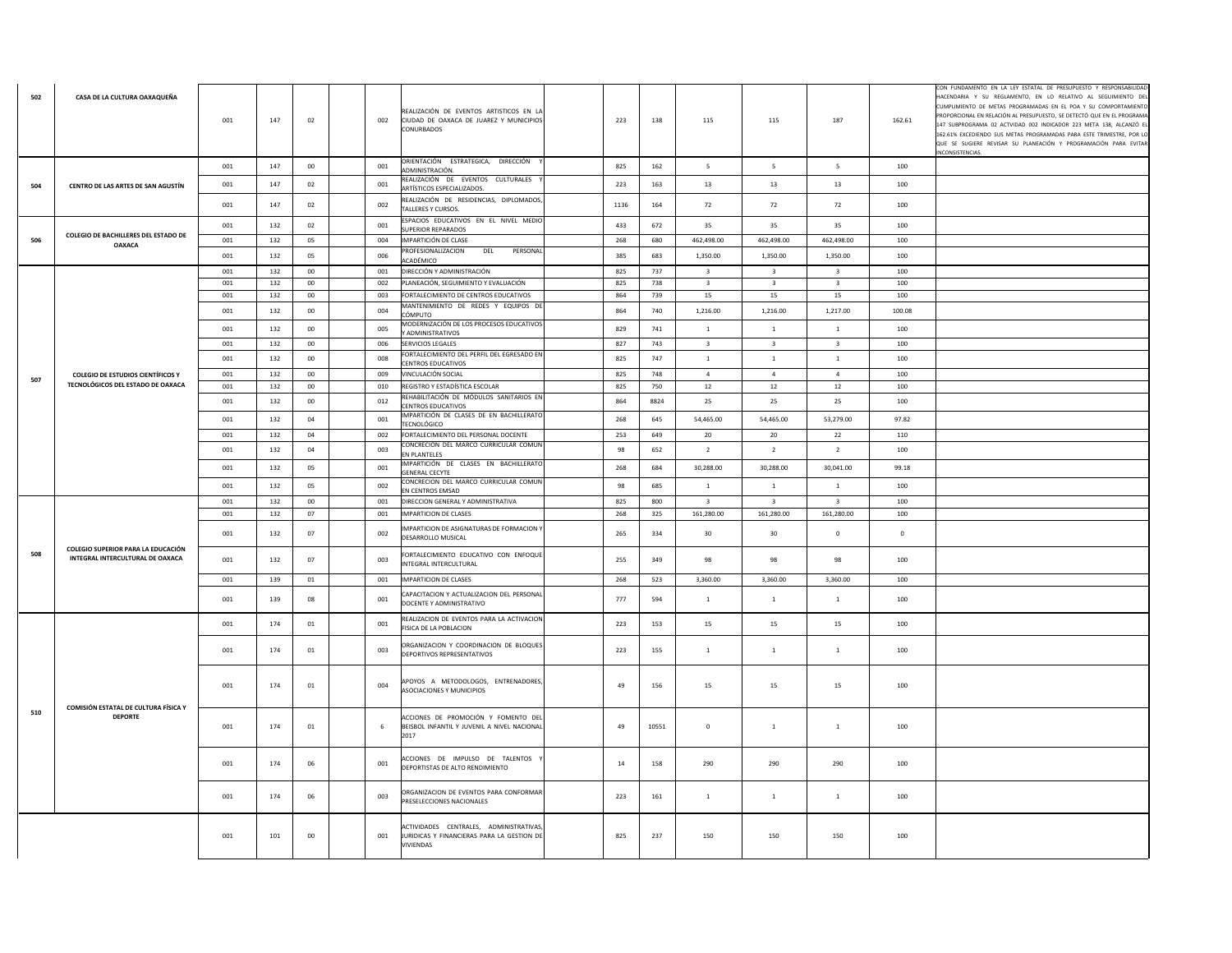| 511 | COMISIÓN ESTATAL DE VIVIENDA | 001 | 101 | 01     | 001 | ACCIONES DE SUPERVISION DE OBRA PUBLICA                                                                                                        | 11  | 9580  | 60  | 120        | 180         | 150         | CON FUNDAMENTO EN LA LEY ESTATAL DE PRESUPUESTO Y RESPONSABILIDAD<br>HACENDARIA Y SU REGLAMENTO, EN LO RELATIVO AL SEGUIMIENTO DEL<br>CUMPLIMIENTO DE METAS PROGRAMADAS EN EL POA Y SU COMPORTAMIENTO<br>PROPORCIONAL EN RELACIÓN AL PRESUPUESTO. SE DETECTÓ QUE EN EL PROGRAMA<br>101 SUBPROGRAMA 01 ACTVIDAD 001 INDICADOR 11 META 9580, ALCANZÓ EL<br>150.00% EXCEDIENDO SUS METAS PROGRAMADAS PARA ESTE TRIMESTRE, POR LO<br>QUE SE SUGIERE REVISAR SU PLANEACIÓN Y PROGRAMACIÓN PARA EVITAR<br>INCONSISTENCIAS. |
|-----|------------------------------|-----|-----|--------|-----|------------------------------------------------------------------------------------------------------------------------------------------------|-----|-------|-----|------------|-------------|-------------|----------------------------------------------------------------------------------------------------------------------------------------------------------------------------------------------------------------------------------------------------------------------------------------------------------------------------------------------------------------------------------------------------------------------------------------------------------------------------------------------------------------------|
|     |                              | 001 | 146 | 00     | 001 | GESTION ADMINISTRATIVA Y FINANCIERA PARA<br>LOS SERVICIOS DE AGUA POTABLE<br>SANEAMIENTO BASICO.                                               | 825 | 77    | 50  | 50         | 50          | 100         |                                                                                                                                                                                                                                                                                                                                                                                                                                                                                                                      |
|     |                              | 001 | 146 | 00     | 002 | GESTION ADMINISTRATIVA Y FINANCIERA PARA<br>LOS SERVICIOS DE AGUA POTABLE, ORGANISMO<br>OPERADOR DE ASUNCION IXTALTEPEC.                       | 825 | 453   | 42  | 42         | 42          | 100         |                                                                                                                                                                                                                                                                                                                                                                                                                                                                                                                      |
|     |                              | 001 | 146 | $00\,$ | 003 | GESTION ADMINISTRATIVA Y FINANCIERA PARA<br>LOS SERVICIOS DE AGUA POTABLE, ORGANISMO<br>OPERADOR DE SALINA CRUZ                                | 825 | 456   | 51  | ${\bf 51}$ | 51          | 100         |                                                                                                                                                                                                                                                                                                                                                                                                                                                                                                                      |
|     |                              | 001 | 146 | 00     | 004 | GESTION ADMINISTRATIVA Y FINANCIERA PARA<br>LOS SERVICIOS DE AGUA POTABLE, ORGANISMO<br>OPERADOR DE HACIENDA BLANCA                            | 825 | 458   | 51  | 51         | 51          | 100         |                                                                                                                                                                                                                                                                                                                                                                                                                                                                                                                      |
|     |                              | 001 | 146 | $00\,$ | 005 | GESTION ADMINISTRATIVA Y FINANCIERA PARA<br>LOS SERVICIOS DE AGUA POTABLE, ORGANISMO<br>OPERADOR DE JUCHITAN DE ZARAGOZA                       | 825 | 460   | 48  | 48         | 48          | 100         |                                                                                                                                                                                                                                                                                                                                                                                                                                                                                                                      |
|     |                              | 001 | 146 | $00\,$ | 006 | GESTION ADMINISTRATIVA Y FINANCIERA PARA<br>LOS SERVICIOS DE AGUA POTABLE, ORGANISMO<br>OPERADOR DE MATIAS ROMERO                              | 825 | 542   | 54  | 54         | 54          | 100         |                                                                                                                                                                                                                                                                                                                                                                                                                                                                                                                      |
|     |                              | 001 | 146 | $00\,$ | 007 | GESTION ADMINISTRATIVA Y FINANCIERA PARA<br>LOS SERVICIOS DE AGUA POTABLE, ORGANISMO<br>OPERADOR DE COL. EL PARAISO Y SAN JAVIER<br>XOXOCOTLAN | 825 | 462   | 38  | 38         | 38          | 100         |                                                                                                                                                                                                                                                                                                                                                                                                                                                                                                                      |
|     |                              | 001 | 146 | 00     | 008 | GESTION ADMINISTRATIVA Y FINANCIERA PARA<br>LOS SERVICIOS DE AGUA POTABLE, ORGANISMO<br>OPERADOR DE STA CRUZ AMILPAS                           | 825 | 465   | 48  | 48         | 48          | 100         |                                                                                                                                                                                                                                                                                                                                                                                                                                                                                                                      |
|     |                              | 001 | 146 | 00     | 009 | GESTION ADMINISTRATIVA Y FINANCIERA PARA<br>LOS SERVICIOS DE AGUA POTABLE, ORGANISMO<br>OPERADOR DE EL ESPINAL                                 | 825 | 547   | 48  | 48         | 48          | 100         |                                                                                                                                                                                                                                                                                                                                                                                                                                                                                                                      |
|     |                              | 001 | 146 | $00\,$ | 010 | GESTION ADMINISTRATIVA Y FINANCIERA PARA<br>LOS SERVICIOS DE AGUA POTABLE, ORGANISMO<br>OPERADOR DE EL RETIRO                                  | 825 | 548   | 38  | 38         | 38          | 100         |                                                                                                                                                                                                                                                                                                                                                                                                                                                                                                                      |
| 512 | COMISIÓN ESTATAL DEL AGUA    | 001 | 146 | $00\,$ | 011 | GESTION ADMINISTRATIVA Y FINANCIERA PARA<br>LOS SERVICIOS DE AGUA POTABLE, ORGANISMO<br>OPERADOR DE SANTO DOMINGO TEHUANTEPEC                  | 825 | 549   | 63  | 63         | 63          | 100         |                                                                                                                                                                                                                                                                                                                                                                                                                                                                                                                      |
|     |                              | 001 | 146 | 00     | 012 | GESTION ADMINISTRATIVA Y FINANCIERA PARA<br>LOS SERVICIOS DE AGUA POTABLE, ORGANISMO<br>OPERADOR DE SAN FRANCISCO TELIXTLAHUACA                | 825 | 551   | 38  | 38         | 38          | 100         |                                                                                                                                                                                                                                                                                                                                                                                                                                                                                                                      |
|     |                              | 001 | 146 | 00     | 013 | GESTION ADMINISTRATIVA Y FINANCIERA PARA<br>LOS SERVICIOS DE AGUA POTABLE, ORGANISMO<br>OPERADOR DE PUERTO ESCONDIDO                           | 825 | 552   | 54  | 54         | 54          | 100         |                                                                                                                                                                                                                                                                                                                                                                                                                                                                                                                      |
|     |                              | 001 | 146 | 00     | 014 | GESTION ADMINISTRATIVA Y FINANCIERA PARA<br>LOS SERVICIOS DE AGUA POTABLE, ORGANISMO<br>OPERADOR DE CIUDAD IXTEPEC                             | 825 | 553   | 60  | 60         | 60          | 100         |                                                                                                                                                                                                                                                                                                                                                                                                                                                                                                                      |
|     |                              | 001 | 146 | $00\,$ | 015 | GESTION ADMINISTRATIVA Y FINANCIERA PARA<br>LOS SERVICIOS DE AGUA POTABLE, ORGANISMO<br>OPERADOR DE SANTIAGO PINOTEPA NACIONAL                 | 825 | 554   | 60  | 60         | 60          | 100         |                                                                                                                                                                                                                                                                                                                                                                                                                                                                                                                      |
|     |                              | 001 | 146 | 00     | 016 | GESTION ADMINISTRATIVA Y FINANCIERA PARA<br>LOS SERVICIOS DE AGUA POTABLE, ORGANISMO<br>OPERADOR DE SANTO DOMINGO ZANATEPEC                    | 825 | 555   | 51  | 51         | 51          | 100         |                                                                                                                                                                                                                                                                                                                                                                                                                                                                                                                      |
|     |                              | 001 | 146 | $00\,$ | 017 | GESTION PARA RECONSTRUCCIÓN DE DAÑOS<br>OCASIONADOS POR EL SISMO OCURRIDO EL 07<br>DE SEPTIEMBRE DE 2017, EN EL ESTADO DE<br>OAXACA            | 825 | 10706 | 41  | 41         | $\mathbf 0$ | $\mathbf 0$ | CON FUNDAMENTO EN LA LEY ESTATAL DE PRESUPUESTO Y RESPONSABILIDA<br>HACENDARIA Y SU REGLAMENTO. EN LO RELATIVO AL SEGUIMIENTO DEL<br>CUMPLIMIENTO DE METAS PROGRAMADAS EN EL POA Y SU COMPORTAMIENTO<br>PROPORCIONAL EN RELACIÓN AL PRESUPUESTO, SE DETECTÓ QUE EN EL PROGRAMA<br>146 SUBPROGRAMA 00 ACTIVIDAD 017 INDICADOR 825 META 10706, ALCANZÓ EL<br>0.00% DE SUS METAS PROGRAMADAS PARA ESTE TRIMESTRE, POR LO QUE SE<br>SUGIERE REVISAR SU PLANEACIÓN Y PROGRAMACIÓN PARA EVITAR<br>INCONSISTENCIAS.         |
|     |                              | 001 | 146 | 03     | 001 | GASTOS DE SUPERVISION DE OBRA PUBLICA 2.5%<br>EJERCICIO 2016                                                                                   | 469 | 8338  | 250 | 539        | 250         | 46.38       | CON FUNDAMENTO EN LA LEY ESTATAL DE PRESUPUESTO Y RESPONSABILIDAD<br>ACENDARIA Y SU REGLAMENTO, EN LO RELATIVO AL SEGUIMIENTO DEL<br>CUMPLIMIENTO DE METAS PROGRAMADAS EN EL POA Y SU COMPORTAMIENTO<br>PROPORCIONAL EN RELACIÓN AL PRESUPUESTO, SE DETECTÓ QUE EN EL PROGRAMA<br>146 SUBPROGRAMA 03 ACTIVIDAD 001 INDICADOR 469 META 8338, ALCANZÓ EL<br>46.38% DE SUS METAS PROGRAMADAS PARA ESTE TRIMESTRE, POR LO QUE SE<br>SUGIERE REVISAR SU PLANEACIÓN Y PROGRAMACIÓN PARA EVITAR<br>INCONSISTENCIAS.         |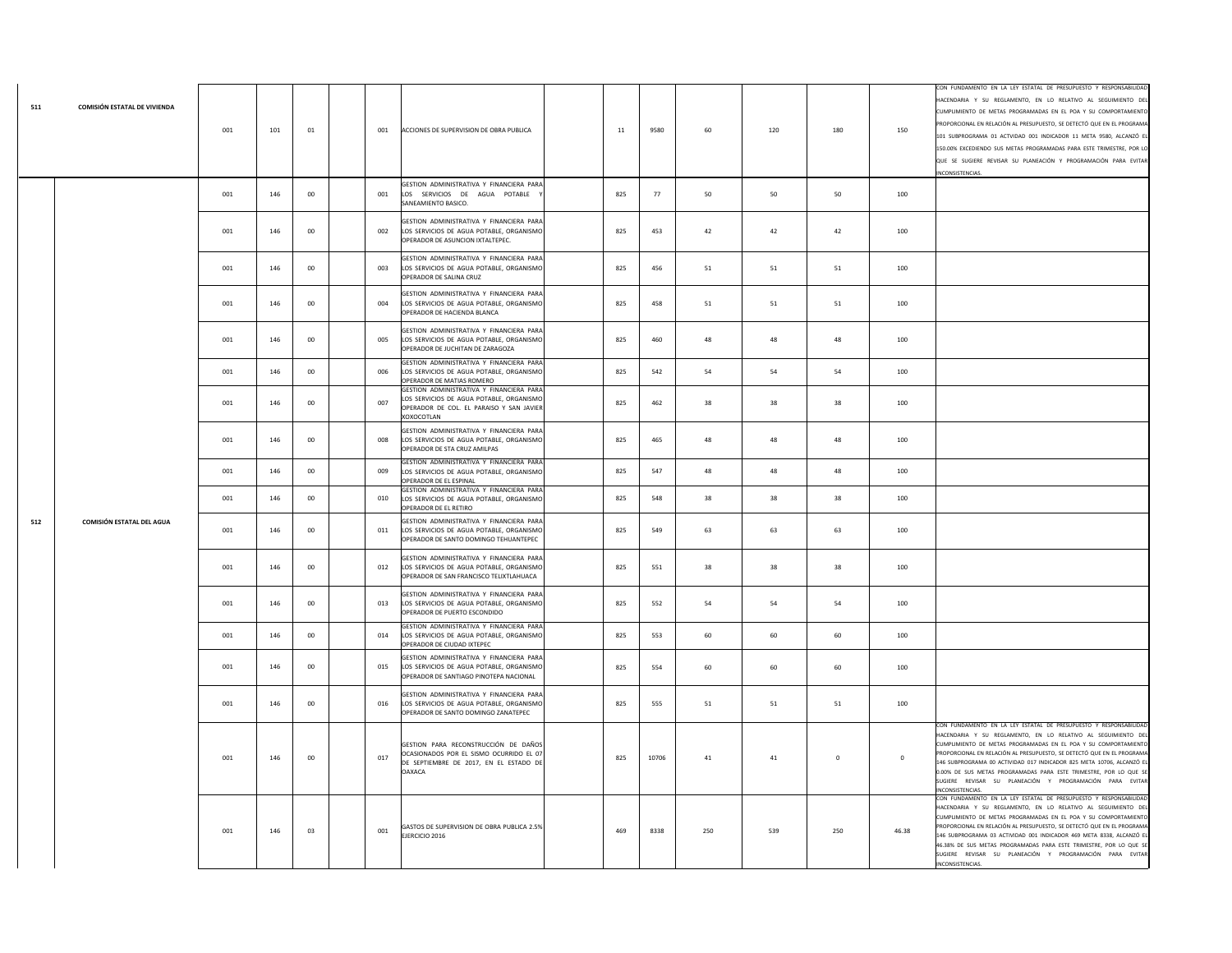|     |                                                                                                      | 001 | 150 | $00\,$ | GESTION ADMINISTRATIVA Y FINANCIERA<br>001                                                                                                     | 825  | $\overline{7}$ | 300                     | 300                     | 300                     | 100          |                                                                                                                                                                                                                                                                                                                                                                                                                                                                                                                    |
|-----|------------------------------------------------------------------------------------------------------|-----|-----|--------|------------------------------------------------------------------------------------------------------------------------------------------------|------|----------------|-------------------------|-------------------------|-------------------------|--------------|--------------------------------------------------------------------------------------------------------------------------------------------------------------------------------------------------------------------------------------------------------------------------------------------------------------------------------------------------------------------------------------------------------------------------------------------------------------------------------------------------------------------|
| 513 | <b>COMISIÓN ESTATAL FORESTAL</b>                                                                     | 001 | 150 | 01     | DESARROLLO FORESTAL COMUNITARIO<br>001                                                                                                         | 336  | 9815           | $\overline{1}$          | $1\,$                   | $\mathbf 0$             | $\mathbf 0$  | CON FUNDAMENTO EN LA LEY ESTATAL DE PRESUPUESTO Y RESPONSABILIDAD<br>HACENDARIA Y SU REGLAMENTO, EN LO RELATIVO AL SEGUIMIENTO DEL<br>CUMPLIMIENTO DE METAS PROGRAMADAS EN EL POA Y SU COMPORTAMIENTO<br>PROPORCIONAL EN RELACIÓN AL PRESUPUESTO, SE DETECTÓ QUE EN EL PROGRAMA<br>150 SUBPROGRAMA 01 ACTIVIDAD 001 INDICADOR 336 META 9815, ALCANZÓ EL<br>0.00% DE SUS METAS PROGRAMADAS PARA ESTE TRIMESTRE, POR LO QUE SE<br>SUGIERE REVISAR SU PLANEACIÓN Y PROGRAMACIÓN PARA EVITAR<br>INCONSISTENCIAS.       |
|     |                                                                                                      | 001 | 150 | 02     | REASIGNACION POR ANEXO 8 PROTECCION<br>001<br>VIGILANCIA FORESTAL                                                                              | 604  | 877            | $\mathbf{1}$            | $\mathbf{1}$            | $1$ $\,$                | 100          |                                                                                                                                                                                                                                                                                                                                                                                                                                                                                                                    |
|     |                                                                                                      | 001 | 127 | 08     | AVAL U OPINION DE PERTINENCIA DE NUEVOS<br>001<br>PROGRAMAS EDUCATIVOS DE TIPO SUPERIOR                                                        | 348  | 39             | $\overline{7}$          | $\overline{7}$          | 5                       | 71.43        | CON FUNDAMENTO EN LA LEY ESTATAL DE PRESUPUESTO Y RESPONSABILIDAD<br>HACENDARIA Y SU REGLAMENTO, EN LO RELATIVO AL SEGUIMIENTO DEL<br>CUMPLIMIENTO DE METAS PROGRAMADAS EN EL POA Y SU COMPORTAMIENTO<br>PROPORCIONAL EN RELACIÓN AL PRESUPUESTO. SE DETECTÓ QUE EN EL PROGRAMA<br>127 SUBPROGRAMA 08 ACTIVIDAD 001 INDICADOR 348 META 39, ALCANZÓ EL 71.43%<br>DE SUS METAS PROGRAMADAS PARA ESTE TRIMESTRE, POR LO QUE SE SUGIERE<br>REVISAR SU PLANEACIÓN Y PROGRAMACIÓN PARA EVITAR INCONSISTENCIAS.           |
| 514 | COMISIÓN ESTATAL PARA LA PLANEACIÓN DE LA                                                            | 001 | 127 | 08     | ELABORACION DE ESTUDIOS DE PREFACTIBILIDAD<br>002<br>PARA LA CREACION DE INSTITUCIONES PUBLICAS<br>DE EDUCACION SUPERIOR.                      | 179  | 40             | $\overline{\mathbf{3}}$ | $\overline{\mathbf{3}}$ | $\overline{\mathbf{3}}$ | 100          |                                                                                                                                                                                                                                                                                                                                                                                                                                                                                                                    |
|     | <b>EDUCACIÓN SUPERIOR</b>                                                                            | 001 | 127 | 09     | CATALOGOS DIGITALES DE SERVICIOS DE LAS<br>INSTITUCIONES DE EDUCACION SUPERIOR PARA<br>001<br>EL SECTOR PRODUCTIVO.                            | 1144 | 41             | 500                     | 500                     | $\mathbf{0}$            | $\mathbf{0}$ | CON FUNDAMENTO EN LA LEY ESTATAL DE PRESUPUESTO Y RESPONSABILIDAD<br>HACENDARIA Y SU REGLAMENTO, EN LO RELATIVO AL SEGUIMIENTO DEL<br>CUMPLIMIENTO DE METAS PROGRAMADAS EN EL POA Y SU COMPORTAMIENTO<br>ROPORCIONAL EN RELACIÓN AL PRESUPUESTO, SE DETECTÓ QUE EN EL PROGRAMA<br>127 SUBPROGRAMA 09 ACTIVIDAD 001 INDICADOR 1144 META 41, ALCANZÓ EL 0.00%<br>DE SUS METAS PROGRAMADAS PARA ESTE TRIMESTRE, POR LO QUE SE SUGIERE<br>REVISAR SU PLANEACIÓN Y PROGRAMACIÓN PARA EVITAR INCONSISTENCIAS.            |
|     |                                                                                                      | 001 | 127 | 10     | INTEGRACION DE BASES DE DATOS CON<br>001<br>INFORMACIÓN ESTADISTICA                                                                            | 294  | 35             | $\overline{2}$          | $\overline{2}$          | $\overline{2}$          | 100          |                                                                                                                                                                                                                                                                                                                                                                                                                                                                                                                    |
| 515 | COMISIÓN ESTATAL PARA LA PLANEACIÓN Y LA<br>PROGRAMACIÓN DE LA EDUCACIÓN MEDIA<br><b>SUPERIOR</b>    | 001 | 132 | 10     | CREACIÓN DE INSTITUCIONES EDUCATIVAS DE<br>NIVEL MEDIO SUPERIOR. ELABORACIÓN DE<br>001<br>ESTUDIOS DE FACTIBILIDAD Y OPINION DE<br>PERTINENCIA | 514  | 463            | $\overline{9}$          | 9                       | $\overline{9}$          | 100          |                                                                                                                                                                                                                                                                                                                                                                                                                                                                                                                    |
|     |                                                                                                      | 001 | 176 | 00     | ACTIVIDADES DE GESTION ADMINISTRATIVA<br>001                                                                                                   | 825  | 208            | 25                      | 25                      | 20                      | 80           | CON FUNDAMENTO EN LA LEY ESTATAL DE PRESUPUESTO Y RESPONSABILIDAD<br>HACENDARIA Y SU REGLAMENTO. EN LO RELATIVO AL SEGUIMIENTO DEL<br>CUMPLIMIENTO DE METAS PROGRAMADAS EN EL POA Y SU COMPORTAMIENTO<br>PROPORCIONAL EN RELACIÓN AL PRESUPUESTO, SE DETECTÓ QUE EN EL PROGRAMA<br>176 SUBPROGRAMA 00 ACTIVIDAD 001 INDICADOR 825 META 208, ALCANZÓ EL 80%<br>DE SUS METAS PROGRAMADAS PARA ESTE TRIMESTRE, POR LO QUE SE SUGIERE<br>REVISAR SU PLANEACIÓN Y PROGRAMACIÓN PARA EVITAR INCONSISTENCIAS.             |
| 516 | COMISIÓN PARA LA REGULARIZACIÓN DE LA<br>TENENCIA DE LA TIERRA URBANA DEL ESTADO DE<br><b>OAXACA</b> | 001 | 176 | 01     | 001<br>ELABORACION DE TITULOS DE PROPIEDAD                                                                                                     | 182  | 696            | 180                     | 180                     | 38                      | 21.11        | CON FUNDAMENTO EN LA LEY ESTATAL DE PRESUPUESTO Y RESPONSABILIDAD<br>HACENDARIA Y SU REGLAMENTO, EN LO RELATIVO AL SEGUIMIENTO DEL<br>CUMPLIMIENTO DE METAS PROGRAMADAS EN EL POA Y SU COMPORTAMIENTO<br>PROPORCIONAL EN RELACIÓN AL PRESUPUESTO, SE DETECTÓ QUE EN EL PROGRAMA<br>176 SUBPROGRAMA 01 ACTIVIDAD 001 INDICADOR 182 META 696, ALCANZÓ EL<br>21.11% DE SUS METAS PROGRAMADAS PARA ESTE TRIMESTRE, POR LO QUE SE<br>SUGIERE REVISAR SU PLANEACIÓN Y PROGRAMACIÓN PARA EVITAR<br>INCONSISTENCIAS.       |
|     |                                                                                                      | 001 | 176 | 01     | ELABORACION DE CERTIFICADOS DE POSESION<br>002<br>NMOBILIARIA                                                                                  | 174  | 697            | 330                     | 330                     | 445                     | 134.85       | CON FUNDAMENTO EN LA LEY ESTATAL DE PRESUPUESTO Y RESPONSABILIDAD<br>HACENDARIA Y SU REGLAMENTO, EN LO RELATIVO AL SEGUIMIENTO DEL<br>CUMPLIMIENTO DE METAS PROGRAMADAS EN EL POA Y SU COMPORTAMIENTO<br>PROPORCIONAL EN RELACIÓN AL PRESUPUESTO. SE DETECTÓ QUE EN EL PROGRAMA<br>176 SUBPROGRAMA 01 ACTIVIDAD 002 INDICADOR 174 META 697, ALCANZÓ EI<br>134.85% DE SUS METAS PROGRAMADAS PARA ESTE TRIMESTRE, POR LO QUE SE<br>SUGIERE REVISAR SU PLANEACIÓN Y PROGRAMACIÓN PARA EVITAR<br>INCONSISTENCIAS.      |
|     |                                                                                                      | 001 | 159 | $00\,$ | 001<br>ACTIVIDADES CENTRALES DE GESTIÓN                                                                                                        | 825  | 372            | <sup>1</sup>            | 1                       | 1                       | 100          |                                                                                                                                                                                                                                                                                                                                                                                                                                                                                                                    |
|     |                                                                                                      | 001 | 159 | 01     | 001<br>OTORGAMIENTO DE SERVICIO DE SALUD                                                                                                       | 345  | 559            | 4,173.00                | 4.173.00                | 3,154.00                | 75.58        | CON FUNDAMENTO EN LA LEY ESTATAL DE PRESUPUESTO Y RESPONSABILIDAD<br>HACENDARIA Y SU REGLAMENTO, EN LO RELATIVO AL SEGUIMIENTO DEL<br>CUMPLIMIENTO DE METAS PROGRAMADAS EN EL POA Y SU COMPORTAMIENTO<br>ROPORCIONAL EN RELACIÓN AL PRESUPUESTO, SE DETECTÓ QUE EN EL PROGRAMA<br>159 SUBPROGRAMA 01 ACTIVIDAD 004 INDICADOR 341 META 562, ALCANZÓ EL<br>116,67% DE SUS METAS PROGRAMADAS PARA ESTE TRIMESTRE. POR LO QUE SE<br>SUGIERE REVISAR SU PLANEACIÓN Y PROGRAMACIÓN PARA EVITAR<br><b>INCONSISTENCIAS</b> |
|     |                                                                                                      | 001 | 159 | 01     | PRUEBA DE DETECCIÓN DE ENFERMEDADES<br>002<br>PADECIMIENTOS                                                                                    | 409  | 560            | 620                     | 620                     | 732                     | 118.06       | CON FUNDAMENTO EN LA LEY ESTATAL DE PRESUPUESTO Y RESPONSABILIDAD<br>HACENDARIA Y SU REGLAMENTO, EN LO RELATIVO AL SEGUIMIENTO DEL<br>CUMPLIMIENTO DE METAS PROGRAMADAS EN EL POA Y SU COMPORTAMIENTO<br>PROPORCIONAL EN RELACIÓN AL PRESUPUESTO, SE DETECTÓ QUE EN EL PROGRAMA<br>159 SUBPROGRAMA 01 ACTIVIDAD 002 INDICADOR 409 META 560, ALCANZÓ EL<br>118.06% DE SUS METAS PROGRAMADAS PARA ESTE TRIMESTRE, POR LO QUE SE<br>SUGIERE REVISAR SU PLANEACIÓN Y PROGRAMACIÓN PARA EVITAR<br>INCONSISTENCIAS.      |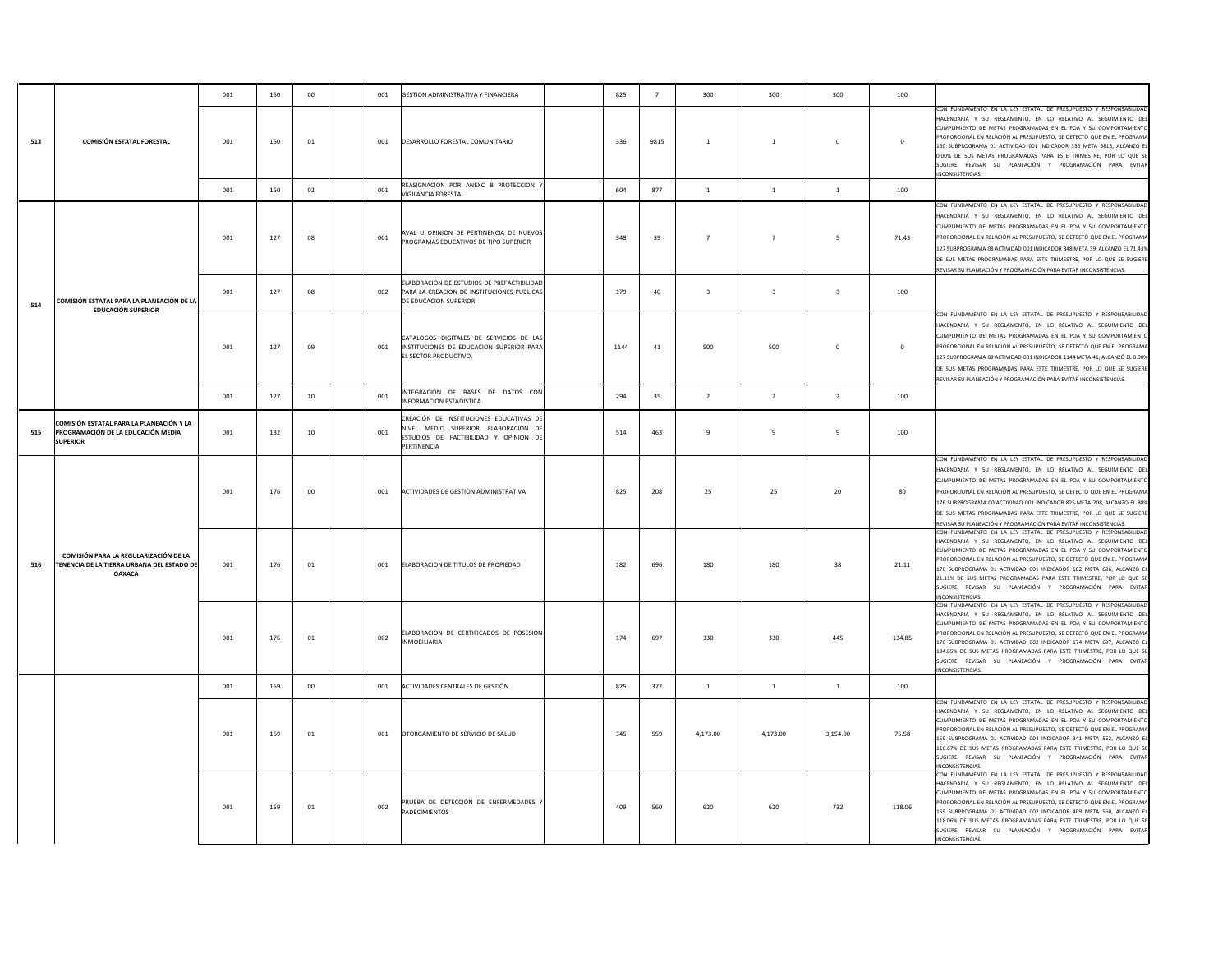|     |                                                            | 001 | 159 | 01 | 003 | SUMINISTRO DE TRATAMIENTO PARA OTRAS<br>ENFERMEDADES<br>OPORTUNISTAS<br>COMORBILIDADES               | 468  | 561  | 638            | 2,391.00       | 1,113.00     | 46.55      | CON FUNDAMENTO EN LA LEY ESTATAL DE PRESUPUESTO Y RESPONSABILIDAD<br>ACENDARIA Y SU REGLAMENTO, EN LO RELATIVO AL SEGUIMIENTO DEL<br>CUMPLIMIENTO DE METAS PROGRAMADAS EN EL POA Y SU COMPORTAMIENTO<br>PROPORCIONAL EN RELACIÓN AL PRESUPUESTO, SE DETECTÓ QUE EN EL PROGRAMA<br>159 SUBPROGRAMA 01 ACTIVIDAD 003 INDICADOR 468 META 561, ALCANZÓ EL<br>46.55% DE SUS METAS PROGRAMADAS PARA ESTE TRIMESTRE, POR LO QUE SE<br>SUGIERE REVISAR SU PLANEACIÓN Y PROGRAMACIÓN PARA EVITAR<br>INCONSISTENCIAS.      |
|-----|------------------------------------------------------------|-----|-----|----|-----|------------------------------------------------------------------------------------------------------|------|------|----------------|----------------|--------------|------------|------------------------------------------------------------------------------------------------------------------------------------------------------------------------------------------------------------------------------------------------------------------------------------------------------------------------------------------------------------------------------------------------------------------------------------------------------------------------------------------------------------------|
|     |                                                            | 001 | 159 | 01 | 004 | OTORGAMIENTO DE AYUDAS SOCIALES A<br>PERSONAS CON VIH                                                | 341  | 562  | 12             | 12             | 14           | 116.67     | CON FUNDAMENTO EN LA LEY ESTATAL DE PRESUPUESTO Y RESPONSABILIDAD<br>HACENDARIA Y SU REGLAMENTO, EN LO RELATIVO AL SEGUIMIENTO DEL<br>CUMPLIMIENTO DE METAS PROGRAMADAS EN EL POA Y SU COMPORTAMIENTO<br>PROPORCIONAL EN RELACIÓN AL PRESUPUESTO, SE DETECTÓ QUE EN EL PROGRAMA<br>159 SUBPROGRAMA 01 ACTIVIDAD 004 INDICADOR 341 META 562, ALCANZÓ EL<br>116.67% DE SUS METAS PROGRAMADAS PARA ESTE TRIMESTRE, POR LO QUE SE<br>SUGIERE REVISAR SU PLANEACIÓN Y PROGRAMACIÓN PARA EVITAR<br>NCONSISTENCIAS      |
|     |                                                            | 001 | 159 | 01 | 005 | NUMERO DE PRUEBAS DE DETECCIÓN DE CARGA<br>VIRAL Y CONTEO DE LINFOCITOS CD4                          | 1032 | 9564 | 3,419.00       | 3,419.00       | $\mathbf{0}$ | $^{\circ}$ | CON FUNDAMENTO EN LA LEY ESTATAL DE PRESUPUESTO Y RESPONSABILIDAD<br>HACENDARIA Y SU REGLAMENTO, EN LO RELATIVO AL SEGUIMIENTO DEL<br>CUMPLIMIENTO DE METAS PROGRAMADAS EN EL POA Y SU COMPORTAMIENTO<br>PROPORCIONAL EN RELACIÓN AL PRESUPUESTO, SE DETECTÓ QUE EN EL PROGRAMA<br>159 SUBPROGRAMA 01 ACTIVIDAD 005 INDICADOR 1032 META 9564, ALCANZÓ EL<br>0.0% DE SUS METAS PROGRAMADAS PARA ESTE TRIMESTRE, POR LO QUE SE SUGIERE<br>REVISAR SU PLANEACIÓN Y PROGRAMACIÓN PARA EVITAR INCONSISTENCIAS.        |
|     |                                                            | 001 | 169 | 05 | 001 | DISTRIBUCIÓN DEL MATERIAL DE DIFUSIÓN VIH<br>SIDA E ITS                                              | 166  | 563  | 47,822.00      | 47,822.00      | 6,397.00     | 13.38      | CON FUNDAMENTO EN LA LEY ESTATAL DE PRESUPUESTO Y RESPONSABILIDAD<br>HACENDARIA Y SU REGLAMENTO, EN LO RELATIVO AL SEGUIMIENTO DEL<br>CUMPLIMIENTO DE METAS PROGRAMADAS EN EL POA Y SU COMPORTAMIENTO<br>ROPORCIONAL EN RELACIÓN AL PRESUPUESTO, SE DETECTÓ QUE EN EL<br>PROGRAMA169 SUBPROGRAMA 05 ACTIVIDAD 001 INDICADOR 166 META 563,<br>ALCANZÓ EL13.38% DE SUS METAS PROGRAMADAS PARA ESTE TRIMESTRE, POR LO<br>QUE SE SUGIERE REVISAR SU PLANEACIÓN Y PROGRAMACIÓN PARA EVITAR<br>INCONSISTENCIAS.        |
|     |                                                            | 001 | 169 | 05 | 002 | TRANSMISIÓN DE SPOTS EN MATERIA DE<br>PREVENCIÓN DE VIH SIDA E ITS                                   | 484  | 564  | 16             | 16             | 16           | 100        |                                                                                                                                                                                                                                                                                                                                                                                                                                                                                                                  |
| 517 | CONSEJO ESTATAL DE PREVENCIÓN Y CONTROL<br><b>DEL SIDA</b> | 001 | 169 | 05 | 003 | DETECCIÓN DEL VIH EN UNIDADES MOVILES                                                                | 771  | 567  | 1,111.00       | 1,111.00       | 1.538.00     | 138.43     | CON FUNDAMENTO EN LA LEY ESTATAL DE PRESUPUESTO Y RESPONSABILIDAD<br>HACENDARIA Y SU REGLAMENTO, EN LO RELATIVO AL SEGUIMIENTO DEL<br>CUMPLIMIENTO DE METAS PROGRAMADAS EN EL POA Y SU COMPORTAMIENTO<br>PROPORCIONAL EN RELACIÓN AL PRESUPUESTO, SE DETECTÓ QUE EN EL<br>PROGRAMA169 SUBPROGRAMA 05 ACTIVIDAD 001 INDICADOR 166 META 563,<br>ALCANZÓ EL13.38% DE SUS METAS PROGRAMADAS PARA ESTE TRIMESTRE, POR LO<br>QUE SE SUGIERE REVISAR SU PLANEACIÓN Y PROGRAMACIÓN PARA EVITAR<br><b>INCONSISTENCIAS</b> |
|     |                                                            | 001 | 169 | 05 | 004 | MPARTICION DE PLATICAS DE INFORMACIÓN I<br>ORIENTACIÓN EN MATERIA DE PREVENCIÓN DE<br>VIH SIDA E ITS | 274  | 568  | 203            | 203            | 315          | 155.17     | CON FUNDAMENTO EN LA LEY ESTATAL DE PRESUPUESTO Y RESPONSABILIDAD<br>HACENDARIA Y SU REGLAMENTO, EN LO RELATIVO AL SEGUIMIENTO DEL<br>CUMPLIMIENTO DE METAS PROGRAMADAS EN EL POA Y SU COMPORTAMIENTO<br>PROPORCIONAL EN RELACIÓN AL PRESUPUESTO, SE DETECTÓ QUE EN EL PROGRAMA<br>169 SUBPROGRAMA 05 ACTIVIDAD 004 INDICADOR 274 META 568, ALCANZÓ EL<br>155.17% DE SUS METAS PROGRAMADAS PARA ESTE TRIMESTRE, POR LO QUE SE<br>SUGIERE REVISAR SU PLANEACIÓN Y PROGRAMACIÓN PARA EVITAR<br>NCONSISTENCIAS      |
|     |                                                            | 001 | 169 | 05 | 005 | MPARTICION DE TALLER DE INFORMACIÓN L<br>ORIENTACIÓN EN MATERIA DE PREVENCIÓN DE<br>VIH SIDA E ITS   | 275  | 569  | 50             | 50             | 66           | 132        | CON FUNDAMENTO EN LA LEY ESTATAL DE PRESUPUESTO Y RESPONSABILIDAD<br>HACENDARIA Y SU REGLAMENTO, EN LO RELATIVO AL SEGUIMIENTO DEL<br>CUMPLIMIENTO DE METAS PROGRAMADAS EN EL POA Y SU COMPORTAMIENTO<br>PROPORCIONAL EN RELACIÓN AL PRESUPUESTO, SE DETECTÓ QUE EN EL PROGRAMA<br>169 SUBPROGRAMA 05 ACTIVIDAD 005 INDICADOR 275 META 569, ALCANZÓ EL 132%<br>DE SUS METAS PROGRAMADAS PARA ESTE TRIMESTRE, POR LO QUE SE SUGIERE<br>REVISAR SU PLANEACIÓN Y PROGRAMACIÓN PARA EVITAR INCONSISTENCIAS           |
|     |                                                            | 001 | 169 | 05 | 006 | INSTALACION DE MÓDULO DE PROMOCIÓN I<br>INFORMACIÓN EN MATERIA DE PREVENCIÓN DE<br>VIH SIDA E ITS    | 292  | 570  | 72             | 72             | 77           | 106.94     |                                                                                                                                                                                                                                                                                                                                                                                                                                                                                                                  |
|     |                                                            | 001 | 169 | 05 | 007 | DISTRIBUCIÓN DE INSUMOS DE PREVENCIÓN DE                                                             | 162  | 571  | 91,736.00      | 91,736.00      | 86,468,00    | 94.26      |                                                                                                                                                                                                                                                                                                                                                                                                                                                                                                                  |
|     |                                                            | 001 | 169 | 05 | 008 | IMPARTICION DE CAPACITACION A SERVIDOR<br>PÚBLICO                                                    | 266  | 573  | $\overline{2}$ | $\overline{2}$ | 1            | 50         | CON FUNDAMENTO EN LA LEY ESTATAL DE PRESUPUESTO Y RESPONSABILIDAD<br>HACENDARIA Y SU REGLAMENTO, EN LO RELATIVO AL SEGUIMIENTO DEL<br>CUMPLIMIENTO DE METAS PROGRAMADAS EN EL POA Y SU COMPORTAMIENTO<br>PROPORCIONAL EN RELACIÓN AL PRESUPUESTO, SE DETECTÓ QUE EN EL PROGRAMA<br>169 SUBPROGRAMA 05 ACTIVIDAD 008 INDICADOR 266 META 573, ALCANZÓ EL 50%<br>DE SUS METAS PROGRAMADAS PARA ESTE TRIMESTRE, POR LO QUE SE SUGIERE<br>REVISAR SU PLANEACIÓN Y PROGRAMACIÓN PARA EVITAR INCONSISTENCIAS.           |
|     |                                                            | 001 | 169 | 05 | 009 | MPARTICION DE PLATICA SOBRE DERECHOS<br>HUMANOS A LAS PERSONAS QUE VIVEN CON VIH                     | 273  | 575  | 10             | 10             | 8            | 80         | CON FUNDAMENTO EN LA LEY ESTATAL DE PRESUPUESTO Y RESPONSABILIDAD<br>HACENDARIA Y SU REGLAMENTO, EN LO RELATIVO AL SEGUIMIENTO DEL<br>CUMPLIMIENTO DE METAS PROGRAMADAS EN EL POA Y SU COMPORTAMIENTO<br>ROPORCIONAL EN RELACIÓN AL PRESUPUESTO, SE DETECTÓ QUE EN EL PROGRAMA<br>169 SUBPROGRAMA 05 ACTIVIDAD 009 INDICADOR 273 META 575, ALCANZÓ EL 80%<br>DE SUS METAS PROGRAMADAS PARA ESTE TRIMESTRE, POR LO QUE SE SUGIERE<br>REVISAR SU PLANEACIÓN Y PROGRAMACIÓN PARA EVITAR INCONSISTENCIAS.            |
|     |                                                            | 001 | 169 | 05 | 010 | IMPARTICION DE ASESORIA JURIDICA                                                                     | 264  | 576  | 59             | 59             | 61           | 103.39     |                                                                                                                                                                                                                                                                                                                                                                                                                                                                                                                  |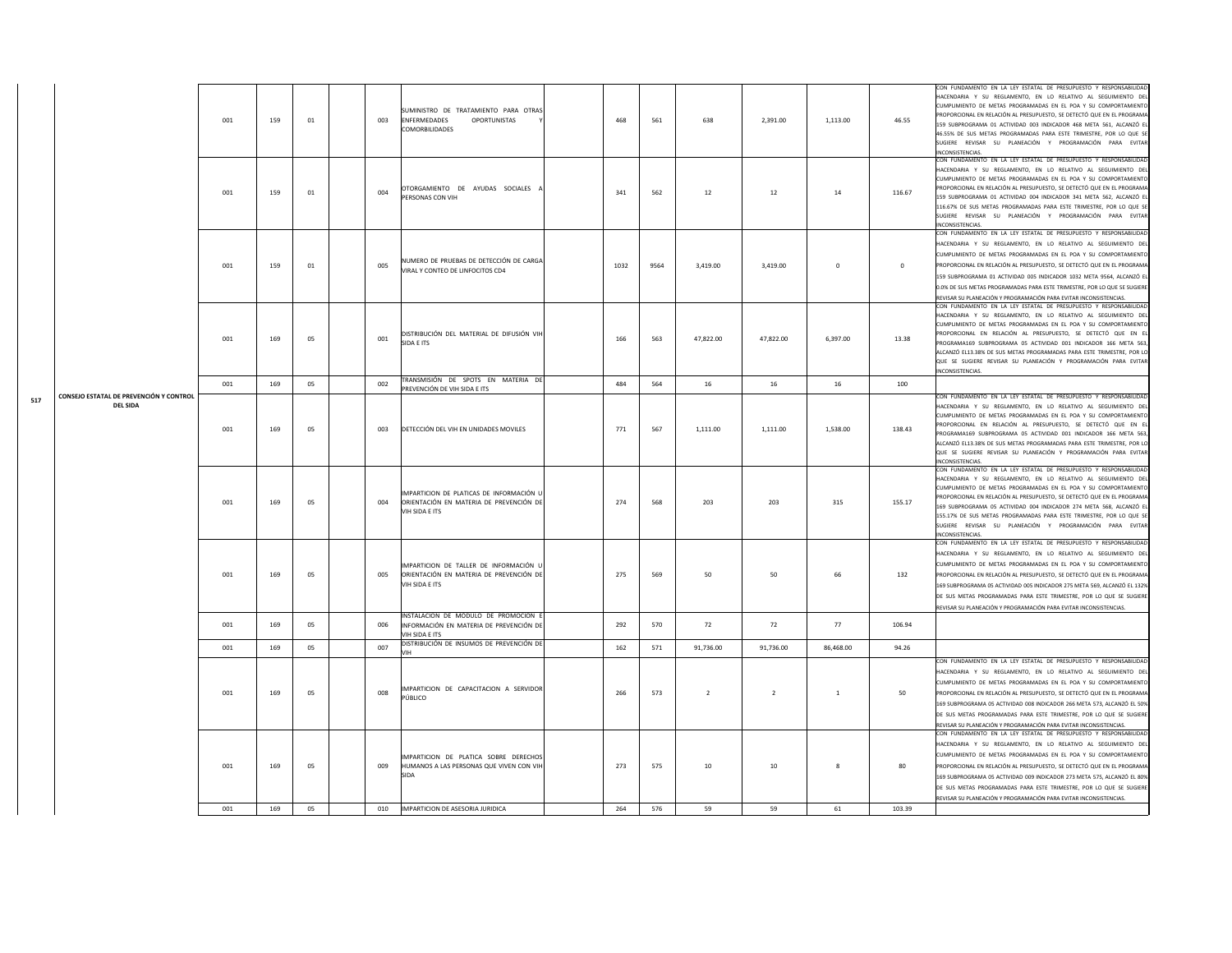|     |                                                       | 001 | 169 | 05              | REASIGNACION ANEXO 8 DETECCION DEL DE VIH<br>011<br>SIDA E ITS A POBLACION CLAVE                                                                      | 771  | 871  | 127                     | 157                     | 241                     | 153.5 | CON FUNDAMENTO EN LA LEY ESTATAL DE PRESUPUESTO Y RESPONSABILIDAD<br>HACENDARIA Y SU REGLAMENTO, EN LO RELATIVO AL SEGUIMIENTO DEL<br>CUMPLIMIENTO DE METAS PROGRAMADAS EN EL POA Y SU COMPORTAMIENTO<br>PROPORCIONAL EN RELACIÓN AL PRESUPUESTO, SE DETECTÓ QUE EN EL PROGRAMA<br>169 SUBPROGRAMA 05 ACTIVIDAD 011 INDICADOR 771 META 871, ALCANZÓ EL<br>153.50% DE SUS METAS PROGRAMADAS PARA ESTE TRIMESTRE, POR LO QUE SE<br>SUGIERE REVISAR SU PLANEACIÓN Y PROGRAMACIÓN PARA EVITAR<br>NCONSISTENCIAS. |
|-----|-------------------------------------------------------|-----|-----|-----------------|-------------------------------------------------------------------------------------------------------------------------------------------------------|------|------|-------------------------|-------------------------|-------------------------|-------|--------------------------------------------------------------------------------------------------------------------------------------------------------------------------------------------------------------------------------------------------------------------------------------------------------------------------------------------------------------------------------------------------------------------------------------------------------------------------------------------------------------|
|     |                                                       | 001 | 104 | 00              | GESTIÓN ADMINISTRATIVA Y SERVICIOS<br>001                                                                                                             | 825  | 226  | $\overline{\mathbf{3}}$ | $\overline{\mathbf{3}}$ | $\overline{\mathbf{3}}$ | 100   |                                                                                                                                                                                                                                                                                                                                                                                                                                                                                                              |
|     |                                                       | 001 | 104 | 01              | <b>EVENTO</b><br>DE PROMOCIÓN, DIFUSIÓN,<br>DIVULGACIÓN DE CIENCIA, TECNOLOGÍA I<br>001<br><b>INNOVACIÓN</b>                                          | 223  | 231  | <sup>1</sup>            | $\mathbf{1}$            | $\overline{2}$          | 200   | CON FUNDAMENTO EN LA LEY ESTATAL DE PRESUPUESTO Y RESPONSABILIDAD<br>HACENDARIA Y SU REGLAMENTO, EN LO RELATIVO AL SEGUIMIENTO DEL<br>CUMPLIMIENTO DE METAS PROGRAMADAS EN EL POA Y SU COMPORTAMIENTO<br>PROPORCIONAL EN RELACIÓN AL PRESUPUESTO, SE DETECTÓ QUE EN EL PROGRAMA<br>104 SUBPROGRAMA 01 ACTIVIDAD 001 INDICADOR 223 META 231, ALCANZÓ EL 200%<br>DE SUS METAS PROGRAMADAS PARA ESTE TRIMESTRE, POR LO QUE SE SUGIERE<br>REVISAR SU PLANEACIÓN Y PROGRAMACIÓN PARA EVITAR INCONSISTENCIAS.      |
| 519 | CONSEJO OAXAQUEÑO DE CIENCIA Y<br><b>TECNOLOGÍA</b>   | 001 | 104 | 02              | BECA PARA REALIZAR ESTUDIOS DE POSGRADO<br>DE CALIDAD PARA LA INCORPORACION DE<br>001<br>MUJERES INDIGENAS PARA EL FORTALECIMIENTO<br><b>REGIONAL</b> | 1036 | 229  | $\overline{7}$          | 8                       | 16                      | 200   | CON FUNDAMENTO EN LA LEY ESTATAL DE PRESUPUESTO Y RESPONSABILIDAD<br>HACENDARIA Y SU REGLAMENTO, EN LO RELATIVO AL SEGUIMIENTO DEL<br>CUMPLIMIENTO DE METAS PROGRAMADAS EN EL POA Y SU COMPORTAMIENTO<br>PROPORCIONAL EN RELACIÓN AL PRESUPUESTO, SE DETECTÓ QUE EN EL PROGRAMA<br>104 SUBPROGRAMA 02 ACTIVIDAD 001 INDICADOR 1036 META 229, ALCANZÓ EL<br>200% DE SUS METAS PROGRAMADAS PARA ESTE TRIMESTRE, POR LO QUE SE SUGIERE<br>REVISAR SU PLANEACIÓN Y PROGRAMACIÓN PARA EVITAR INCONSISTENCIAS.     |
|     |                                                       | 001 | 104 | 03              | FOMENTO A LA VINCULACIÓN ACADEMIA<br>EMPRESA EN ACTIVIDADES DE CIENCIA,<br>001<br>TECNOLOGÍA E INNOVACIÓN EN LAS ENTIDADES<br>FEDERATIVAS             | 206  | 239  | $\overline{1}$          | $\mathbf{1}$            | $1\,$                   | 100   |                                                                                                                                                                                                                                                                                                                                                                                                                                                                                                              |
|     |                                                       | 001 | 104 | 03              | CONVENIOS DE COLABORACIÓN CELEBRADOS<br>002<br>CON CONACYT                                                                                            | 206  | 240  | <sup>1</sup>            | $\mathbf{1}$            | $\mathbf{1}$            | 100   |                                                                                                                                                                                                                                                                                                                                                                                                                                                                                                              |
|     |                                                       | 001 | 151 | 00 <sup>°</sup> | ACTIVIDADES DE GESTIÓN ADMINISTRATIVA Y<br>001<br>FINANCIERA.                                                                                         | 825  | 34   | $\overline{\mathbf{3}}$ | $\overline{4}$          | $\overline{4}$          | 100   |                                                                                                                                                                                                                                                                                                                                                                                                                                                                                                              |
| 520 | COORDINACIÓN ESTATAL DE PROTECCIÓN CIVIL<br>DE OAXACA | 001 | 151 | 02              | MANTENIMIENTO DEL SISTEMA DE ALERTA<br>001<br>SISMICA                                                                                                 | 330  | 9922 | <sup>1</sup>            | $\overline{2}$          | $\mathbf{1}$            | 50    | CON FUNDAMENTO EN LA LEY ESTATAL DE PRESUPUESTO Y RESPONSABILIDAD<br>HACENDARIA Y SU REGLAMENTO, EN LO RELATIVO AL SEGUIMIENTO DEL<br>CUMPLIMIENTO DE METAS PROGRAMADAS EN EL POA Y SU COMPORTAMIENTO<br>PROPORCIONAL EN RELACIÓN AL PRESUPUESTO, SE DETECTÓ QUE EN EL PROGRAMA<br>151 SUBPROGRAMA 02 ACTIVIDAD 001 INDICADOR 330 META 9922, ALCANZÓ EL 50%<br>DE SUS METAS PROGRAMADAS PARA ESTE TRIMESTRE, POR LO QUE SE SUGIERE<br>REVISAR SU PLANEACIÓN Y PROGRAMACIÓN PARA EVITAR INCONSISTENCIAS.      |
|     |                                                       | 001 | 177 | 00              | SERVICIOS DE APOYO ADMINISTRATIVO DE LA<br>001<br>DIRECCION GENERAL                                                                                   | 825  | 216  | 350                     | 350                     | 350                     | 100   |                                                                                                                                                                                                                                                                                                                                                                                                                                                                                                              |
|     |                                                       | 001 | 177 | 01              | 001<br>PRODUCCION DE PROGRAMAS DE RADIO                                                                                                               | 383  | 218  | 79                      | 79                      | 79                      | 100   |                                                                                                                                                                                                                                                                                                                                                                                                                                                                                                              |
|     | CORPORACIÓN OAXAQUEÑA DE RADIO Y                      | 001 | 177 | 01              | MANTENIMIENTO A LA RED DE TRANSMISIÓN DE<br>002<br>LAS 33 ESTACIONES REPETIDORAS DE RADIO                                                             | 302  | 227  | 66                      | 66                      | 66                      | 100   |                                                                                                                                                                                                                                                                                                                                                                                                                                                                                                              |
| 521 | <b>TELEVISIÓN</b>                                     | 001 | 177 | 02              | 001<br>PRODUCCION DE PROGRAMAS DE TELEVISION                                                                                                          | 383  | 222  | 77                      | 77                      | 77                      | 100   |                                                                                                                                                                                                                                                                                                                                                                                                                                                                                                              |
|     |                                                       | 001 | 177 | 02              | REALIZACION Y TRANSMISION DE EVENTOS<br>002<br><b>ESPECIALES</b>                                                                                      | 412  | 224  | 35                      | 35                      | 35                      | 100   |                                                                                                                                                                                                                                                                                                                                                                                                                                                                                                              |
|     |                                                       | 001 | 177 | 02              | MANTENIMIENTO A LA RED DE TRANMISIÓN DE<br>003<br>LAS 22 ESTACIONES REPETIDORAS DE TELEVISIÓN                                                         | 302  | 228  | 44                      | 44                      | 44                      | 100   |                                                                                                                                                                                                                                                                                                                                                                                                                                                                                                              |
| 522 | DIRECCIÓN GENERAL DE POBLACIÓN                        | 001 | 148 | 02              | INSTRUMENTOS Y DIFUSIÓN DE INFORMACIÓN<br>001<br>SOCIODEMOGRÁFICA                                                                                     | 293  | 20   | 50                      | 50                      | 25                      | 50    | CON FUNDAMENTO EN LA LEY ESTATAL DE PRESUPUESTO Y RESPONSABILIDAD<br>HACENDARIA Y SU REGLAMENTO, EN LO RELATIVO AL SEGUIMIENTO DEL<br>CUMPLIMIENTO DE METAS PROGRAMADAS EN EL POA Y SU COMPORTAMIENTO<br>PROPORCIONAL EN RELACIÓN AL PRESUPUESTO, SE DETECTÓ QUE EN EL PROGRAMA<br>148 SUBPROGRAMA 02 ACTIVIDAD 001 INDICADOR 293 META 20, ALCANZÓ EL 50% DE<br>SUS METAS PROGRAMADAS PARA ESTE TRIMESTRE, POR LO QUE SE SUGIERE REVISAR<br>JU PLANEACIÓN Y PROGRAMACIÓN PARA EVITAR INCONSISTENCIAS.        |
|     |                                                       | 001 | 159 | 00              | ACCIONES DE GESTION ADMINISTRATIVA<br>001<br>FINANCIERA                                                                                               | 825  | 373  | $\mathbf{1}$            | 1                       | 1                       | 100   |                                                                                                                                                                                                                                                                                                                                                                                                                                                                                                              |
|     |                                                       | 001 | 159 | 03              | <b>EGRESOS HOSPITALARIOS</b><br>001                                                                                                                   | 9    | 333  | 1,718.00                | 1.718.00                | 1,469.00                | 85.51 |                                                                                                                                                                                                                                                                                                                                                                                                                                                                                                              |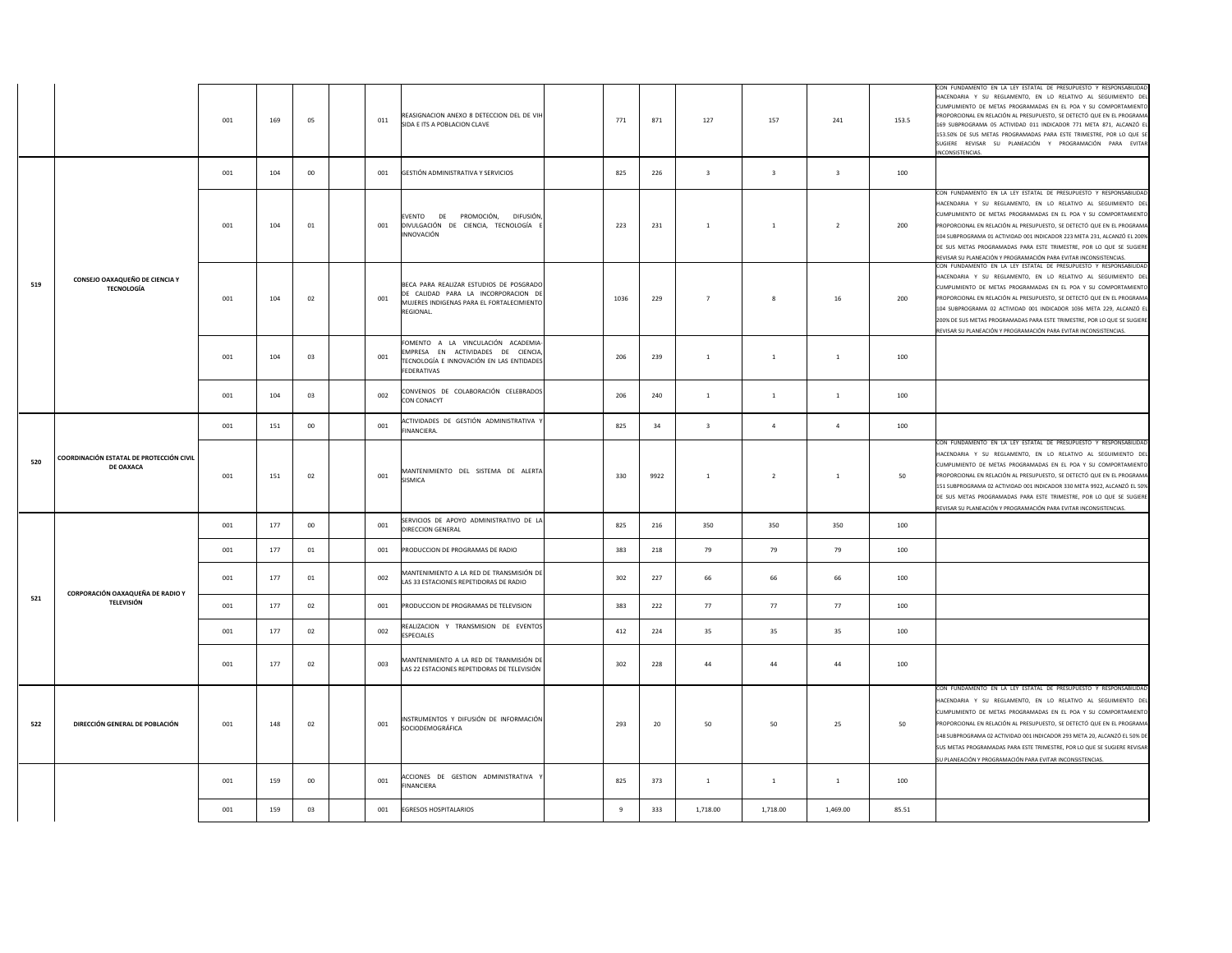|     |                                                                                   | 001 | 159 | 03     | 002 | ATENCIONES EN URGENCIAS                                                      | 8              | 336   | 1,457.00       | 1,513.00       | 851          | 56.25        | CON FUNDAMENTO EN LA LEY ESTATAL DE PRESUPUESTO Y RESPONSABILIDAD<br>HACENDARIA Y SU REGLAMENTO, EN LO RELATIVO AL SEGUIMIENTO DEL<br>CUMPLIMIENTO DE METAS PROGRAMADAS EN EL POA Y SU COMPORTAMIENTO<br>PROPORCIONAL EN RELACIÓN AL PRESUPUESTO, SE DETECTÓ QUE EN EL PROGRAMA<br>159 SUBPROGRAMA 03 ACTIVIDAD 002 INDICADOR 8 META 336, ALCANZÓ EL 56.25%<br>DE SUS METAS PROGRAMADAS PARA ESTE TRIMESTRE, POR LO QUE SE SUGIERE<br>REVISAR SU PLANEACIÓN Y PROGRAMACIÓN PARA EVITAR INCONSISTENCIAS.            |
|-----|-----------------------------------------------------------------------------------|-----|-----|--------|-----|------------------------------------------------------------------------------|----------------|-------|----------------|----------------|--------------|--------------|--------------------------------------------------------------------------------------------------------------------------------------------------------------------------------------------------------------------------------------------------------------------------------------------------------------------------------------------------------------------------------------------------------------------------------------------------------------------------------------------------------------------|
| 523 | HOSPITAL DE LA NIÑEZ OAXAQUEÑA                                                    | 001 | 159 | 03     | 003 | <b>CONSULTA EXTERNA</b>                                                      | 345            | 339   | 9,268.00       | 9,279.00       | 6,619.00     | 71.33        | CON FUNDAMENTO EN LA LEY ESTATAL DE PRESUPUESTO Y RESPONSABILIDAD<br>HACENDARIA Y SU REGLAMENTO, EN LO RELATIVO AL SEGUIMIENTO DEL<br>CUMPLIMIENTO DE METAS PROGRAMADAS EN EL POA Y SU COMPORTAMIENTO<br>PROPORCIONAL EN RELACIÓN AL PRESUPUESTO, SE DETECTÓ QUE EN EL PROGRAMA<br>159 SUBPROGRAMA 03 ACTIVIDAD 003 INDICADOR 345 META 339, ALCANZÓ EL<br>71.32% DE SUS METAS PROGRAMADAS PARA ESTE TRIMESTRE. POR LO QUE SE<br>SUGIERE REVISAR SU PLANEACIÓN Y PROGRAMACIÓN PARA EVITAR<br><b>INCONSISTENCIAS</b> |
|     |                                                                                   | 001 | 159 | 03     | 004 | PROCEDIMIENTOS MEDICO QUIRURGICOS<br>REASIGNACION ANEXO 8                    | $\overline{7}$ | 878   | 1              | $11\,$         | $1\,$        | 9.09         | CON FUNDAMENTO EN LA LEY ESTATAL DE PRESUPUESTO Y RESPONSABILIDAD<br>HACENDARIA Y SU REGLAMENTO, EN LO RELATIVO AL SEGUIMIENTO DEL<br>CUMPLIMIENTO DE METAS PROGRAMADAS EN EL POA Y SU COMPORTAMIENTO<br>PROPORCIONAL EN RELACIÓN AL PRESUPUESTO, SE DETECTÓ QUE EN EL PROGRAMA<br>159 SUBPROGRAMA 03 ACTIVIDAD 004 INDICADOR 7 META 878, ALCANZÓ EL 9.09%<br>DE SUS METAS PROGRAMADAS PARA ESTE TRIMESTRE, POR LO QUE SE SUGIERE<br>EVISAR SU PLANEACIÓN Y PROGRAMACIÓN PARA EVITAR INCONSISTENCIAS               |
|     |                                                                                   | 001 | 106 | 00     | 001 | GESTIÓN ADMINISTRATIVA Y FINANCIERA PARA<br>LOS SERVICIOS DE CAPACITACIÓN.   | 825            | 225   | 79             | 79             | 75           | 94.94        |                                                                                                                                                                                                                                                                                                                                                                                                                                                                                                                    |
|     |                                                                                   | 001 | 106 | 00     | 006 | CAPACITACION Y PROFESIONALIZACION PARA EL<br>TRABAJO                         | 825            | 10305 | 20             | 20             | $\circ$      | $\mathbf{0}$ |                                                                                                                                                                                                                                                                                                                                                                                                                                                                                                                    |
| 524 | INSTITUTO DE CAPACITACIÓN Y PRODUCTIVIDAD<br>PARA EL TRABAJO DEL ESTADO DE OAXACA | 001 | 106 | 01     | 001 | CAPACITACIÓN Y PROFESIONALIZACIÓN PARA Y<br>EN EL TRABAJO                    | 730            | 127   | 8,514.00       | 27,972.00      | 14,650.00    | 52.37        | CON FUNDAMENTO EN LA LEY ESTATAL DE PRESUPUESTO Y RESPONSABILIDAD<br>HACENDARIA Y SU REGLAMENTO, EN LO RELATIVO AL SEGUIMIENTO DEL<br>CUMPLIMIENTO DE METAS PROGRAMADAS EN EL POA Y SU COMPORTAMIENTO<br>PROPORCIONAL EN RELACIÓN AL PRESUPUESTO, SE DETECTÓ QUE EN EL PROGRAMA<br>106 SUBPROGRAMA 01 ACTIVIDAD 001 INDICADOR 730 META 127, ALCANZÓ EL<br>52.37% DE SUS METAS PROGRAMADAS PARA ESTE TRIMESTRE, POR LO QUE SE<br>SUGIERE REVISAR SU PLANEACIÓN Y PROGRAMACIÓN PARA EVITAR<br>INCONSISTENCIAS        |
|     |                                                                                   | 001 | 106 | 02     | 001 | CERTIFICACIÓN DE COMPETENCIAS LABORALES<br>REALIZADAS                        | 380            | 130   | 75             | 127            | 53           | 41.73        | CON FUNDAMENTO EN LA LEY ESTATAL DE PRESUPUESTO Y RESPONSABILIDAD<br>HACENDARIA Y SU REGLAMENTO, EN LO RELATIVO AL SEGUIMIENTO DEL<br>CUMPLIMIENTO DE METAS PROGRAMADAS EN EL POA Y SU COMPORTAMIENTO<br>PROPORCIONAL EN RELACIÓN AL PRESUPUESTO, SE DETECTÓ QUE EN EL PROGRAMA<br>106 SUBPROGRAMA 02 ACTIVIDAD 001 INDICADOR 380 META 130. ALCANZÓ EL<br>41.73% DE SUS METAS PROGRAMADAS PARA ESTE TRIMESTRE, POR LO QUE SE<br>SUGIERE REVISAR SU PLANEACIÓN Y PROGRAMACIÓN PARA EVITAR<br><b>INCONSISTENCIAS</b> |
|     |                                                                                   | 001 | 132 | 00     | 001 | <b>ACTIVIDADES CENTRALES</b>                                                 | 825            | 809   | 18             | 18             | 18           | 100          |                                                                                                                                                                                                                                                                                                                                                                                                                                                                                                                    |
|     |                                                                                   | 001 | 132 | 05     | 001 | IMPARTICIÓN DE CLASES                                                        | 268            | 613   | 500,240.00     | 500,240.00     | 500,240.00   | 100          |                                                                                                                                                                                                                                                                                                                                                                                                                                                                                                                    |
|     |                                                                                   | 001 | 132 | 05     | 002 | DEL<br>PERSONAL<br>PROFESIONALIZACIÓN<br>ACADÉMICO                           | 385            | 646   | 950            | 950            | 950          | 100          |                                                                                                                                                                                                                                                                                                                                                                                                                                                                                                                    |
|     |                                                                                   | 001 | 132 | 05     | 003 | PROMOCIÓN DE LA IMAGEN INSTITUCIONAL                                         | 393            | 647   | 10,000.00      | 10,000.00      | 10,000.00    | 100          |                                                                                                                                                                                                                                                                                                                                                                                                                                                                                                                    |
|     |                                                                                   | 001 | 132 | 05     | 004 | VINCULACIÓN Y GESTIÓN PARA LA MEJORA<br>EDUCATIVA                            | 502            | 648   | 52,014.00      | 52,014.00      | 52,014.00    | 100          |                                                                                                                                                                                                                                                                                                                                                                                                                                                                                                                    |
| 525 | INSTITUTO DE ESTUDIOS DE BACHILLERATO DEL<br><b>ESTADO DE OAXACA</b>              | 001 | 132 | 05     | 005 | EXPEDICION DE DOCUMENTOS OFICIALES                                           | 225            | 650   | 7,662.00       | 7,662.00       | $\mathbf{0}$ | $\mathbf{0}$ | CON FUNDAMENTO EN LA LEY ESTATAL DE PRESUPUESTO Y RESPONSABILIDAD<br>HACENDARIA Y SU REGLAMENTO, EN LO RELATIVO AL SEGUIMIENTO DEL<br>CUMPLIMIENTO DE METAS PROGRAMADAS EN EL POA Y SU COMPORTAMIENTO<br>PROPORCIONAL EN RELACIÓN AL PRESUPUESTO, SE DETECTÓ QUE EN EL PROGRAMA<br>132SUBPROGRAMA 05 ACTIVIDAD 005 INDICADOR 225 META 650, ALCANZÓ EL 0.0%<br>DE SUS METAS PROGRAMADAS PARA ESTE TRIMESTRE, POR LO QUE SE SUGIERE<br>REVISAR SU PLANEACIÓN Y PROGRAMACIÓN PARA EVITAR INCONSISTENCIAS.             |
|     |                                                                                   | 001 | 132 | 05     | 006 | CELEBRACIÓN DE CONVENIOS PARA LA<br>FORMACIÓN EDUCATIVA                      | 91             | 651   | $\overline{2}$ | $\overline{2}$ | $\mathbf{1}$ | 50           | CON FUNDAMENTO EN LA LEY ESTATAL DE PRESUPUESTO Y RESPONSABILIDAD<br>HACENDARIA Y SU REGLAMENTO, EN LO RELATIVO AL SEGUIMIENTO DEL<br>CUMPLIMIENTO DE METAS PROGRAMADAS EN EL POA Y SU COMPORTAMIENTO<br>PROPORCIONAL EN RELACIÓN AL PRESUPUESTO, SE DETECTÓ QUE EN EL PROGRAMA<br>132 SUBPROGRAMA 05 ACTIVIDAD 006 INDICADOR 91META 651, ALCANZÓ EL 50% DE<br>SUS METAS PROGRAMADAS PARA ESTE TRIMESTRE, POR LO QUE SE SUGIERE REVISAR<br>SU PLANEACIÓN Y PROGRAMACIÓN PARA EVITAR INCONSISTENCIAS.               |
| 526 | INSTITUTO DE LA JUVENTUD DEL ESTADO DE<br><b>OAXACA</b>                           | 001 | 172 | 00     | 001 | DIRECCIÓN<br>GENERAL,<br>SERVICIOS<br>ADMINISTRATIVOS Y SERVICIOS OPERATIVOS | 825            | 120   | 60             | 60             | 60           | 100          |                                                                                                                                                                                                                                                                                                                                                                                                                                                                                                                    |
| 528 | INSTITUTO DEL PATRIMONIO CULTURAL DEL<br><b>ESTADO DE OAXACA</b>                  | 001 | 147 | $00\,$ | 001 | EJECUCIÓN DE OBRAS DE RESTAURACION                                           | 825            | 323   | 43             | 43             | 43           | 100          |                                                                                                                                                                                                                                                                                                                                                                                                                                                                                                                    |
|     |                                                                                   | 001 | 125 | $00\,$ | 001 | ACCIONES DE PLANEACIÓN                                                       | 825            | 626   | $\overline{9}$ | 9              | 9            | 100          |                                                                                                                                                                                                                                                                                                                                                                                                                                                                                                                    |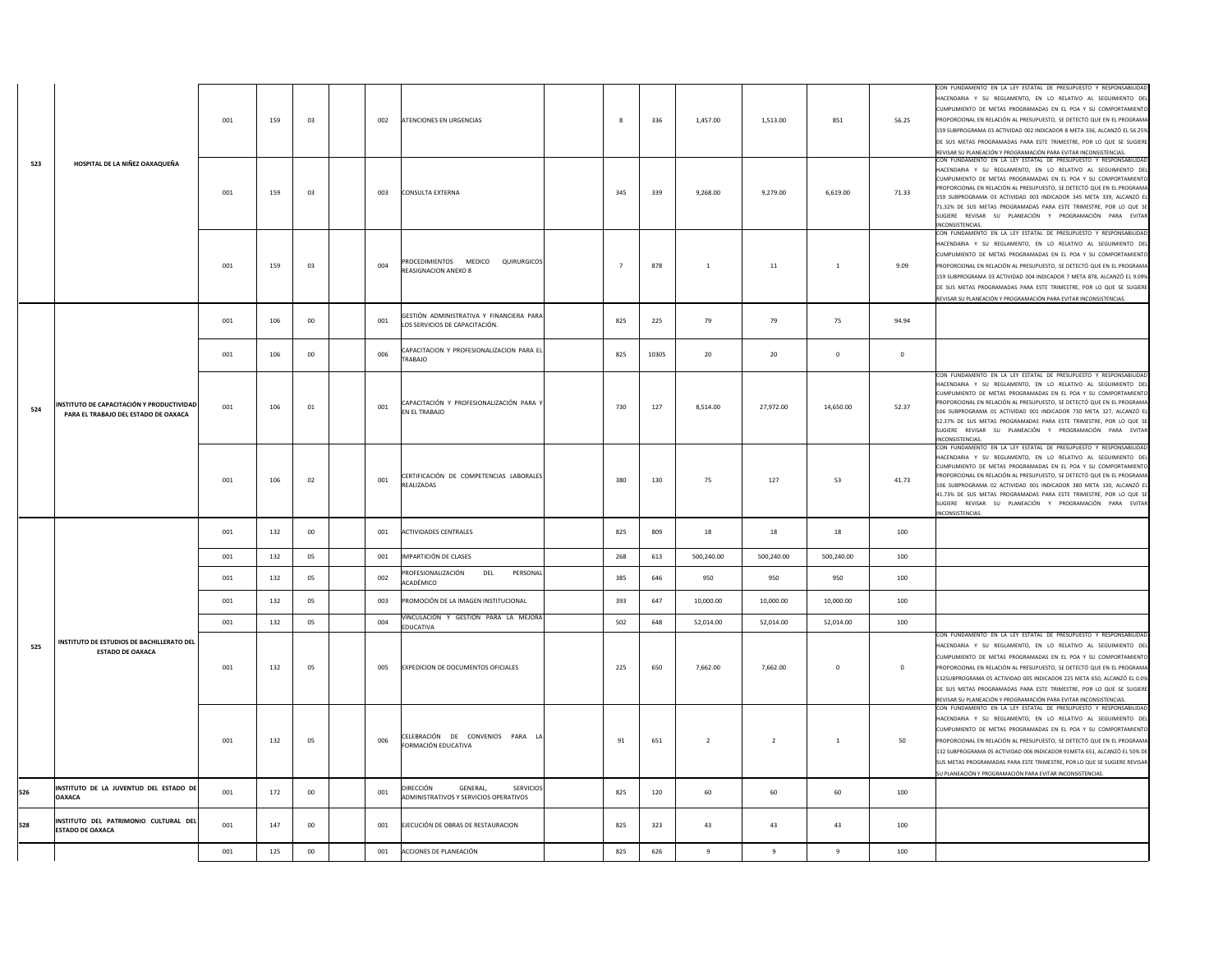|     |                                                                               | 001 | 125 | 00      | 002 | <b>GESTIÓN ADMINISTRATIVA</b>                                                                     | 825  | 628   | $\mathbf{R}$            | $\mathbf{R}$            | $\overline{\mathbf{3}}$ | 100          |                                                                                                                                                                                                                                                                                                                                                                                                                                                                                                                                              |
|-----|-------------------------------------------------------------------------------|-----|-----|---------|-----|---------------------------------------------------------------------------------------------------|------|-------|-------------------------|-------------------------|-------------------------|--------------|----------------------------------------------------------------------------------------------------------------------------------------------------------------------------------------------------------------------------------------------------------------------------------------------------------------------------------------------------------------------------------------------------------------------------------------------------------------------------------------------------------------------------------------------|
| 530 | INSTITUTO ESTATAL DE EDUCACIÓN PARA<br><b>ADULTOS</b>                         | 027 | 125 | 01      | 001 | EVALUACIÓN A BENEFICIARIOS<br>EN<br>ALFABETIZACIÓN, PRIMARIA Y SECUNDARIA.                        | 1047 | 633   | 124,166.00              | 124,166.00              | 98,593.00               | 79.4         | CON FUNDAMENTO EN LA LEY ESTATAL DE PRESUPUESTO Y RESPONSABILIDAD<br>HACENDARIA Y SU REGLAMENTO, EN LO RELATIVO AL SEGUIMIENTO DE<br>CUMPLIMIENTO DE METAS PROGRAMADAS EN EL POA Y SU COMPORTAMIENTO<br>PROPORCIONAL EN RELACIÓN AL PRESUPUESTO, SE DETECTÓ QUE EN EL PROGRAMA<br>125 SUBPROGRAMA 01 ACTIVIDAD 001 INDICADOR 1047 META 633, ALCANZÓ E<br>79.40% DE SUS METAS PROGRAMADAS PARA ESTE TRIMESTRE, POR LO QUE SI<br>SUGIERE REVISAR SU PLANEACIÓN Y PROGRAMACIÓN PARA EVITAR<br>INCONSISTENCIAS                                   |
|     |                                                                               | 028 | 125 | 01      | 002 | CERTIFICACIÓN DE ESTUDIOS DE PRIMARIA Y<br>SECUNDARIA                                             | 365  | 636   | 13,437.00               | 13,437.00               | 2,663.00                | 19.82        | CON FUNDAMENTO EN LA LEY ESTATAL DE PRESUPUESTO Y RESPONSABILIDAD<br>HACENDARIA Y SU REGLAMENTO, EN LO RELATIVO AL SEGUIMIENTO DEL<br>CUMPLIMIENTO DE METAS PROGRAMADAS EN EL POA Y SU COMPORTAMIENTO<br>PROPORCIONAL EN RELACIÓN AL PRESUPUESTO, SE DETECTÓ QUE EN EL PROGRAMA<br>125 SUBPROGRAMA 01 ACTVIDAD 002 INDICADOR 365 META 636, ALCANZÓ EL<br>19.82% EN SUS METAS PROGRAMADAS PARA ESTE TRIMESTRE, POR LO QUE SE<br>JUGIERE REVISAR EL CUMPLIMIENTO DE SUS METAS.                                                                 |
|     |                                                                               | 001 | 105 | $00\,$  | 001 | ACTIVIDADES CENTRALES DE GESTIÓN                                                                  | 825  | 861   | 1,027.00                | 1,105.00                | 1,105.00                | 100          |                                                                                                                                                                                                                                                                                                                                                                                                                                                                                                                                              |
|     |                                                                               | 002 | 105 | 05      | 001 | JUEGOS DE UNIFORMES ADQUIRIDOS                                                                    | 28   | 9609  | 975,000.00              | 975,000.00              | 975,000.00              | 100          |                                                                                                                                                                                                                                                                                                                                                                                                                                                                                                                                              |
|     |                                                                               | 002 | 105 | 06      | 001 | PAQUETES DE ÚTILES ESCOLARES ADQUIRIDOS                                                           | 29   | 9610  | 500,000.00              | 500,000.00              | 500,000.00              | 100          |                                                                                                                                                                                                                                                                                                                                                                                                                                                                                                                                              |
|     |                                                                               | 002 | 105 | 07      | 001 | PRESTACIÓN DEL SERVICIO EDUCATIVO DEL NIVEL<br>PREESCOLAR                                         | 268  | 764   | 1,920,800.00            | 1,920,800.00            | 1,920,800.00            | 100          |                                                                                                                                                                                                                                                                                                                                                                                                                                                                                                                                              |
|     |                                                                               | 005 | 105 | 07      | 002 | FUNCIONAMIENTO DEL SISTEMA EDUCATIVO DEL<br>NIVEL PREESCOLAR                                      | 1131 | 759   | 940                     | 4,374.00                | 4,374.00                | 100          |                                                                                                                                                                                                                                                                                                                                                                                                                                                                                                                                              |
|     |                                                                               | 004 | 105 | 07      | 003 | FUNCIONAMIENTO DE LOS CENTROS DE<br>EDUCACIÓN PREESCOLAR FONE 2016                                | 1131 | 9611  | 3,769.00                | 3,769.00                | 3,769.00                | 100          |                                                                                                                                                                                                                                                                                                                                                                                                                                                                                                                                              |
|     |                                                                               | 002 | 105 | 08      | 001 | PRESTACIÓN DEL SERVICIO EDUCATIVO DEL NIVEL<br>PRIMARIA                                           | 268  | 760   | 5,825,470.00            | 5,825,470.00            | 5,825,470.00            | 100          |                                                                                                                                                                                                                                                                                                                                                                                                                                                                                                                                              |
|     |                                                                               | 004 | 105 | 08      | 002 | FUNCIONAMIENTO DEL SISTEMA EDUCATIVO DEL<br>NIVEL PRIMARIA                                        | 1131 | 761   | 1,192.00                | 1,192.00                | 1,192.00                | 100          |                                                                                                                                                                                                                                                                                                                                                                                                                                                                                                                                              |
|     |                                                                               | 004 | 105 | 08      | 019 | FORTALECIMIENTO OPERATIVO PARA LA MEJORA<br>EN LAS GESTIONES DE LAS INSTITUCIONES<br>EDUCATIVAS   | 1217 | 11034 | 1,535.00                | 1,535.00                | 1,535.00                | 100          |                                                                                                                                                                                                                                                                                                                                                                                                                                                                                                                                              |
| 531 | INSTITUTO ESTATAL DE EDUCACIÓN PUBLICA DE<br><b>OAXACA</b>                    | 004 | 105 | 08      | 021 | FORTALECIMIENTO PARA LA GESTIÓN EDUCATIVA<br>DE LAS ZONAS ESCOLARES.                              | 1217 | 11050 | 666                     | 666                     | $\overline{0}$          | $\mathbf{0}$ | CON FUNDAMENTO EN LA LEY ESTATAL DE PRESUPUESTO Y RESPONSABILIDA<br>HACENDARIA Y SU REGLAMENTO, EN LO RELATIVO AL SEGUIMIENTO DE<br>CUMPLIMIENTO DE METAS PROGRAMADAS EN EL POA Y SU COMPORTAMIENTO<br>ROPORCIONAL EN RELACIÓN AL PRESUPUESTO, SE DETECTÓ QUE EN EL PROGRAM.<br>105 SUBPROGRAMA 08 ACTVIDAD 021 INDICADOR 121 META 11050, ALCANZÓ EL 09<br>DE SUS METAS PROGRAMADAS PARA ESTE TRIMESTRE, POR LO QUE SE SUGIERE<br>REVISAR SU PLANEACION Y PROGRAMACION PARA EVITAR INCONSISTENCIAS EN EL<br><b>CUMPLIMIENTO DE SUS METAS</b> |
|     |                                                                               | 004 | 105 | 08      | 022 | EJECUCIÓN DEL DIPLOMADO PARA LA MEJORA DE<br>LAS SUPERVISIONES Y EL APRENDIZAJE DE LOS<br>ALUMNOS | 1217 | 11051 | 666                     | 666                     | $\mathbf 0$             | $\mathbf 0$  | CON FUNDAMENTO EN LA LEY ESTATAL DE PRESUPUESTO Y RESPONSABILIDAD<br>HACENDARIA Y SU REGLAMENTO, EN LO RELATIVO AL SEGUIMIENTO DE<br>CUMPLIMIENTO DE METAS PROGRAMADAS EN EL POA Y SU COMPORTAMIENTO<br>PROPORCIONAL EN RELACIÓN AL PRESUPUESTO, SE DETECTÓ QUE EN EL PROGRAM.<br>105 SUBPROGRAMA 08 ACTVIDAD 022 INDICADOR 1217 META 11051. ALCANZÓ EL 09<br>DE SUS METAS PROGRAMADAS PARA ESTE TRIMESTRE, POR LO QUE SE SUGIERE<br>REVISAR SU PLANEACION Y PROGRAMACION PARA EVITAR INCONSISTENCIAS EN E<br>CUMPLIMIENTO DE SUS METAS      |
|     |                                                                               | 002 | 105 | 09      | 001 | PRESTACION DEL SERVICIO EDUCATIVO DEL NIVEL<br>SECUNDARIA                                         | 268  | 762   | 4,227,780.00            | 4,227,780.00            | 8,032,780.00            | 190          | CON FUNDAMENTO EN LA LEY ESTATAL DE PRESUPUESTO Y RESPONSABILIDAD<br>HACENDARIA Y SU REGLAMENTO, EN LO RELATIVO AL SEGUIMIENTO DE<br>CUMPLIMIENTO DE METAS PROGRAMADAS EN EL POA Y SU COMPORTAMIENTO<br>PROPORCIONAL EN RELACIÓN AL PRESUPUESTO, SE DETECTÓ QUE EN EL PROGRAMA<br>105 SUBPROGRAMA 09 ACTIVIDAD 001 INDICADOR 268 META 762, ALCANZÓ EL 190%<br>DE SUS METAS PROGRAMADAS PARA ESTE TRIMESTRE, POR LO QUE SE SUGIERE<br>REVISAR SU PLANEACIÓN Y PROGRAMACIÓN PARA EVITAR INCONSISTENCIAS                                        |
|     |                                                                               | 004 | 105 | 09      | 002 | FUNCIONAMIENTO DEL SISTEMA EDUCATIVO DEL<br>NIVEL SECUNDARIA                                      | 1131 | 763   | 545                     | 545                     | 545                     | 100          |                                                                                                                                                                                                                                                                                                                                                                                                                                                                                                                                              |
|     |                                                                               | 004 | 139 | 01      | 001 | FUNCIONAMIENTO DEL SISTEMA EDUCATIVO DE<br>NORMALES                                               | 243  | 590   | $\overline{\mathbf{3}}$ | $\overline{4}$          | $\sqrt{4}$              | 100          |                                                                                                                                                                                                                                                                                                                                                                                                                                                                                                                                              |
|     |                                                                               | 002 | 139 | 01      | 003 | PRESTACIÓN DEL SERVICIO EDUCATIVO DE LAS<br>NORMALES                                              | 243  | 845   | $\overline{\mathbf{3}}$ | $\overline{\mathbf{3}}$ | $\overline{\mathbf{3}}$ | 100          |                                                                                                                                                                                                                                                                                                                                                                                                                                                                                                                                              |
|     |                                                                               | 004 | 139 | 01      | 005 | UNCIONAMIENTO DE LOS CENTROS DE<br>EDUCACIÓN NORMAL FONE 2016                                     | 844  | 9608  | $\overline{\mathbf{3}}$ | $\overline{\mathbf{3}}$ | $\overline{\mathbf{3}}$ | 100          |                                                                                                                                                                                                                                                                                                                                                                                                                                                                                                                                              |
|     |                                                                               |     | 105 | $_{00}$ | 001 | PROCESOS ADMINISTRATIVOS Y FINANCIEROS                                                            | 825  | 56    | 33                      | 33                      | 33                      | 100          |                                                                                                                                                                                                                                                                                                                                                                                                                                                                                                                                              |
| 532 | <b>INSTITUTO OAXAQUEÑO CONSTRUCTOR DE</b><br>INFRAESTRUCTURA FÍSICA EDUCATIVA |     | 105 | 00      | 002 | PUBLICACION DE CONVOCATORIAS DE OBRA<br>PUBLICA Y EQUIPAMIENTO                                    | 41   | 815   | 6                       | 6                       | 6                       | 100          |                                                                                                                                                                                                                                                                                                                                                                                                                                                                                                                                              |
|     |                                                                               |     | 105 | $00\,$  | 003 | SUPERVISION DE OBRA                                                                               | 469  | 816   | 365                     | 365                     | 365                     | 100          |                                                                                                                                                                                                                                                                                                                                                                                                                                                                                                                                              |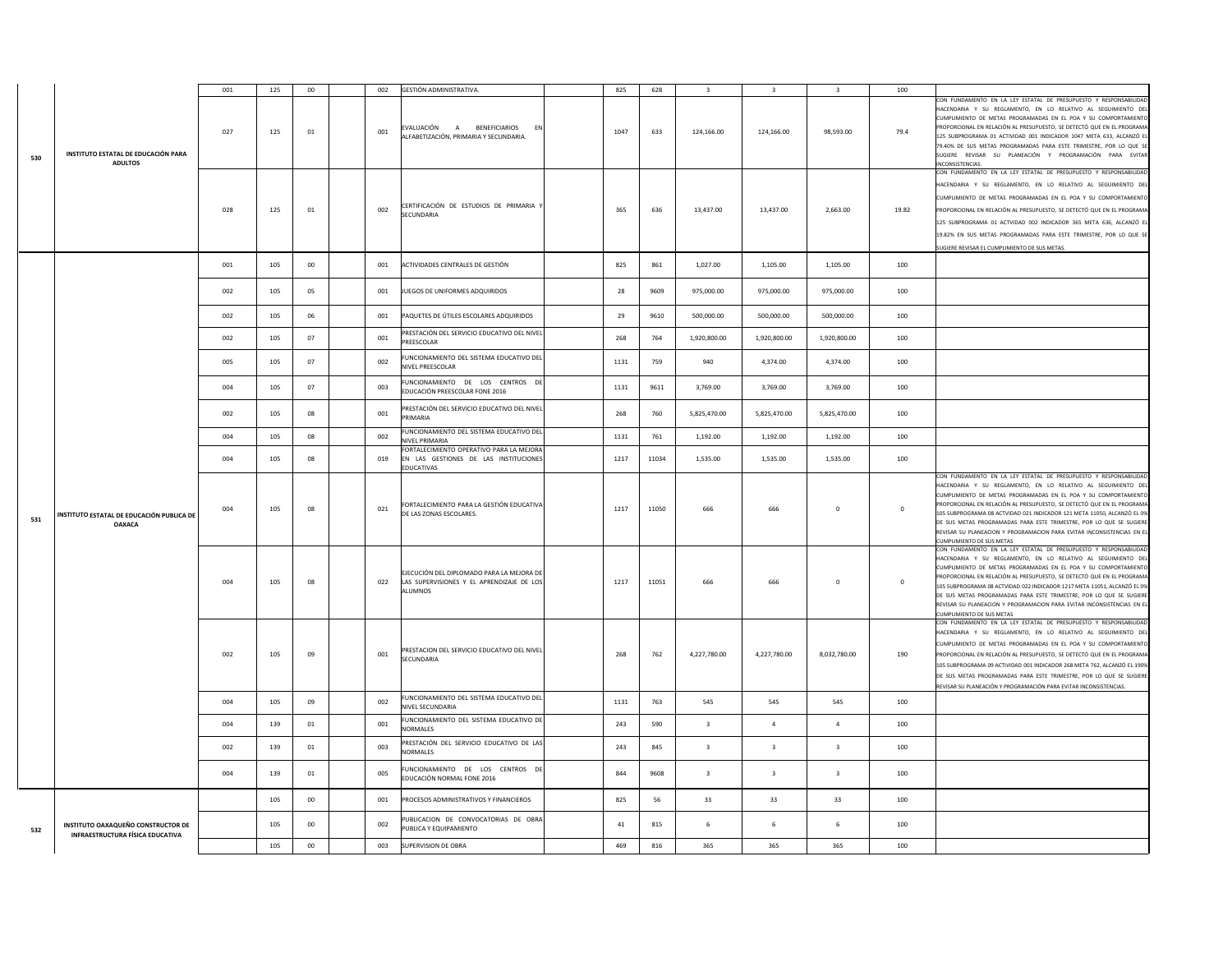|     |                                                           |     | 105 | $00\,$  | 004 | GASTOS 2.5% SUPERVISION DE OBRA                                                                                                                                                                                                                                               | 825 | 886  | 40                      | 40             | 40             | 100      |                                                                                                                                                                                                                                                                                                                                                                                                                                                                                                                            |
|-----|-----------------------------------------------------------|-----|-----|---------|-----|-------------------------------------------------------------------------------------------------------------------------------------------------------------------------------------------------------------------------------------------------------------------------------|-----|------|-------------------------|----------------|----------------|----------|----------------------------------------------------------------------------------------------------------------------------------------------------------------------------------------------------------------------------------------------------------------------------------------------------------------------------------------------------------------------------------------------------------------------------------------------------------------------------------------------------------------------------|
|     |                                                           | 001 | 138 | 01      | 001 | DIFUSIÓN DE MATERIALES PARA PROMOVER LOS<br>DERECHOS DE LA POBLACIÓN MIGRANTE Y SUS<br>FAMILIAS, ASÍ COMO LOS PROGRAMAS<br>INSTITUCIONALES.                                                                                                                                   | 747 | 599  | 1,000.00                | 800            | 800            | 100      |                                                                                                                                                                                                                                                                                                                                                                                                                                                                                                                            |
| 533 | INSTITUTO OAXAQUEÑO DE ATENCIÓN AL<br><b>MIGRANTE</b>     | 001 | 138 | $_{01}$ | 002 | CAPACITACIONES A LA POBLACIÓN MIGRANTE,<br>AUTORIDADES MUNICIPALES, ESTUDIANTES Y<br>ORGANIZACIONES SOCIALES DE MIGRANTES EN<br>OAXACA, EN EL INTERIOR DEL PAÍS Y EN ESTADOS<br>UNIDOS EN DERECHOS HUMANOS, RIESGOS DE<br>LA MIGRACIÓN E INFORMACIÓN Y SERVICIOS DEL<br>IOAM. | 777 | 598  | 20                      | $\overline{a}$ | $\overline{a}$ | 100      |                                                                                                                                                                                                                                                                                                                                                                                                                                                                                                                            |
|     |                                                           | 001 | 138 | 01      | 003 | SERVICIOS Y ASESORÍAS, AYUDAS A MIGRANTES<br>OAXAQUEÑOS, ORGANIZACIONES SOCIALES QUE<br>RESIDEN EN EL PAIS Y ESTADOS UNIDOS; ASI<br>COMO LA DIFUSIÓN DE PROGRAMAS<br>INSTITUCIONALES Y DERECHOS DE LOS<br>MIGRANTES                                                           | 149 | 8915 | $\mathbf 0$             | 1,500.00       | 1,500.00       | 100      |                                                                                                                                                                                                                                                                                                                                                                                                                                                                                                                            |
|     |                                                           | 001 | 138 | 02      | 001 | ENTREGA DE APOYOS ECONOMICOS<br>MIGRANTES REPATRIADOS, FALLECIDOS<br>ENFERMOS                                                                                                                                                                                                 | 45  | 601  | 190                     | 170            | 170            | 100      |                                                                                                                                                                                                                                                                                                                                                                                                                                                                                                                            |
|     |                                                           | 001 | 161 | $00\,$  | 001 | DIRECCION Y ADMINISTRACION.                                                                                                                                                                                                                                                   | 825 | 245  | $\overline{1}$          | $\mathbf{1}$   | $\mathbf{1}$   | 100      |                                                                                                                                                                                                                                                                                                                                                                                                                                                                                                                            |
| 534 | INSTITUTO OAXAQUEÑO DE LAS ARTESANÍAS                     | 001 | 161 | 07      | 001 | ORGANIZACIÓN Y EJECUCIÓN DE EVENTOS DE<br>ARTE POPULAR (COCURSOS Y EXPOSICIONES)                                                                                                                                                                                              | 224 | 541  | $\overline{\mathbf{3}}$ | $\overline{3}$ | $\overline{2}$ | 66.67    | CON FUNDAMENTO EN LA LEY ESTATAL DE PRESUPUESTO Y RESPONSABILIDAD<br>HACENDARIA Y SU REGLAMENTO, EN LO RELATIVO AL SEGUIMIENTO DEL<br>CUMPLIMIENTO DE METAS PROGRAMADAS EN EL POA Y SU COMPORTAMIENTO<br>PROPORCIONAL EN RELACIÓN AL PRESUPUESTO. SE DETECTÓ QUE EN EL PROGRAMA<br>161 SUBPROGRAMA 07 ACTIVIDAD 001 INDICADOR 224 META 541, ALCANZÓ EL<br>66.67% DE SUS METAS PROGRAMADAS PARA ESTE TRIMESTRE, POR LO QUE SE<br>SUGIERE REVISAR SU PLANEACIÓN Y PROGRAMACIÓN PARA EVITAR<br>INCONSISTENCIAS.               |
|     |                                                           | 001 | 161 | 10      | 002 | VISITA A LAS COMUNIDADES ARTESANALES DE<br>LAS OCHO REGIONES DEL ESTADO                                                                                                                                                                                                       | 352 | 556  | 10                      | $10\,$         | 11             | 110      |                                                                                                                                                                                                                                                                                                                                                                                                                                                                                                                            |
|     |                                                           | 001 | 161 | 10      | 003 | LEVANTAMIENTO<br>DE<br>ENCUESTAS<br>SOCIOECONÓMICAS                                                                                                                                                                                                                           | 352 | 557  | 1,200.00                | 1,200.00       | 1,703.00       | 141.92   | CON FUNDAMENTO EN LA LEY ESTATAL DE PRESUPUESTO Y RESPONSABILIDAD<br>HACENDARIA Y SU REGLAMENTO, EN LO RELATIVO AL SEGUIMIENTO DEL<br>CUMPLIMIENTO DE METAS PROGRAMADAS EN EL POA Y SU COMPORTAMIENTO<br>PROPORCIONAL EN RELACIÓN AL PRESUPUESTO, SE DETECTÓ QUE EN EL PROGRAMA<br>161 SUBPROGRAMA 10 ACTIVIDAD 003 INDICADOR 352 META 557, ALCANZÓ E<br>141.92% DE SUS METAS PROGRAMADAS PARA ESTE TRIMESTRE, POR LO QUE SE<br>SUGIERE REVISAR SU PLANEACIÓN Y PROGRAMACIÓN PARA EVITAR<br>INCONSISTENCIAS                |
| 535 | INSTITUTO TECNOLÓGICO SUPERIOR DE SAN<br>MIGUEL EL GRANDE | 001 | 139 | $_{01}$ | 001 | TUTORIAS Y FORTALECIMIENTO AL ALUMNADO                                                                                                                                                                                                                                        | 486 | 534  | 245                     | 245            | 725            | 295.92   | CON FUNDAMENTO EN LA LEY ESTATAL DE PRESUPUESTO Y RESPONSABILIDAD<br>HACENDARIA Y SU REGLAMENTO, EN LO RELATIVO AL SEGUIMIENTO DEL<br>CUMPLIMIENTO DE METAS PROGRAMADAS EN EL POA Y SU COMPORTAMIENTO<br>PROPORCIONAL EN RELACIÓN AL PRESUPUESTO, SE DETECTÓ QUE EN EL PROGRAMA<br>139 SUBPROGRAMA 01 ACTIVIDAD 001 INDICADOR 486META 534, ALCANZÓ E<br>295.92% DE SUS METAS PROGRAMADAS PARA ESTE TRIMESTRE. POR LO QUE SE<br>SUGIERE REVISAR SU PLANEACIÓN Y PROGRAMACIÓN PARA EVITAR<br>INCONSISTENCIAS.                |
|     |                                                           | 001 | 139 | 01      | 005 | SEGUIMIENTO Y MEDICIÓN DE LOS PROCESOS<br>ACADÉMICOS                                                                                                                                                                                                                          | 459 | 538  | $5\overline{ }$         | $\mathsf S$    | 15             | 300      |                                                                                                                                                                                                                                                                                                                                                                                                                                                                                                                            |
|     |                                                           | 001 | 139 | 01      | 007 | IMPARTICIÓN DE CLASES                                                                                                                                                                                                                                                         | 937 | 540  | 982                     | 982            | 2,840.00       | 289.21   |                                                                                                                                                                                                                                                                                                                                                                                                                                                                                                                            |
|     |                                                           | 001 | 139 | 07      | 001 | VINCULACIÓN DE INSTITUCIONES DE EDUCACIÓN<br><b>SUPERIOR</b>                                                                                                                                                                                                                  | 742 | 596  | $\overline{2}$          | $\overline{2}$ | 6              | 300      |                                                                                                                                                                                                                                                                                                                                                                                                                                                                                                                            |
|     |                                                           | 001 | 139 | 01      | 001 | IMPARTICION DE CLASES ITSTE                                                                                                                                                                                                                                                   | 268 | 326  | 6,560.00                | 132            | 6,160.00       | 4,666.67 | CON FUNDAMENTO EN LA LEY ESTATAL DE PRESUPUESTO Y RESPONSABILIDAD<br>HACENDARIA Y SU REGLAMENTO, EN LO RELATIVO AL SEGUIMIENTO DEL<br>CUMPLIMIENTO DE METAS PROGRAMADAS EN EL POA Y SU COMPORTAMIENTO<br>PROPORCIONAL EN RELACIÓN AL PRESUPUESTO, SE DETECTÓ QUE EN EL PROGRAMA<br>139 SUBPROGRAMA 01 ACTVIDAD 001 INDICADOR 268 META 326, ALCANZÓ E<br>4666.67% EXCEDIENDO SUS METAS PROGRAMADAS PARA ESTE TRIMESTRE, POR LO<br>QUE SE SUGIERE REVISAR SU PLANEACIÓN Y PROGRAMACIÓN PARA EVITAR<br><b>INCONSISTENCIAS</b> |
| 536 | INSTITUTO TECNOLÓGICO SUPERIOR DE<br><b>TEPOSCOLULA</b>   | 001 | 139 | 01      | 002 | TUTORIAS Y FORTALECIMIENTO AL ALUMNO<br><b>ITSTE</b>                                                                                                                                                                                                                          | 486 | 327  | 2.000.00                | 2.000.00       | 1,232.00       | 61.6     | CON FUNDAMENTO EN LA LEY ESTATAL DE PRESUPUESTO Y RESPONSABILIDAD<br>HACENDARIA Y SU REGLAMENTO, EN LO RELATIVO AL SEGUIMIENTO DEL<br>CUMPLIMIENTO DE METAS PROGRAMADAS EN EL POA Y SU COMPORTAMIENTO<br>PROPORCIONAL EN RELACIÓN AL PRESUPUESTO. SE DETECTÓ QUE EN EL PROGRAMA<br>139 SUBPROGRAMA 01 ACTVIDAD 001 INDICADOR 486 META 327, ALCANZÓ EL<br>61.60%, POR LO QUE SE SUGIERE REVISAR SU PLANEACIÓN Y PROGRAMACIÓN PARA<br>EVITAR INCONSISTENCIAS.                                                                |
|     |                                                           | 001 | 139 | 01      | 007 | FORMACION ACADEMICA DEL ALUMNO ITSTE                                                                                                                                                                                                                                          | 738 | 344  | $\Omega$                | $\Omega$       | 411            | $\Omega$ |                                                                                                                                                                                                                                                                                                                                                                                                                                                                                                                            |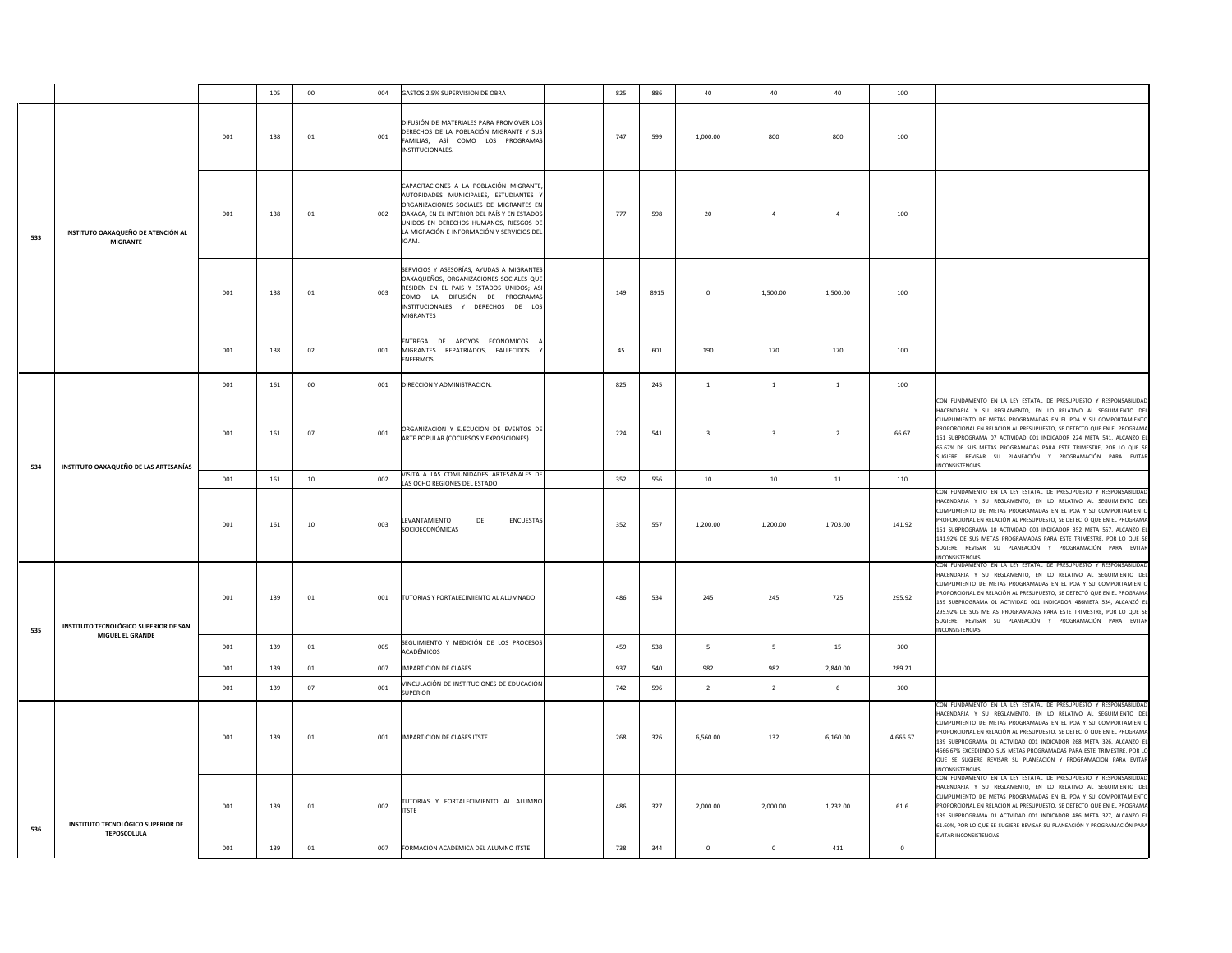|     |                             | 001 | 139 | 01     | 009 | PROTECCIÓN<br>DE<br>LOS<br>PRODUCTOS<br>INTERINSTITUCIONALES<br><b>TECNICOS</b><br>ACADEMICOS ITSTE   | 406 | 520      | $\overline{2}$          | $\overline{2}$ | $\overline{2}$          | 100         |                                                                                                                                                                                                                                                                                                                                                                                                                                                                                                                                               |
|-----|-----------------------------|-----|-----|--------|-----|-------------------------------------------------------------------------------------------------------|-----|----------|-------------------------|----------------|-------------------------|-------------|-----------------------------------------------------------------------------------------------------------------------------------------------------------------------------------------------------------------------------------------------------------------------------------------------------------------------------------------------------------------------------------------------------------------------------------------------------------------------------------------------------------------------------------------------|
|     |                             | 001 | 139 | 07     | 001 | VINCULACIÓN ESCOLAR ITSTE                                                                             | 742 | 586      | $\overline{2}$          | $\overline{2}$ | $\mathbf{a}$            | 150         | CON FUNDAMENTO EN LA LEY ESTATAL DE PRESUPUESTO Y RESPONSABILIDAD<br>HACENDARIA Y SU REGLAMENTO, EN LO RELATIVO AL SEGUIMIENTO DEL<br>CUMPLIMIENTO DE METAS PROGRAMADAS EN EL POA Y SU COMPORTAMIENTO<br>PROPORCIONAL EN RELACIÓN AL PRESUPUESTO, SE DETECTÓ QUE EN EL PROGRAMA<br>139 SUBPROGRAMA 07 ACTVIDAD 001 INDICADOR 742 META 586, ALCANZÓ EL 1500%<br>EXCEDIENDO SUS METAS PROGRAMADAS PARA ESTE TRIMESTRE, POR LO QUE SE<br>SUGIERE REVISAR SU PLANEACIÓN Y PROGRAMACIÓN PARA EVITAR<br>NCONSISTENCIAS                              |
|     |                             | 001 | 104 | 05     | 001 | DESARROLLO DE PROYECTOS DE INVESTIGACIÓN<br>Y HABILITACIÓN DE INVESTIGADORES EN VALLES<br>CENTRALES.  | 138 | 494      | $\mathbf{1}$            | $\overline{1}$ | $\overline{2}$          | 200         | CON FUNDAMENTO EN LA LEY ESTATAL DE PRESUPUESTO Y RESPONSABILIDAD<br>HACENDARIA Y SU REGLAMENTO, EN LO RELATIVO AL SEGUIMIENTO DEL<br>CUMPLIMIENTO DE METAS PROGRAMADAS EN EL POA Y SU COMPORTAMIENTO<br>PROPORCIONAL EN RELACIÓN AL PRESUPUESTO, SE DETECTÓ QUE EN EL PROGRAMA<br>104 SUBPROGRAMA 05 ACTVIDAD 001 INDICADOR 138 META 494, ALCANZÓ EL 200%<br>DE SUS METAS PROGRAMADAS PARA ESTE TRIMESTRE, POR LO QUE SE SUGIERE<br>REVISAR SU PLANEACION Y PROGRAMACION PARA EVITAR INCONSISTENCIAS EN EL<br>CUMPLIMIENTO DE SUS METAS      |
| 538 | NOVAUNIVERSITAS             | 001 | 139 | 00     | 001 | GESTIÓN, EJERCICIO Y SEGUIMIENTO DE LOS<br>PROCESOS ADMINISTRATIVOS Y ACADÉMICOS                      | 825 | 856      | - 5                     | -5             | - 5                     | 100         |                                                                                                                                                                                                                                                                                                                                                                                                                                                                                                                                               |
|     |                             | 001 | 139 | 01     | 001 | ABSORCIÓN Y FORMACIÓN INTEGRAL DEL<br>ESTUDIANTE EN VALLES CENTRALES.                                 | 731 | 485      | 720                     | 720            | 720                     | 100         |                                                                                                                                                                                                                                                                                                                                                                                                                                                                                                                                               |
|     |                             | 001 | 147 | 03     | 001 | REALIZACION DE EVENTOS CULTURALES EN<br>VALLES CENTRALES.                                             | 223 | 503      | $\overline{7}$          | $\overline{7}$ | $\overline{7}$          | 100         |                                                                                                                                                                                                                                                                                                                                                                                                                                                                                                                                               |
|     |                             | 001 | 156 | 01     | 001 | VINCULACIÓN CON LOS SECTORES EN VALLES<br>CENTRALES.                                                  | 499 | 507      | $\overline{2}$          | $\overline{2}$ | $\overline{2}$          | 100         |                                                                                                                                                                                                                                                                                                                                                                                                                                                                                                                                               |
|     | SERVICIOS DE AGUA POTABLE Y | 001 | 146 | 00     | 001 | GESTION ADMINISTRATIVA PARA LOS SERVICIOS<br>DE AGUA POTABLE Y SANEAMIENTO                            | 825 | 206      | 20                      | 20             | $\Omega$                | $\Omega$    | CON FUNDAMENTO EN LA LEY ESTATAL DE PRESUPUESTO Y RESPONSABILIDAD<br>HACENDARIA Y SU REGLAMENTO, EN LO RELATIVO AL SEGUIMIENTO DEL<br>CUMPLIMIENTO DE METAS PROGRAMADAS EN EL POA Y SU COMPORTAMIENTO<br>PROPORCIONAL EN RELACIÓN AL PRESUPUESTO, SE DETECTÓ QUE EN EL PROGRAMA<br>146 SUBPROGRAMA 00 ACTVIDAD 001 INDICADOR 825 META 206, ALCANZÓ EL 0% DE<br>SUS METAS PROGRAMADAS PARA ESTE TRIMESTRE. POR LO QUE SE SUGIERE REVISAR<br>SU PLANEACION Y PROGRAMACION PARA EVITAR INCONSISTENCIAS EN EL<br><b>CUMPLIMIENTO DE SUS METAS</b> |
| 539 | ALCANTARILLADO DE OAXACA    | 001 | 146 | 00     | 002 | GESTION OPERATIVA PARA LOS SERVICIOS DE<br>AGUA POTABLE Y SANEAMIENTO                                 | 825 | 483      | 6                       |                | 18                      | 300         | CON FUNDAMENTO EN LA LEY ESTATAL DE PRESUPUESTO Y RESPONSABILIDAD<br>HACENDARIA Y SU REGLAMENTO, EN LO RELATIVO AL SEGUIMIENTO DEL<br>CUMPLIMIENTO DE METAS PROGRAMADAS EN EL POA Y SU COMPORTAMIENTO<br>PROPORCIONAL EN RELACIÓN AL PRESUPUESTO, SE DETECTÓ QUE EN EL PROGRAMA<br>146 SUBPROGRAMA 00 ACTVIDAD 002 INDICADOR 483 META 483, ALCANZÓ EL 300%<br>DE SUS METAS PROGRAMADAS PARA ESTE TRIMESTRE, POR LO QUE SE SUGIERE<br>REVISAR SU PLANEACION Y PROGRAMACION PARA EVITAR INCONSISTENCIAS EN EL<br>CUMPLIMIENTO DE SUS METAS      |
|     |                             | 001 | 159 | $00\,$ | 001 | FORTALECER LA RECTORÍA DE LOS SERVICIOS DE<br>SALUD DE OAXACA                                         | 388 | 444      | $\,$ 1                  | $\mathbf{1}$   | $\mathbf 0$             | $\mathbf 0$ | CON FUNDAMENTO EN LA LEY ESTATAL DE PRESUPUESTO Y RESPONSABILIDAD<br>HACENDARIA Y SU REGLAMENTO, EN LO RELATIVO AL SEGUIMIENTO DEL<br>CUMPLIMIENTO DE METAS PROGRAMADAS EN EL POA Y SU COMPORTAMIENTO<br>OPORCIONAL EN RELACIÓN AL PRESUPUESTO, SE DETECTÓ QUE EN EL PROGRAMA<br>159 SUBPROGRAMA 00 ACTVIDAD 001 INDICADOR 388 META 444, ALCANZÓ EL 0% DE<br>SUS METAS PROGRAMADAS PARA ESTE TRIMESTRE, POR LO QUE SE SUGIERE REVISAR<br>SU PLANEACION Y PROGRAMACION PARA EVITAR INCONSISTENCIAS EN EL<br><b>CUMPLIMIENTO DE SUS METAS</b>   |
|     |                             | 002 | 159 | 00     | 002 | APOYO A LOS SERVICIOS ADMINISTRATIVOS DE LA<br>RECTORÍA DE LOS SERVICIOS DE SALUD DE<br><b>OAXACA</b> | 846 | $\Omega$ | $\overline{\mathbf{3}}$ | $\overline{4}$ | $\overline{\mathbf{3}}$ | 75          | CON FUNDAMENTO EN LA LEY ESTATAL DE PRESUPUESTO Y RESPONSABILIDAD<br>HACENDARIA Y SU REGLAMENTO, EN LO RELATIVO AL SEGUIMIENTO DEL<br>CUMPLIMIENTO DE METAS PROGRAMADAS EN EL POA Y SU COMPORTAMIENTO<br>PROPORCIONAL EN RELACIÓN AL PRESUPUESTO, SE DETECTÓ QUE EN EL PROGRAMA<br>159 SUBPROGRAMA 00 ACTVIDAD 002 INDICADOR 846 META 475, ALCANZÓ EL 75%<br>DE SUS METAS PROGRAMADAS PARA ESTE TRIMESTRE, POR LO QUE SE SUGIERE<br>REVISAR SU PLANEACION Y PROGRAMACION PARA EVITAR INCONSISTENCIAS EN EL<br>CUMPLIMIENTO DE SUS METAS       |
|     |                             | 003 | 159 | 00     | 003 | FORTALECER EL SISTEMA DE EVALUACIÓN DEL<br>DESEMPEÑO                                                  | 866 | 476      | 52                      | 52             | -5                      | 9.62        | CON FUNDAMENTO EN LA LEY ESTATAL DE PRESUPUESTO Y RESPONSABILIDAD<br>HACENDARIA Y SU REGLAMENTO, EN LO RELATIVO AL SEGUIMIENTO DEL<br>CUMPLIMIENTO DE METAS PROGRAMADAS EN EL POA Y SU COMPORTAMIENTO<br>PROPORCIONAL EN RELACIÓN AL PRESUPUESTO, SE DETECTÓ QUE EN EL PROGRAMA<br>159 SUBPROGRAMA 00 ACTVIDAD 003 INDICADOR 866 META 476,ALCANZÓ EL 9.62%<br>DE SUS METAS PROGRAMADAS PARA ESTE TRIMESTRE, POR LO QUE SE SUGIERE<br>REVISAR SU PLANEACION Y PROGRAMACION PARA EVITAR INCONSISTENCIAS EN EL<br>CUMPLIMIENTO DE SUS METAS      |
|     |                             | 001 | 159 | $00\,$ | 004 | ATENCIÓN DE ASUNTOS JURÍDICOS PARA LA<br>RECTORÍA DE LOS SSO                                          | 827 | 754      | 425                     | 425            | 372                     | 87.53       |                                                                                                                                                                                                                                                                                                                                                                                                                                                                                                                                               |
|     |                             | 002 | 159 | 00     | 005 | CAPACITACION DEL PERSONAL ADMINISTRATIVO<br>Y DIRECTIVO A NIVEL TÉCNICO Y GERENCIAL                   | 865 | 755      | 1,100.00                | 1,100.00       | 1,104.00                | 100.36      |                                                                                                                                                                                                                                                                                                                                                                                                                                                                                                                                               |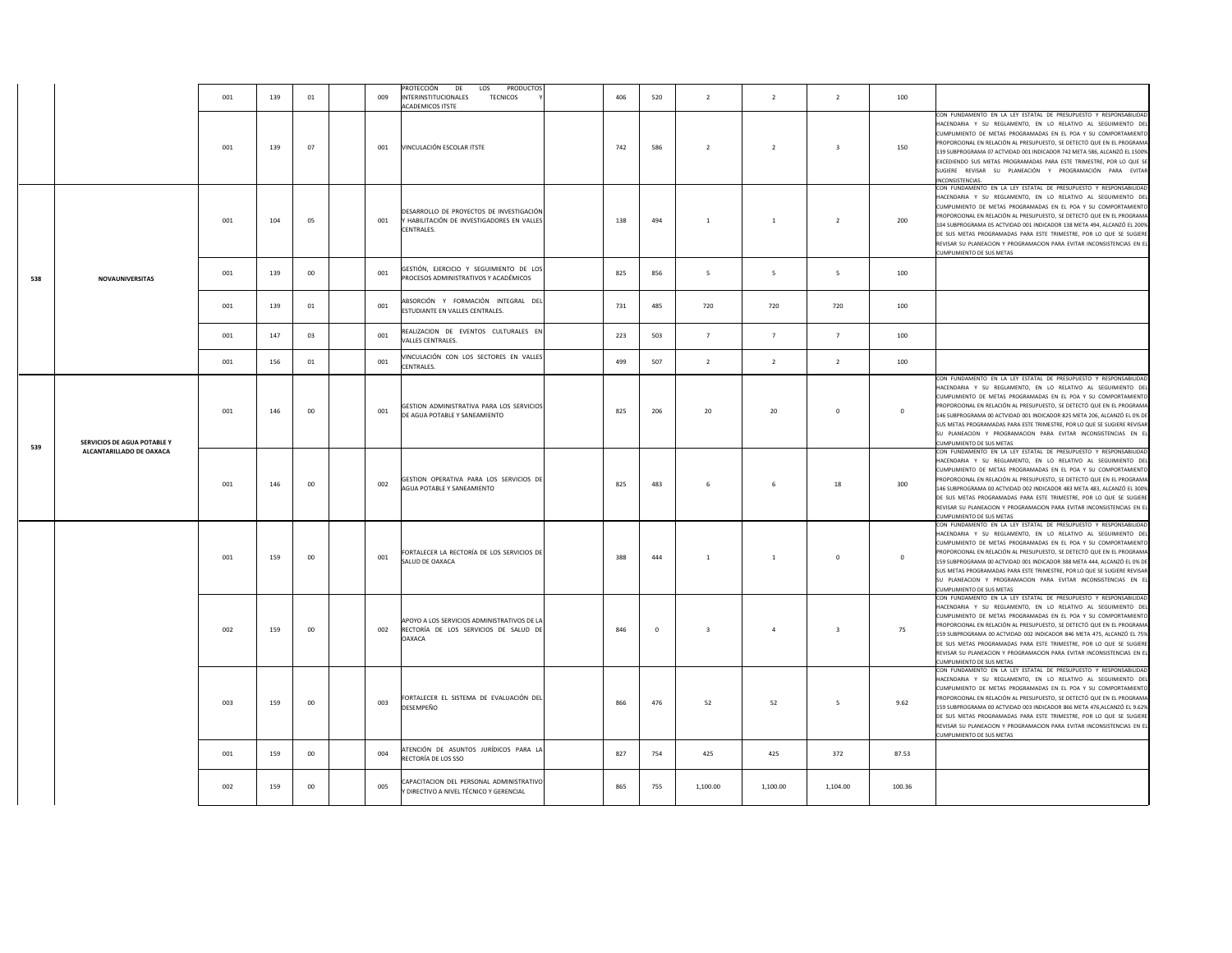| 003 | 159 | 00      | 006 | GESTIÓN Y SEGUIMIENTO DE PROYECTOS PARA<br>FORTALECIMIENTO DE LA OFERTA DE SERVICIOS<br>DE SALUD (PLAN MAESTRO)                          | 824  | 756   | $\overline{\mathbf{3}}$ | 5          | $\overline{9}$ | 180         | CON FUNDAMENTO EN LA LEY ESTATAL DE PRESUPUESTO Y RESPONSABILIDAD<br>HACENDARIA Y SU REGLAMENTO, EN LO RELATIVO AL SEGUIMIENTO DEL<br>CUMPLIMIENTO DE METAS PROGRAMADAS EN EL POA Y SU COMPORTAMIENTO<br>PROPORCIONAL EN RELACIÓN AL PRESUPUESTO, SE DETECTÓ QUE EN EL PROGRAMA<br>159 SUBPROGRAMA 00 ACTVIDAD 006 INDICADOR 824 META 756, ALCANZÓ EL 180%<br>DE SUS METAS PROGRAMADAS PARA ESTE TRIMESTRE, POR LO QUE SE SUGIERE<br>REVISAR SU PLANEACION Y PROGRAMACION PARA EVITAR INCONSISTENCIAS EN EL<br>CUMPLIMIENTO DE SUS METAS     |
|-----|-----|---------|-----|------------------------------------------------------------------------------------------------------------------------------------------|------|-------|-------------------------|------------|----------------|-------------|----------------------------------------------------------------------------------------------------------------------------------------------------------------------------------------------------------------------------------------------------------------------------------------------------------------------------------------------------------------------------------------------------------------------------------------------------------------------------------------------------------------------------------------------|
| 003 | 159 | $_{00}$ | 007 | IMPULSAR EL DESARROLLO, MANTTO,<br>CONSERVACIÓN DEL PARQUE INFORMÁTICO<br>PARA LA OPERACIÓN DE SISTEMAS DE<br>INFORMACIÓN Y USO DE REDES | 829  | 794   | 750                     | 750        | 254            | 33.87       | CON FUNDAMENTO EN LA LEY ESTATAL DE PRESUPUESTO Y RESPONSABILIDAD<br>HACENDARIA Y SU REGLAMENTO, EN LO RELATIVO AL SEGUIMIENTO DEL<br>CUMPLIMIENTO DE METAS PROGRAMADAS EN EL POA Y SU COMPORTAMIENTO<br>ROPORCIONAL EN RELACIÓN AL PRESUPUESTO, SE DETECTÓ QUE EN EL PROGRAMA<br>159 SUBPROGRAMA 00 ACTVIDAD 007 INDICADOR 829 META 794, ALCANZÓ EL<br>33.87%DE SUS METAS PROGRAMADAS PARA ESTE TRIMESTRE, POR LO QUE SE<br>SUGIERE REVISAR SU PLANEACION Y PROGRAMACION PARA EVITAR INCONSISTENCIAS<br>IN EL CUMPLIMIENTO DE SUS METAS     |
| 003 | 159 | $_{00}$ | 008 | FORTALECER EL SISTEMA DE SEGUIMIENTO Y<br>RESPUESTA A QUEJAS Y SUJERENCIAS                                                               | 825  | 795   | 450                     | 450        | 713            | 158.44      | CON FUNDAMENTO EN LA LEY ESTATAL DE PRESUPUESTO Y RESPONSABILIDAD<br>HACENDARIA Y SU REGLAMENTO,EN LO RELATIVO AL SEGUIMIENTO DEL<br>CUMPLIMIENTO DE METAS PROGRAMADAS EN EL POA Y SU COMPORTAMIENTO<br>PROPORCIONAL EN RELACIÓN AL PRESUPUESTO,SE DETECTÓ QUE EN EL PROGRAMA<br>159 SUBPROGRAMA 00 ACTVIDAD 008 INDICADOR 825 META 795,ALCANZÓ EL<br>158.44% DE SUS METAS PROGRAMADAS PARA ESTE TRIMESTRE, POR LO QUE SE<br>SUGIERE REVISAR SU PLANEACION Y PROGRAMACION PARA EVITAR INCONSISTENCIAS<br>EN EL CUMPLIMIENTO DE SUS METAS     |
| 001 | 159 | $_{00}$ | 009 | ATENCION CIUDADANA                                                                                                                       | 825  | 796   | 3,100.00                | 3,100.00   | 2,957.00       | 95.39       |                                                                                                                                                                                                                                                                                                                                                                                                                                                                                                                                              |
| 003 | 159 | $00\,$  | 010 | FORTALECER EL SISTEMA INTEGRAL Y UNIVERSAL<br>DE INFORMACIÓN EN SALUD                                                                    | 1139 | 807   | 950                     | 950        | 814            | 85.68       |                                                                                                                                                                                                                                                                                                                                                                                                                                                                                                                                              |
| 006 | 159 | 01      | 002 | <b>CONSULTAS EXTERNAS</b>                                                                                                                | 1030 | 653   | 935,817.00              | 935,817.00 | 503,636.00     | 53.82       | CON FUNDAMENTO EN LA LEY ESTATAL DE PRESUPUESTO Y RESPONSABILIDAD<br>HACENDARIA Y SU REGLAMENTO, EN LO RELATIVO AL SEGUIMIENTO DEI<br>CUMPLIMIENTO DE METAS PROGRAMADAS EN EL POA Y SU COMPORTAMIENTO<br>PROPORCIONAL EN RELACIÓN AL PRESUPUESTO,SE DETECTÓ QUE EN EL PROGRAMA<br>159 SUBPROGRAMA 01 ACTVIDAD 002 INDICADOR 103 META 653, ALCANZÓ EL<br>53.82% DE SUS METAS PROGRAMADAS PARA ESTE TRIMESTRE, POR LO QUE SE<br>SUGIERE REVISAR SU PLANEACION Y PROGRAMACION PARA EVITAR INCONSISTENCIAS<br>EN EL CUMPLIMIENTO DE SUS METAS    |
| 006 | 159 | 01      | 003 | CONSULTAS EXTERNAS DE SALUD BUCAL                                                                                                        | 374  | 678   | 100.420.00              | 100,420.00 | 217.839.00     | 216.93      | CON FUNDAMENTO EN LA LEY ESTATAL DE PRESUPUESTO Y RESPONSABILIDAD<br>HACENDARIA Y SU REGLAMENTO, EN LO RELATIVO AL SEGUIMIENTO DEI<br>CUMPLIMIENTO DE METAS PROGRAMADAS EN EL POA Y SU COMPORTAMIENTO<br>PROPORCIONAL EN RELACIÓN AL PRESUPUESTO, SE DETECTÓ QUE EN EL PROGRAMA<br>159 SUBPROGRAMA 01 ACTVIDAD 003 INDICADOR 374 META 678, ALCANZÓ EL<br>216.93% DE SUS METAS PROG. PARA ESTE TRIMESTRE, POR LO QUE SE SUGIERE<br>REVISAR SU PLANEACION Y PROGRAMACION PARA EVITAR INCONSISTENCIAS EN EL<br>CUMPLIMIENTO DE SUS METAS        |
| 006 | 159 | 01      | 004 | IMPULSAR EL DESARROLLO INFORMÁTICO PARA<br>LA OPERACIÓN DEL PROGRAMA TELEMEDICINA Y<br>PROYECTO E-SALUD.                                 | 1140 | 808   | 14                      | 14         | 42             | 300         | CON FUNDAMENTO EN LA LEY ESTATAL DE PRESUPUESTO Y RESPONSABILIDAD<br>ACENDARIA Y SU REGLAMENTO, EN LO RELATIVO AL SEGUIMIENTO DEL<br>CUMPLIMIENTO DE METAS PROGRAMADAS EN EL POA Y SU COMPORTAMIENTO<br>PROPORCIONAL EN RELACIÓN AL PRESUPUESTO, SE DETECTÓ QUE EN EL PROGRAMA<br>159 SUBPROGRAMA 01 ACTVIDAD 004 INDICADOR 374 META 678, ALCANZÓ EL 300%<br>DE SUS METAS PROG. PARA ESTE TRIMESTRE, POR LO QUE SE SUGIERE REVISAR SU<br>PLANEACION Y PROGRAMACION PARA EVITAR INCONSISTENCIAS EN EL<br>CUMPLIMIENTO DE SUS METAS            |
| 004 | 159 | 01      | 005 | FOMENTAR LA SALUD BUCAL (AFASPE)                                                                                                         | 374  | 8418  | 95.143.00               | 95.143.00  | 59,983.00      | 63.05       | CON FUNDAMENTO EN LA LEY ESTATAL DE PRESUPUESTO Y RESPONSABILIDAD<br>HACENDARIA Y SU REGLAMENTO, EN LO RELATIVO AL SEGUIMIENTO DEL<br>CUMPLIMIENTO DE METAS PROGRAMADAS EN EL POA Y SU COMPORTAMIENTO<br>PROPORCIONAL EN RELACIÓN AL PRESUPUESTO, SE DETECTÓ QUE EN EL PROGRAMA<br>159 SUBPROGRAMA 01 ACTVIDAD 005 INDICADOR 374 META 8418, ALCANZÓ EL<br>63.05% DE SUS METAS PROG. PARA ESTE TRIMESTRE, POR LO QUE SE SUGIERE<br>REVISAR SU PLANEACION Y PROGRAMACION PARA EVITAR INCONSISTENCIAS EN EL<br><b>CUMPLIMIENTO DE SUS METAS</b> |
| 006 | 159 | 01      | 006 | UNIDADES MEDICAS MOVILES PARA ZONAS DE<br>ALTA Y MUY ALTA MARGINACIÓN                                                                    | 345  | 10295 | 20.270.00               | 20.270.00  | $\mathbf{0}$   | $^{\circ}$  | CON FUNDAMENTO EN LA LEY ESTATAL DE PRESUPUESTO Y RESPONSABILIDAD<br>HACENDARIA Y SU REGLAMENTO, EN LO RELATIVO AL SEGUIMIENTO DEL<br>CUMPLIMIENTO DE METAS PROGRAMADAS EN EL POA Y SU COMPORTAMIENTO<br>PROPORCIONAL EN RELACIÓN AL PRESUPUESTO, SE DETECTÓ QUE EN EL PROGRAMA<br>159 SUBPROGRAMA 01 ACTVIDAD 006 INDICADOR 006 META 10295, ALCANZÓ EL 0%<br>DE SUS METAS PROG. PARA ESTE TRIMESTRE, POR LO QUE SE SUGIERE REVISAR SU<br>PLANEACION Y PROGRAMACION PARA EVITAR INCONSISTENCIAS EN EL<br>CUMPLIMIENTO DE SUS METAS           |
| 005 | 159 | 02      | 001 | SERVICIO HOSPITALARIO                                                                                                                    | 9    | 681   | 23,000.00               | 28,470.00  | 38,782.00      | 136.22      | CON FUNDAMENTO EN LA LEY ESTATAL DE PRESUPUESTO Y RESPONSABILIDAD<br>HACENDARIA Y SU REGLAMENTO, EN LO RELATIVO AL SEGUIMIENTO DEL<br>CUMPLIMIENTO DE METAS PROGRAMADAS EN EL POA Y SU COMPORTAMIENTO<br>PROPORCIONAL EN RELACIÓN AL PRESUPUESTO, SE DETECTÓ QUE EN EL PROGRAMA<br>159 SUBPROGRAMA 002 ACTVIDAD 001 INDICADOR 9 META 681, ALCANZÓ EL<br>136.22% DE SUS METAS PROG. PARA ESTE TRIMESTRE, POR LO QUE SE SUGIERE<br>REVISAR SU PLANEACION Y PROGRAMACION PARA EVITAR INCONSISTENCIAS EN EL<br>CUMPLIMIENTO DE SUS METAS         |
| 005 | 159 | 02      | 002 | ATENCION DE URGENCIA CIRUGIAS EXTRAMUROS                                                                                                 | 340  | 699   | 10                      | 10         | $\bf{0}$       | $\mathbf 0$ | CON FUNDAMENTO EN LA LEY ESTATAL DE PRESUPUESTO Y RESPONSABILIDAD<br>HACENDARIA Y SU REGLAMENTO, EN LO RELATIVO AL SEGUIMIENTO DEL<br>CUMPLIMIENTO DE METAS PROGRAMADAS EN EL POA Y SU COMPORTAMIENTO<br>ROPORCIONAL EN RELACIÓN AL PRESUPUESTO, SE DETECTÓ QUE EN EL PROGRAMA<br>159 SUBPROGRAMA 002 ACTVIDAD 002 INDICADOR 340 META 699, ALCANZÓ EL 0%<br>DE SUS METAS PROG. PARA ESTE TRIMESTRE, POR LO QUE SE SUGIERE REVISAR SU<br>PLANEACION Y PROGRAMACION PARA EVITAR INCONSISTENCIAS EN EL<br><b>CUMPLIMIENTO DE SUS METAS</b>      |

 $\blacksquare$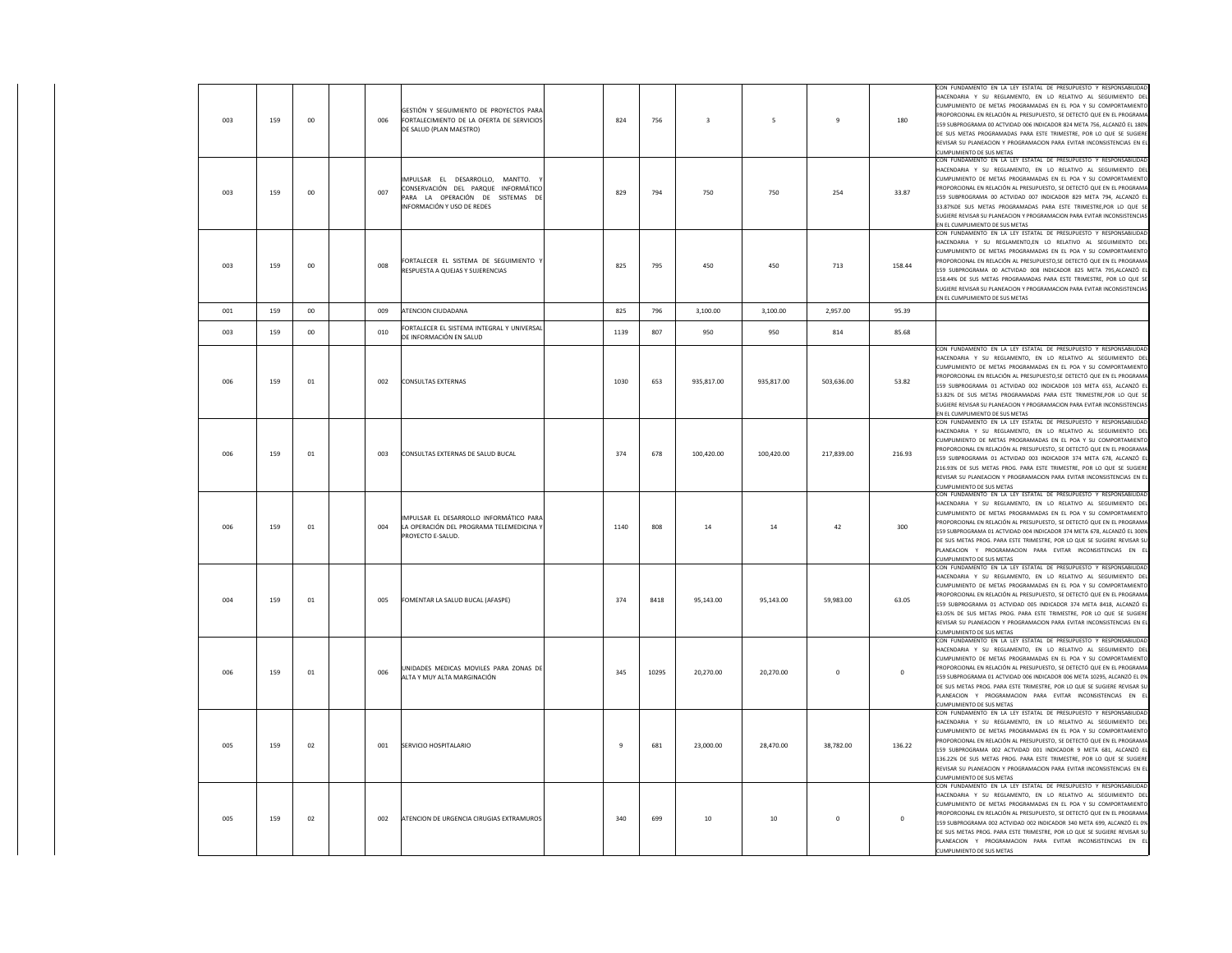|     |                                         | 005 | 159 | 02 | 003 | FORTALECER LOS LABORATORIOS CLÍNICOS DE<br>APOYO A LA ATENCIÓN MÉDICA                        | -5   | 698  | 1,222,218.00   | 1,222,218.00   | 2,375,481.00   | 194.36         | CON FUNDAMENTO EN LA LEY ESTATAL DE PRESUPUESTO Y RESPONSABILIDAD<br>HACENDARIA Y SU REGLAMENTO, EN LO RELATIVO AL SEGUIMIENTO DEL<br>CUMPLIMIENTO DE METAS PROGRAMADAS EN EL POA Y SU COMPORTAMIENTO<br>PROPORCIONAL EN RELACIÓN AL PRESUPUESTO, SE DETECTÓ QUE EN EL PROGRAMA<br>159 SUBPROGRAMA 002 ACTVIDAD 003 INDICADOR 5 META 698, ALCANZÓ EL<br>194.36% DE SUS METAS PROG. PARA ESTE TRIMESTRE, POR LO QUE SE SUGIERE<br>REVISAR SU PLANEACION Y PROGRAMACION PARA EVITAR INCONSISTENCIAS EN EL<br><b>CUMPLIMIENTO DE SUS METAS</b>   |
|-----|-----------------------------------------|-----|-----|----|-----|----------------------------------------------------------------------------------------------|------|------|----------------|----------------|----------------|----------------|-----------------------------------------------------------------------------------------------------------------------------------------------------------------------------------------------------------------------------------------------------------------------------------------------------------------------------------------------------------------------------------------------------------------------------------------------------------------------------------------------------------------------------------------------|
|     |                                         | 005 | 159 | 02 | 004 | SERVICIOS DE ENFERMERIA ASISTENCIAL                                                          | 1038 | 700  | 2,555.00       | 2,555.00       | 7,050.00       | 275.93         | CON FUNDAMENTO EN LA LEY ESTATAL DE PRESUPUESTO Y RESPONSABILIDAD<br>HACENDARIA Y SU REGLAMENTO, EN LO RELATIVO AL SEGUIMIENTO DEL<br>CUMPLIMIENTO DE METAS PROGRAMADAS EN EL POA Y SU COMPORTAMIENTO<br>PROPORCIONAL EN RELACIÓN AL PRESUPUESTO, SE DETECTÓ QUE EN EL PROGRAMA<br>159 SUBPROGRAMA 002 ACTVIDAD 004 INDICADOR 1038 META 700. ALCANZÓ EL<br>275.93% DE SUS METAS PROG. PARA ESTE TRIMESTRE, POR LO QUE SE SUGIERE<br>REVISAR SU PLANEACION Y PROGRAMACION PARA EVITAR INCONSISTENCIAS EN EL<br>CUMPLIMIENTO DE SUS METAS       |
|     |                                         | 003 | 159 | 07 | 002 | EDUCACIÓN MÉDICA CONTINUA                                                                    | 1080 | 702  | 5,800.00       | 5,800.00       | 8,206.00       | 141.48         | CON FUNDAMENTO EN LA LEY ESTATAL DE PRESUPUESTO Y RESPONSABILIDAD<br>HACENDARIA Y SU REGLAMENTO, EN LO RELATIVO AL SEGUIMIENTO DEL<br>CUMPLIMIENTO DE METAS PROGRAMADAS EN EL POA Y SU COMPORTAMIENTO<br>ROPORCIONAL EN RELACIÓN AL PRESUPUESTO, SE DETECTÓ QUE EN EL PROGRAMA<br>159 SUBPROGRAMA 007 ACTVIDAD 002 INDICADOR 1080 META 702, ALCANZÓ EL<br>141.48% DE SUS METAS PROG. PARA ESTE TRIMESTRE, POR LO QUE SE SUGIERE<br>REVISAR SU PLANEACION Y PROGRAMACION PARA EVITAR INCONSISTENCIAS EN EL<br>CUMPLIMIENTO DE SUS METAS        |
|     |                                         | 003 | 159 | 07 | 003 | FOMENTAR LA INVESTIGACIÓN EN SALUD                                                           | 1081 | 703  | -6             | - 6            | $\overline{7}$ | 116.67         | CON FUNDAMENTO EN LA LEY ESTATAL DE PRESUPUESTO Y RESPONSABILIDAD<br>HACENDARIA Y SU REGLAMENTO, EN LO RELATIVO AL SEGUIMIENTO DEL<br>CUMPLIMIENTO DE METAS PROGRAMADAS EN EL POA Y SU COMPORTAMIENTO<br>PROPORCIONAL EN RELACIÓN AL PRESUPUESTO, SE DETECTÓ QUE EN EL PROGRAMA<br>159 SUBPROGRAMA 007 ACTVIDAD 003 INDICADOR 1081 META 703, ALCANZÓ EL<br>116.67% DE SUS METAS PROG. PARA ESTE TRIMESTRE, POR LO QUE SE SUGIERE<br>REVISAR SU PLANEACION Y PROGRAMACION PARA EVITAR INCONSISTENCIAS EN EL<br>CUMPLIMIENTO DE SUS METAS       |
|     |                                         | 003 | 159 | 07 | 004 | IMPULSAR LA ACREDITACIÓN Y/O CERTIFICACIÓN<br>DE UNIDADES DE SALUD Y SUPERVISIÓN<br>INTEGRAL | 1082 | 704  | 8              | $\mathbf{R}$   | $\mathbf{0}$   | $\overline{0}$ |                                                                                                                                                                                                                                                                                                                                                                                                                                                                                                                                               |
|     |                                         | 004 | 169 | 01 | 002 | SUPERVISIONES A UNIDADES DE MÉDICAS<br>ACREDITADAS EN ONCOLOGÍA PEDIATRICA Y<br>PRIMER NIVEL | 474  | 440  | $\overline{1}$ | <sup>1</sup>   | $\mathbf{0}$   | $\mathbf{0}$   | CON FUNDAMENTO EN LA LEY ESTATAL DE PRESUPUESTO Y RESPONSABILIDAD<br>HACENDARIA Y SU REGLAMENTO, EN LO RELATIVO AL SEGUIMIENTO DEL<br>CUMPLIMIENTO DE METAS PROGRAMADAS EN EL POA Y SU COMPORTAMIENTO<br>PROPORCIONAL EN RELACIÓN AL PRESUPUESTO, SE DETECTÓ QUE EN EL PROGRAMA<br>159 SUBPROGRAMA 001 ACTVIDAD 002 INDICADOR 474 META 440, ALCANZÓ EL 0%<br>DE SUS METAS PROG. PARA ESTE TRIMESTRE. POR LO QUE SE SUGIERE REVISAR SU<br>PLANEACION Y PROGRAMACION PARA EVITAR INCONSISTENCIAS EN EL<br>UMPLIMIENTO DE SUS METAS              |
|     |                                         | 004 | 169 | 01 | 004 | ACCIONES DE PREVENCIÓN PARA REDUCIR LA<br>MORTALIDAD INFANTIL                                | 1114 | 749  | $\mathbf{q}$   | $\overline{9}$ | 10             | 111.11         |                                                                                                                                                                                                                                                                                                                                                                                                                                                                                                                                               |
|     |                                         | 004 | 169 | 02 | 001 | COMBATIR LAS ENFERMEDADES TRANSMITIDAS<br>POR VECTOR (DENGUE, CHYKUNGUNIA Y ZIKA)            | 768  | 728  | $\overline{3}$ | $\mathbf{3}$   | 11             | 366.67         | CON FUNDAMENTO EN LA LEY ESTATAL DE PRESUPUESTO Y RESPONSABILIDAD<br>HACENDARIA Y SU REGLAMENTO, EN LO RELATIVO AL SEGUIMIENTO DEL<br>CUMPLIMIENTO DE METAS PROGRAMADAS EN EL POA Y SU COMPORTAMIENTO<br>PROPORCIONAL EN RELACIÓN AL PRESUPUESTO, SE DETECTÓ QUE EN EL PROGRAMA<br>169 SUBPROGRAMA 002 ACTVIDAD 001 INDICADOR 768 META 728, ALCANZÓ EL<br>366.67% DE SUS METAS PROG. PARA ESTE TRIMESTRE, POR LO QUE SE SUGIERE<br>REVISAR SU PLANEACION Y PROGRAMACION PARA EVITAR INCONSISTENCIAS EN EL<br>CUMPLIMIENTO DE SUS METAS        |
|     |                                         | 004 | 169 | 02 | 002 | COMBATIR LAS ENFERMEDADES TRANSMITIDAS<br>POR VECTOR (PALUDISMO)                             | 480  | 730  | 36,106.00      | 36,106.00      | 20,456.00      | 56.66          | CON FUNDAMENTO EN LA LEY ESTATAL DE PRESUPUESTO Y RESPONSABILIDAD<br>HACENDARIA Y SU REGLAMENTO. EN LO RELATIVO AL SEGUIMIENTO DEL<br>CUMPLIMIENTO DE METAS PROGRAMADAS EN EL POA Y SU COMPORTAMIENTO<br>PROPORCIONAL EN RELACIÓN AL PRESUPUESTO, SE DETECTÓ QUE EN EL PROGRAMA<br>169 SUBPROGRAMA 002 ACTVIDAD 002 INDICADOR 480 META 730, ALCANZÓ EI<br>56.66% DE SUS METAS PROG. PARA ESTE TRIMESTRE, POR LO QUE SE SUGIERE<br>REVISAR SU PLANEACION Y PROGRAMACION PARA EVITAR INCONSISTENCIAS EN EL<br><b>CUMPLIMIENTO DE SUS METAS</b>  |
| 540 | SERVICIOS DE SALUD DEL ESTADO DE OAXACA | 004 | 169 | 02 | 003 | COMBATIR LAS ENFERMEDADES TRANSMITIDAS<br>POR VECTOR ( CHAGAS Y LEISHMANIASIS )              | 371  | 731  | 44             | 44             | $\overline{4}$ | 9.09           | CON FUNDAMENTO EN LA LEY ESTATAL DE PRESUPUESTO Y RESPONSABILIDAD<br>HACENDARIA Y SU REGLAMENTO, EN LO RELATIVO AL SEGUIMIENTO DEL<br>CUMPLIMIENTO DE METAS PROGRAMADAS EN EL POA Y SU COMPORTAMIENTO<br>PROPORCIONAL EN RELACIÓN AL PRESUPUESTO, SE DETECTÓ QUE EN EL PROGRAMA<br>169 SUBPROGRAMA 002 ACTVIDAD 003 INDICADOR 371 META 731, ALCANZÓ EL<br>9.09% DE SUS METAS PROG. PARA ESTE TRIMESTRE, POR LO QUE SE SUGIERE REVISAR<br>SU PLANEACION Y PROGRAMACION PARA EVITAR INCONSISTENCIAS EN EL<br>UMPLIMIENTO DE SUS METAS           |
|     |                                         | 004 | 169 | 02 | 004 | PREVENCIÓN Y CONTROL DE LA INTOXICACIÓN<br>POR PICADURA DE ALACRÁN                           | 371  | 8453 | 1,058.00       | 1,058.00       | 1,081.00       | 102.17         | CON FUNDAMENTO EN LA LEY ESTATAL DE PRESUPUESTO Y RESPONSABILIDAD<br>HACENDARIA Y SU REGLAMENTO. EN LO RELATIVO AL SEGUIMIENTO DEL<br>CUMPLIMIENTO DE METAS PROGRAMADAS EN EL POA Y SU COMPORTAMIENTO<br>ROPORCIONAL EN RELACIÓN AL PRESUPUESTO, SE DETECTÓ QUE EN EL PROGRAMA<br>169 SUBPROGRAMA 002 ACTVIDAD 004 INDICADOR 371 META 8453, ALCANZÓ EL<br>102.17% DE SUS METAS PROG. PARA ESTE TRIMESTRE, POR LO QUE SE SUGIERE<br>REVISAR SU PLANEACION Y PROGRAMACION PARA EVITAR INCONSISTENCIAS EN EL<br><b>CUMPLIMIENTO DE SUS METAS</b> |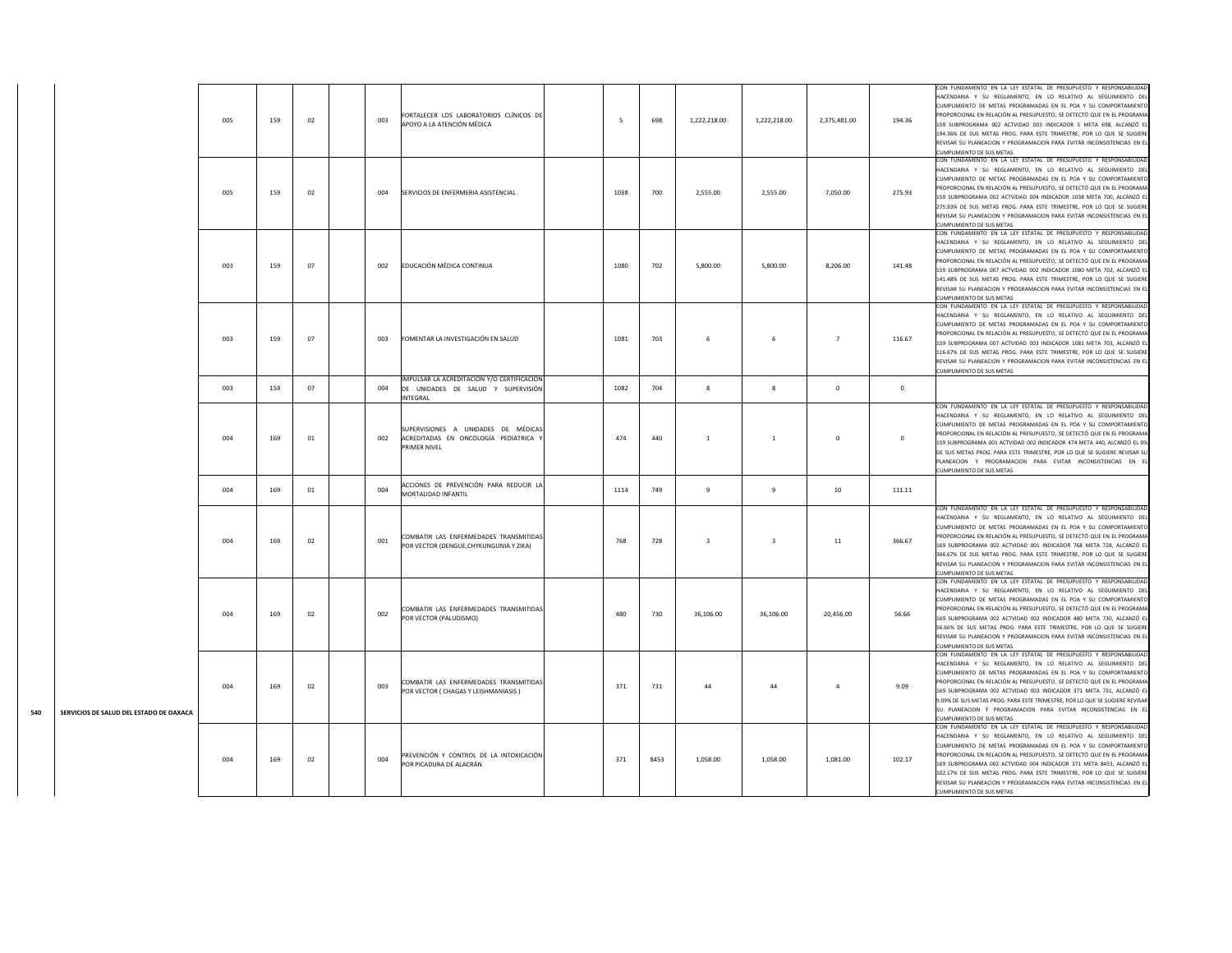| 004 | 169 | 03 | 001 | ENTORNOS Y COMUNIDADES SALUDABLES                                                             | 390 | 714  | $\overline{\mathbf{3}}$ | $\overline{3}$          | 5              | 166.67       | CON FUNDAMENTO EN LA LEY ESTATAL DE PRESUPUESTO Y RESPONSABILIDAD<br>HACENDARIA Y SU REGLAMENTO, EN LO RELATIVO AL SEGUIMIENTO DEL<br>CUMPLIMIENTO DE METAS PROGRAMADAS EN EL POA Y SU COMPORTAMIENTO<br>PROPORCIONAL EN RELACIÓN AL PRESUPUESTO, SE DETECTÓ QUE EN EL PROGRAMA<br>169 SUBPROGRAMA 003 ACTVIDAD 001 INDICADOR 390 META 714, ALCANZÓ EL<br>166.67% DE SUS METAS PROG. PARA ESTE TRIMESTRE, POR LO QUE SE SUGIERE<br>REVISAR SU PLANEACION Y PROGRAMACION PARA EVITAR INCONSISTENCIAS EN EL<br><b>CUMPLIMIENTO DE SUS METAS</b> |
|-----|-----|----|-----|-----------------------------------------------------------------------------------------------|-----|------|-------------------------|-------------------------|----------------|--------------|-----------------------------------------------------------------------------------------------------------------------------------------------------------------------------------------------------------------------------------------------------------------------------------------------------------------------------------------------------------------------------------------------------------------------------------------------------------------------------------------------------------------------------------------------|
| 004 | 169 | 03 | 002 | PROMOCIÓN DE LA SALUD Y DETERMINANTES<br>SOCIALES                                             | 395 | 715  | 6                       | -6                      | 25             | 416.67       | CON FUNDAMENTO EN LA LEY ESTATAL DE PRESUPUESTO Y RESPONSABILIDAD<br>HACENDARIA Y SU REGLAMENTO, EN LO RELATIVO AL SEGUIMIENTO DEL<br>CUMPLIMIENTO DE METAS PROGRAMADAS EN EL POA Y SU COMPORTAMIENTO<br>PROPORCIONAL EN RELACIÓN AL PRESUPUESTO, SE DETECTÓ QUE EN EL PROGRAMA<br>169 SUBPROGRAMA 003 ACTVIDAD 002 INDICADOR 395 META 715, ALCANZÓ EL<br>116.67% DE SUS METAS PROG. PARA ESTE TRIMESTRE, POR LO QUE SE SUGIERE<br>REVISAR SU PLANEACION Y PROGRAMACION PARA EVITAR INCONSISTENCIAS EN EL<br>UMPLIMIENTO DE SUS METAS         |
| 004 | 169 | 03 | 003 | PROTEGER LA SALUD DE LA POBLACIÓN<br>MIGRANTE                                                 | 399 | 716  | $\mathbf{1}$            | $\overline{1}$          | 6              | 600          | CON FUNDAMENTO EN LA LEY ESTATAL DE PRESUPUESTO Y RESPONSABILIDAD<br>HACENDARIA Y SU REGLAMENTO, EN LO RELATIVO AL SEGUIMIENTO DEL<br>CUMPLIMIENTO DE METAS PROGRAMADAS EN EL POA Y SU COMPORTAMIENTO<br>PROPORCIONAL EN RELACIÓN AL PRESUPUESTO, SE DETECTÓ QUE EN EL PROGRAMA<br>169 SUBPROGRAMA 03 ACTVIDAD 003 INDICADOR 399 META 716, ALCANZÓ EL 600%<br>DE SUS METAS PROG. PARA ESTE TRIMESTRE, POR LO QUE SE SUGIERE REVISAR SU<br>PLANEACION Y PROGRAMACION PARA EVITAR INCONSISTENCIAS EN EI<br>UMPLIMIENTO DE SUS METAS             |
| 004 | 169 | 04 | 001 | DESARROLLAR ACCIONES INTEGRALES PARA LA<br>PREVENCIÓN DE LA VIOLENCIA FAMILIAR Y DE<br>GENERO | 368 | 713  | 21,855.00               | 21,855.00               | 2,802.00       | 12.82        | CON FUNDAMENTO EN LA LEY ESTATAL DE PRESUPUESTO Y RESPONSABILIDAD<br>HACENDARIA Y SU REGLAMENTO, EN LO RELATIVO AL SEGUIMIENTO DEL<br>CUMPLIMIENTO DE METAS PROGRAMADAS EN EL POA Y SU COMPORTAMIENTO<br>ROPORCIONAL EN RELACIÓN AL PRESUPUESTO, SE DETECTÓ QUE EN EL PROGRAMA<br>169 SUBPROGRAMA 04 ACTVIDAD 001 INDICADOR 368 META 713, ALCANZÓ EL<br>12.82% DE SUS METAS PROG. PARA ESTE TRIMESTRE, POR LO QUE SE SUGIERE<br>REVISAR SU PLANEACION Y PROGRAMACION PARA EVITAR INCONSISTENCIAS EN EL<br><b>CUMPLIMIENTO DE SUS METAS</b>    |
| 004 | 169 | 04 | 002 | PREVENCION Y PROMOCIÓN DE PLANIFICACIÓN<br>FAMILIAR Y ANTICONCEPCIÓN                          | 858 | 742  | 26,250.00               | 26,250.00               | 101,514.00     | 386.72       | CON FUNDAMENTO EN LA LEY ESTATAL DE PRESUPUESTO Y RESPONSABILIDAD<br>HACENDARIA Y SU REGLAMENTO, EN LO RELATIVO AL SEGUIMIENTO DEL<br>CUMPLIMIENTO DE METAS PROGRAMADAS EN EL POA Y SU COMPORTAMIENTO<br>PROPORCIONAL EN RELACIÓN AL PRESUPUESTO, SE DETECTÓ QUE EN EL PROGRAMA<br>169 SUBPROGRAMA 04 ACTVIDAD 002 INDICADOR 858 META 742, ALCANZÓ EL<br>386.72% DE SUS METAS PROG. PARA ESTE TRIMESTRE, POR LO QUE SE SUGIERE<br>REVISAR SU PLANEACION Y PROGRAMACION PARA EVITAR INCONSISTENCIAS EN EL<br>UMPLIMIENTO DE SUS METAS          |
| 004 | 169 | 04 | 003 | PROMOCIÓN DE SALUD MATERNA Y PERINATAL                                                        | 394 | 744  | 3                       | $\overline{\mathbf{3}}$ | 7,198.00       | 239,933.33   | CON FUNDAMENTO EN LA LEY ESTATAL DE PRESUPUESTO Y RESPONSABILIDAD<br>HACENDARIA Y SU REGLAMENTO, EN LO RELATIVO AL SEGUIMIENTO DEL<br>CUMPLIMIENTO DE METAS PROGRAMADAS EN EL POA Y SU COMPORTAMIENTO<br>ROPORCIONAL EN RELACIÓN AL PRESUPUESTO, SE DETECTÓ QUE EN EL PROGRAMA<br>169 SUBPROGRAMA 004 ACTVIDAD 003 INDICADOR 394 META 744, ALCANZÓ EL<br>239933.33% DE SUS METAS PROG. PARA ESTE TRIMESTRE, POR LO QUE SE SUGIERE<br>REVISAR SU PLANEACION Y PROGRAMACION YA QUE EXISTE TOTAL INCONGRUENCIA<br>EN SUS METAS.                  |
| 004 | 169 | 04 | 004 | DESARROLLAR ACCIONES PARA LA PROMOCIÓN<br>DE LA SALUD SEXUAL EN ADOLESCENTES                  | 859 | 746  | 10,000.00               | 10,000.00               | 6,650.00       | 66.5         | CON FUNDAMENTO EN LA LEY ESTATAL DE PRESUPUESTO Y RESPONSABILIDAD<br>HACENDARIA Y SU REGLAMENTO, EN LO RELATIVO AL SEGUIMIENTO DEL<br>CUMPLIMIENTO DE METAS PROGRAMADAS EN EL POA Y SU COMPORTAMIENTO<br>PROPORCIONAL EN RELACIÓN AL PRESUPUESTO, SE DETECTÓ QUE EN EL PROGRAMA<br>169 SUBPROGRAMA 004 ACTVIDAD 004 INDICADOR 859 META 746, ALCANZÓ EL<br>66.50% DE SUS METAS PROG. PARA ESTE TRIMESTRE, POR LO QUE SE SUGIERE<br>REVISAR SU PLANEACION Y PROGRAMACION PARA EVITAR INCONSISTENCIAS EN EL<br>CUMPLIMIENTO DE SUS METAS         |
| 004 | 169 | 04 | 005 | PROMOCIÓN A LA IGUALDAD DE GENERO                                                             | 392 | 8411 | $\mathbf{0}$            | $^{\circ}$              | 137            | $\mathbf 0$  |                                                                                                                                                                                                                                                                                                                                                                                                                                                                                                                                               |
| 004 | 169 | 05 | 001 | FORTALECER EL PROGRAMA DE ZOONOSIS                                                            | 857 | 712  | $\,0\,$                 | $^{\circ}$              | 298,149.00     | $\mathbf{0}$ |                                                                                                                                                                                                                                                                                                                                                                                                                                                                                                                                               |
| 004 | 169 | 05 | 002 | PREVENIR Y CONTROLAR LA TUBERCULOSIS                                                          | 769 | 720  | 25                      | 25                      | 22.2           | 88.8         |                                                                                                                                                                                                                                                                                                                                                                                                                                                                                                                                               |
| 004 | 169 | 05 | 003 | COMBATIR LAS ENFERMEDADES DE PROBLEMAS<br>DE REZAGO                                           | 770 | 727  | $\mathbf{1}$            | -1                      | $\mathbf{0}$   | $\mathbf{0}$ | CON FUNDAMENTO EN LA LEY ESTATAL DE PRESUPUESTO Y RESPONSABILIDAD<br>HACENDARIA Y SU REGLAMENTO, EN LO RELATIVO AL SEGUIMIENTO DEL<br>CUMPLIMIENTO DE METAS PROGRAMADAS EN EL POA Y SU COMPORTAMIENTO<br>PROPORCIONAL EN RELACIÓN AL PRESUPUESTO, SE DETECTÓ QUE EN EL PROGRAMA<br>169 SUBPROGRAMA 05 ACTVIDAD 003 INDICADOR 770 META 727. ALCANZÓ EL 0% DE<br>SUS METAS PROG. PARA ESTE TRIMESTRE, POR LO QUE SE SUGIERE REVISAR SU<br>LANEACION Y PROGRAMACION PARA EVITAR INCONSISTENCIAS EN EL<br>UMPLIMIENTO DE SUS METAS                |
| 004 | 169 | 05 | 004 | FORTALECER LAS ACCIONES DE PREVENCIÓN<br>PROMOCIÓN DEL VIH-SIDA E ITS                         | 266 | 732  | $\overline{3}$          | $\overline{3}$          | 63             | 2,100.00     | CON FUNDAMENTO EN LA LEY ESTATAL DE PRESUPUESTO Y RESPONSABILIDAD<br>HACENDARIA Y SU REGLAMENTO, EN LO RELATIVO AL SEGUIMIENTO DEL<br>CUMPLIMIENTO DE METAS PROGRAMADAS EN EL POA Y SU COMPORTAMIENTO<br>PROPORCIONAL EN RELACIÓN AL PRESUPUESTO, SE DETECTÓ QUE EN EL PROGRAMA<br>69 SUBPROGRAMA 05 ACTVIDAD 004 INDICADOR 266 META 732, ALCANZÓ EL 2100%<br>DE SUS METAS PROG. PARA ESTE TRIMESTRE, POR LO QUE SE SUGIERE REVISAR SU<br>PLANEACION Y PROGRAMACION YA QUE EXISTE TOTAL INCONGRUENCIA EN SUS<br>METAS.                        |
| 004 | 169 | 06 | 001 | PROMOCIÓN DE LA SEGURIDAD VIAL                                                                | 396 | 709  | $\mathbf 0$             | $\mathbf 0$             | $\overline{2}$ | $\mathbf 0$  |                                                                                                                                                                                                                                                                                                                                                                                                                                                                                                                                               |
|     |     |    |     |                                                                                               |     |      |                         |                         |                |              |                                                                                                                                                                                                                                                                                                                                                                                                                                                                                                                                               |

 $\mathbf{I}$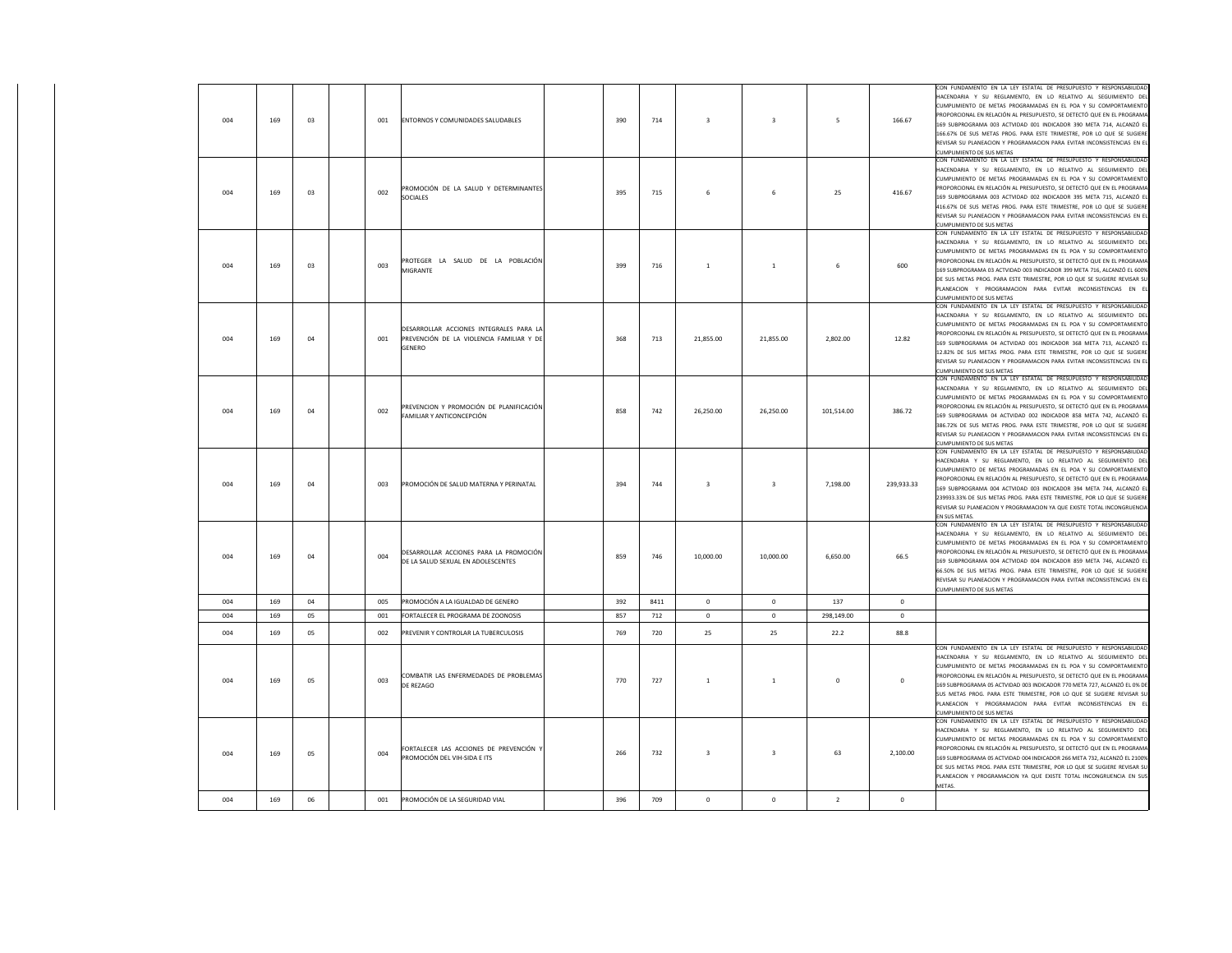| 004 | 169 | 06 | 002 | DETECTAR Y DIAGNOSTICAR LOS PROBLEMAS DE<br>SALUD MENTAL                                                 | 375  | 710 | 2.750.00       | 2.750.00       | 11.662.00               | 424.07   | CON FUNDAMENTO EN LA LEY ESTATAL DE PRESUPUESTO Y RESPONSABILIDAD<br>HACENDARIA Y SU REGLAMENTO, EN LO RELATIVO AL SEGUIMIENTO DEL<br>CUMPLIMIENTO DE METAS PROGRAMADAS EN EL POA Y SU COMPORTAMIENTO<br>PROPORCIONAL EN RELACIÓN AL PRESUPUESTO, SE DETECTÓ QUE EN EL PROGRAMA<br>169 SUBPROGRAMA 06 ACTVIDAD 002 INDICADOR 375 META 710, ALCANZÓ EL<br>424.07% DE SUS METAS PROG. PARA ESTE TRIMESTRE, POR LO QUE SE SUGIERE<br>REVISAR SU PLANEACION Y PROGRAMACION PARA EVITAR INCONSISTENCIAS EN EL<br>CUMPLIMIENTO DE SUS METAS        |
|-----|-----|----|-----|----------------------------------------------------------------------------------------------------------|------|-----|----------------|----------------|-------------------------|----------|----------------------------------------------------------------------------------------------------------------------------------------------------------------------------------------------------------------------------------------------------------------------------------------------------------------------------------------------------------------------------------------------------------------------------------------------------------------------------------------------------------------------------------------------|
| 004 | 169 | 06 | 003 | PREVENCIÓN DE LA HIPERPLASIA PROSTÁTICA                                                                  | 773  | 718 | 6              | 6              | 78                      | 1,300.00 | CON FUNDAMENTO EN LA LEY ESTATAL DE PRESUPUESTO Y RESPONSABILIDAD<br>HACENDARIA Y SU REGLAMENTO, EN LO RELATIVO AL SEGUIMIENTO DEL<br>CUMPLIMIENTO DE METAS PROGRAMADAS EN EL POA Y SU COMPORTAMIENTO<br>PROPORCIONAL EN RELACIÓN AL PRESUPUESTO. SE DETECTÓ QUE EN EL PROGRAMA<br>69 SUBPROGRAMA 06 ACTVIDAD 003 INDICADOR 773 META 718, ALCANZÓ EL 1300%<br>DE SUS METAS PROG. PARA ESTE TRIMESTRE, POR LO QUE SE SUGIERE REVISAR SU<br>PLANEACION Y PROGRAMACION PARA EVITAR INCONSISTENCIAS EN EL<br><b>CUMPLIMIENTO DE SUS METAS</b>    |
| 004 | 169 | 06 | 004 | FORTALECER LAS ACCIONES DE PREVENCIÓN Y<br>TRATAMIENTO DE LA ADICCIONES                                  | 146  | 719 | 6,000.00       | 8,550.00       | 335                     | 3.92     | CON FUNDAMENTO EN LA LEY ESTATAL DE PRESUPUESTO Y RESPONSABILIDAD<br>HACENDARIA Y SU REGLAMENTO, EN LO RELATIVO AL SEGUIMIENTO DEL<br>CUMPLIMIENTO DE METAS PROGRAMADAS EN EL POA Y SU COMPORTAMIENTO<br>PROPORCIONAL EN RELACIÓN AL PRESUPUESTO, SE DETECTÓ QUE EN EL PROGRAMA<br>169 SUBPROGRAMA 06 ACTVIDAD 004 INDICADOR 146 META 719, ALCANZÓ EL 3.92%<br>DE SUS METAS PROG. PARA ESTE TRIMESTRE, POR LO QUE SE SUGIERE REVISAR SU<br>PLANEACION Y PROGRAMACION PARA EVITAR INCONSISTENCIAS EN EL<br><b>CUMPLIMIENTO DE SUS METAS</b>   |
| 004 | 169 | 06 | 005 | ATENCIÓN AL ENVEJECIMIENTO                                                                               | 856  | 733 | 5              | 5              | $\overline{\mathbf{3}}$ | 60       | CON FUNDAMENTO EN LA LEY ESTATAL DE PRESUPUESTO Y RESPONSABILIDAD<br>HACENDARIA Y SU REGLAMENTO, EN LO RELATIVO AL SEGUIMIENTO DEL<br>CUMPLIMIENTO DE METAS PROGRAMADAS EN EL POA Y SU COMPORTAMIENTO<br>ROPORCIONAL EN RELACIÓN AL PRESUPUESTO, SE DETECTÓ QUE EN EL PROGRAMA<br>169 SUBPROGRAMA 06 ACTVIDAD 005 INDICADOR 856 META 733, ALCANZÓ EL 60%<br>DE SUS METAS PROG. PARA ESTE TRIMESTRE, POR LO QUE SE SUGIERE REVISAR SU<br>PLANEACION Y PROGRAMACION PARA EVITAR INCONSISTENCIAS EN EL<br>CUMPLIMIENTO DE SUS METAS             |
| 004 | 169 | 06 | 006 | PREVENCIÓN, DETECCIÓN Y CONTROL DE LA<br><b>DIABETES MELLITUS</b>                                        | 145  | 735 | 2,750.00       | 2,750.00       | 6,593.00                | 239.75   | CON FUNDAMENTO EN LA LEY ESTATAL DE PRESUPUESTO Y RESPONSABILIDAD<br>HACENDARIA Y SU REGLAMENTO, EN LO RELATIVO AL SEGUIMIENTO DEL<br>CUMPLIMIENTO DE METAS PROGRAMADAS EN EL POA Y SU COMPORTAMIENTO<br>PROPORCIONAL EN RELACIÓN AL PRESUPUESTO, SE DETECTÓ QUE EN EL PROGRAMA<br>169 SUBPROGRAMA 06 ACTVIDAD 006 INDICADOR 145 META 735, ALCANZÓ EL<br>239.75% DE SUS METAS PROG. PARA ESTE TRIMESTRE, POR LO QUE SE SUGIERE<br>REVISAR SU PLANEACION Y PROGRAMACION PARA EVITAR INCONSISTENCIAS EN EL<br><b>CUMPLIMIENTO DE SUS METAS</b> |
| 004 | 169 | 06 | 007 | PREVENCIÓN, DETECCIÓN Y CONTROL DEL<br>RIESGO CARDIOVASCULAR                                             | 772  | 736 | 9,625.00       | 9,625.00       | 5,870.00                | 60.99    | CON FUNDAMENTO EN LA LEY ESTATAL DE PRESUPUESTO Y RESPONSABILIDAD<br>HACENDARIA Y SU REGLAMENTO. EN LO RELATIVO AL SEGUIMIENTO DEL<br>CUMPLIMIENTO DE METAS PROGRAMADAS EN EL POA Y SU COMPORTAMIENTO<br>PROPORCIONAL EN RELACIÓN AL PRESUPUESTO, SE DETECTÓ QUE EN EL PROGRAMA<br>169 SUBPROGRAMA 06 ACTVIDAD 007 INDICADOR 772 META 736, ALCANZÓ EL<br>60.99% DE SUS METAS PROG. PARA ESTE TRIMESTRE, POR LO QUE SE SUGIERE<br>REVISAR SU PLANEACION Y PROGRAMACION PARA EVITAR INCONSISTENCIAS EN EL<br><b>CUMPLIMIENTO DE SUS METAS</b>  |
| 004 | 169 | 07 | 001 | PREVENCIÓN, DETECCIÓN Y CONTROL DEL<br>CÁNCER EN LA MUJER                                                | 144  | 717 | 6,982.00       | 6,982.00       | 2,524.00                | 36.15    | CON FUNDAMENTO EN LA LEY ESTATAL DE PRESUPUESTO Y RESPONSABILIDAD<br>HACENDARIA Y SU REGLAMENTO, EN LO RELATIVO AL SEGUIMIENTO DEL<br>CUMPLIMIENTO DE METAS PROGRAMADAS EN EL POA Y SU COMPORTAMIENTO<br>PROPORCIONAL EN RELACIÓN AL PRESUPUESTO, SE DETECTÓ QUE EN EL PROGRAMA<br>169 SUBPROGRAMA 07 ACTVIDAD 001 INDICADOR 144 META 717, ALCANZÓ EL<br>36.15% DE SUS METAS PROG. PARA ESTE TRIMESTRE, POR LO QUE SE SUGIERE<br>REVISAR SU PLANEACION Y PROGRAMACION PARA EVITAR INCONSISTENCIAS EN EL<br>CUMPLIMIENTO DE SUS METAS         |
| 004 | 169 | 10 | 001 | ATENCIÓN DE URGENCIAS Y DESASTRES                                                                        | 1120 | 752 | 20             | 20             | 25                      | 125      | CON FUNDAMENTO EN LA LEY ESTATAL DE PRESUPUESTO Y RESPONSABILIDAD<br>ACENDARIA Y SU REGLAMENTO, EN LO RELATIVO AL SEGUIMIENTO DEL<br>CUMPLIMIENTO DE METAS PROGRAMADAS EN EL POA Y SU COMPORTAMIENTO<br>PROPORCIONAL EN RELACIÓN AL PRESUPUESTO, SE DETECTÓ QUE EN EL PROGRAMA<br>169 SUBPROGRAMA 10 ACTVIDAD 001 INDICADOR 1120 META 752, ALCANZÓ EL 125%<br>DE SUS METAS PROG. PARA ESTE TRIMESTRE, POR LO QUE SE SUGIERE REVISAR SU<br>PLANEACION Y PROGRAMACION PARA EVITAR INCONSISTENCIAS EN EL<br>CUMPLIMIENTO DE SUS METAS           |
| 004 | 169 | 10 | 002 | COORDINACIÓN DE LAS JURIDICCIONES<br>SANITARIAS PARA EL SISTEMA NACIONAL DE<br>VIGILANCIA EPIDEMIOLÓGICA | 1118 | 753 | $\overline{1}$ | $\overline{1}$ | 8                       | 800      | CON FUNDAMENTO EN LA LEY ESTATAL DE PRESUPUESTO Y RESPONSABILIDAD<br>HACENDARIA Y SU REGLAMENTO, EN LO RELATIVO AL SEGUIMIENTO DEL<br>CUMPLIMIENTO DE METAS PROGRAMADAS EN EL POA Y SU COMPORTAMIENTO<br>PROPORCIONAL EN RELACIÓN AL PRESUPUESTO. SE DETECTÓ QUE EN EL PROGRAMA<br>169 SUBPROGRAMA 10 ACTVIDAD 002 INDICADOR 1118 META 753, ALCANZÓ EL 800%<br>DE SUS METAS PROG. PARA ESTE TRIMESTRE, POR LO QUE SE SUGIERE REVISAR SU<br>PLANEACION Y PROGRAMACION PARA EVITAR INCONSISTENCIAS EN EL<br>CUMPLIMIENTO DE SUS METAS          |
| 004 | 175 | 02 | 001 | FOMENTO, CONTROL Y VIGILANCIA SANITARIA                                                                  | 120  | 707 | 4.438.00       | 4.438.00       | 10,787.00               | 243.06   | CON FUNDAMENTO EN LA LEY ESTATAL DE PRESUPUESTO Y RESPONSABILIDAD<br>HACENDARIA Y SU REGLAMENTO, EN LO RELATIVO AL SEGUIMIENTO DEL<br>CUMPLIMIENTO DE METAS PROGRAMADAS EN EL POA Y SU COMPORTAMIENTO<br>PROPORCIONAL EN RELACIÓN AL PRESUPUESTO, SE DETECTÓ QUE EN EL PROGRAMA<br>175 SUBPROGRAMA 02 ACTVIDAD 001 INDICADOR 120 META 707, ALCANZÓ EL<br>243.06% DE SUS METAS PROG. PARA ESTE TRIMESTRE, POR LO QUE SE SUGIERE<br>REVISAR SU PLANEACION Y PROGRAMACION PARA EVITAR INCONSISTENCIAS EN EL<br><b>CUMPLIMIENTO DE SUS METAS</b> |

 $\mathbf{I}$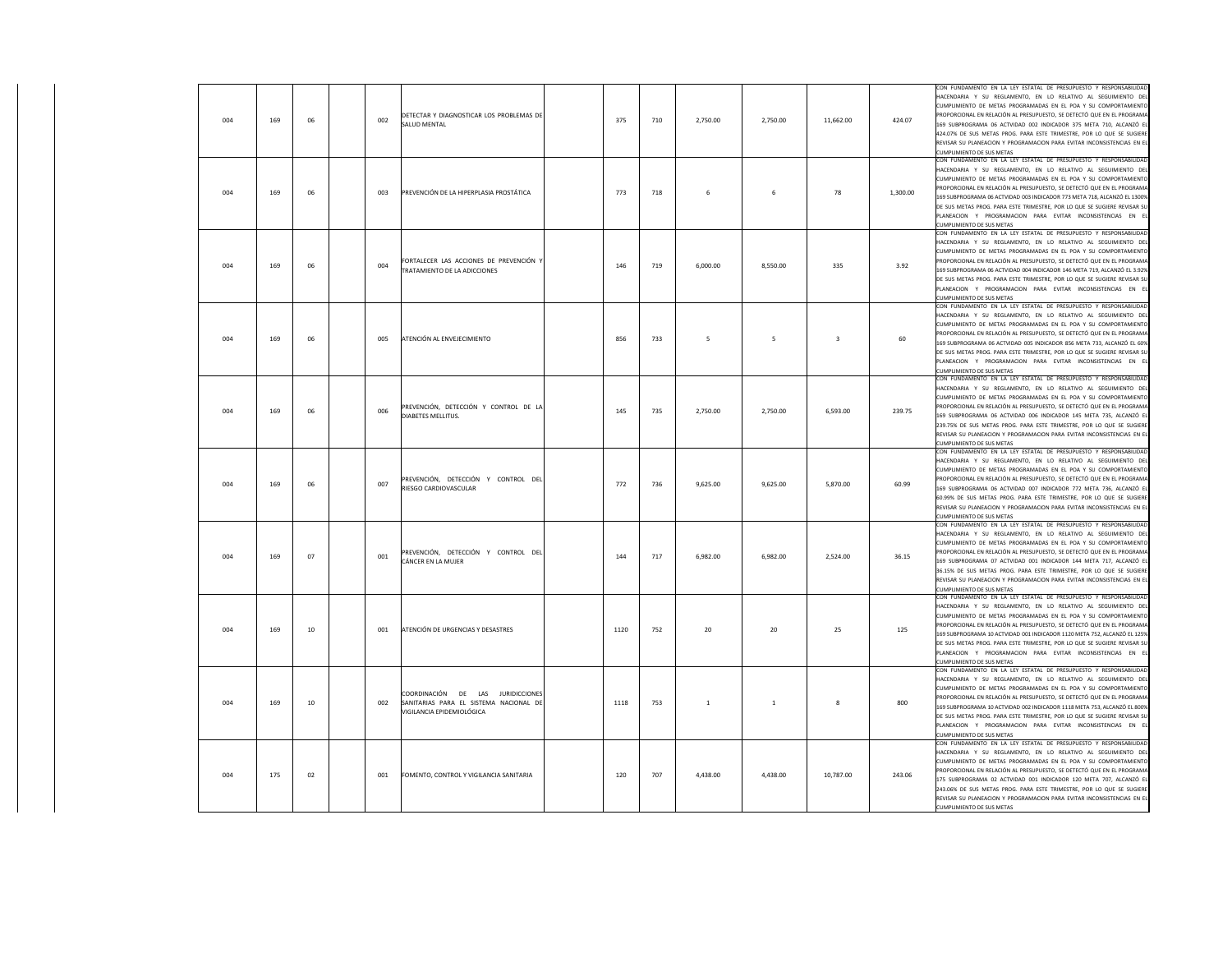|     |                                                                           | 004 | 175 | 03     | 001 | ANÁLISIS DE RIESGOS SANITARIOS                                                    | 1106 | 708  | 15,380.00               | 15,380.00               | 47,787.00               | 310.71       | CON FUNDAMENTO EN LA LEY ESTATAL DE PRESUPUESTO Y RESPONSABILIDAD<br>HACENDARIA Y SU REGLAMENTO, EN LO RELATIVO AL SEGUIMIENTO DEL<br>CUMPLIMIENTO DE METAS PROGRAMADAS EN EL POA Y SU COMPORTAMIENTO<br>PROPORCIONAL EN RELACIÓN AL PRESUPUESTO, SE DETECTÓ QUE EN EL PROGRAMA<br>175 SUBPROGRAMA 03 ACTVIDAD 001 INDICADOR 1106 META 708, ALCANZÓ EL<br>310.71% DE SUS METAS PROG. PARA ESTE TRIMESTRE, POR LO QUE SE SUGIERE<br>REVISAR SU PLANEACION Y PROGRAMACION PARA EVITAR INCONSISTENCIAS EN EL<br>CUMPLIMIENTO DE SUS METAS    |
|-----|---------------------------------------------------------------------------|-----|-----|--------|-----|-----------------------------------------------------------------------------------|------|------|-------------------------|-------------------------|-------------------------|--------------|-------------------------------------------------------------------------------------------------------------------------------------------------------------------------------------------------------------------------------------------------------------------------------------------------------------------------------------------------------------------------------------------------------------------------------------------------------------------------------------------------------------------------------------------|
|     |                                                                           | 004 | 175 | 04     | 001 | FORTALECER LAS ACCIONES DE OBTENCIÓN DE<br>SANGRE SEGURA                          | 40   | 706  | 6,000.00                | 6,000.00                | 8,623.00                | 143.72       | CON FUNDAMENTO EN LA LEY ESTATAL DE PRESUPUESTO Y RESPONSABILIDAD<br>HACENDARIA Y SU REGLAMENTO, EN LO RELATIVO AL SEGUIMIENTO DEL<br>CUMPLIMIENTO DE METAS PROGRAMADAS EN EL POA Y SU COMPORTAMIENTO<br>PROPORCIONAL EN RELACIÓN AL PRESUPUESTO, SE DETECTÓ QUE EN EL PROGRAMA<br>175 SUBPROGRAMA 04 ACTVIDAD 001 INDICADOR 40 META 706, ALCANZÓ EL 143.72<br>% DE SUS METAS PROG. PARA ESTE TRIMESTRE, POR LO QUE SE SUGIERE REVISAR SU<br>PLANEACION Y PROGRAMACION PARA EVITAR INCONSISTENCIAS EN EI<br>UMPLIMIENTO DE SUS METAS      |
|     |                                                                           | 002 | 158 | 04     | 001 | SERVICIOS DE ASISTENCIA INTEGRAL EN LAS<br>CASAS HOGAR 1 Y 2                      | 1048 | 721  | $\overline{\mathbf{3}}$ | 29                      | $13\,$                  | 44.83        | ON FUNDAMENTO EN LA LEY ESTATAL DE PRESUPUESTO Y RESPONSABILIDAD<br>ACENDARIA Y SU REGLAMENTO, EN LO RELATIVO AL SEGUIMIENTO DEL<br>UMPLIMIENTO DE METAS PROGRAMADAS EN EL POA Y SU COMPORTAMIENTO<br>ROPORCIONAL EN RELACIÓN AL PRESUPUESTO, SE DETECTÓ QUE EN EL PROGRAMA<br>158 SUBPROGRAMA 04 ACTVIDAD 001 INDICADOR 1048 META 721, ALCANZÓ EL 44.83<br>% DE SUS METAS PROG. PARA ESTE TRIMESTRE, POR LO QUE SE SUGIERE REVISAR SU<br>PLANEACION Y PROGRAMACION PARA EVITAR INCONSISTENCIAS EN EL<br>CUMPLIMIENTO DE SUS METAS        |
|     |                                                                           | 002 | 158 | 04     | 003 | ALBERGUE DE TRÁNSITO PARA NIÑAS, NIÑOS Y<br>ADOLESCENTES MIGRANTES NO ACOMPAÑADOS | 1053 | 723  | 13                      | 13                      | 37                      | 284.62       |                                                                                                                                                                                                                                                                                                                                                                                                                                                                                                                                           |
|     |                                                                           | 002 | 158 | 04     | 004 | ALBERGUES PUBLICOS Y PRIVADOS PARA LA<br>NIÑEZ CARENTE DE CUIDADOS PARENTALES     | 1059 | 724  | 790                     | 790                     | 290                     | 36.71        | CON FUNDAMENTO EN LA LEY ESTATAL DE PRESUPUESTO Y RESPONSABILIDAD<br>HACENDARIA Y SU REGLAMENTO. EN LO RELATIVO AL SEGUIMIENTO DEL<br>CUMPLIMIENTO DE METAS PROGRAMADAS EN EL POA Y SU COMPORTAMIENTO<br>PROPORCIONAL EN RELACIÓN AL PRESUPUESTO, SE DETECTÓ QUE EN EL PROGRAMA<br>158 SUBPROGRAMA 04 ACTVIDAD 004 INDICADOR 1059 META 724, ALCANZÓ EL 36.71<br>% DE SUS METAS PROG. PARA ESTE TRIMESTRE, POR LO QUE SE SUGIERE REVISAR SU<br>PLANEACION Y PROGRAMACION PARA EVITAR INCONSISTENCIAS EN EL<br>CUMPLIMIENTO DE SUS METAS    |
|     |                                                                           | 004 | 158 | 04     | 005 | CENTRO ASISTENCIAL DE DESARROLLO INFANTIL                                         | 1041 | 775  | 197                     | 197                     | 185                     | 93.91        |                                                                                                                                                                                                                                                                                                                                                                                                                                                                                                                                           |
|     |                                                                           | 004 | 158 | 04     | 010 | COMPRA DE EQUIPO PARA CENTROS<br><b>ASISTENCIALES</b>                             | 1041 | 9023 | 1,111.00                | 1.111.00                | $\mathbf{0}$            | $\mathbf{0}$ | CON FUNDAMENTO EN LA LEY ESTATAL DE PRESUPUESTO Y RESPONSABILIDAD<br>HACENDARIA Y SU REGLAMENTO, EN LO RELATIVO AL SEGUIMIENTO DEL<br>CUMPLIMIENTO DE METAS PROGRAMADAS EN EL POA Y SU COMPORTAMIENTO<br>ROPORCIONAL EN RELACIÓN AL PRESUPUESTO, SE DETECTÓ QUE EN EL PROGRAMA<br>58 SUBPROGRAMA 04 ACTVIDAD 010 INDICADOR 1041 META 9023, ALCANZÓ EL 0%<br>DE SUS METAS PROG. PARA ESTE TRIMESTRE, POR LO QUE SE SUGIERE REVISAR SU<br>PLANEACION Y PROGRAMACION PARA EVITAR INCONSISTENCIAS EN EL<br>CUMPLIMIENTO DE SUS METAS          |
|     |                                                                           | 004 | 158 | 05     | 003 | CAMPAÑAS DE LOS DERECHOS DE NIÑAS, NIÑOS<br>Y ADOLESCENTES                        | 1060 | 770  | $\overline{0}$          | $\mathbf{0}$            | 560                     | $\mathbf{0}$ |                                                                                                                                                                                                                                                                                                                                                                                                                                                                                                                                           |
|     |                                                                           | 002 | 158 | 05     | 006 | PROCURACIÓN DE LOS DERECHOS HUMANOS DE<br>LAS NIÑAS, NIÑOS Y ADOLESCENTES         | 1060 | 773  | $\mathbf 0$             | $\overline{0}$          | 116                     | $\mathbf 0$  |                                                                                                                                                                                                                                                                                                                                                                                                                                                                                                                                           |
|     |                                                                           | 001 | 163 | $00\,$ | 001 | DIRECCION, PLANEACION, SOPORTE Y GESTION<br>ADMINISTRATIVA.                       | 825  | 774  | $\,$ 1 $\,$             | $\overline{\mathbf{3}}$ | $\overline{\mathbf{3}}$ | 100          |                                                                                                                                                                                                                                                                                                                                                                                                                                                                                                                                           |
|     |                                                                           | 005 | 163 | 04     | 003 | ASISTENCIA ALIMENTARIA A SUJETOS<br>VULNERABLES                                   | 1074 | 670  | 69,391.00               | 69,392.00               | $\mathbf{0}$            | $\mathbf{0}$ | CON FUNDAMENTO EN LA LEY ESTATAL DE PRESUPUESTO Y RESPONSABILIDAD<br>HACENDARIA Y SU REGLAMENTO, EN LO RELATIVO AL SEGUIMIENTO DEL<br>CUMPLIMIENTO DE METAS PROGRAMADAS EN EL POA Y SU COMPORTAMIENTO<br>PROPORCIONAL EN RELACIÓN AL PRESUPUESTO, SE DETECTÓ QUE EN EL PROGRAMA<br>163 SUBPROGRAMA 04 ACTVIDAD 003 INDICADOR 1073 META 670, ALCANZÓ EL 0 %<br>DE SUS METAS PROG. PARA ESTE TRIMESTRE, POR LO QUE SE SUGIERE REVISAR SU<br>PLANEACION Y PROGRAMACION PARA EVITAR INCONSISTENCIAS EN EL<br><b>CUMPLIMIENTO DE SUS METAS</b> |
| 541 | SISTEMA PARA EL DESARROLLO INTEGRAL DE LA<br>FAMILIA DEL ESTADO DE OAXACA | 004 | 168 | 01     | 004 | ASISTENCIA A FAMILIAS Y POBLACIÓN<br>VULNERABLE                                   | 62   | 252  | $\overline{2}$          | $\overline{7}$          | $\circ$                 | $\mathbf{0}$ | CON FUNDAMENTO EN LA LEY ESTATAL DE PRESUPUESTO Y RESPONSABILIDAD<br>HACENDARIA Y SU REGLAMENTO, EN LO RELATIVO AL SEGUIMIENTO DEL<br>CUMPLIMIENTO DE METAS PROGRAMADAS EN EL POA Y SU COMPORTAMIENTO<br>PROPORCIONAL EN RELACIÓN AL PRESUPUESTO. SE DETECTÓ QUE EN EL PROGRAMA<br>68 SUBPROGRAMA 01 ACTVIDAD 004 INDICADOR 62 META 252, ALCANZÓ EL 0% DE<br>SUS METAS PROG. PARA ESTE TRIMESTRE, POR LO QUE SE SUGIERE REVISAR SU<br>LANEACION Y PROGRAMACION PARA EVITAR INCONSISTENCIAS EN EL<br>CUMPLIMIENTO DE SUS METAS             |
|     |                                                                           | 001 | 168 | 01     | 005 | VELATORIO POPULAR MANUEL FERNANDEZ<br><b>FIALLO</b>                               | 488  | 253  | 69                      | 69                      | 179                     | 259.42       | CON FUNDAMENTO EN LA LEY ESTATAL DE PRESUPUESTO Y RESPONSABILIDAD<br>HACENDARIA Y SU REGLAMENTO, EN LO RELATIVO AL SEGUIMIENTO DEL<br>CUMPLIMIENTO DE METAS PROGRAMADAS EN EL POA Y SU COMPORTAMIENTO<br>PROPORCIONAL EN RELACIÓN AL PRESUPUESTO, SE DETECTÓ QUE EN EL PROGRAMA<br>168 SUBPROGRAMA 01 ACTVIDAD 005 INDICADOR 488 META 253, ALCANZÓ EL 259.42<br>% DE SUS METAS PROG. PARA ESTE TRIMESTRE, POR LO QUE SE SUGIERE REVISAR SU<br>PLANEACION Y PROGRAMACION PARA EVITAR INCONSISTENCIAS EN EL<br>CUMPLIMIENTO DE SUS METAS    |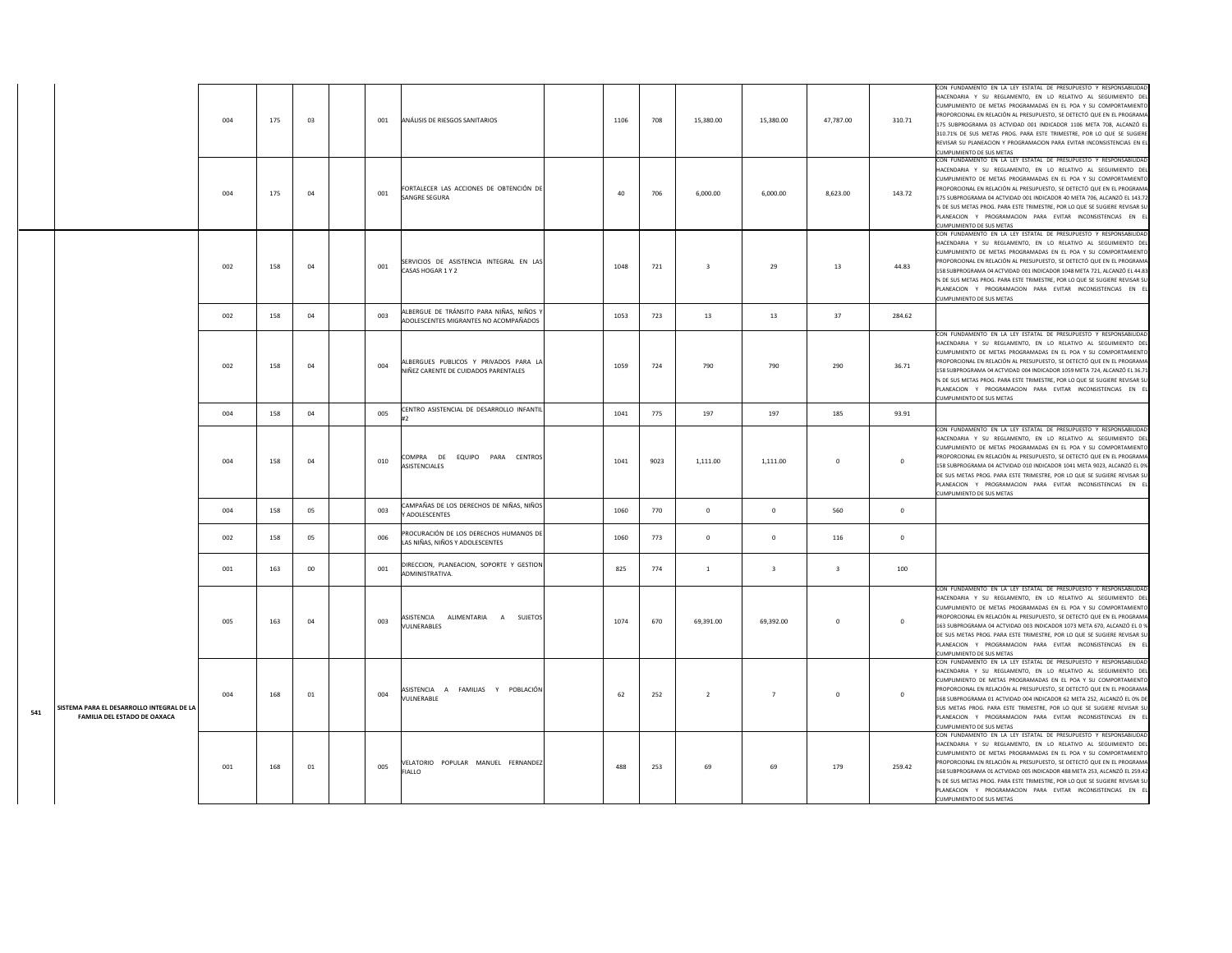|     |                            | 004 | 168 | $01\,$ | 006 | ATENCIÓN Y ASISTENCIA A PERSONAS ADULTAS<br>MAYORES POR ACCIONES DEL DIF                                                                                    | 73  | 254  | 700                     | 701                     | $\mathbf 0$             | $\mathbf 0$ | CON FUNDAMENTO EN LA LEY ESTATAL DE PRESUPUESTO Y RESPONSABILIDAD<br>HACENDARIA Y SU REGLAMENTO, EN LO RELATIVO AL SEGUIMIENTO DEL<br>CUMPLIMIENTO DE METAS PROGRAMADAS EN EL POA Y SU COMPORTAMIENTO<br>PROPORCIONAL EN RELACIÓN AL PRESUPUESTO, SE DETECTÓ QUE EN EL PROGRAMA<br>168 SUBPROGRAMA 01 ACTVIDAD 006 INDICADOR 73 META 254, ALCANZÓ EL 0 % DE<br>SUS METAS PROG. PARA ESTE TRIMESTRE, POR LO QUE SE SUGIERE REVISAR SU<br>PLANEACION Y PROGRAMACION PARA EVITAR INCONSISTENCIAS EN EL<br>CUMPLIMIENTO DE SUS METAS             |
|-----|----------------------------|-----|-----|--------|-----|-------------------------------------------------------------------------------------------------------------------------------------------------------------|-----|------|-------------------------|-------------------------|-------------------------|-------------|----------------------------------------------------------------------------------------------------------------------------------------------------------------------------------------------------------------------------------------------------------------------------------------------------------------------------------------------------------------------------------------------------------------------------------------------------------------------------------------------------------------------------------------------|
|     |                            | 005 | 168 | 01     | 007 | ESTRATEGIA INTEGRAL DE DESARROLLO<br>COMUNITARIO "COMUNIDAD DIFERENTE"                                                                                      | 210 | 256  | 98                      | 98                      | $\mathbf 0$             | $\mathbf 0$ | CON FUNDAMENTO EN LA LEY ESTATAL DE PRESUPUESTO Y RESPONSABILIDAD<br>HACENDARIA Y SU REGLAMENTO, EN LO RELATIVO AL SEGUIMIENTO DEL<br>CUMPLIMIENTO DE METAS PROGRAMADAS EN EL POA Y SU COMPORTAMIENTO<br>PROPORCIONAL EN RELACIÓN AL PRESUPUESTO, SE DETECTÓ QUE EN EL PROGRAMA<br>168 SUBPROGRAMA 01 ACTVIDAD 007 INDICADOR 210 META 256, ALCANZÓ EL 0 % DE<br>SUS METAS PROG. PARA ESTE TRIMESTRE, POR LO QUE SE SUGIERE REVISAR SU<br>PLANEACION Y PROGRAMACION PARA EVITAR INCONSISTENCIAS EN EL<br>CUMPLIMIENTO DE SUS METAS            |
|     |                            | 003 | 168 | 02     | 001 | SALUD Y REHABILITACIÓN DE LAS PERSONAS CON<br>DISCAPACIDAD                                                                                                  | 456 | 258  | 3,747.00                | 3,747.00                | 5,043.00                | 134.59      | CON FUNDAMENTO EN LA LEY ESTATAL DE PRESUPUESTO Y RESPONSABILIDAD<br>HACENDARIA Y SU REGLAMENTO, EN LO RELATIVO AL SEGUIMIENTO DEL<br>CUMPLIMIENTO DE METAS PROGRAMADAS EN EL POA Y SU COMPORTAMIENTO<br>PROPORCIONAL EN RELACIÓN AL PRESUPUESTO, SE DETECTÓ QUE EN EL PROGRAMA<br>168 SUBPROGRAMA 02 ACTVIDAD 001 INDICADOR 456 META 258, ALCANZÓ EL 134.59<br>% DE SUS METAS PROG. PARA ESTE TRIMESTRE, POR LO QUE SE SUGIERE REVISAR SU<br>PLANEACION Y PROGRAMACION PARA EVITAR INCONSISTENCIAS EN EL<br>CUMPLIMIENTO DE SUS METAS       |
|     |                            | 003 | 168 | 02     | 004 | ATENCIÓN Y ENTREGA DE APOYOS FUNCIONALES<br>A PERSONAS CON DISCAPACIDAD                                                                                     | 75  | 262  | 350                     | 350                     | 341                     | 97.43       |                                                                                                                                                                                                                                                                                                                                                                                                                                                                                                                                              |
|     |                            | 003 | 168 | 02     | 005 | PROGRAMA BIENESTAR DE APOYO A PERSONAS<br>CON DISCAPACIDAD                                                                                                  | 386 | 263  | 25,618.00               | 25,618.00               | 17,142.00               | 66.91       | CON FUNDAMENTO EN LA LEY ESTATAL DE PRESUPUESTO Y RESPONSABILIDAD<br>HACENDARIA Y SU REGLAMENTO, EN LO RELATIVO AL SEGUIMIENTO DEL<br>CUMPLIMIENTO DE METAS PROGRAMADAS EN EL POA Y SU COMPORTAMIENTO<br>PROPORCIONAL EN RELACIÓN AL PRESUPUESTO, SE DETECTÓ QUE EN EL PROGRAMA<br>168 SUBPROGRAMA 02 ACTVIDAD 005 INDICADOR 386 META 263, ALCANZÓ EL 66.91<br>% DE SUS METAS PROG. PARA ESTE TRIMESTRE, POR LO QUE SE SUGIERE REVISAR SU<br>PLANEACION Y PROGRAMACION PARA EVITAR INCONSISTENCIAS EN EL<br><b>CUMPLIMIENTO DE SUS METAS</b> |
|     |                            | 003 | 168 | 02     | 007 | ADQUISICIÓN DE MATERIA PRIMA PARA LA<br>ELABORACIÓN DE PRÓTESIS Y EQUIPAMIENTO<br>DEL CENTRO DE REHABILITACIÓN Y EDUCACIÓN<br>ESPECIAL DEL ESTADO DE OAXACA | 554 | 9574 | $\overline{a}$          | $\ddot{a}$              | $\mathbf 0$             | $\bf 0$     | CON FUNDAMENTO EN LA LEY ESTATAL DE PRESUPUESTO Y RESPONSABILIDAD<br>HACENDARIA Y SU REGLAMENTO, EN LO RELATIVO AL SEGUIMIENTO DEL<br>CUMPLIMIENTO DE METAS PROGRAMADAS EN EL POA Y SU COMPORTAMIENTO<br>PROPORCIONAL EN RELACIÓN AL PRESUPUESTO, SE DETECTÓ QUE EN EL PROGRAMA<br>168 SUBPROGRAMA 02 ACTVIDAD 007 INDICADOR 554 META 9574, ALCANZÓ EL 0 %<br>DE SUS METAS PROG. PARA ESTE TRIMESTRE, POR LO QUE SE SUGIERE REVISAR SU<br>PLANEACION Y PROGRAMACION PARA EVITAR INCONSISTENCIAS EN EL<br>CUMPLIMIENTO DE SUS METAS           |
|     |                            | 001 | 104 | 05     | 001 | DESARROLLO DE PROYECTOS DE INVESTIGACIÓN<br>Y HABILITACIÓN DE INVESTIGADORES EN LA<br>MIXTECA ALTA                                                          | 138 | 492  | $\mathbf{1}$            | $\mathbf{1}$            | <sup>1</sup>            | 100         |                                                                                                                                                                                                                                                                                                                                                                                                                                                                                                                                              |
| 542 | UNIVERSIDAD DE CHALCATONGO | 001 | 139 | 00     | 001 | GESTIÓN, EJERCICIO Y SEGUIMIENTO DE LOS<br>PROCESOS ADMINISTRATIVOS Y ACADÉMICOS                                                                            | 825 | 853  | 6                       | 6                       | 6                       | 100         |                                                                                                                                                                                                                                                                                                                                                                                                                                                                                                                                              |
|     |                            | 001 | 139 | 01     | 001 | ABSORCION Y FORMACION INTEGRAL DEL<br>ESTUDIANTE EN LA MIXTECA ALTA                                                                                         | 731 | 486  | 1,520.00                | 1,520.00                | 1,520.00                | 100         |                                                                                                                                                                                                                                                                                                                                                                                                                                                                                                                                              |
|     |                            | 001 | 104 | 05     | 001 | DESARROLLO DE PROYECTOS DE INVESTIGACION<br>Y HABILITACION DE INVESTIGADORES EN LA<br>CAÑADA                                                                | 138 | 490  | $\overline{\mathbf{3}}$ | $\overline{\mathbf{3}}$ | $\overline{\mathbf{3}}$ | 100         |                                                                                                                                                                                                                                                                                                                                                                                                                                                                                                                                              |
|     |                            | 001 | 139 | 00     | 001 | GESTIÓN, EJERCICIO Y SEGUIMIENTO DE LOS<br>PROCESOS ADMINISTRATIVOS Y ACADÉMICOS                                                                            | 825 | 860  | - 5                     | 5                       | - 5                     | 100         |                                                                                                                                                                                                                                                                                                                                                                                                                                                                                                                                              |
| 543 | UNIVERSIDAD DE LA CAÑADA   | 001 | 139 | 01     | 001 | ABSORCIÓN Y FORMACION INTEGRAL DEL<br>ESTUDIANTE EN LA CAÑADA                                                                                               | 731 | 517  | 5,800.00                | 5,800.00                | 5,800.00                | 100         |                                                                                                                                                                                                                                                                                                                                                                                                                                                                                                                                              |
|     |                            | 001 | 147 | 03     | 001 | REALIZACION DE EVENTOS CULTURALES EN LA<br>CAÑADA                                                                                                           | 223 | 518  | 8                       | 8                       | 8                       | 100         |                                                                                                                                                                                                                                                                                                                                                                                                                                                                                                                                              |
|     |                            | 001 | 156 | 01     | 001 | VINCULACION CON LOS SECTORES EN LA CAÑADA                                                                                                                   | 499 | 493  | $\,9$                   | $\boldsymbol{9}$        | $9\,$                   | 100         |                                                                                                                                                                                                                                                                                                                                                                                                                                                                                                                                              |
| 544 |                            | 001 | 139 | $00\,$ | 001 | GESTION, EJERCICIO Y SEGUIMIENTO DE LOS<br>PROCESOS ADMINISTRATIVOS Y ACADEMICOS                                                                            | 825 | 855  | $10\,$                  | $10\,$                  | $10\,$                  | 100         |                                                                                                                                                                                                                                                                                                                                                                                                                                                                                                                                              |
|     | UNIVERSIDAD DE LA COSTA    | 001 | 139 | 01     | 001 | ABSORCION Y FORMACION INTEGRAL DEL<br>ESTUDIANTE EN LA COSTA CHICA                                                                                          | 731 | 488  | 5,940.00                | 5,940.00                | 5,940.00                | 100         |                                                                                                                                                                                                                                                                                                                                                                                                                                                                                                                                              |
|     |                            | 001 | 104 | 05     | 001 | DESARROLLO DE PROYECTOS DE INVESTIGACIÓN<br>HABILITACIÓN DE INVESTIGADORES EN LA<br>SIERRA JUÁREZ                                                           | 138 | 525  | $\overline{2}$          | $\overline{2}$          | $\overline{2}$          | 100         |                                                                                                                                                                                                                                                                                                                                                                                                                                                                                                                                              |
|     |                            | 001 | 104 | 05     | 002 | MANEJO FORESTAL COMUNITARIO<br>SUSTENTABILIDAD EN SIERRA JAUREZ, OAXACA                                                                                     | 138 | 8419 | $\mathbf{1}$            | 1                       | $\,$ 1 $\,$             | 100         |                                                                                                                                                                                                                                                                                                                                                                                                                                                                                                                                              |
|     |                            |     |     |        |     |                                                                                                                                                             |     |      |                         |                         |                         |             |                                                                                                                                                                                                                                                                                                                                                                                                                                                                                                                                              |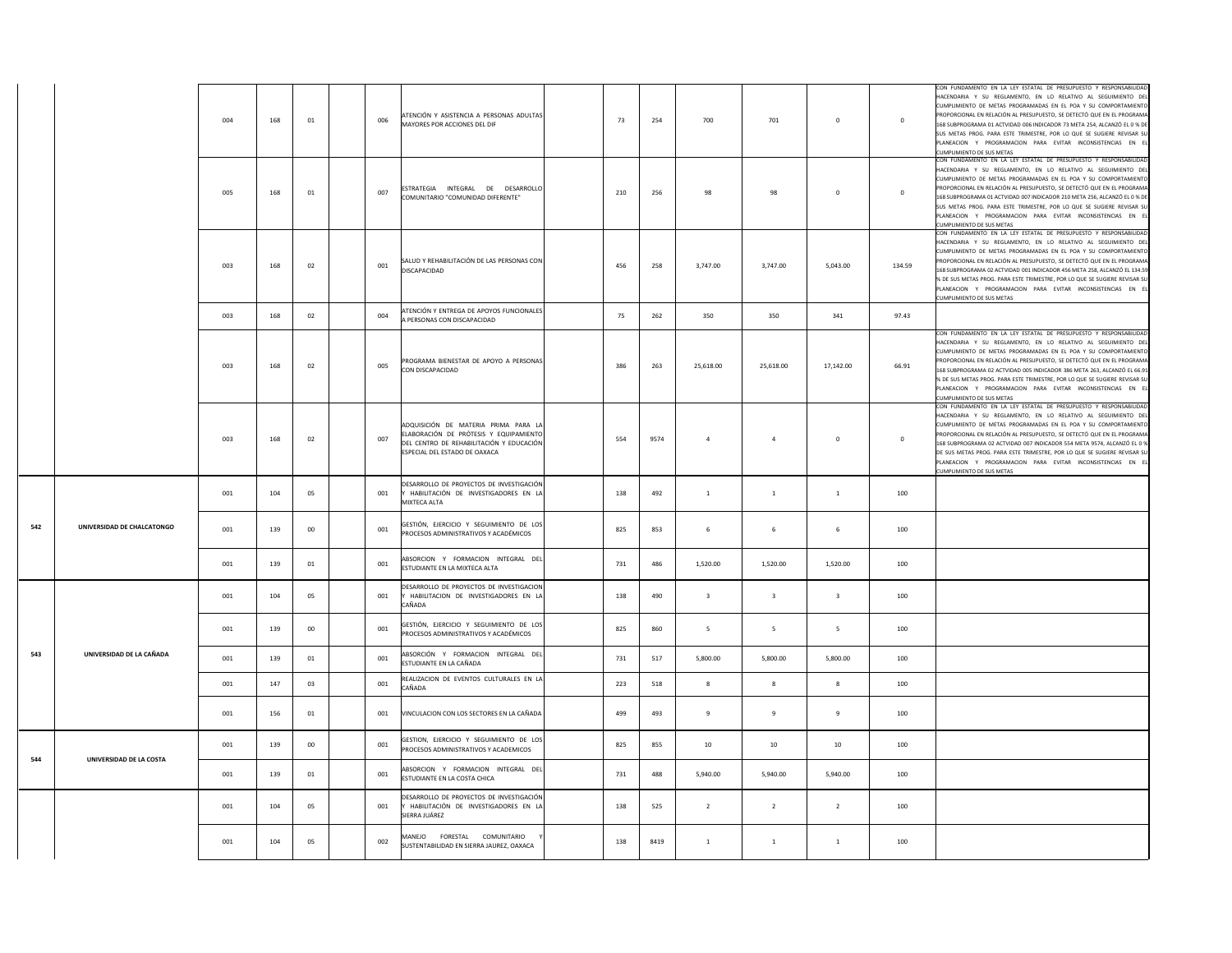|     |                                 | 001 | 139 | $00\,$ | 001 | GESTIÓN, EJERCICIO Y SEGUIMIENTO DE LOS<br>PROCESOS ADMINISTRATIVOS Y ACADÉMICOS                             | 825 | 857  | 13                      | 13                      | 13                      | 100          |                                                                                                                                                                                                                                                                                                                                                                                                                                                                                                                                        |
|-----|---------------------------------|-----|-----|--------|-----|--------------------------------------------------------------------------------------------------------------|-----|------|-------------------------|-------------------------|-------------------------|--------------|----------------------------------------------------------------------------------------------------------------------------------------------------------------------------------------------------------------------------------------------------------------------------------------------------------------------------------------------------------------------------------------------------------------------------------------------------------------------------------------------------------------------------------------|
|     |                                 | 001 | 139 | 01     | 001 | ABSORCIÓN Y FORMACIÓN INTEGRAL DEL<br>ESTUDIANTE EN LA SIERRA JUÁREZ                                         | 731 | 528  | 6.740.00                | 6,740.00                | 6,740.00                | 100          |                                                                                                                                                                                                                                                                                                                                                                                                                                                                                                                                        |
| 545 | UNIVERSIDAD DE LA SIERRA JUÁREZ | 001 | 147 | 03     | 001 | REALIZCION DE EVENTOS CULTURALES EN LA<br>SIERRA JUAREZ                                                      | 223 | 527  | $\overline{2}$          | $\overline{2}$          | $\mathbf 0$             | $\mathbf 0$  | CON FUNDAMENTO EN LA LEY ESTATAL DE PRESUPUESTO Y RESPONSABILIDAD<br>HACENDARIA Y SU REGLAMENTO. EN LO RELATIVO AL SEGUIMIENTO DEL<br>CUMPLIMIENTO DE METAS PROGRAMADAS EN EL POA Y SU COMPORTAMIENTO<br>PROPORCIONAL EN RELACIÓN AL PRESUPUESTO, SE DETECTÓ QUE EN EL PROGRAMA<br>147 SUBPROGRAMA 03 ACTVIDAD 001 INDICADOR 223 META 527, ALCANZÓ EL 0 % DE<br>SUS METAS PROG. PARA ESTE TRIMESTRE, POR LO QUE SE SUGIERE REVISAR SU<br>PLANEACION Y PROGRAMACION PARA EVITAR INCONSISTENCIAS EN EL<br>CUMPLIMIENTO DE SUS METAS      |
|     |                                 | 001 | 156 | 01     | 001 | VINCULACIÓN CON LOS SECTORES EN LA SIERRA<br>JUÁREZ                                                          | 499 | 526  | $\overline{\mathbf{3}}$ | $\overline{\mathbf{3}}$ | $\overline{\mathbf{3}}$ | 100          |                                                                                                                                                                                                                                                                                                                                                                                                                                                                                                                                        |
|     |                                 | 001 | 156 | 01     | 002 | HACIA UNA GESTION INTEGRAL DEL AGUA POR<br>CUENCA HIDROLOGICA: UN ANALISIS DE LA<br>DISPONIBILIDAD Y USOS    | 499 | 8439 | $\overline{1}$          | $\mathbf{1}$            | $\mathbf 0$             | $\mathbf{0}$ | CON FUNDAMENTO EN LA LEY ESTATAL DE PRESUPUESTO Y RESPONSABILIDAD<br>HACENDARIA Y SU REGLAMENTO, EN LO RELATIVO AL SEGUIMIENTO DEL<br>CUMPLIMIENTO DE METAS PROGRAMADAS EN EL POA Y SU COMPORTAMIENTO<br>ROPORCIONAL EN RELACIÓN AL PRESUPUESTO, SE DETECTÓ QUE EN EL PROGRAMA<br>156 SUBPROGRAMA 01 ACTVIDAD 002 INDICADOR 499 META 8439, ALCANZÓ EL 0%<br>DE SUS METAS PROG. PARA ESTE TRIMESTRE, POR LO QUE SE SUGIERE REVISAR SU<br>PLANEACION Y PROGRAMACION PARA EVITAR INCONSISTENCIAS EN EL<br>CUMPLIMIENTO DE SUS METAS       |
|     |                                 | 001 | 104 | 05     | 002 | PROGRAMA PARA EL DESARROLLO PROFESIONAL<br>DOCENTE PARA EL TIPO SUPERIOR                                     | 138 | 8458 | $\overline{1}$          | $\,$ 1 $\,$             | $\mathbf 0$             | $\mathbf 0$  | CON FUNDAMENTO EN LA LEY ESTATAL DE PRESUPUESTO Y RESPONSABILIDAD<br>HACENDARIA Y SU REGLAMENTO, EN LO RELATIVO AL SEGUIMIENTO DEL<br>CUMPLIMIENTO DE METAS PROGRAMADAS EN EL POA Y SU COMPORTAMIENTO<br>ROPORCIONAL EN RELACIÓN AL PRESUPUESTO, SE DETECTÓ QUE EN EL PROGRAMA<br>104 SUBPROGRAMA 05 ACTVIDAD 002 INDICADOR 138 META 8458, ALCANZÓ EL 0 %<br>DE SUS METAS PROG. PARA ESTE TRIMESTRE, POR LO QUE SE SUGIERE REVISAR SU<br>PLANEACION Y PROGRAMACION PARA EVITAR INCONSISTENCIAS EN EL<br>CUMPLIMIENTO DE SUS METAS      |
|     |                                 | 001 | 139 | $00\,$ | 001 | GESTION, EJERCICIO Y SEGUIMIENTO DE LOS<br>PROCESOS ADMINISTRATIVOS Y ACADÉMICOS                             | 825 | 851  | $\,$ 6                  | $\,$ 6 $\,$             | 6                       | 100          |                                                                                                                                                                                                                                                                                                                                                                                                                                                                                                                                        |
| 546 | UNIVERSIDAD DE LA SIERRA SUR    | 001 | 139 | 01     | 001 | ABSORCIÓN Y FORMACIÓN INTEGRAL DEL<br>ESTUDIANTE EN LA SIERRA SUR                                            | 731 | 482  | 2,920.00                | 12.127.00               | 9,248.00                | 76.26        | CON FUNDAMENTO EN LA LEY ESTATAL DE PRESUPUESTO Y RESPONSABILIDAD<br>HACENDARIA Y SU REGLAMENTO. EN LO RELATIVO AL SEGUIMIENTO DEL<br>CUMPLIMIENTO DE METAS PROGRAMADAS EN EL POA Y SU COMPORTAMIENTO<br>PROPORCIONAL EN RELACIÓN AL PRESUPUESTO, SE DETECTÓ QUE EN EL PROGRAMA<br>139 SUBPROGRAMA 01 ACTVIDAD 001 INDICADOR 731 META 482, ALCANZÓ EL 76.26<br>% DE SUS METAS PROG. PARA ESTE TRIMESTRE, POR LO QUE SE SUGIERE REVISAR SU<br>PLANEACION Y PROGRAMACION PARA EVITAR INCONSISTENCIAS EN EL<br>CUMPLIMIENTO DE SUS METAS  |
|     |                                 | 001 | 156 | 01     | 001 | SERVICIO SOCIAL Y/O CONSULTORÍA OTORGADA<br>AL SECTOR PRODUCTIVO, SOCIAL<br>GUBERNAMENTAL                    | 499 | 487  | 2.628.00                | 2.628.00                | 3.311.00                | 125.99       | CON FUNDAMENTO EN LA LEY ESTATAL DE PRESUPUESTO Y RESPONSABILIDAD<br>HACENDARIA Y SU REGLAMENTO, EN LO RELATIVO AL SEGUIMIENTO DEL<br>CUMPLIMIENTO DE METAS PROGRAMADAS EN EL POA Y SU COMPORTAMIENTO<br>PROPORCIONAL EN RELACIÓN AL PRESUPUESTO, SE DETECTÓ QUE EN EL PROGRAMA<br>156 SUBPROGRAMA 01 ACTVIDAD 001 INDICADOR 499 META 487, ALCANZÓ EL 125.99<br>6 DE SUS METAS PROG. PARA ESTE TRIMESTRE, POR LO QUE SE SUGIERE REVISAR SU<br>PLANEACION Y PROGRAMACION PARA EVITAR INCONSISTENCIAS EN EL<br>CUMPLIMIENTO DE SUS METAS |
|     |                                 | 001 | 139 | $00\,$ | 001 | GESTIÓN, EJERCICIO Y SEGUIMIENTO DE LOS<br>PROCESOS ADMINISTRATIVOS Y ACADÉMICOS                             | 825 | 859  | 12                      | 12                      | 12                      | 100          |                                                                                                                                                                                                                                                                                                                                                                                                                                                                                                                                        |
| 547 | UNIVERSIDAD DEL ISTMO           | 001 | 139 | 01     | 001 | ABSORCIÓN Y FORMACIÓN INTEGRAL DEL<br>ESTUDIANTE EN EL ISTMO                                                 | 731 | 445  | 14,605.00               | 14,605.00               | 4.308.00                | 29.5         | CON FUNDAMENTO EN LA LEY ESTATAL DE PRESUPUESTO Y RESPONSABILIDAD<br>HACENDARIA Y SU REGLAMENTO. EN LO RELATIVO AL SEGUIMIENTO DEL<br>CUMPLIMIENTO DE METAS PROGRAMADAS EN EL POA Y SU COMPORTAMIENTO<br>PROPORCIONAL EN RELACIÓN AL PRESUPUESTO, SE DETECTÓ QUE EN EL PROGRAMA<br>139 SUBPROGRAMA 01 ACTVIDAD 001 INDICADOR 731 META 445, ALCANZÓ EL 29.50<br>% DE SUS METAS PROG. PARA ESTE TRIMESTRE, POR LO QUE SE SUGIERE REVISAR SU<br>PLANEACION Y PROGRAMACION PARA EVITAR INCONSISTENCIAS EN EL<br>UMPLIMIENTO DE SUS METAS   |
|     |                                 | 001 | 104 | 05     | 001 | DESARROLLO DE PROYECTOS DE INVESTIGACIÓN<br>Y HABILITACIÓN DE INVESTIGADORES EN LA<br>COSTA                  | 138 | 489  | $\overline{a}$          | $\overline{a}$          | $\overline{a}$          | 100          |                                                                                                                                                                                                                                                                                                                                                                                                                                                                                                                                        |
|     |                                 | 001 | 104 | 05     | 002 | VARIACION ESTACIONAL Y POTENCIAL TOXICO DE<br>ESPECIES DEL GENERO PSEUDO-NITZSCHIA EN LA<br>COSTA DE OAXACA. | 138 | 8444 | <sup>1</sup>            | $\mathbf{1}$            | $\overline{2}$          | 200          | CON FUNDAMENTO EN LA LEY ESTATAL DE PRESUPUESTO Y RESPONSABILIDAD<br>HACENDARIA Y SU REGLAMENTO, EN LO RELATIVO AL SEGUIMIENTO DEL<br>CUMPLIMIENTO DE METAS PROGRAMADAS EN EL POA Y SU COMPORTAMIENTO<br>PROPORCIONAL EN RELACIÓN AL PRESUPUESTO. SE DETECTÓ QUE EN EL PROGRAMA<br>104 SUBPROGRAMA 05 ACTVIDAD 002 INDICADOR 138 META 8444, ALCANZÓ EL 200<br>% DE SUS METAS PROG. PARA ESTE TRIMESTRE, POR LO QUE SE SUGIERE REVISAR SU<br>LANEACION Y PROGRAMACION PARA EVITAR INCONSISTENCIAS EN EL<br>CUMPLIMIENTO DE SUS METAS    |
|     |                                 | 001 | 104 | 05     | 004 | APOYO A MADRES MEXICANAS JEFAS DE FAMILIA<br>PARA FORTALECER SU DESARROLLO<br>PROFESIONAL.                   | 138 | 8446 | $\overline{1}$          | $\mathbf{1}$            | $1\,$                   | 100          |                                                                                                                                                                                                                                                                                                                                                                                                                                                                                                                                        |
| 548 | <b>UNIVERSIDAD DEL MAR</b>      | 001 | 104 | 05     | 005 | PROGRAMA PARA EL DESARROLLO PROFESIONAL<br>DOCENTE, PARA EL TIPO SUPERIOR. (PRODEP)                          | 138 | 8454 | - 5                     | 5                       | $\overline{\mathbf{3}}$ | 60           | CON FUNDAMENTO EN LA LEY ESTATAL DE PRESUPUESTO Y RESPONSABILIDAD<br>HACENDARIA Y SU REGLAMENTO. EN LO RELATIVO AL SEGUIMIENTO DEL<br>CUMPLIMIENTO DE METAS PROGRAMADAS EN EL POA Y SU COMPORTAMIENTO<br>PROPORCIONAL EN RELACIÓN AL PRESUPUESTO. SE DETECTÓ QUE EN EL PROGRAMA<br>104 SUBPROGRAMA 05 ACTVIDAD 005 INDICADOR 138 META 8454, ALCANZÓ EL 60 %<br>DE SUS METAS PROG. PARA ESTE TRIMESTRE, POR LO QUE SE SUGIERE REVISAR SU<br>PLANEACION Y PROGRAMACION PARA EVITAR INCONSISTENCIAS EN EL<br>CUMPLIMIENTO DE SUS METAS    |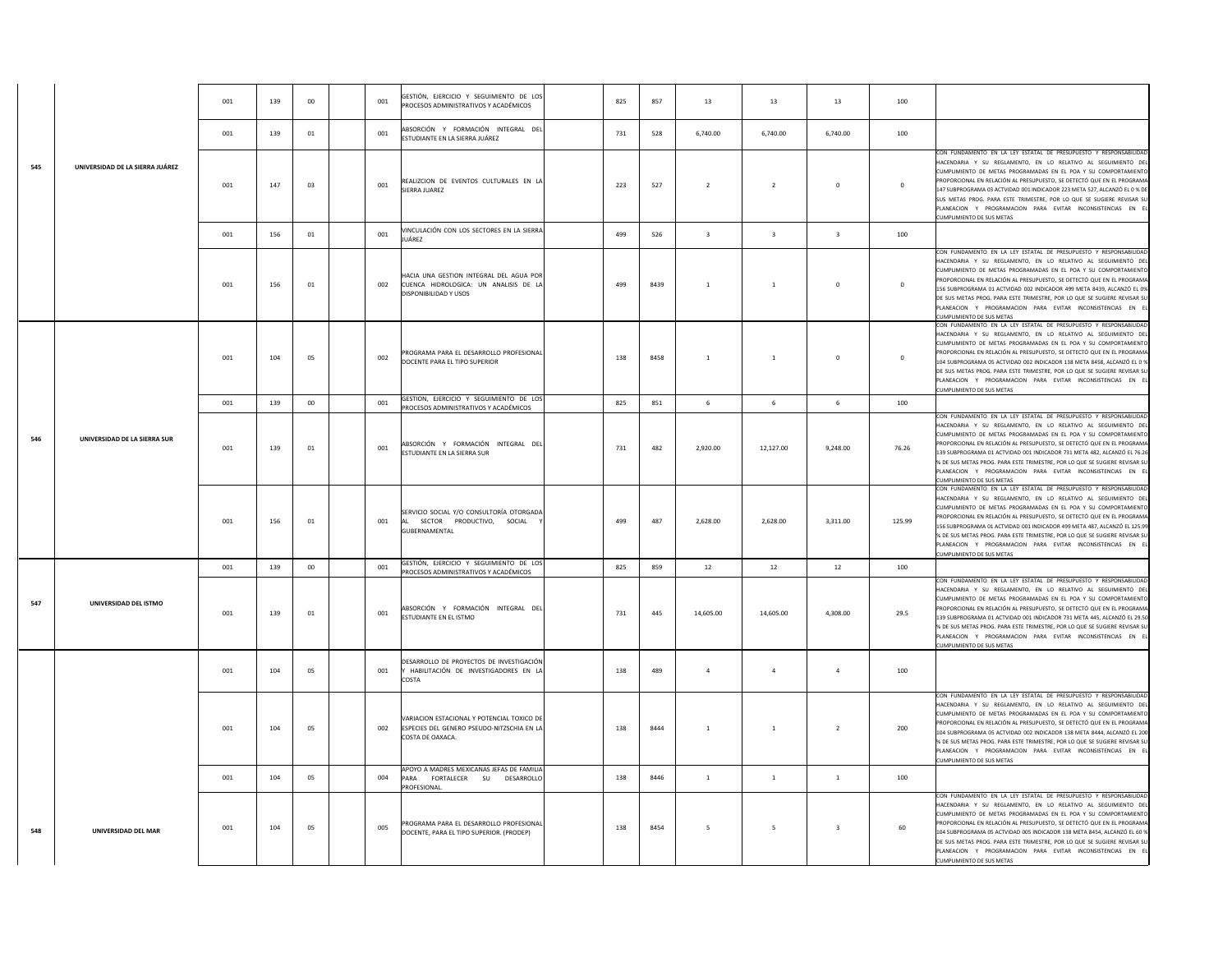|     |                                       | 001 | 139 | 00     | 001 | GESTIÓN, EJERCICIO Y SEGUIMIENTO DE LOS<br>PROCESOS ADMINISTRATIVOS Y ACADEMICOS                                | 825 | 852  | $_{\rm 8}$     | 8               | $\,$ 8         | 100         |                                                                                                                                                                                                                                                                                                                                                                                                                                                                                                                                               |
|-----|---------------------------------------|-----|-----|--------|-----|-----------------------------------------------------------------------------------------------------------------|-----|------|----------------|-----------------|----------------|-------------|-----------------------------------------------------------------------------------------------------------------------------------------------------------------------------------------------------------------------------------------------------------------------------------------------------------------------------------------------------------------------------------------------------------------------------------------------------------------------------------------------------------------------------------------------|
|     |                                       | 001 | 139 | 01     | 001 | ABSORCIÓN Y FORMACIÓN INTEGRAL DEL<br>ESTUDIANTE EN LA COSTA                                                    | 731 | 496  | 29,503.00      | 29,503.00       | 29,584.00      | 100.27      |                                                                                                                                                                                                                                                                                                                                                                                                                                                                                                                                               |
|     |                                       | 001 | 156 | 01     | 001 | VINCULACIÓN CON LOS SECTORES EN LA COSTA                                                                        | 499 | 505  | 30             | 30              | 36             | 120         | CON FUNDAMENTO EN LA LEY ESTATAL DE PRESUPUESTO Y RESPONSABILIDAD<br>HACENDARIA Y SU REGLAMENTO, EN LO RELATIVO AL SEGUIMIENTO DEI<br>CUMPLIMIENTO DE METAS PROGRAMADAS EN EL POA Y SU COMPORTAMIENTO<br>PROPORCIONAL EN RELACIÓN AL PRESUPUESTO, SE DETECTÓ QUE EN EL PROGRAM/<br>156 SUBPROGRAMA 01 ACTVIDAD 001 INDICADOR 499 META 505, ALCANZÓ EL 120 %<br>DE SUS METAS PROG. PARA ESTE TRIMESTRE, POR LO QUE SE SUGIERE REVISAR SI<br>PLANEACION Y PROGRAMACION PARA EVITAR INCONSISTENCIAS EN E<br>CUMPLIMIENTO DE SUS METAS            |
|     |                                       | 001 | 104 | 05     | 001 | DESARROLLO DE PROYECTOS DE INVESTIGACION<br>Y HABILITACION DE INVESTIGADORES EN EL<br>PAPALOAPAN                | 138 | 491  | $\overline{2}$ | $\overline{2}$  | $\overline{2}$ | 100         |                                                                                                                                                                                                                                                                                                                                                                                                                                                                                                                                               |
|     |                                       | 001 | 104 | 05     | 004 | ELABORACION DE PELICULAS A PARTIR DE<br>ALMIDON DE PLATANO MODIFICADO<br>REFORZADO CON NANOWHISKERS DE CELULOSA | 138 | 8442 | $\overline{1}$ | $\mathbf 1$     | $\,$ 1 $\,$    | 100         |                                                                                                                                                                                                                                                                                                                                                                                                                                                                                                                                               |
|     |                                       | 001 | 104 | 05     | 005 | SISTEMA DE CONSTRUCCION DE VIVIENDA<br>ECOEFICIENTE Y ECONOMICA CON MATERIA<br>PRIMA SUSTENTABLE                | 138 | 8443 | <sup>1</sup>   | $\mathbf{1}$    | $\,$ 1         | 100         |                                                                                                                                                                                                                                                                                                                                                                                                                                                                                                                                               |
|     |                                       | 001 | 104 | 05     | 006 | PROGRAMA PARA EL DESARROLLO PROFESIONAL<br>DOCENTE PARA EL TIPO SUPERIOR (PRODEP)                               | 138 | 8456 | $\overline{a}$ | $\overline{a}$  | $\overline{4}$ | 100         |                                                                                                                                                                                                                                                                                                                                                                                                                                                                                                                                               |
| 549 | UNIVERSIDAD DEL PAPALOAPAN            | 001 | 139 | $00\,$ | 001 | GESTION, EJERCICIO Y SEGUIMIENTO DE LOS<br>PROCESOS ADMINISTRATIVOS Y ACADEMICOS                                | 825 | 858  | 15             | 15              | 14             | 93.33       |                                                                                                                                                                                                                                                                                                                                                                                                                                                                                                                                               |
|     |                                       | 001 | 139 | 01     | 001 | ABSORCION Y FORMACION INTEGRAL DEL<br>ESTUDIANTE EN EL PAPALOAPAN                                               | 731 | 499  | 3,200.00       | 3,200.00        | 3,193.00       | 99.78       |                                                                                                                                                                                                                                                                                                                                                                                                                                                                                                                                               |
|     |                                       | 001 | 147 | 03     | 001 | REALIZACION DE EVENTOS CULTURALES EN EL<br>PAPALOAPAN                                                           | 223 | 501  | 30             | 30 <sup>°</sup> | $\mathbf 0$    | $\circ$     | CON FUNDAMENTO EN LA LEY ESTATAL DE PRESUPUESTO Y RESPONSABILIDA<br>HACENDARIA Y SU REGLAMENTO, EN LO RELATIVO AL SEGUIMIENTO DE<br>CUMPLIMIENTO DE METAS PROGRAMADAS EN EL POA Y SU COMPORTAMIENTO<br>PROPORCIONAL EN RELACIÓN AL PRESUPUESTO. SE DETECTÓ QUE EN EL PROGRAM<br>147 SUBPROGRAMA 03 ACTVIDAD 001 INDICADOR 223 META 501, ALCANZÓ EL 0 % DI<br>SUS METAS PROG. PARA ESTE TRIMESTRE, POR LO QUE SE SUGIERE REVISAR SL<br>PLANEACION Y PROGRAMACION PARA EVITAR INCONSISTENCIAS EN EI<br>CUMPLIMIENTO DE SUS METAS                |
|     |                                       | 001 | 156 | 01     | 001 | VINCULACION CON LOS SECTORES EN EL<br>PAPALOAPAN                                                                | 499 | 502  | 2,000.00       | 2,000.00        | 2,000.00       | 100         | CON FUNDAMENTO EN LA LEY ESTATAL DE PRESUPUESTO Y RESPONSABILIDAD<br>HACENDARIA Y SU REGLAMENTO. EN LO RELATIVO AL SEGUIMIENTO DE<br>CUMPLIMIENTO DE METAS PROGRAMADAS EN EL POA Y SU COMPORTAMIENTO<br>PROPORCIONAL EN RELACIÓN AL PRESUPUESTO, SE DETECTÓ QUE EN EL PROGRAMA<br>156 SUBPROGRAMA 01 ACTVIDAD 001 INDICADOR 499 META 479, ALCANZÓ EL 3.85 %<br>DE SUS METAS PROG. PARA ESTE TRIMESTRE, POR LO QUE SE SUGIERE REVISAR SU<br>PLANEACION Y PROGRAMACION PARA EVITAR INCONSISTENCIAS EN EL<br><b>CUMPLIMIENTO DE SUS METAS</b>    |
|     |                                       | 001 | 104 | 05     | 001 | DESARROLLO DE PROYECTOS DE INVESTIGACION<br>HABILITACION DE INVESTIGADORES EN LA<br>MIXTECA BAJA                | 138 | 477  | $\mathbf 0$    | 70              | $\mathbf 0$    | $\mathbf 0$ | CON FUNDAMENTO EN LA LEY ESTATAL DE PRESUPUESTO Y RESPONSABILIDAD<br>HACENDARIA Y SU REGLAMENTO, EN LO RELATIVO AL SEGUIMIENTO DE<br>CUMPLIMIENTO DE METAS PROGRAMADAS EN EL POA Y SU COMPORTAMIENTO<br>PROPORCIONAL EN RELACIÓN AL PRESUPUESTO, SE DETECTÓ QUE EN EL PROGRAMA<br>104 SUBPROGRAMA 05 ACTVIDAD 001 INDICADOR 138 META 477, ALCANZÓ EL 0 % DE<br>SUS METAS PROG. PARA ESTE TRIMESTRE, POR LO QUE SE SUGIERE REVISAR SU<br>PLANEACION Y PROGRAMACION PARA EVITAR INCONSISTENCIAS EN EL<br><b>CUMPLIMIENTO DE SUS METAS</b>       |
|     |                                       | 001 | 104 | 05     | 002 | PROGRAMA PARA EL DESARROLLO PROFESIONAL<br>DOCENTE (PRODEP)                                                     | 138 | 8428 | $\bf{0}$       | 0               | $\overline{a}$ | $\bf{0}$    |                                                                                                                                                                                                                                                                                                                                                                                                                                                                                                                                               |
|     |                                       | 001 | 139 | 00     | 001 | GESTIÓN, EJERCICIO Y SEGUIMIENTO DE LOS<br>PROCESOS ADMINISTRATIVOS Y ACADÉMICOS                                | 825 | 854  | 6              | 6               | 6              | 100         |                                                                                                                                                                                                                                                                                                                                                                                                                                                                                                                                               |
| 550 | UNIVERSIDAD TECNOLÓGICA DE LA MIXTECA | 001 | 139 | 01     | 001 | ABSORCION Y FORMACION INTEGRAL DEL<br>ESTUDIANTE EN LA MIXTECA BAJA                                             | 731 | 478  | 32,780.00      | 32,780.00       | 42,878.00      | 130.81      | CON FUNDAMENTO EN LA LEY ESTATAL DE PRESUPUESTO Y RESPONSABILIDAD<br>HACENDARIA Y SU REGLAMENTO, EN LO RELATIVO AL SEGUIMIENTO DE<br>CUMPLIMIENTO DE METAS PROGRAMADAS EN EL POA Y SU COMPORTAMIENTO<br>PROPORCIONAL EN RELACIÓN AL PRESUPUESTO, SE DETECTÓ QUE EN EL PROGRAMA<br>139 SUBPROGRAMA 01 ACTVIDAD 001 INDICADOR 731 META 478, ALCANZÓ EL 130.81<br>% DE SUS METAS PROG. PARA ESTE TRIMESTRE, POR LO QUE SE SUGIERE REVISAR SU<br>PLANEACION Y PROGRAMACION PARA EVITAR INCONSISTENCIAS EN EL<br><b>CUMPLIMIENTO DE SUS METAS1</b> |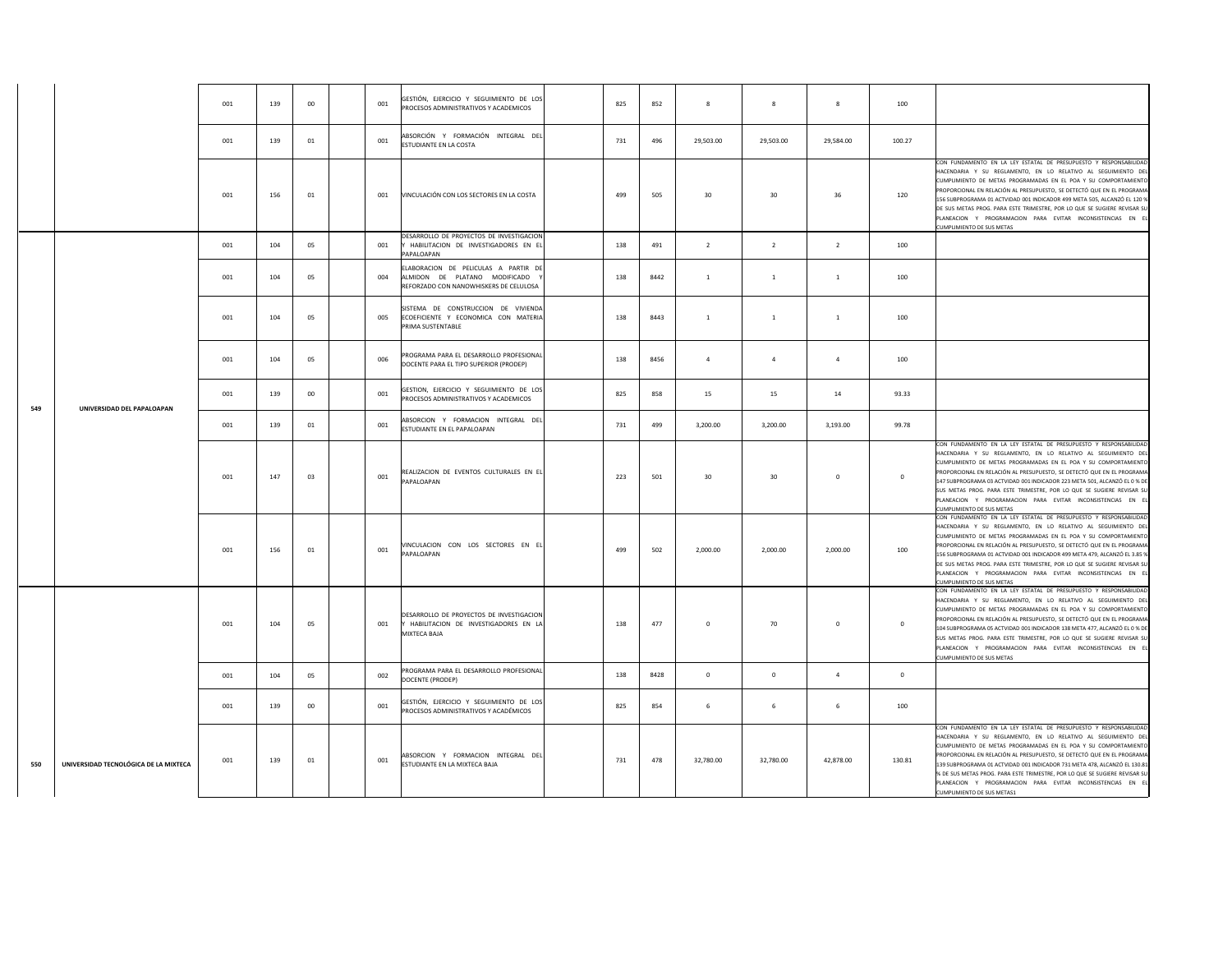|     |                                                       | 001 | 147 | 03     | 001 | REALIZACION DE EVENTOS CULTURALES EN LA<br>MIXTECA BAJA                           | 223  | 578 | 15             | 45             | $12\,$         | 26.67   | CON FUNDAMENTO EN LA LEY ESTATAL DE PRESUPUESTO Y RESPONSABILIDAD<br>HACENDARIA Y SU REGLAMENTO, EN LO RELATIVO AL SEGUIMIENTO DEL<br>CUMPLIMIENTO DE METAS PROGRAMADAS EN EL POA Y SU COMPORTAMIENTO<br>PROPORCIONAL EN RELACIÓN AL PRESUPUESTO, SE DETECTÓ QUE EN EL PROGRAMA<br>147 SUBPROGRAMA 03 ACTVIDAD 001 INDICADOR 223 META 578, ALCANZÓ EL 26.67<br>% DE SUS METAS PROG. PARA ESTE TRIMESTRE, POR LO QUE SE SUGIERE REVISAR SU<br>PLANEACION Y PROGRAMACION PARA EVITAR INCONSISTENCIAS EN EI<br>CUMPLIMIENTO DE SUS METAS |
|-----|-------------------------------------------------------|-----|-----|--------|-----|-----------------------------------------------------------------------------------|------|-----|----------------|----------------|----------------|---------|---------------------------------------------------------------------------------------------------------------------------------------------------------------------------------------------------------------------------------------------------------------------------------------------------------------------------------------------------------------------------------------------------------------------------------------------------------------------------------------------------------------------------------------|
|     |                                                       | 001 | 156 | $01\,$ | 001 | VINCULACION CON LOS SECTORES EN LA<br>MIXTECA BAJA                                | 499  | 479 | 20             | 20,020.00      | 770            | 3.85    | CON FUNDAMENTO EN LA LEY ESTATAL DE PRESUPUESTO Y RESPONSABILIDAD<br>HACENDARIA Y SU REGLAMENTO, EN LO RELATIVO AL SEGUIMIENTO DEL<br>CUMPLIMIENTO DE METAS PROGRAMADAS EN EL POA Y SU COMPORTAMIENTO<br>PROPORCIONAL EN RELACIÓN AL PRESUPUESTO, SE DETECTÓ QUE EN EL PROGRAMA<br>156 SUBPROGRAMA 01 ACTVIDAD 001 INDICADOR 499 META 479, ALCANZÓ EL 3.85 %<br>DE SUS METAS PROG. PARA ESTE TRIMESTRE, POR LO QUE SE SUGIERE REVISAR SU<br>PLANEACION Y PROGRAMACION PARA EVITAR INCONSISTENCIAS EN EL<br>UMPLIMIENTO DE SUS METAS   |
|     |                                                       | 001 | 139 | 01     | 001 | FORMACION ACADEMICA DEL ALUMNO                                                    | 737  | 464 | 74             | 74             | 82             | 110.81  |                                                                                                                                                                                                                                                                                                                                                                                                                                                                                                                                       |
|     |                                                       | 001 | 139 | 01     | 002 | <b>IMPARTICION DE CLASE</b>                                                       | 268  | 468 | 7,628.00       | 7,628.00       | 6,732.00       | 88.25   |                                                                                                                                                                                                                                                                                                                                                                                                                                                                                                                                       |
|     |                                                       | 001 | 139 | 01     | 003 | FORMACION CIVICA, CULTURAL Y DEPORTIVA DEL<br>ALUMNOS                             | 236  | 469 | $\overline{7}$ | $\overline{7}$ | $\sqrt{4}$     | 57.14   | CON FUNDAMENTO EN LA LEY ESTATAL DE PRESUPUESTO Y RESPONSABILIDAD<br>HACENDARIA Y SU REGLAMENTO, EN LO RELATIVO AL SEGUIMIENTO DEL<br>CUMPLIMIENTO DE METAS PROGRAMADAS EN EL POA Y SU COMPORTAMIENTO<br>PROPORCIONAL EN RELACIÓN AL PRESUPUESTO. SE DETECTÓ QUE EN EL PROGRAMA<br>139 SUBPROGRAMA 01 ACTVIDAD 003 INDICADOR 236 META 469, ALCANZÓ EL 57.14<br>% DE SUS METAS PROG. PARA ESTE TRIMESTRE, POR LO QUE SE SUGIERE REVISAR SU<br>PLANEACION Y PROGRAMACION PARA EVITAR INCONSISTENCIAS EN EL<br>CUMPLIMIENTO DE SUS METAS |
| 551 | UNIVERSIDAD TECNOLÓGICA DE LA SIERRA SUR<br>DE OAXACA | 001 | 139 | 01     | 004 | PROMOCION Y DIFUSIÓN EDUCATIVA                                                    | 403  | 470 | 5              | 5              | $\overline{2}$ | 40      | CON FUNDAMENTO EN LA LEY ESTATAL DE PRESUPUESTO Y RESPONSABILIDAD<br>HACENDARIA Y SU REGLAMENTO, EN LO RELATIVO AL SEGUIMIENTO DEL<br>CUMPLIMIENTO DE METAS PROGRAMADAS EN EL POA Y SU COMPORTAMIENTO<br>PROPORCIONAL EN RELACIÓN AL PRESUPUESTO, SE DETECTÓ QUE EN EL PROGRAMA<br>139 SUBPROGRAMA 01 ACTVIDAD 004 INDICADOR 403 META 470, ALCANZÓ EL 40 %<br>DE SUS METAS PROG. PARA ESTE TRIMESTRE, POR LO QUE SE SUGIERE REVISAR SU<br>PLANEACION Y PROGRAMACION PARA EVITAR INCONSISTENCIAS EN EL<br>CUMPLIMIENTO DE SUS METAS    |
|     |                                                       | 001 | 139 | 07     | 001 | VINCULACIÓN ESCOLAR                                                               | 742  | 585 | 10             | 10             | ${\bf 21}$     | 210     | CON FUNDAMENTO EN LA LEY ESTATAL DE PRESUPUESTO Y RESPONSABILIDAD<br>HACENDARIA Y SU REGLAMENTO, EN LO RELATIVO AL SEGUIMIENTO DEL<br>CUMPLIMIENTO DE METAS PROGRAMADAS EN EL POA Y SU COMPORTAMIENTO<br>PROPORCIONAL EN RELACIÓN AL PRESUPUESTO, SE DETECTÓ QUE EN EL PROGRAMA<br>139 SUBPROGRAMA 07 ACTVIDAD 001 INDICADOR 742 META 585, ALCANZÓ EL 210 %<br>DE SUS METAS PROG. PARA ESTE TRIMESTRE, POR LO QUE SE SUGIERE REVISAR SU<br>PLANEACION Y PROGRAMACION PARA EVITAR INCONSISTENCIAS EN EL<br>CUMPLIMIENTO DE SUS METAS   |
|     |                                                       | 001 |     |        |     |                                                                                   |      |     |                |                |                |         |                                                                                                                                                                                                                                                                                                                                                                                                                                                                                                                                       |
|     |                                                       |     | 139 | 08     | 001 | CAPACITACIÓN                                                                      | 777  | 583 | 5              | 5              | $\mathbf 0$    | $\circ$ |                                                                                                                                                                                                                                                                                                                                                                                                                                                                                                                                       |
|     |                                                       | 001 | 139 | 01     | 001 | IMPARTICION DE CLASES UTVCO                                                       | 268  | 410 | 2,200.00       | 2,200.00       | 2,200.00       | 100     |                                                                                                                                                                                                                                                                                                                                                                                                                                                                                                                                       |
|     |                                                       | 001 | 139 | 01     | 004 | FORMACION ACADEMICA DEL ALUMNO UTVCO                                              | 737  | 414 | 25             | 25             | 25             | 100     |                                                                                                                                                                                                                                                                                                                                                                                                                                                                                                                                       |
|     |                                                       | 001 | 139 | 01     | 005 | PROMOCION Y DIFUSION DE LA OFERTA                                                 | 740  | 577 | 150            | 150            | 150            | 100     |                                                                                                                                                                                                                                                                                                                                                                                                                                                                                                                                       |
| 552 | UNIVERSIDAD TECNOLÓGICA DE LOS VALLES                 | 001 | 139 | 07     | 001 | EDUCATIVA UTVCO<br>VINCULACIÓN ESCOLAR UTVCO                                      | 742  | 584 | 5              | -5             | 5              | 100     |                                                                                                                                                                                                                                                                                                                                                                                                                                                                                                                                       |
|     | <b>CENTRALES</b>                                      | 001 | 139 | 08     | 001 | CAPACITACIÓN Y ACTUALIZACION DEL PERSONAL<br>DOCENTE Y ADMINISTRATIVO UTVCO       | 777  | 580 | 10             | 10             | 8              | 80      | CON FUNDAMENTO EN LA LEY ESTATAL DE PRESUPUESTO Y RESPONSABILIDAD<br>HACENDARIA Y SU REGLAMENTO, EN LO RELATIVO AL SEGUIMIENTO DEL<br>CUMPLIMIENTO DE METAS PROGRAMADAS EN EL POA Y SU COMPORTAMIENTO<br>ROPORCIONAL EN RELACIÓN AL PRESUPUESTO, SE DETECTÓ QUE EN EL PROGRAMA<br>139 SUBPROGRAMA 08 ACTVIDAD 001 INDICADOR 777 META 580, ALCANZÓ EL 80 %<br>DE SUS METAS PROG. PARA ESTE TRIMESTRE, POR LO QUE SE SUGIERE REVISAR SU<br>PLANEACION Y PROGRAMACION PARA EVITAR INCONSISTENCIAS EN EI                                  |
|     |                                                       | 001 | 159 | 00     | 001 | DIRIGIR Y COORDINAR EL FUNCIONAMIENTO DEL<br>RÉGIMEN                              | 825  | 345 | 12             | 13             | 24             | 184.62  | CON FUNDAMENTO EN LA LEY ESTATAL DE PRESUPUESTO Y RESPONSABILIDAD<br>HACENDARIA Y SU REGLAMENTO, EN LO RELATIVO AL SEGUIMIENTO DEL<br>CUMPLIMIENTO DE METAS PROGRAMADAS EN EL POA Y SU COMPORTAMIENTO<br>PROPORCIONAL EN RELACIÓN AL PRESUPUESTO, SE DETECTÓ QUE EN EL PROGRAMA<br>159 SUBPROGRAMA 00 ACTVIDAD 001 INDICADOR 825 META 345, ALCANZÓ EL 184.62<br>% DE SUS METAS PROG. PARA ESTE TRIMESTRE, POR LO QUE SE SUGIERE REVISAR SU<br>PLANEACION Y PROGRAMACION PARA EVITAR INCONSISTENCIAS EN EL                             |
|     |                                                       | 002 | 159 | 00     | 002 | OPERAR AL RÉGIMEN ESTATAL DE PROTECCIÓN<br>SOCIAL EN SALUD DE OAXACA              | 825  | 346 | 12             | 14             | 14             | 100     | CUMPLIMIENTO DE SUS METAS                                                                                                                                                                                                                                                                                                                                                                                                                                                                                                             |
|     |                                                       | 002 | 159 | 01     | 001 | FORTALECER EL SERVICIO PROFESIONAL DE<br>ATENCIÓN MÉDICA FINANCIADO POR EL SPSS.  | 1029 | 329 | 1,787.00       | 1,787.00       | 1,787.00       | 100     |                                                                                                                                                                                                                                                                                                                                                                                                                                                                                                                                       |
|     |                                                       | 005 | 159 | $01\,$ | 002 | OTORGAR EL SERVICIO DE CONSULTA SEGURA<br>FORTALECER LA OPERACIÓN DE LAS UNIDADES | 1099 | 332 | 165,286.00     | 165,286.00     | $\,0\,$        | $\,0\,$ | CON FUNDAMENTO EN LA LEY ESTATAL DE PRESUPUESTO Y RESPONSABILIDAD<br>HACENDARIA Y SU REGLAMENTO, EN LO RELATIVO AL SEGUIMIENTO DEL<br>CUMPLIMIENTO DE METAS PROGRAMADAS EN EL POA Y SU COMPORTAMIENTO<br>ROPORCIONAL EN RELACIÓN AL PRESUPUESTO, SE DETECTÓ QUE EN EL PROGRAMA<br>139 SUBPROGRAMA 01 ACTVIDAD 002 INDICADOR 1099 META 332, ALCANZÓ EL 0 %<br>DE SUS METAS PROG. PARA ESTE TRIMESTRE, POR LO QUE SE SUGIERE REVISAR SU<br>PLANEACION Y PROGRAMACION PARA EVITAR INCONSISTENCIAS EN EL<br>CUMPLIMIENTO DE SUS METAS     |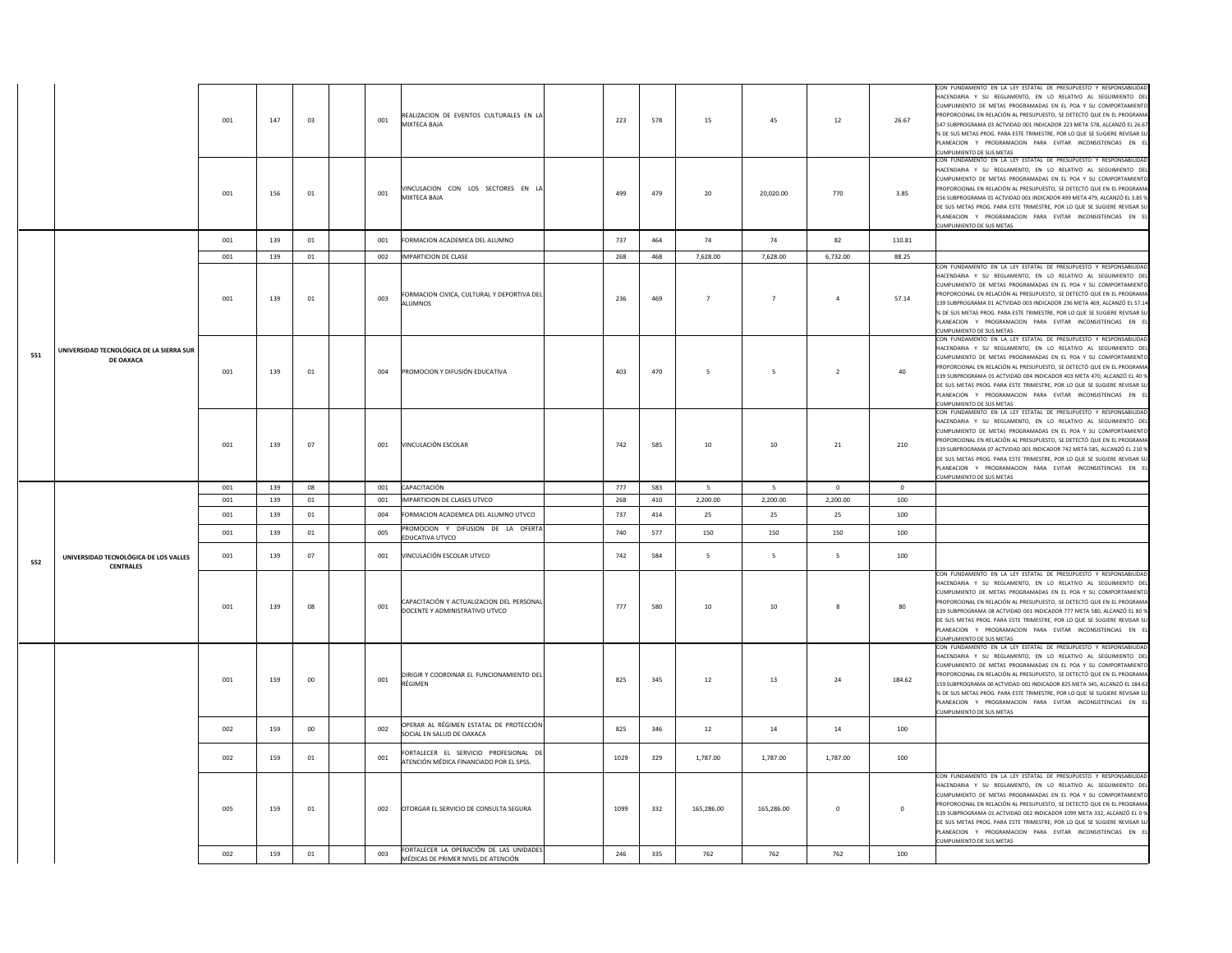|     |                                         | 002 | 159 | $01\,$ | 004 | FORTALECER LA OPERACIÓN DE UNIDADES<br>MÉDICAS MOVILES.                                                             | 1035           | 388 | 61             | 61           | 61           | 100         |                                                                                                                                                                                                                                                                                                                                                                                                                                                                                                                                             |
|-----|-----------------------------------------|-----|-----|--------|-----|---------------------------------------------------------------------------------------------------------------------|----------------|-----|----------------|--------------|--------------|-------------|---------------------------------------------------------------------------------------------------------------------------------------------------------------------------------------------------------------------------------------------------------------------------------------------------------------------------------------------------------------------------------------------------------------------------------------------------------------------------------------------------------------------------------------------|
|     |                                         | 002 | 159 | 01     | 005 | FORTALECER LAS UNIDADES MÉDICAS DE PRIMER<br>NIVEL CON ACCIONES DE MANTENIMIENTO.                                   | 248            | 392 | $\overline{0}$ | 32           | $\mathbf{0}$ | $\mathbf 0$ | CON FUNDAMENTO EN LA LEY ESTATAL DE PRESUPUESTO Y RESPONSABILIDAD<br>HACENDARIA Y SU REGLAMENTO. EN LO RELATIVO AL SEGUIMIENTO DEL<br>CUMPLIMIENTO DE METAS PROGRAMADAS EN EL POA Y SU COMPORTAMIENTO<br>PROPORCIONAL EN RELACIÓN AL PRESUPUESTO, SE DETECTÓ QUE EN EL PROGRAMA<br>159 SUBPROGRAMA 01 ACTVIDAD 005 INDICADOR 248 META 392, ALCANZÓ EL 0 % DE<br>JUS METAS PROG. PARA ESTE TRIMESTRE, POR LO QUE SE SUGIERE REVISAR SU<br>PLANEACION Y PROGRAMACION PARA EVITAR INCONSISTENCIAS EN EL<br>CUMPLIMIENTO DE SUS METAS           |
|     |                                         | 002 | 159 | 02     | 001 | FORTALECER EL SERVICIO PROFESIONAL DE<br>ATENCIÓN MÉDICA FINANCIADO POR EL SPSS.                                    | 1039           | 321 | 1,304.00       | 1,304.00     | 1,304.00     | 100         |                                                                                                                                                                                                                                                                                                                                                                                                                                                                                                                                             |
|     |                                         | 002 | 159 | 02     | 002 | FORTALECER LA OPERACIÓN DE LAS UNIDADES<br>MÉDICAS DE SEGUNDO NIVEL DE ATENCIÓN.                                    | 246            | 338 | 36             | 36           | 36           | 100         |                                                                                                                                                                                                                                                                                                                                                                                                                                                                                                                                             |
|     |                                         | 003 | 159 | 04     | 001 | MANTENER LA ACTUALIZACIÓN DEL PADRÓN DE<br><b>BENEFICIARIOS.</b>                                                    | 304            | 314 | 176,773.00     | 176,773.00   | 114,359.00   | 64.69       | CON FUNDAMENTO EN LA LEY ESTATAL DE PRESUPUESTO Y RESPONSABILIDAD<br>HACENDARIA Y SU REGLAMENTO, EN LO RELATIVO AL SEGUIMIENTO DEL<br>CUMPLIMIENTO DE METAS PROGRAMADAS EN EL POA Y SU COMPORTAMIENTO<br>PROPORCIONAL EN RELACIÓN AL PRESUPUESTO. SE DETECTÓ QUE EN EL PROGRAMA                                                                                                                                                                                                                                                             |
| 553 | RÉGIMEN ESTATAL DE PROTECCIÓN SOCIAL EN | 003 | 159 | 04     | 002 | AFILIAR Y ORIENTAR A LOS BENEFICIARIOS DEL<br>SPSS                                                                  | 30             | 315 | 280            | 280          | 292          | 104.29      |                                                                                                                                                                                                                                                                                                                                                                                                                                                                                                                                             |
|     | SALUD                                   | 004 | 159 | 05     | 001 | VIGILAR Y SUPERVISAR LA TUTELA DE DERECHOS<br>POR EL REPSS                                                          | 496            | 319 | 100            | 100          | 100          | 100         |                                                                                                                                                                                                                                                                                                                                                                                                                                                                                                                                             |
|     |                                         | 004 | 159 | 05     | 002 | ABASTECER MEDICAMENTOS, MATERIAL DE<br>CURACIÓN Y OTROS INSUMOS                                                     | $\overline{2}$ | 320 | 798            | 798          | $\mathbf 0$  | $\mathbf 0$ | CON FUNDAMENTO EN LA LEY ESTATAL DE PRESUPUESTO Y RESPONSABILIDAD<br>HACENDARIA Y SU REGLAMENTO, EN LO RELATIVO AL SEGUIMIENTO DEL<br>CUMPLIMIENTO DE METAS PROGRAMADAS EN EL POA Y SU COMPORTAMIENTO<br>PROPORCIONAL EN RELACIÓN AL PRESUPUESTO, SE DETECTÓ QUE EN EL PROGRAMA<br>159 SUBPROGRAMA 05 ACTVIDAD 002 INDICADOR 2 META 320, ALCANZÓ EL 0 % DE<br>SUS METAS PROG. PARA ESTE TRIMESTRE, POR LO QUE SE SUGIERE REVISAR SU<br>PLANEACION Y PROGRAMACION PARA EVITAR INCONSISTENCIAS EN EL<br>CUMPLIMIENTO DE SUS METAS             |
|     |                                         | 004 | 159 | 05     | 003 | FINANCIAR SERVICIOS MÉDICOS MEDIANTE<br>INSTITUCIONES PRIVADAS.                                                     | 339            | 322 | 10,608.00      | 10,608.00    | 689          | 6.5         | CON FUNDAMENTO EN LA LEY ESTATAL DE PRESUPUESTO Y RESPONSABILIDAD<br>HACENDARIA Y SU REGLAMENTO, EN LO RELATIVO AL SEGUIMIENTO DEL<br>CUMPLIMIENTO DE METAS PROGRAMADAS EN EL POA Y SU COMPORTAMIENTO<br>PROPORCIONAL EN RELACIÓN AL PRESUPUESTO, SE DETECTÓ QUE EN EL PROGRAMA<br>159 SUBPROGRAMA 05 ACTVIDAD 003 INDICADOR 339 META 322, ALCANZÓ EL 6.50 %<br>DE SUS METAS PROG. PARA ESTE TRIMESTRE, POR LO QUE SE SUGIERE REVISAR SU<br>PLANEACION Y PROGRAMACION PARA EVITAR INCONSISTENCIAS EN EL<br><b>CUMPLIMIENTO DE SUS METAS</b> |
|     |                                         | 004 | 159 | 05     | 004 | FINANCIAR SERVICIOS MÉDICOS MEDIANTE<br>INSTITUCIONES NACIONALES Y HOSPITALES<br>PÙBLICOS.                          | 338            | 324 | 63,171.00      | 71,171.00    | 27,659.00    | 38.86       | CON FUNDAMENTO EN LA LEY ESTATAL DE PRESUPUESTO Y RESPONSABILIDAD<br>HACENDARIA Y SU REGLAMENTO, EN LO RELATIVO AL SEGUIMIENTO DEL<br>CUMPLIMIENTO DE METAS PROGRAMADAS EN EL POA Y SU COMPORTAMIENTO<br>ROPORCIONAL EN RELACIÓN AL PRESUPUESTO, SE DETECTÓ QUE EN EL PROGRAMA<br>159 SUBPROGRAMA 05 ACTVIDAD 004 INDICADOR 338 META 324, ALCANZÓ EL 38.86<br>% DE SUS METAS PROG. PARA ESTE TRIMESTRE, POR LO QUE SE SUGIERE REVISAR SU<br>PLANEACION Y PROGRAMACION PARA EVITAR INCONSISTENCIAS EN EL<br>CUMPLIMIENTO DE SUS METAS        |
|     |                                         | 004 | 159 | 05     | 005 | BRINDAR LA TUTELA DE DERECHOS MEDIANTE LA<br>OPERACIÓN DE MÓDULOS DE GESTIÓN A LOS<br><b>BENEFICIARIOS DEL SPSS</b> | 753            | 328 | 56             | 56           | 57           | 101.79      |                                                                                                                                                                                                                                                                                                                                                                                                                                                                                                                                             |
|     |                                         | 005 | 159 | 06     | 001 | OTORGAR EL PAQUETE BÁSICO GARANTIZADO EN<br>SALUD MEDIANTE FINANCIAMIENTO                                           | 349            | 371 | 12             | 12           | 12           | 100         |                                                                                                                                                                                                                                                                                                                                                                                                                                                                                                                                             |
|     |                                         | 005 | 159 | 06     | 002 | APLICAR EVALUACIONES DE DESARROLLO<br><b>INFANTIL</b>                                                               | 42             | 316 | 6.000.00       | 6.000.00     | 1.009.00     | 16.82       | CON FUNDAMENTO EN LA LEY ESTATAL DE PRESUPUESTO Y RESPONSABILIDAD<br>HACENDARIA Y SU REGLAMENTO, EN LO RELATIVO AL SEGUIMIENTO DEL<br>CUMPLIMIENTO DE METAS PROGRAMADAS EN EL POA Y SU COMPORTAMIENTO<br>ROPORCIONAL EN RELACIÓN AL PRESUPUESTO, SE DETECTÓ QUE EN EL PROGRAMA<br>159 SUBPROGRAMA 06 ACTVIDAD 002 INDICADOR 42 META 316, ALCANZÓ EL 16.82 %<br>DE SUS METAS PROG. PARA ESTE TRIMESTRE, POR LO QUE SE SUGIERE REVISAR SU<br>PLANEACION Y PROGRAMACION PARA EVITAR INCONSISTENCIAS EN EL<br>CUMPLIMIENTO DE SUS METAS         |
|     |                                         | 005 | 159 | 06     | 003 | MANTENER EL SISTEMA NOMINAL EN SALUD<br>(REGISTRO DE HUELLAS)                                                       | 309            | 317 | 55.096.00      | 55.096.00    | 457          | 0.83        |                                                                                                                                                                                                                                                                                                                                                                                                                                                                                                                                             |
| 554 | DEFENSORÍA PÚBLICA DEL ESTADO DE OAXACA | 001 | 167 | 01     | 001 | REPRESENTACIÓN EN PROCESOS JUDICIALES                                                                               | 438            | 52  | 3,593.00       | 5,000.00     | 7,814.00     | 156.28      | CON FUNDAMENTO EN LA LEY ESTATAL DE PRESUPUESTO Y RESPONSABILIDAD<br>HACENDARIA Y SU REGLAMENTO, EN LO RELATIVO AL SEGUIMIENTO DEL<br>CUMPLIMIENTO DE METAS PROGRAMADAS EN EL POA Y SU COMPORTAMIENTO<br>PROPORCIONAL EN RELACIÓN AL PRESUPUESTO, SE DETECTÓ QUE EN EL PROGRAMA<br>167 SUBPROGRAMA 01 ACTVIDAD 001 INDICADOR 438 META 52, ALCANZÓ EL 156.28<br>% DE SUS METAS PROG. PARA ESTE TRIMESTRE, POR LO QUE SE SUGIERE REVISAR SU<br>PLANEACIÓN Y PROGRAMACIÓN PARA EVITAR INCONSISTENCIAS EN EL                                    |
|     |                                         | 001 | 167 | 01     | 002 | ASISTENCIA TECNICA LEGAL A IMPUTADOS                                                                                | 990            | 53  | 2,145.00       | 3,141.00     | 3,566.00     | 113.53      |                                                                                                                                                                                                                                                                                                                                                                                                                                                                                                                                             |
|     |                                         | 001 | 167 | 01     | 003 | <b>ASESORIAS</b>                                                                                                    | 989            | 54  | 9.020.00       | 10.327.00    | 11,221.00    | 108.66      |                                                                                                                                                                                                                                                                                                                                                                                                                                                                                                                                             |
|     |                                         | 001 | 161 | 00     | 001 | ACCIONES DE GESTIÓN PARA EL IMPULSO A<br>EMPRENDEDORES Y MICRO, PEQUEÑAS<br>MEDIANAS EMPRESAS                       | 825            | 890 | $\overline{1}$ | $\mathbf{1}$ | $\,1\,$      | 100         |                                                                                                                                                                                                                                                                                                                                                                                                                                                                                                                                             |